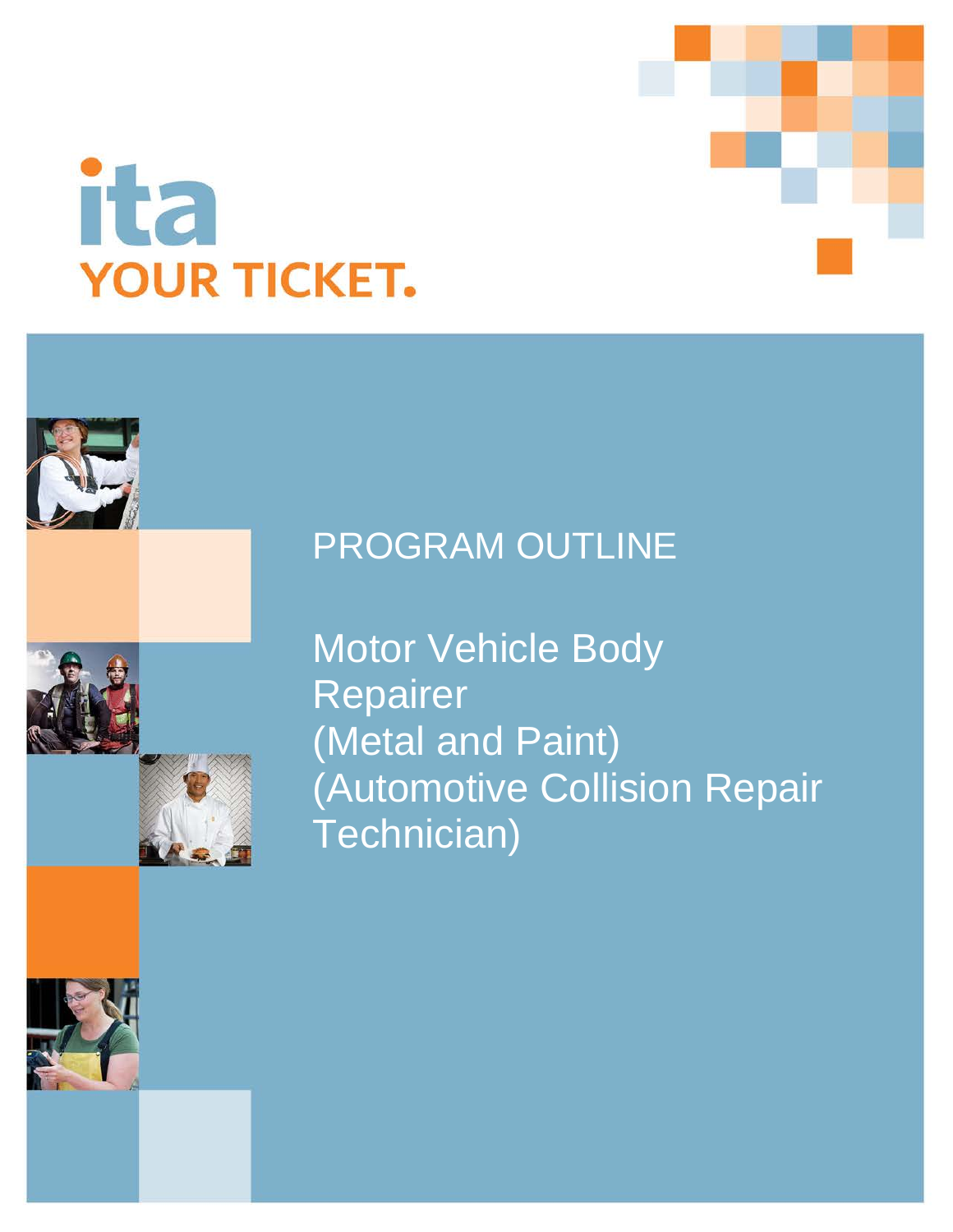# ita



The latest version of this document is available in PDF format on the ITA website [www.itabc.ca](http://www.itabc.ca/)

To order printed copies of Program Outlines or learning resources (where available) for BC trades contact:

Crown Publications, Queen's Printer Web: www.crownpub.bc.ca Email: crownpub@gov.bc.ca Toll Free 1 800 663-6105

### **Copyright © 2017 Industry Training Authority**

This publication may not be modified in any way without permission of the Industry Training Authority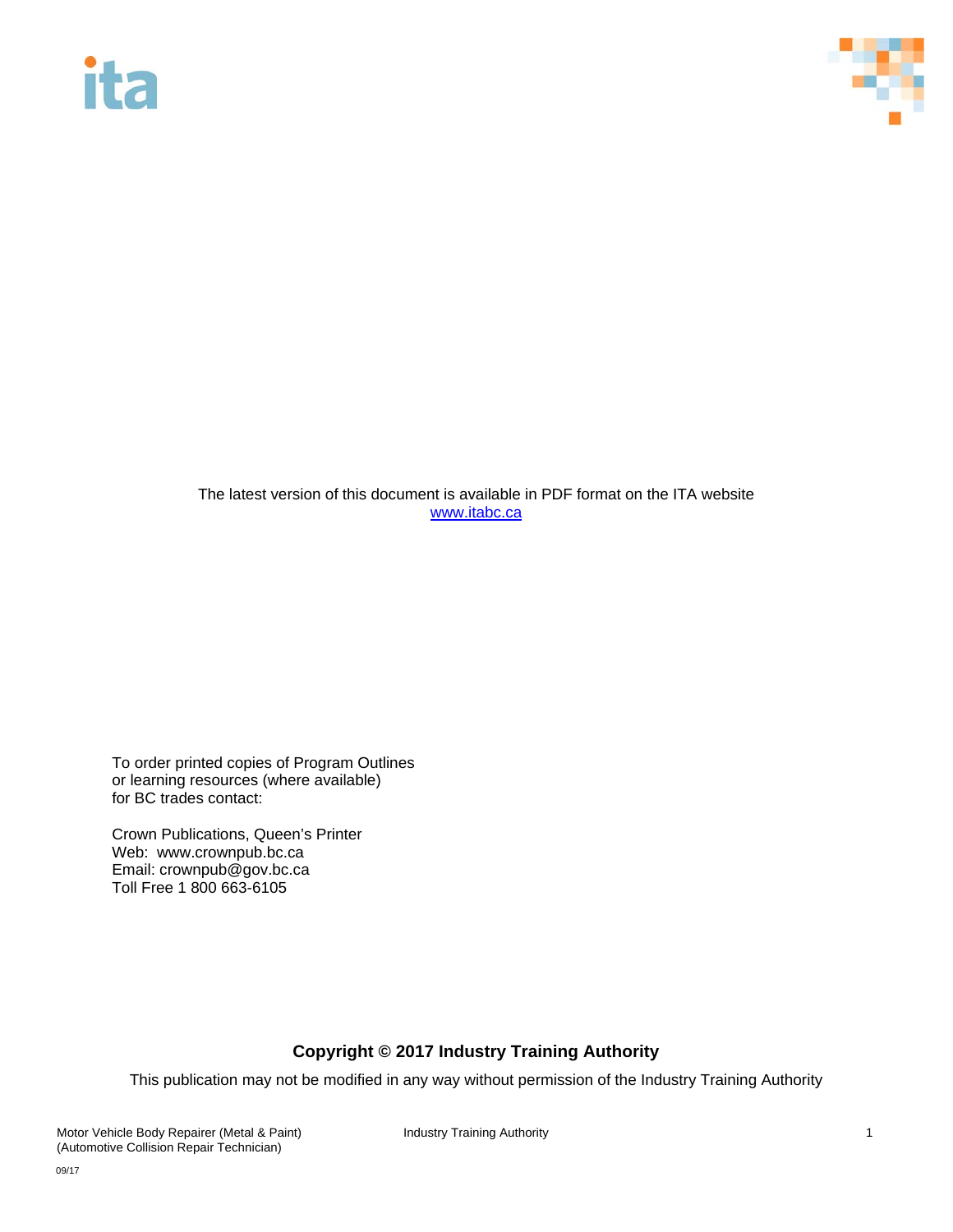



# **MOTOR VEHICLE BODY REPAIRER (METAL AND PAINT) (AUTOMOTIVE COLLISION REPAIR TECHNICIAN) PROGRAM OUTLINE**

**APPROVED BY INDUSTRY September 2017**

> **BASED ON NOA 2014**

**Developed by Industry Training Authority Province of British Columbia**

Motor Vehicle Body Repairer (Metal & Paint) **Industry Training Authority Notice 2** 2 (Automotive Collision Repair Technician)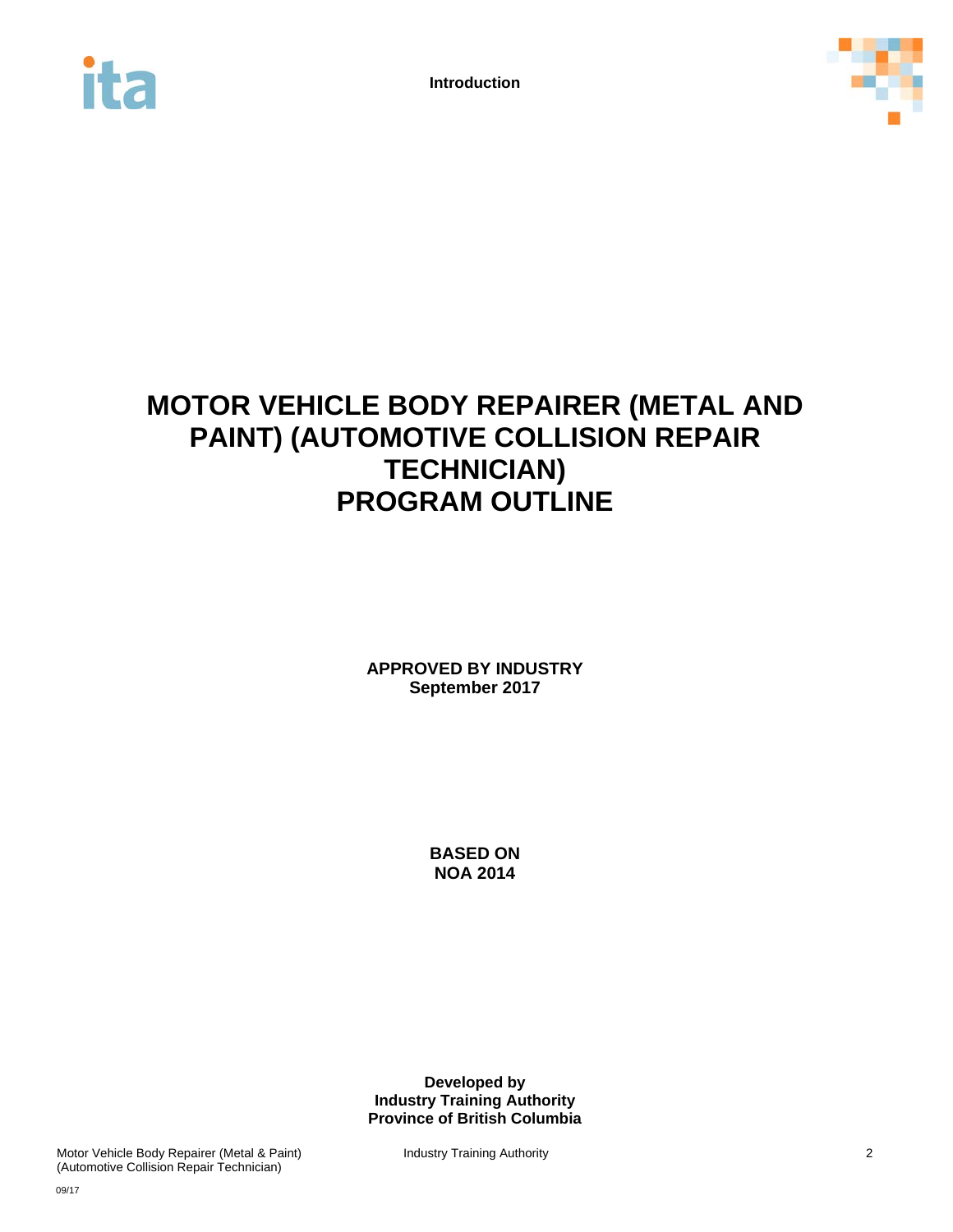



# **TABLE OF CONTENTS**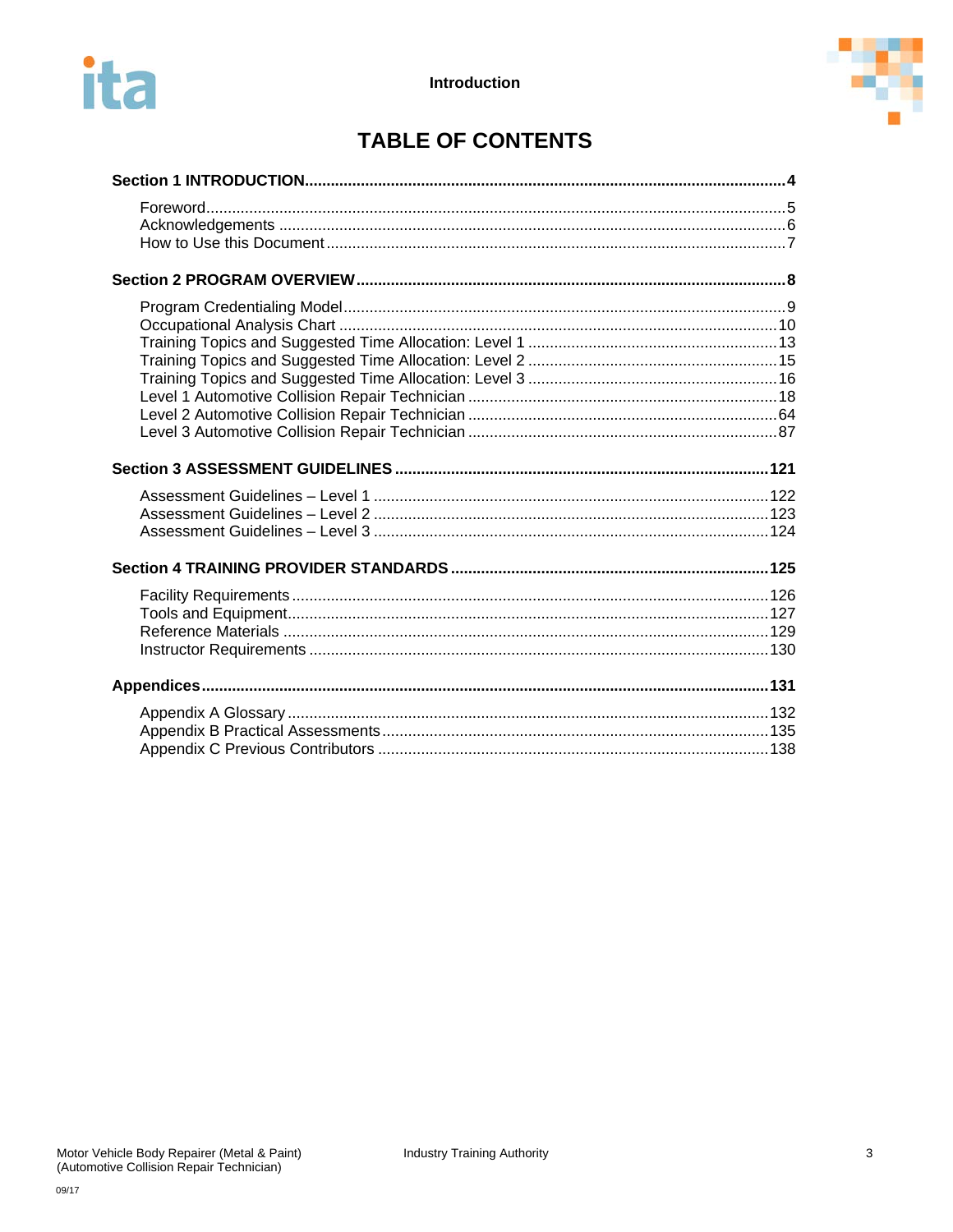<span id="page-4-0"></span>



# **Section 1 INTRODUCTION**

# **Automotive Collision Repair Technician**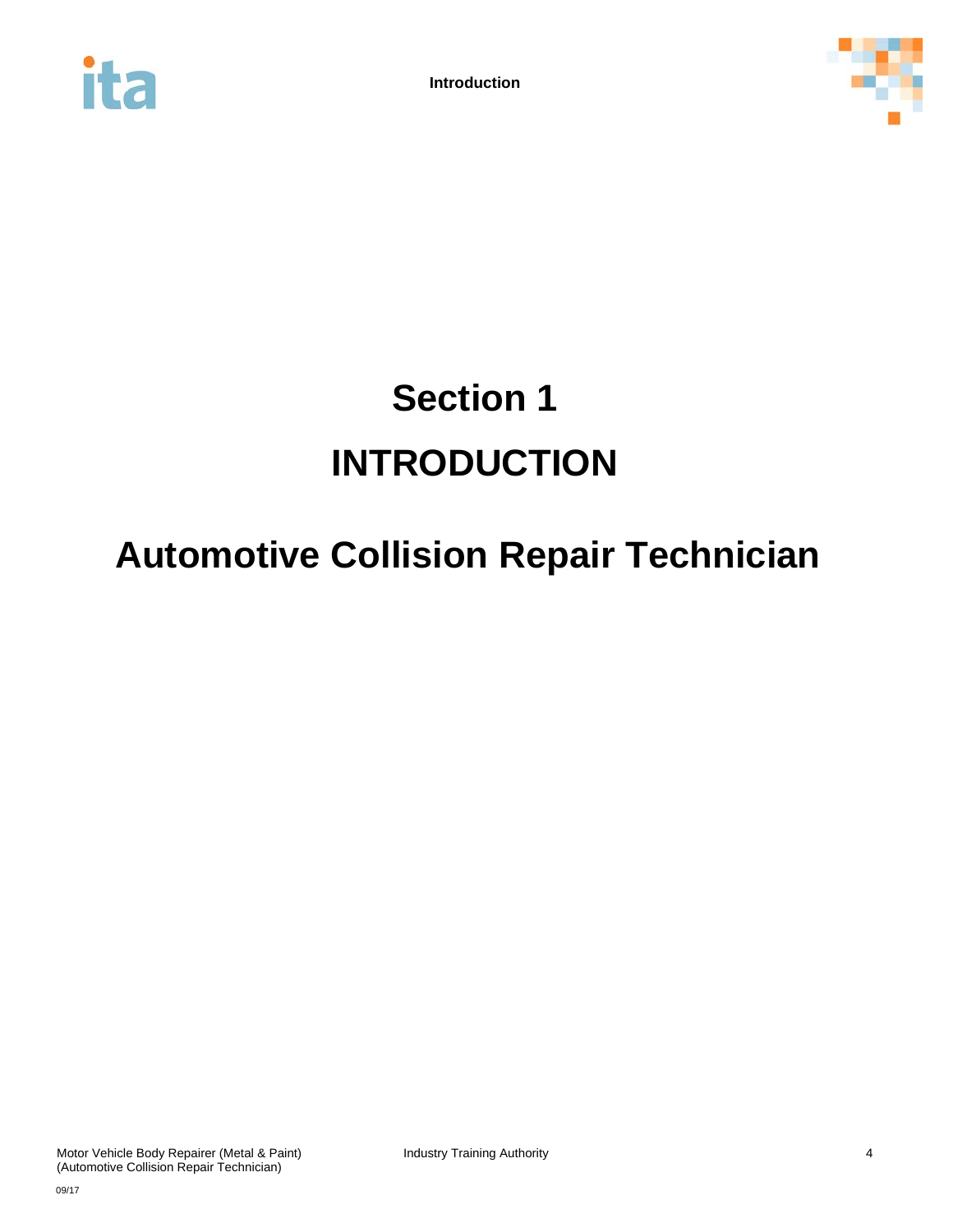

# **Foreword**

<span id="page-5-0"></span>This revised Program Outline is intended as a guide for instructors, apprentices, and employers of apprentices as well as for the use of industry organizations, regulatory bodies, and provincial and federal governments. It reflects updated standards based on the 2014 Red Seal National Occupational Analysis (NOA). It was developed by British Columbia industry and instructor subject matter experts.

Practical instruction by demonstration and student participation should be integrated with classroom sessions. Safe working practices, even though not always specified in each operation or topic, are an implied part of the program and should be stressed throughout the apprenticeship.

This Program Outline includes a list of recommended reference textbooks that are available to support the learning objectives and the minimum shop requirements needed to support instruction.

Competencies are to be evaluated through written exams and practical assessments. A passing grade is achieved by getting an overall mark of 70%. See the Assessment Guidelines in Section 4 for more details. The types of questions used on these exams must reflect the cognitive level indicated by the learning objectives and the learning tasks listed in the related competencies.

Achievement Criteria are included for those competencies that require a practical assessment. The intent of including Achievement Criteria in the Program Outline is to ensure consistency in training across the many training institutions in British Columbia. Their purpose is to reinforce the theory and to provide a mechanism for evaluation of the learner's ability to apply the theory to practice. It is important that these performances be observable and measureable and that they reflect the skills spelled out in the competency as those required of a competent journeyperson. The conditions under which these performances will be observed and measured must be clear to the learner as well as the criteria by which the learner will be evaluated. The learner must also be given the evaluation criteria.

The performance spelled out in the Achievement Criteria is a suggested performance and is not meant to stifle flexibility of delivery. Training providers are welcome to substitute other practical performances that measure similar skills and attainment of the competency. Multiple performances may also be used to replace individual performances where appropriate.

### **SAFETY ADVISORY**

Be advised that references to the WorkSafeBC safety regulations contained within these materials do not/may not reflect the most recent Occupational Health and Safety Regulation (the current Standards and Regulation in BC can be obtained on the following website: [http://www.worksafebc.com.](http://www.worksafebc.com/) Please note that it is always the responsibility of any person using these materials to inform him/herself about the Occupational Health and Safety Regulation pertaining to his/her work.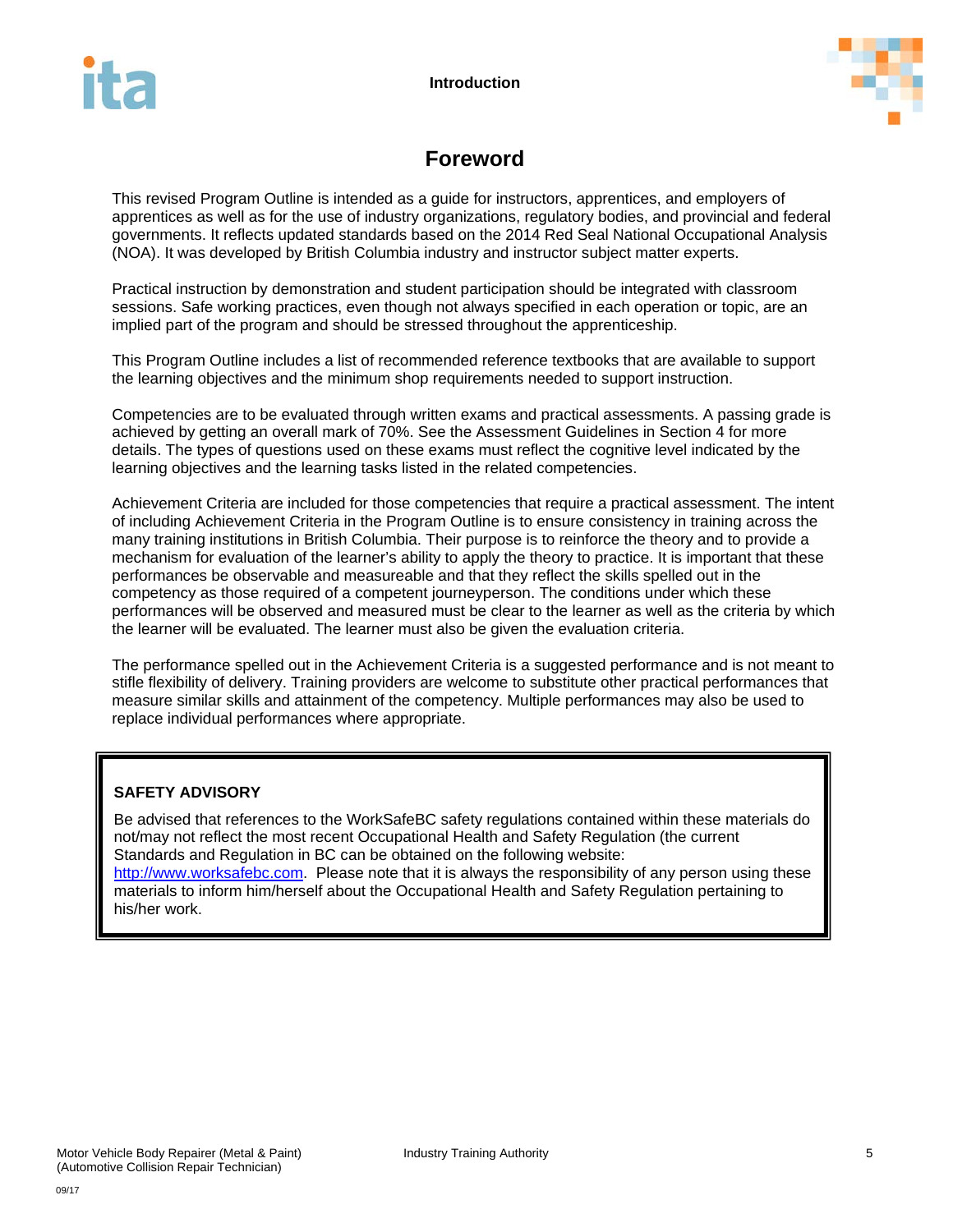

# **Acknowledgements**

<span id="page-6-0"></span>Industry and Instructor Subject Matter Experts retained to assist in the development of the Program Outline:

- Mark Deroche **British Columbia Institute of Technology**
- John Euloth Okanagan College
- Nick Penner University of the Fraser Valley
- Ranjot Sandhu Rapid Autobody

Industry and Instructor Subject Matter Experts retained to review the Program Outline:

- Don Anderson **Automotive Collision Repair Technician** • Mark Deroche British Columbia Institute of Technology
- John Euloth Okanagan College
- Nick Penner **University of the Fraser Valley**
- Ranjot Sandhu Rapid Autobody
- Tate Westerman Vancouver Community College

The Industry Training Authority would like to acknowledge the dedication and hard work of all the industry and training provider representatives appointed to identify the training requirements of the Motor Vehicle Body Repairer (Metal & Paint) (Automotive Collision Repair Technician) trade.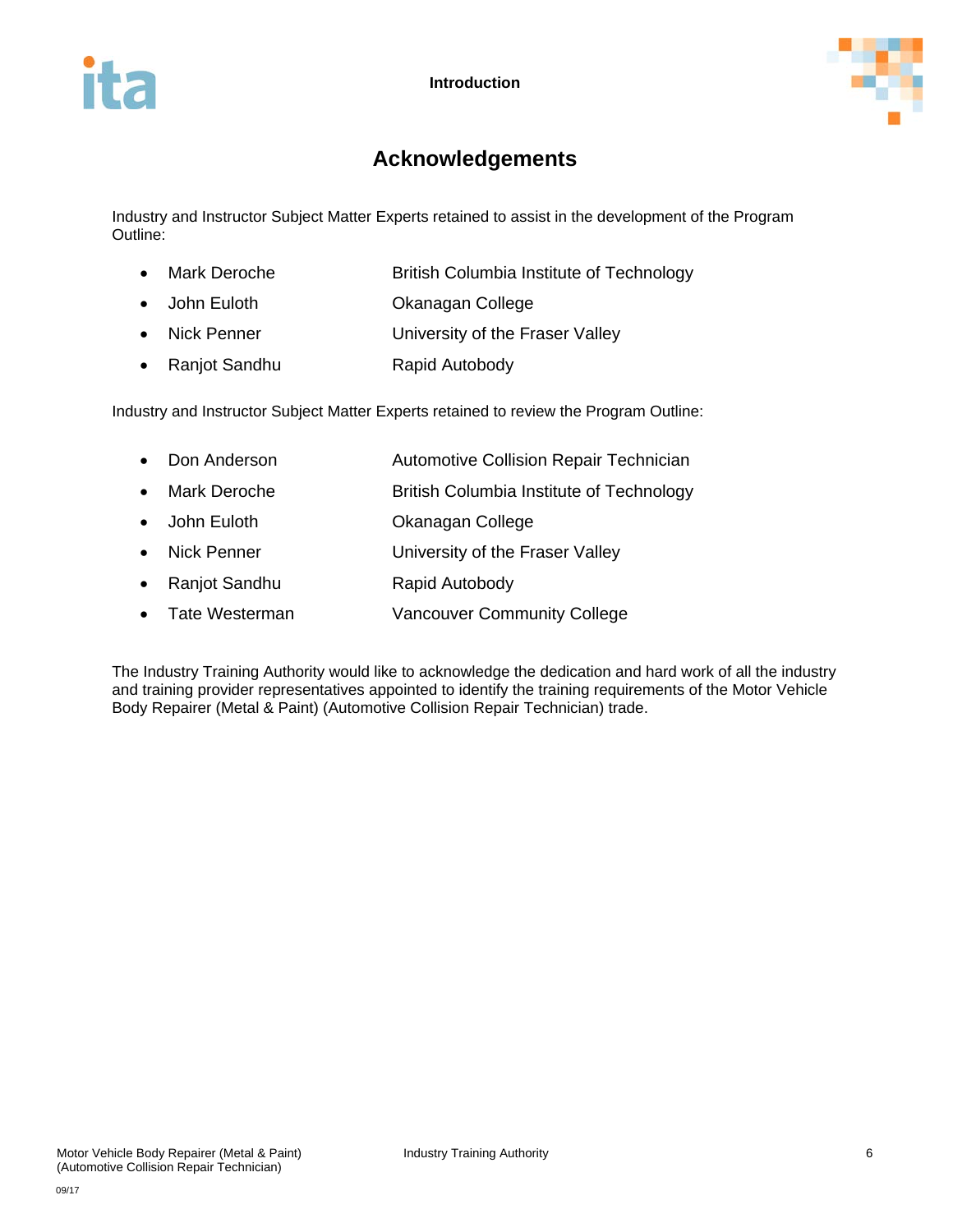

# **How to Use this Document**

<span id="page-7-0"></span>This Program Outline has been developed for the use of individuals from several different audiences. The table below describes how each section can be used by each intended audience.

| <b>Section</b>                                                                        | <b>Training Providers</b>                                                                                                                                                                                                                                | Employers/<br><b>Sponsors</b>                                                                                                                                                                                                                                | <b>Apprentices</b>                                                                                                                                                                                                                     | <b>Challengers</b>                                                                                                                                         |
|---------------------------------------------------------------------------------------|----------------------------------------------------------------------------------------------------------------------------------------------------------------------------------------------------------------------------------------------------------|--------------------------------------------------------------------------------------------------------------------------------------------------------------------------------------------------------------------------------------------------------------|----------------------------------------------------------------------------------------------------------------------------------------------------------------------------------------------------------------------------------------|------------------------------------------------------------------------------------------------------------------------------------------------------------|
| Program<br><b>Credentialing</b><br><b>Model</b>                                       | Communicate<br>program length and<br>structure, and all<br>pathways to<br>completion                                                                                                                                                                     | Understand the length<br>and structure of the<br>program                                                                                                                                                                                                     | Understand the length<br>and structure of the<br>program, and pathway<br>to completion                                                                                                                                                 | Understand<br>challenger pathway to<br>Certificate of<br>Qualification                                                                                     |
| <b>OAC</b>                                                                            | Communicate the<br>competencies that<br>industry has defined<br>as representing the<br>scope of the<br>occupation                                                                                                                                        | Understand the<br>competencies that an<br>apprentice is expected<br>to demonstrate in<br>order to achieve<br>certification                                                                                                                                   | View the<br>competencies they<br>will achieve as a<br>result of program<br>completion                                                                                                                                                  | Understand the<br>competencies they<br>must demonstrate in<br>order to challenge the<br>program                                                            |
| <b>Training</b><br><b>Topics and</b><br><b>Suggested</b><br>Time<br><b>Allocation</b> | Shows proportionate<br>representation of<br>general areas of<br>competency (GACs)<br>at each program level,<br>the suggested<br>proportion of time<br>spent on each GAC,<br>and percentage of<br>time spent on theory<br>versus practical<br>application | Understand the scope<br>of competencies<br>covered in the<br>technical training, the<br>suggested proportion<br>of time spent on each<br>GAC, and the<br>percentage of that<br>time spent on theory<br>versus practical<br>application                       | Understand the scope<br>of competencies<br>covered in the<br>technical training, the<br>suggested proportion<br>of time spent on each<br>GAC, and the<br>percentage of that<br>time spent on theory<br>versus practical<br>application | Understand the<br>relative weightings of<br>various competencies<br>of the occupation on<br>which assessment is<br>based                                   |
| Program<br><b>Content</b>                                                             | Defines the<br>objectives, learning<br>tasks, high level<br>content that must be<br>covered for each<br>competency, as well<br>as defining<br>observable,<br>measureable<br>achievement criteria<br>for objectives with a<br>practical component         | <b>Identifies detailed</b><br>program content and<br>performance<br>expectations for<br>competencies with a<br>practical component;<br>may be used as a<br>checklist prior to<br>signing a<br>recommendation for<br>certification (RFC) for<br>an apprentice | Provides detailed<br>information on<br>program content and<br>performance<br>expectations for<br>demonstrating<br>competency                                                                                                           | Allows individual to<br>check program<br>content areas against<br>their own knowledge<br>and performance<br>expectations against<br>their own skill levels |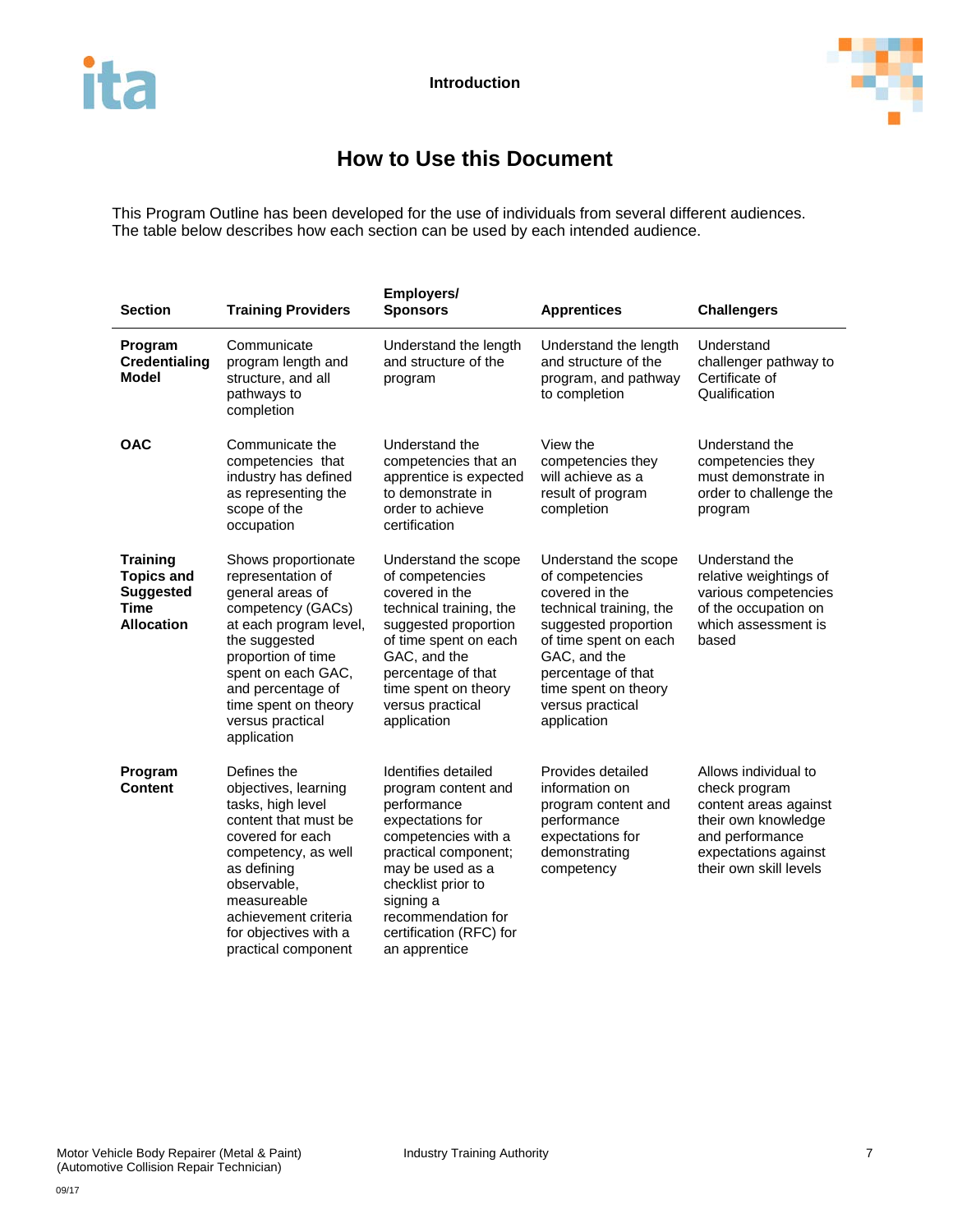



| <b>Section</b>                                         | <b>Training Providers</b>                                                                                                                          | Employers/<br><b>Sponsors</b>                                                                                                                                                             | <b>Apprentices</b>                                                                                                                                                                                                                                    | <b>Challengers</b>                                                                                                                                                                   |
|--------------------------------------------------------|----------------------------------------------------------------------------------------------------------------------------------------------------|-------------------------------------------------------------------------------------------------------------------------------------------------------------------------------------------|-------------------------------------------------------------------------------------------------------------------------------------------------------------------------------------------------------------------------------------------------------|--------------------------------------------------------------------------------------------------------------------------------------------------------------------------------------|
| <b>Training</b><br><b>Provider</b><br><b>Standards</b> | Defines the facility<br>requirements, tools<br>and equipment,<br>reference materials (if<br>any) and instructor<br>requirements for the<br>program | Identifies the tools and<br>equipment an<br>apprentice is expected<br>to have access to:<br>which are supplied by<br>the training provider<br>and which the student<br>is expected to own | Provides information<br>on the training facility,<br>tools and equipment<br>provided by the<br>school and the<br>student, reference<br>materials they may be<br>expected to acquire,<br>and minimum<br>qualification levels of<br>program instructors | Identifies the tools<br>and equipment a<br>tradesperson is<br>expected to be<br>competent in using or<br>operating; which may<br>be used or provided in<br>a practical<br>assessment |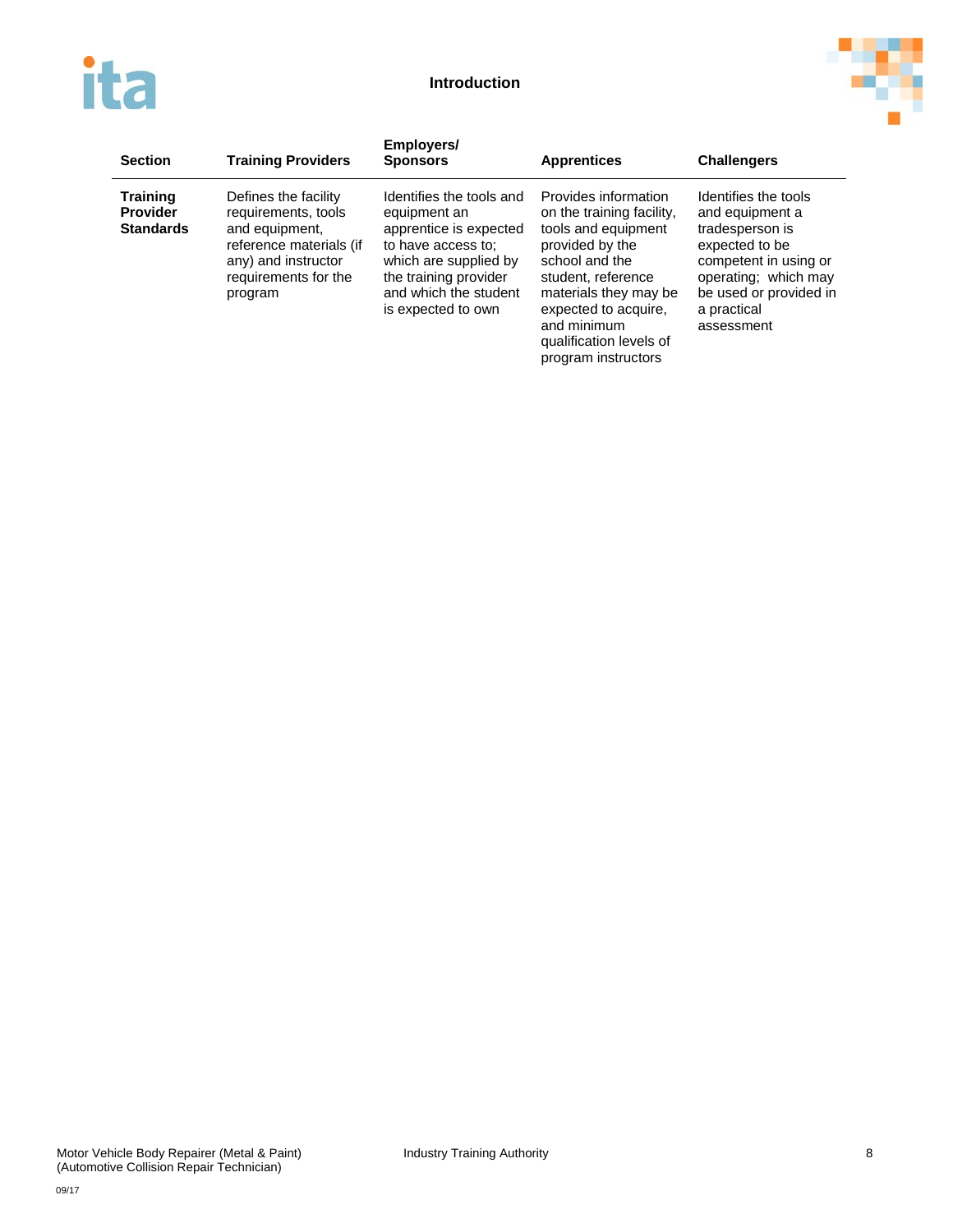<span id="page-9-0"></span>



# **Section 2 PROGRAM OVERVIEW**

# **Automotive Collision Repair Technician**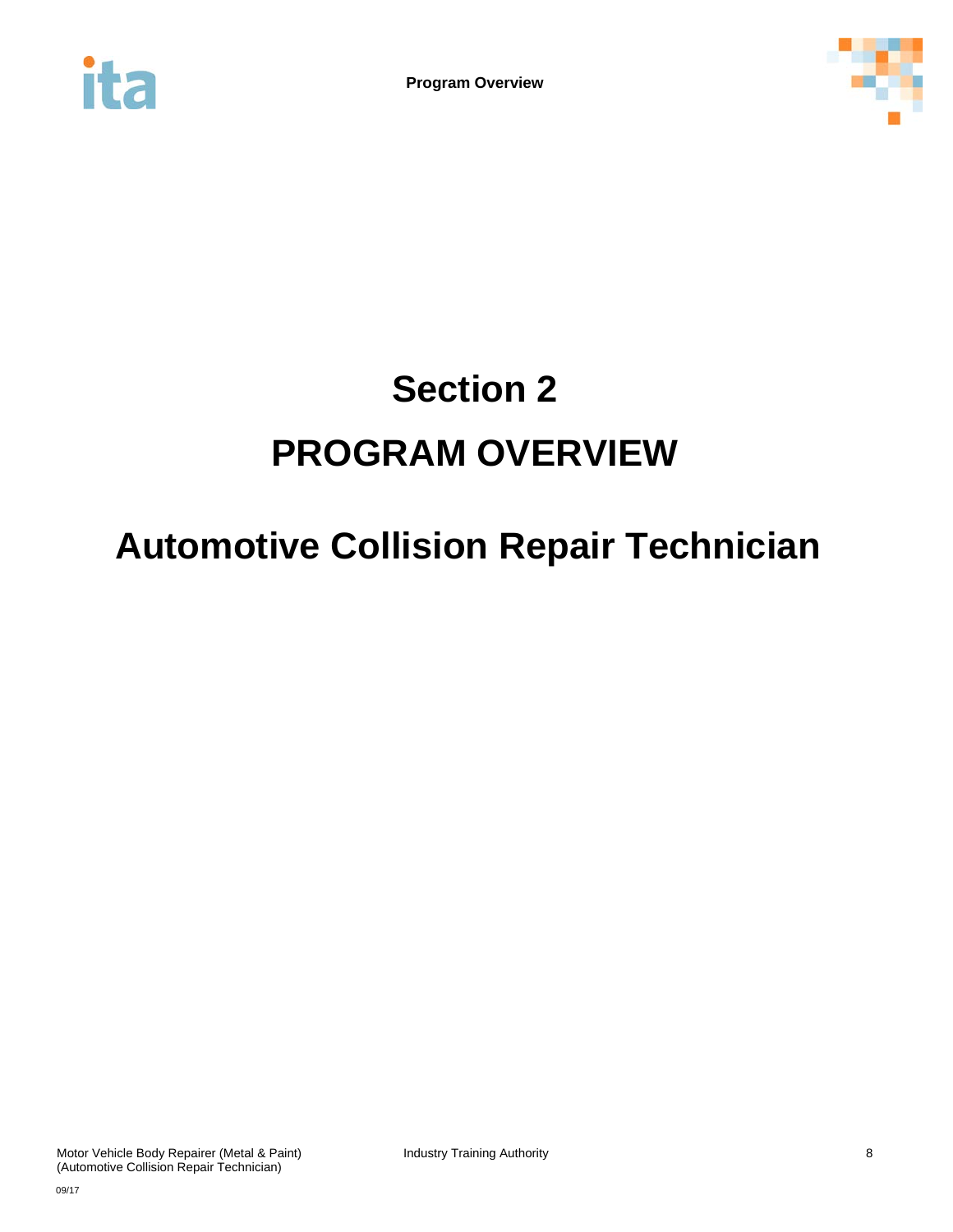

# **Program Credentialing Model**

### <span id="page-10-0"></span>**Apprenticeship Pathway**

This graphic provides an overview of the Motor Vehicle Body Repairer (Metal & Paint) (Automotive Collision Repair Technician) apprenticeship pathway.



*\*Suggested duration based on 30-hour week*

CROSS-PROGRAM CREDITS

*Individuals who hold the credentials listed below are entitled to receive partial credit toward the completion requirements of this program*

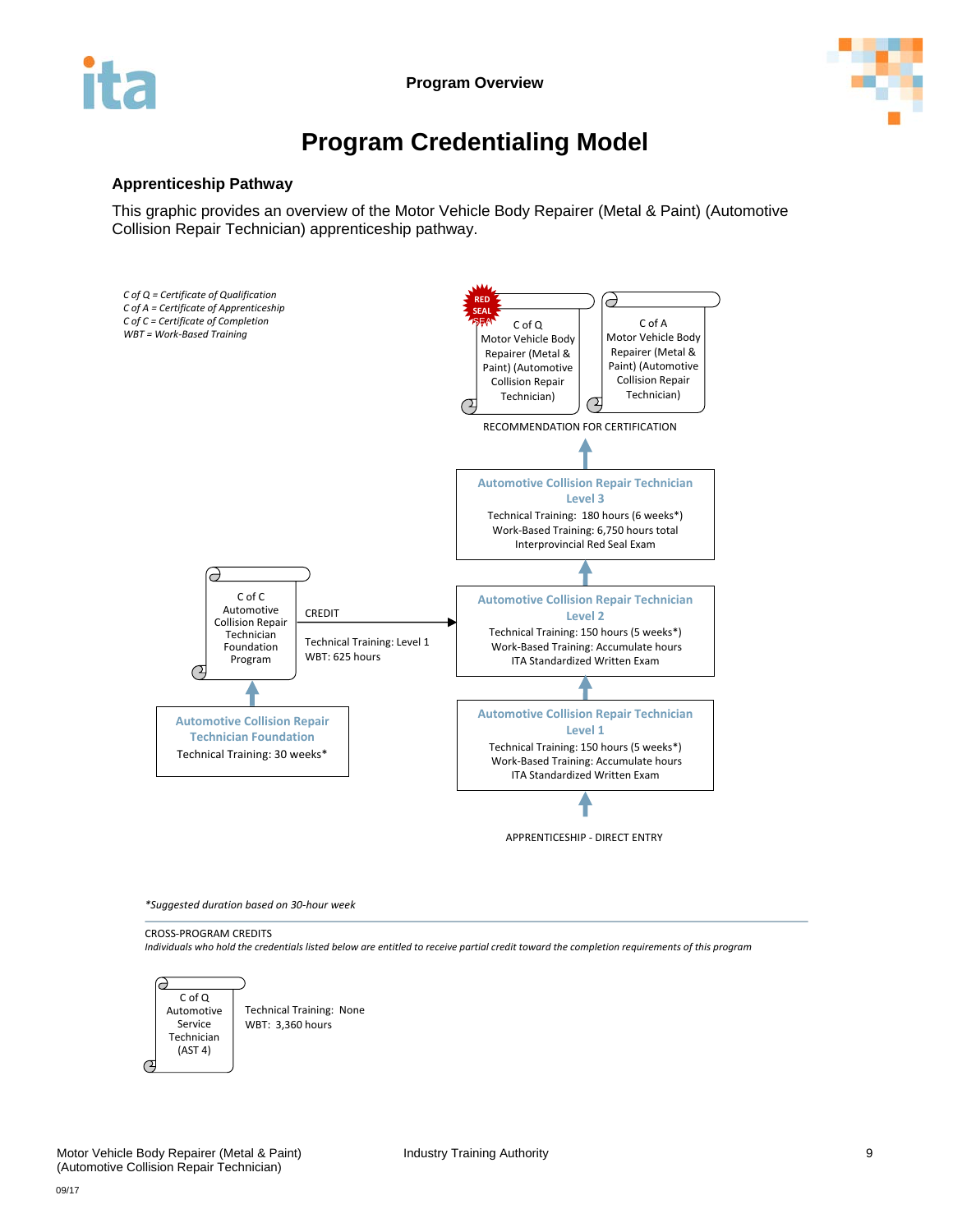

# **Occupational Analysis Chart**

## **AUTOMOTIVE COLLISION REPAIR TECHNICIAN**

**Occupation Description:** "Automotive Collision Repair Technician" means a person who repairs, adjusts and replaces sheet metal and allied parts of automobiles, trucks and buses.

<span id="page-11-0"></span>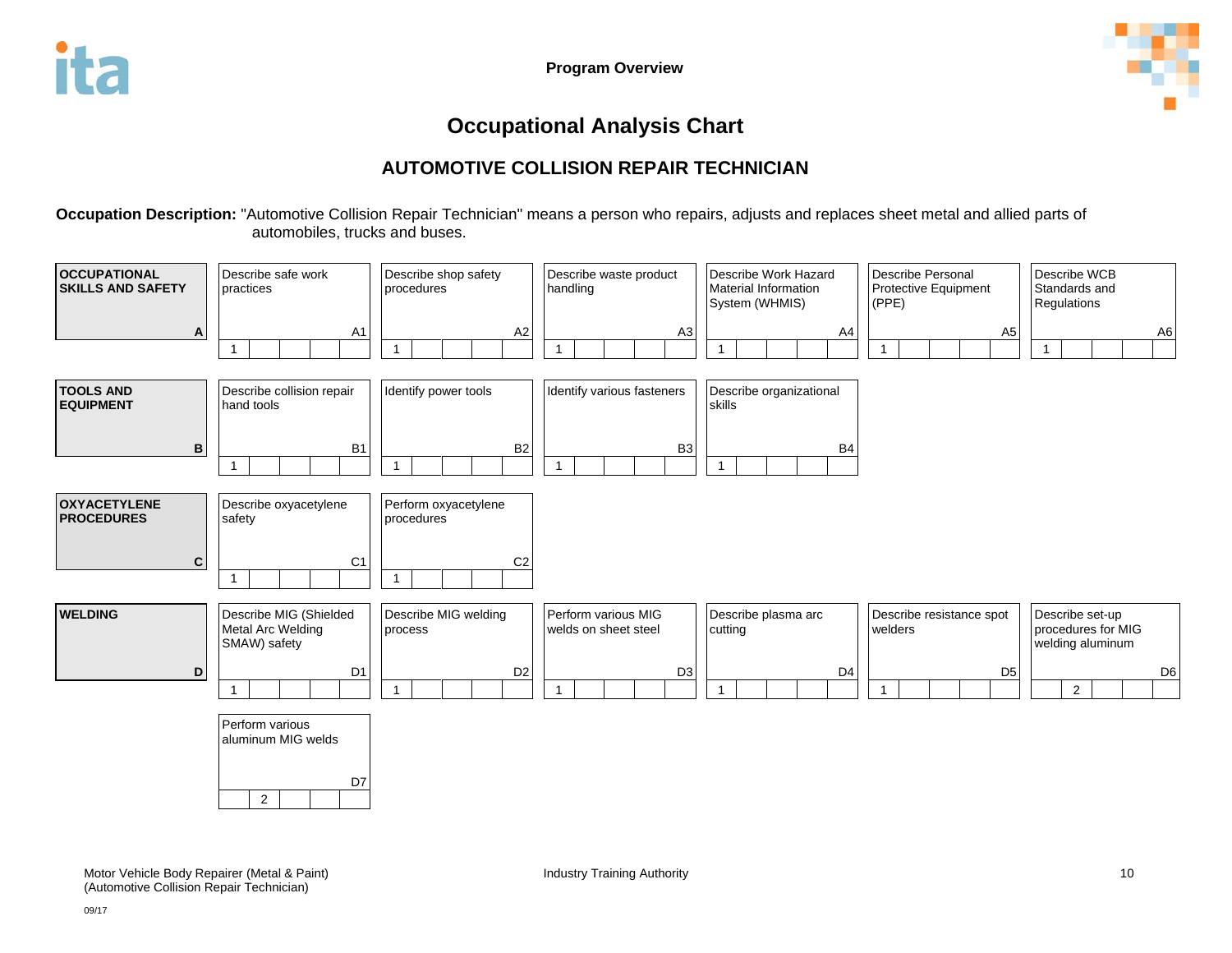

**Program Overview**



| <b>SHEET METAL REPAIR</b>                                        | Describe the<br>characteristics of sheet<br>metal            | Describe the types of<br>basic sheet metal<br>damage                                 | Identify sheet metal repair<br>tools and equipment                                                     | Describe minor sheet<br>metal damage repair                         | Describe productive<br>organizational skills            | Describe complex<br>damage analysis<br>procedures         |
|------------------------------------------------------------------|--------------------------------------------------------------|--------------------------------------------------------------------------------------|--------------------------------------------------------------------------------------------------------|---------------------------------------------------------------------|---------------------------------------------------------|-----------------------------------------------------------|
| Е                                                                | E <sub>1</sub><br>$\overline{1}$                             | E <sub>2</sub><br>$\overline{\mathbf{1}}$                                            | E <sub>3</sub><br>$\overline{1}$                                                                       | E4<br>$\mathbf{1}$                                                  | E <sub>5</sub><br>$\overline{2}$                        | E <sub>6</sub><br>$\overline{2}$                          |
|                                                                  | Describe roughing<br>procedures for repairing<br>sheet metal | Describe plastic filling<br>procedures for damage to<br>complex sheet metal<br>areas | Demonstrate sheet metal<br>Describe panel<br>repair procedures<br>replacement and repair<br>techniques |                                                                     | Describe the<br>characteristics of<br>aluminum          | Describe basic sheet<br>aluminum repairs                  |
|                                                                  | E7<br>$\overline{2}$                                         | E8<br>$\overline{2}$                                                                 | E <sub>9</sub><br>$\overline{2}$                                                                       | E10<br>$\overline{2}$                                               | E11<br>$\overline{2}$                                   | E12<br>$\overline{2}$                                     |
| <b>PLASTICS AND</b><br><b>COMPOSITES</b>                         | Describe plastic repair<br>tools and equipment               | Describe plastic repair<br>techniques                                                | Demonstrate plastic repair<br>techniques                                                               | Describe fiberglass and<br>SMC repair equipment                     | Describe repair<br>procedures for fiberglass<br>and SMC | Perform fiberglass and<br>SMC repairs                     |
| F                                                                | F <sub>1</sub><br>$\overline{\phantom{a}}$                   | F <sub>2</sub>                                                                       | F <sub>3</sub><br>$\overline{1}$                                                                       | F4<br>$\overline{2}$                                                | F <sub>5</sub><br>$\overline{2}$                        | F <sub>6</sub><br>2                                       |
| <b>SURFACE</b><br><b>PREPARATION</b>                             | Describe spray gun use                                       | Identify air supply and<br>purification equipment                                    | Identify various spray<br>booths                                                                       | Demonstrate preparation<br>for application of<br>undercoats/primers | Demonstrate the<br>application of<br>undercoats/primers | Identify corrosion<br>protection techniques               |
| G                                                                | G <sub>1</sub><br>$\overline{1}$                             | G <sub>2</sub><br>$\overline{\mathbf{1}}$                                            | G <sub>3</sub><br>$\overline{1}$                                                                       | G4<br>$\overline{1}$                                                | G <sub>5</sub><br>1                                     | G <sub>6</sub><br>1                                       |
| <b>AUTO BODY</b><br><b>CONSTRUCTION AND</b><br><b>COMPONENTS</b> | Identify auto body<br>construction types                     | Describe panel alignment<br>methods                                                  | Describe body component<br>servicing procedures                                                        | Describe automotive<br>tempered glass                               | Describe automotive<br>laminated glass                  | Service non-structural<br>glass                           |
| н                                                                | H1<br>$\mathbf{1}$                                           | H <sub>2</sub>                                                                       | H <sub>3</sub><br>$\overline{1}$                                                                       | H <sub>4</sub><br>$\overline{1}$                                    | H <sub>5</sub>                                          | H <sub>6</sub><br>$\mathbf{1}$                            |
| <b>MECHANICAL</b><br><b>COMPONENTS</b>                           | Identify seat belt<br>assemblies                             | Identify airbag system<br>components                                                 | Discuss cooling system<br>service                                                                      | Describe air conditioning<br>service                                | Identify vehicle systems                                | Identify electrical/<br>electronic on-board<br>procedures |
|                                                                  |                                                              |                                                                                      |                                                                                                        |                                                                     |                                                         |                                                           |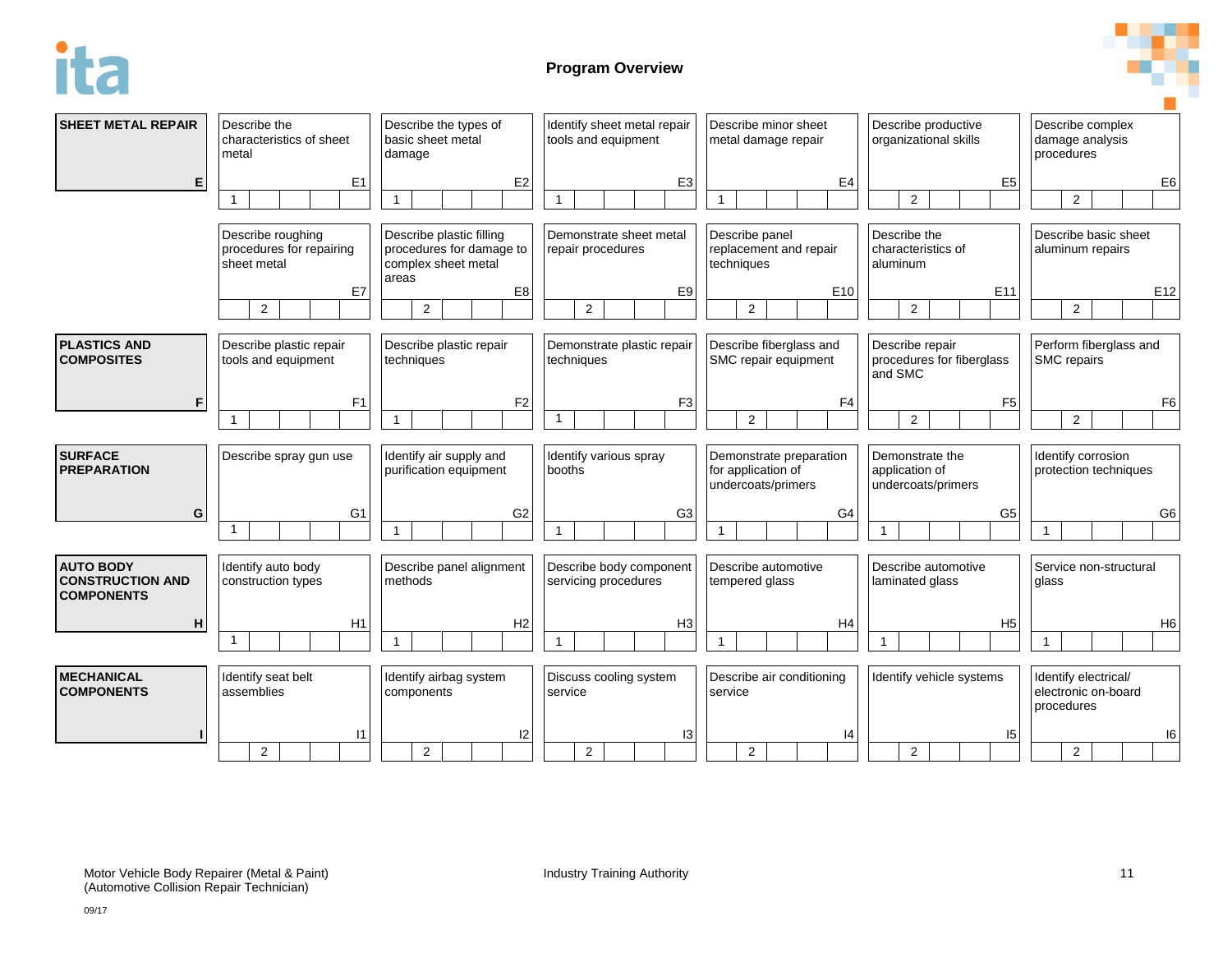



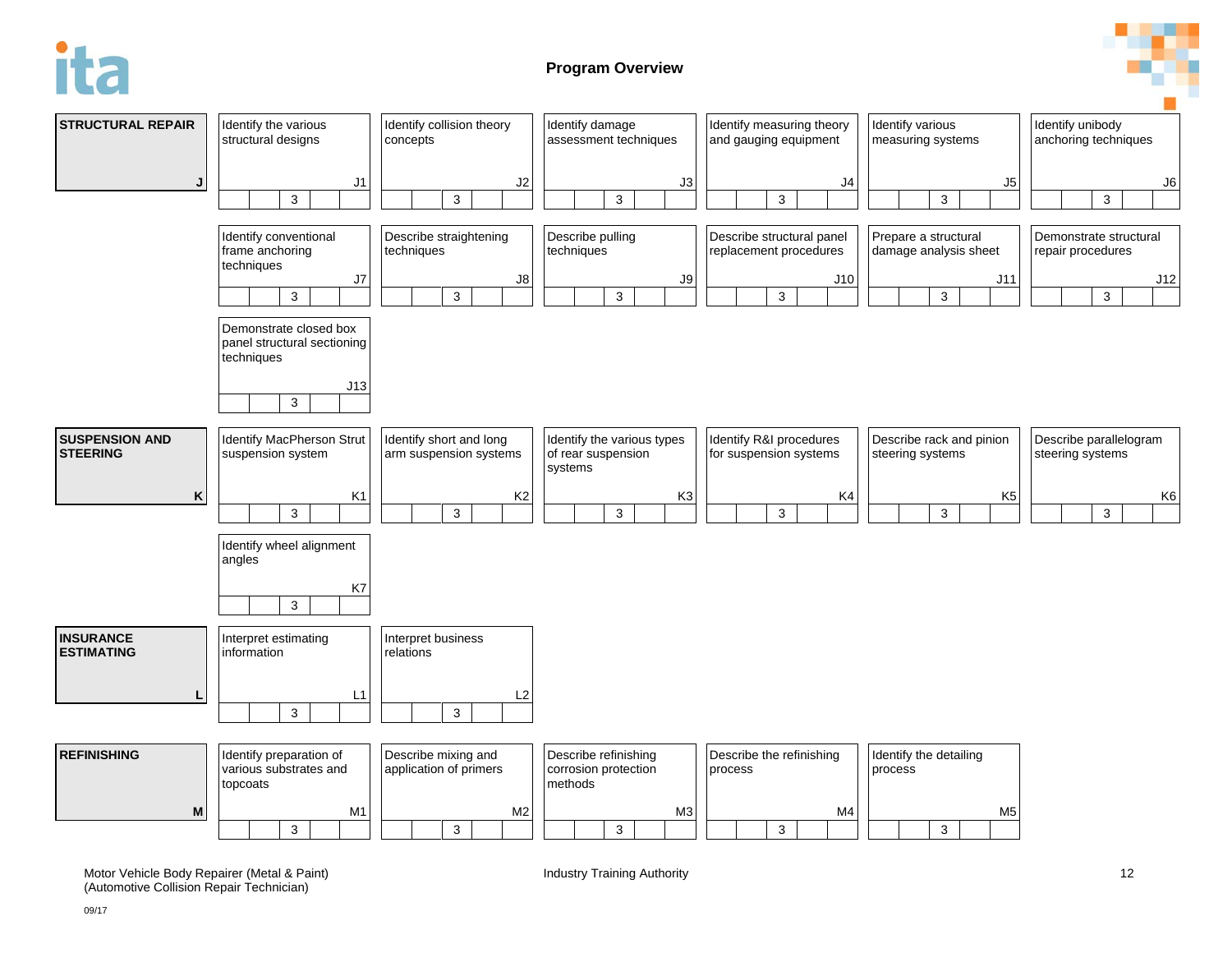

# **Training Topics and Suggested Time Allocation: Level 1**

### <span id="page-14-0"></span>**MOTOR VEHICLE BODY REPAIRER (METAL AND PAINT) (AUTOMOTIVE COLLISION REPAIR TECHNICIAN) - LEVEL 1**

|                |                                                             | % of Time Allocated to: |               |                  |              |  |
|----------------|-------------------------------------------------------------|-------------------------|---------------|------------------|--------------|--|
|                |                                                             | % of Time               | <b>Theory</b> | <b>Practical</b> | <b>Total</b> |  |
| Line A         | <b>OCCUPATIONAL SKILLS AND SAFETY</b>                       | 4%                      | 100%          | 0%               | 100%         |  |
| A <sub>1</sub> | Describe safe work practices                                |                         | ✓             |                  |              |  |
| A2             | Describe shop safety procedures                             |                         | ✓             |                  |              |  |
| A3             | Describe waste product handling                             |                         | ✓             |                  |              |  |
| A4             | Describe Work Hazard Material Information System<br>(WHMIS) |                         | ✓             |                  |              |  |
| A <sub>5</sub> | Describe Personal Protective Equipment (PPE)                |                         | ✓             |                  |              |  |
| A <sub>6</sub> | Describe WCB Standards and Regulations                      |                         | ✓             |                  |              |  |
| Line B         | <b>TOOLS AND EQUIPMENT</b>                                  | 6%                      | 70%           | 30%              | 100%         |  |
| B1             | Describe collision repair hand tools                        |                         | ✓             |                  |              |  |
| <b>B2</b>      | Identify power tools                                        |                         | ✓             |                  |              |  |
| B <sub>3</sub> | Identify various fasteners                                  |                         | ✓             |                  |              |  |
| B4             | Describe organizational skills                              |                         | ✓             | $\checkmark$     |              |  |
| Line C         | <b>OXYACETYLENE PROCEDURES</b>                              | 8%                      | 40%           | 60%              | 100%         |  |
| C <sub>1</sub> | Describe oxyacetylene safety                                |                         | ✓             |                  |              |  |
| C <sub>2</sub> | Perform oxyacetylene procedures                             |                         | ✓             | ✓                |              |  |
| Line D         | <b>WELDING</b>                                              | 21%                     | 30%           | 70%              | 100%         |  |
| D1             | Describe MIG (Shielded Metal Arc Welding SMAW)<br>safety    |                         | ✓             |                  |              |  |
| D <sub>2</sub> | Describe MIG welding process                                |                         | ✓             |                  |              |  |
| D <sub>3</sub> | Perform various MIG welds on sheet steel                    |                         | ✓             | ✓                |              |  |
| D4             | Describe plasma arc cutting                                 |                         | ✓             | ✓                |              |  |
| D <sub>5</sub> | Describe resistance spot welders                            |                         | ✓             |                  |              |  |
| Line E         | <b>SHEET METAL REPAIR</b>                                   | 23%                     | 30%           | 70%              | 100%         |  |
| E1             | Describe the characteristics of sheet metal                 |                         | ✓             |                  |              |  |
| E2             | Describe the types of basic sheet metal damage              |                         | ✓             |                  |              |  |
| E <sub>3</sub> | Identify sheet metal repair tools and equipment             |                         | ✓             |                  |              |  |
| E <sub>4</sub> | Describe minor sheet metal damage repair                    |                         | ✓             | $\checkmark$     |              |  |
| Line F         | <b>PLASTICS AND COMPOSITES</b>                              | 16%                     | 30%           | 70%              | 100%         |  |
| F <sub>1</sub> | Describe plastic repair tools and equipment                 |                         | ✓             |                  |              |  |
| F <sub>2</sub> | Describe plastic repair techniques                          |                         | ✓             |                  |              |  |
| F3             | Demonstrate plastic repair techniques                       |                         | ✓             | $\checkmark$     |              |  |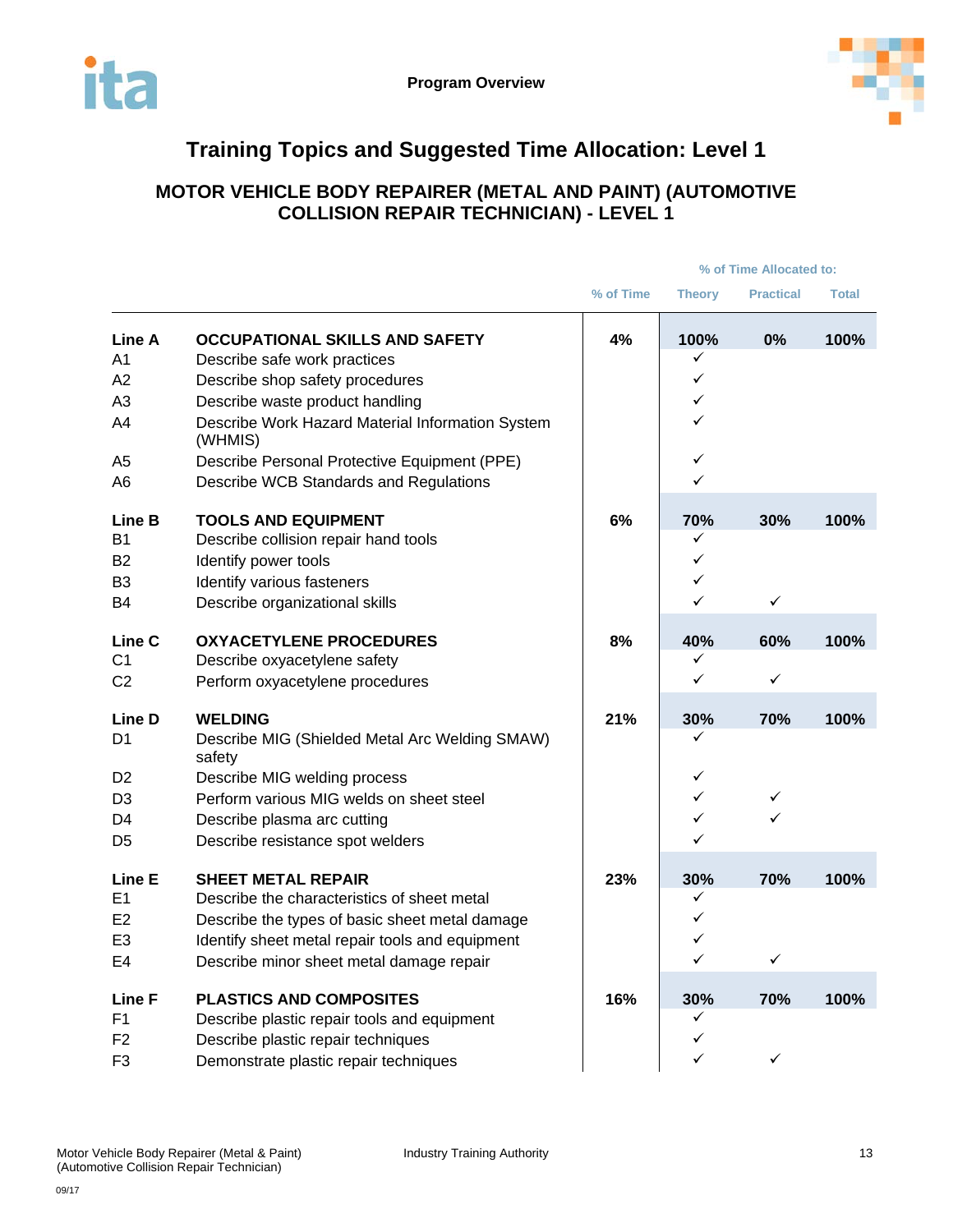



|                |                                                                                      |           | % of Time Allocated to: |                  |              |
|----------------|--------------------------------------------------------------------------------------|-----------|-------------------------|------------------|--------------|
|                |                                                                                      | % of Time | <b>Theory</b>           | <b>Practical</b> | <b>Total</b> |
| <b>Line G</b>  | <b>SURFACE PREPARATION</b>                                                           | 12%       | 25%                     | 75%              | 100%         |
| G1             | Describe spray gun use                                                               |           | ✓                       |                  |              |
| G <sub>2</sub> | Identify air supply and purification equipment                                       |           |                         |                  |              |
| G <sub>3</sub> | Identify various spray booths                                                        |           |                         |                  |              |
| G4             | Demonstrate preparation for application of<br>undercoats/primers                     |           |                         |                  |              |
| G <sub>5</sub> | Demonstrate the application of undercoats/primers                                    |           |                         |                  |              |
| G <sub>6</sub> | Identify corrosion protection techniques                                             |           |                         |                  |              |
| Line H         | AUTO BODY CONSTRUCTION AND COMPONENTS                                                | 10%       | 30%                     | 70%              | 100%         |
| H1             | Identify auto body construction types                                                |           | ✓                       |                  |              |
| H <sub>2</sub> | Describe panel alignment methods                                                     |           |                         | ✓                |              |
| H <sub>3</sub> | Describe body component servicing procedures                                         |           |                         |                  |              |
| H4             | Describe automotive tempered glass                                                   |           |                         |                  |              |
| H <sub>5</sub> | Describe automotive laminated glass                                                  |           | ✓                       |                  |              |
| H <sub>6</sub> | Service non-structural glass                                                         |           |                         |                  |              |
|                | <b>Total Percentage for Automotive Collision Repair</b><br><b>Technician Level 1</b> | 100%      |                         |                  |              |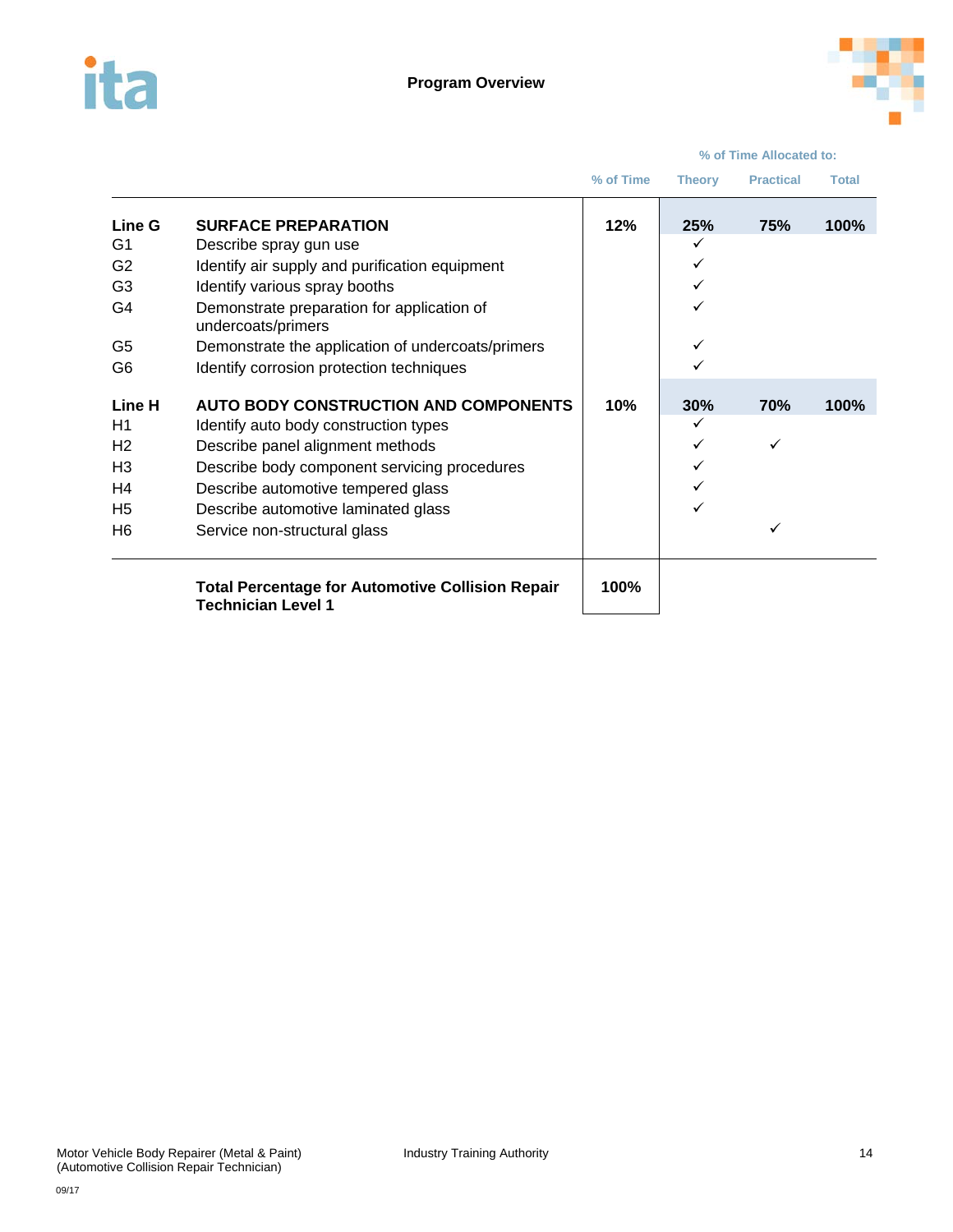

# **Training Topics and Suggested Time Allocation: Level 2**

### <span id="page-16-0"></span>**MOTOR VEHICLE BODY REPAIRER (METAL AND PAINT) (AUTOMOTIVE COLLISION REPAIR TECHNICIAN) - LEVEL 2**

|                          |                                                                                      | % of Time Allocated to: |               |                     |              |
|--------------------------|--------------------------------------------------------------------------------------|-------------------------|---------------|---------------------|--------------|
|                          |                                                                                      | % of Time               | <b>Theory</b> | <b>Practical</b>    | <b>Total</b> |
| Line D<br>D <sub>6</sub> | <b>WELDING</b><br>Describe set-up procedures for MIG welding aluminum                | 12%                     | 30%<br>✓      | 70%<br>$\checkmark$ | 100%         |
| D7                       | Perform various aluminum MIG welds                                                   |                         |               |                     |              |
| Line E                   | <b>SHEET METAL REPAIR</b>                                                            | 70%                     | 30%           | 70%                 | 100%         |
| E <sub>5</sub>           | Describe productive organizational skills                                            |                         | ✓             |                     |              |
| E <sub>6</sub>           | Describe complex damage analysis procedures                                          |                         | ✓             |                     |              |
| E7                       | Describe roughing procedures for repairing sheet metal                               |                         | ✓             |                     |              |
| E <sub>8</sub>           | Describe plastic filling procedures for damage to                                    |                         | ✓             |                     |              |
|                          | complex sheet metal areas                                                            |                         |               |                     |              |
| E <sub>9</sub>           | Demonstrate sheet metal repair procedures                                            |                         |               | ✓                   |              |
| E <sub>10</sub>          | Describe panel replacement and repair techniques                                     |                         | ✓             | ✓                   |              |
| E <sub>11</sub>          | Describe the characteristics of aluminum                                             |                         | ✓             |                     |              |
| E <sub>12</sub>          | Describe basic sheet aluminum repairs                                                |                         | ✓             |                     |              |
| <b>Line F</b>            | <b>PLASTICS AND COMPOSITES</b>                                                       | 4%                      | 20%           | 80%                 | 100%         |
| F4                       | Describe fiberglass and SMC repair equipment                                         |                         | ✓             |                     |              |
| F <sub>5</sub>           | Describe repair procedures for fiberglass and SMC                                    |                         | ✓             |                     |              |
| F <sub>6</sub>           | Perform fiberglass and SMC repairs                                                   |                         |               | ✓                   |              |
| Line I                   | <b>MECHANICAL COMPONENTS</b>                                                         | 14%                     | 60%           | 40%                 | 100%         |
| $\vert$ 1                | Identify seat belt assemblies                                                        |                         | ✓             |                     |              |
| 12                       | Identify airbag system components                                                    |                         | ✓             |                     |              |
| 13                       | Discuss cooling system service                                                       |                         | ✓             |                     |              |
| 14                       | Describe air conditioning service                                                    |                         | ✓             |                     |              |
| 15                       | Identify vehicle systems                                                             |                         | ✓             |                     |              |
| 16                       | Identify electrical/electronic on-board procedures                                   |                         | ✓             | ✓                   |              |
|                          | <b>Total Percentage for Automotive Collision Repair</b><br><b>Technician Level 2</b> | 100%                    |               |                     |              |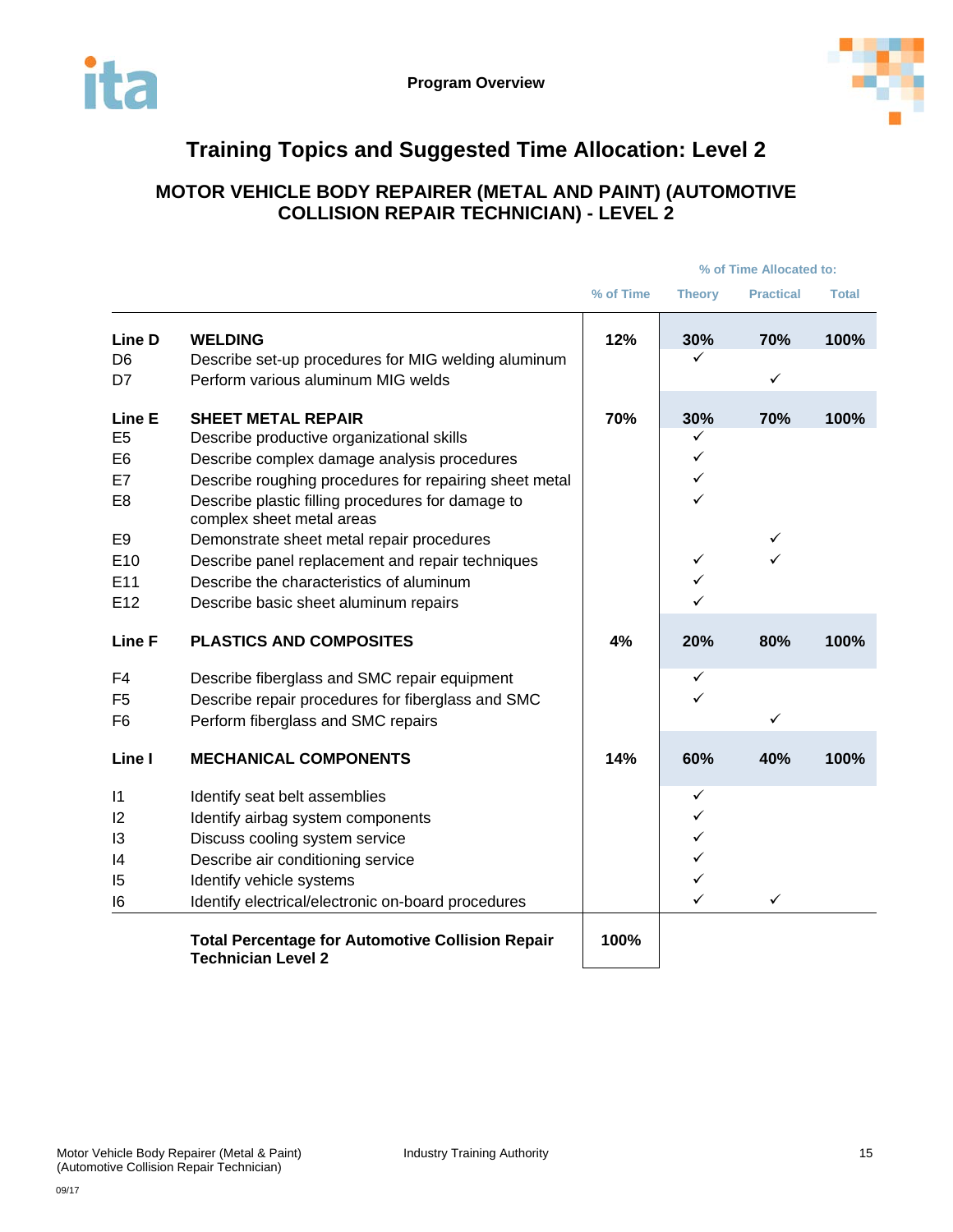

# **Training Topics and Suggested Time Allocation: Level 3**

### <span id="page-17-0"></span>**MOTOR VEHICLE BODY REPAIRER (METAL AND PAINT) (AUTOMOTIVE COLLISION REPAIR TECHNICIAN) - LEVEL 3**

|                |                                                                                      |           | % of Time Allocated to: |                  |              |
|----------------|--------------------------------------------------------------------------------------|-----------|-------------------------|------------------|--------------|
|                |                                                                                      | % of Time | <b>Theory</b>           | <b>Practical</b> | <b>Total</b> |
| Line J         | <b>STRUCTURAL REPAIR</b>                                                             | 60%       | 30%                     | 70%              | 100%         |
| J <sub>1</sub> | Identify the various structural designs                                              |           | ✓                       |                  |              |
| J2             | Identify collision theory concepts                                                   |           | ✓                       |                  |              |
| J3             | Identify damage assessment techniques                                                |           | ✓                       |                  |              |
| J4             | Identify measuring theory and gauging equipment                                      |           | ✓                       | ✓                |              |
| J <sub>5</sub> | Identify various measuring systems                                                   |           | ✓                       |                  |              |
| J <sub>6</sub> | Identify unibody anchoring techniques                                                |           | ✓                       |                  |              |
| J7             | Identify conventional frame anchoring techniques                                     |           | ✓                       |                  |              |
| J8             | Describe straightening techniques                                                    |           | ✓                       |                  |              |
| <b>J9</b>      | Describe pulling techniques                                                          |           | ✓                       |                  |              |
| J10            | Describe structural panel replacement procedures                                     |           | ✓                       |                  |              |
| J11            | Prepare a structural damage analysis sheet                                           |           |                         | ✓                |              |
| J12            | Demonstrate structural repair procedures                                             |           |                         | ✓                |              |
| J13            | Demonstrate closed box panel structural sectioning                                   |           | $\checkmark$            | ✓                |              |
|                | techniques                                                                           |           |                         |                  |              |
| Line-K         | <b>SUSPENSION AND STEERING</b>                                                       | 15%       | 60%                     | 40%              | 100%         |
| K <sub>1</sub> | Identify MacPherson Strut suspension system                                          |           | ✓                       |                  |              |
| K <sub>2</sub> | Identify short and long arm suspension systems                                       |           | ✓                       |                  |              |
| K <sub>3</sub> | Identify the various types of rear suspension systems                                |           | ✓                       |                  |              |
| K4             | Identify R&I procedures for suspension systems                                       |           | ✓                       |                  |              |
| K <sub>5</sub> | Describe rack and pinion steering systems                                            |           | ✓                       |                  |              |
| K <sub>6</sub> | Describe parallelogram steering systems                                              |           | ✓                       |                  |              |
| K7             | Identify wheel alignment angles                                                      |           | ✓                       |                  |              |
| Line-L         | <b>INSURANCE ESTIMATING</b>                                                          | 5%        | 40%                     | 60%              | 100%         |
| L1             | Interpret estimating information                                                     |           | ✓                       |                  |              |
| L2             | Interpret business relations                                                         |           | $\checkmark$            |                  |              |
| <b>Line M</b>  | <b>REFINISHING</b>                                                                   | 20%       | 50%                     | 50%              | 100%         |
| M <sub>1</sub> | Identify preparation of various substrates and topcoats                              |           | ✓                       |                  |              |
| M <sub>2</sub> | Describe mixing and application of primers                                           |           | ✓                       |                  |              |
| M <sub>3</sub> | Describe refinishing corrosion protection methods                                    |           |                         |                  |              |
| M4             | Describe the refinishing process                                                     |           | ✓                       | ✓                |              |
| M <sub>5</sub> | Identify the detailing process                                                       |           | ✓                       |                  |              |
|                | <b>Total Percentage for Automotive Collision Repair</b><br><b>Technician Level 3</b> | 100%      |                         |                  |              |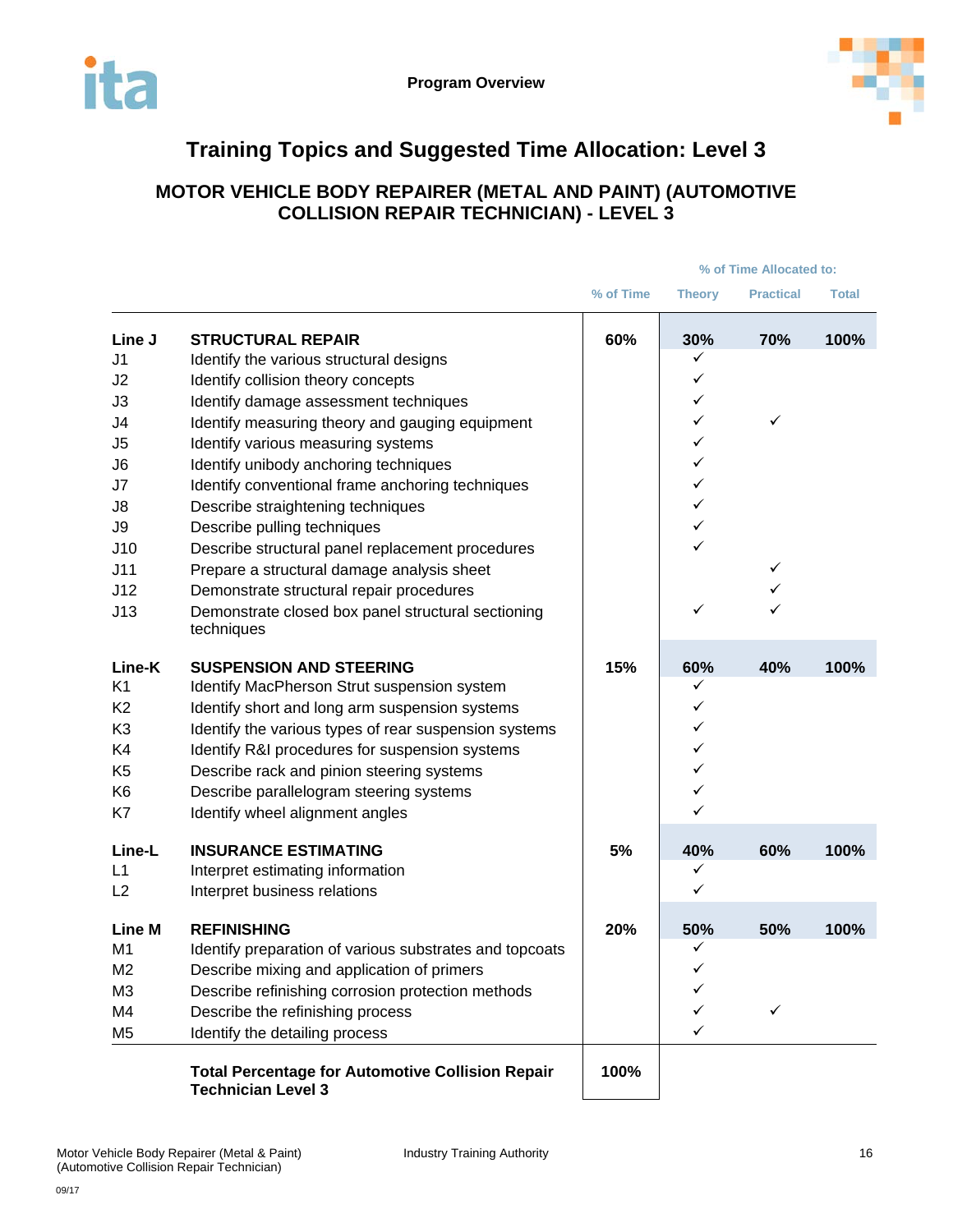



# **Section 3 PROGRAM CONTENT**

# **Automotive Collision Repair Technician**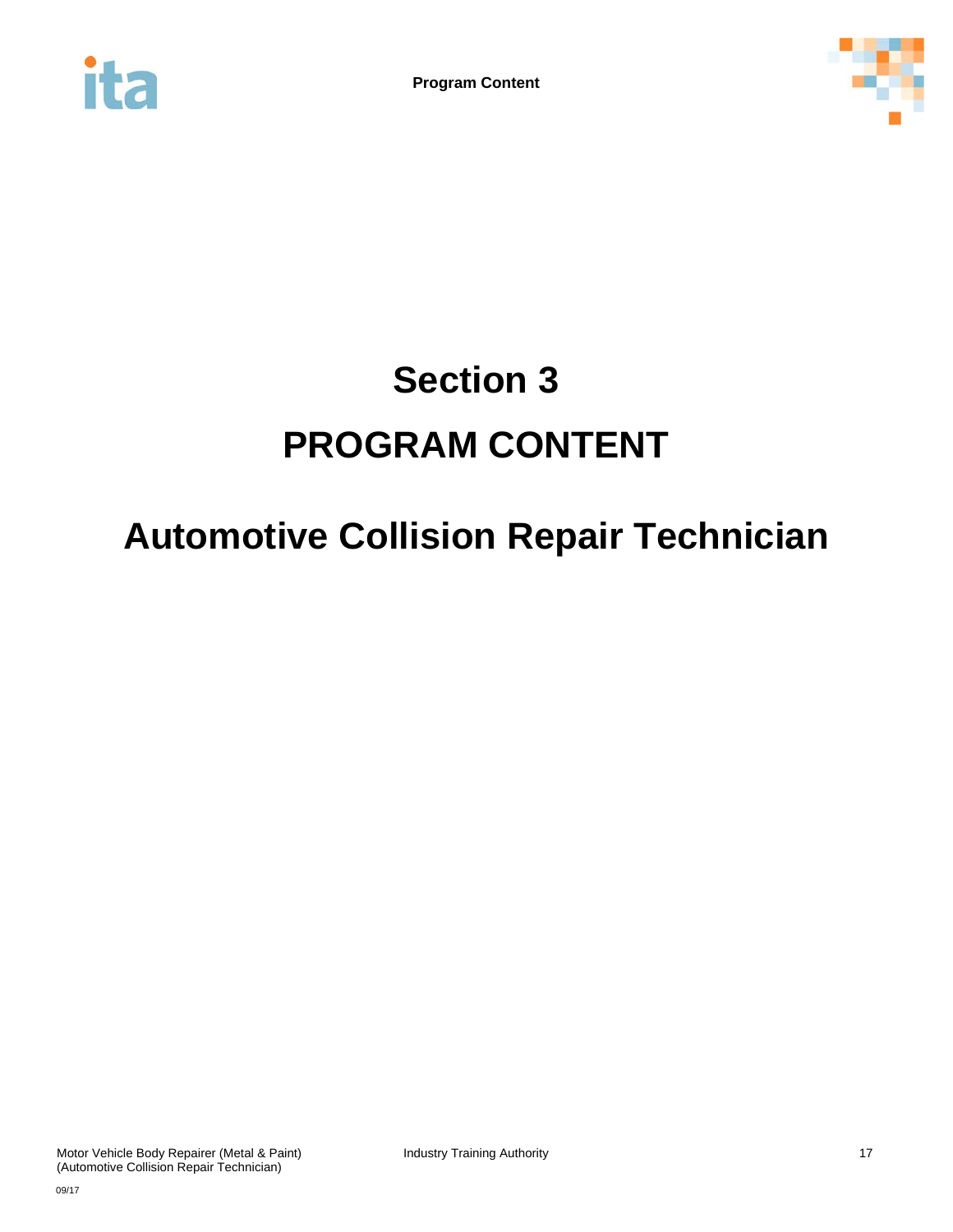<span id="page-19-0"></span>



# **Level 1**

# **Automotive Collision Repair Technician**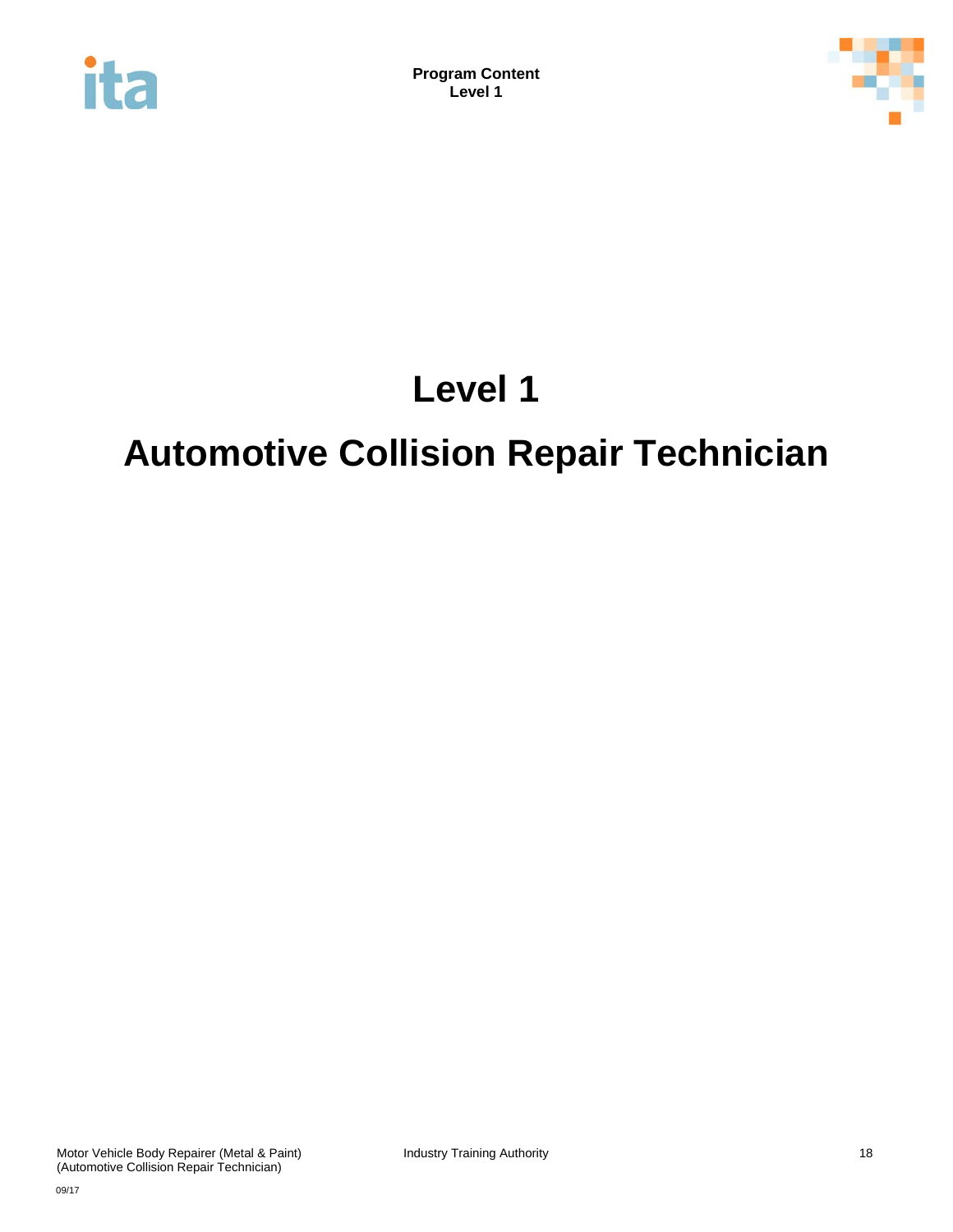

**Competency: A1 Describe safe work practices**

### **Objectives**

To be competent in this area, the individual must be able to:

- Discuss personal safety measures.
- Identify shop emergency equipment.
- Describe safety precautions regarding fires.
- Describe hybrid and electric vehicle safety precautions.

### **LEARNING TASKS CONTENT**

procedures.

exit.

- 1. Identify hazards. **•** Shop environment
	- Chemical
	- Air-borne
	- Personal apparel
		- o Clothing
		- o Hair and beards
		- o Jewellery
		- Housekeeping
		- Ventilation systems
		- Clear headedness
			- o Contributing factors
	- Horseplay
	- Respect for others safety
	- Constant awareness of surroundings
	- Lifting
	- Emergency shutoffs
	- Spill kits
	- Fire control systems
	- Eye wash facilities
	- Emergency exits
	- First aid facilities
	- Emergency contact / phone numbers
	- Outside meeting place
	- Disaster meeting place

3. Locate shop emergency equipment and means of

2. Discuss personal safety precautions and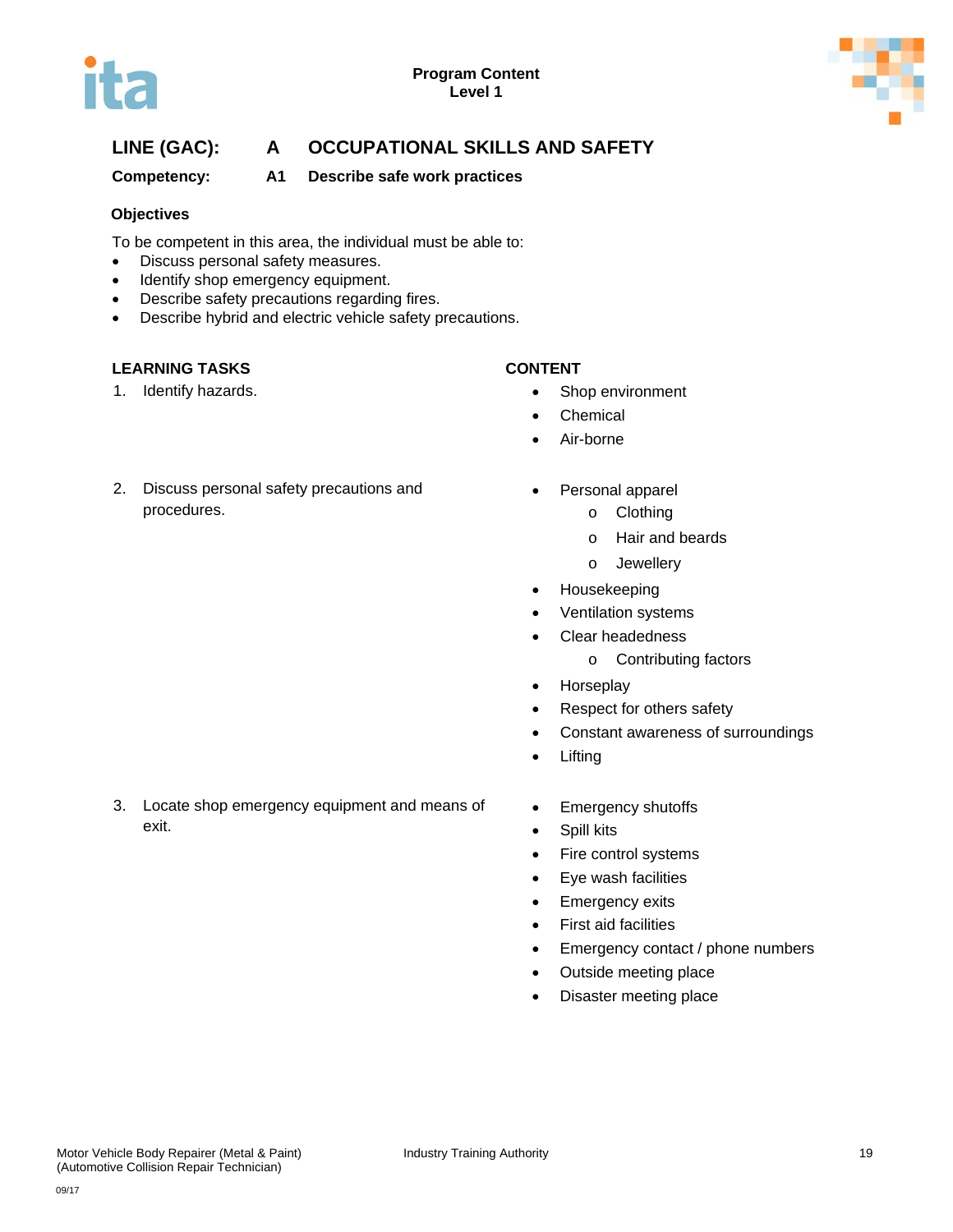

4. Describe the conditions and classifications of fires.

5. Describe fire safety precautions when working near, handling or storing flammables.

- Conditions to support fire
	- o Air
	- o Fuel
	- o Heat
	- Classes of fires
		- $o$   $A$  combustibles
		- $o$  B liquids
		- o C electrical
		- $O metal$
- Symbols and colours
- Fuels
	- o Diesel
	- o Gasoline
	- o Propane
	- o Natural gas
	- o Solvents
- Lubricants
- Oily rags
- Combustible metals
- **Aerosols**
- 6. Describe the considerations and procedures to extinguishing a fire.
- Warning others and fire department
- Evacuation of others
- Fire contained and not spreading
- Method of exit
- Training
- P.A.S.S.
	- o Point
	- o Aim
	- o Squeeze
	- o Sweep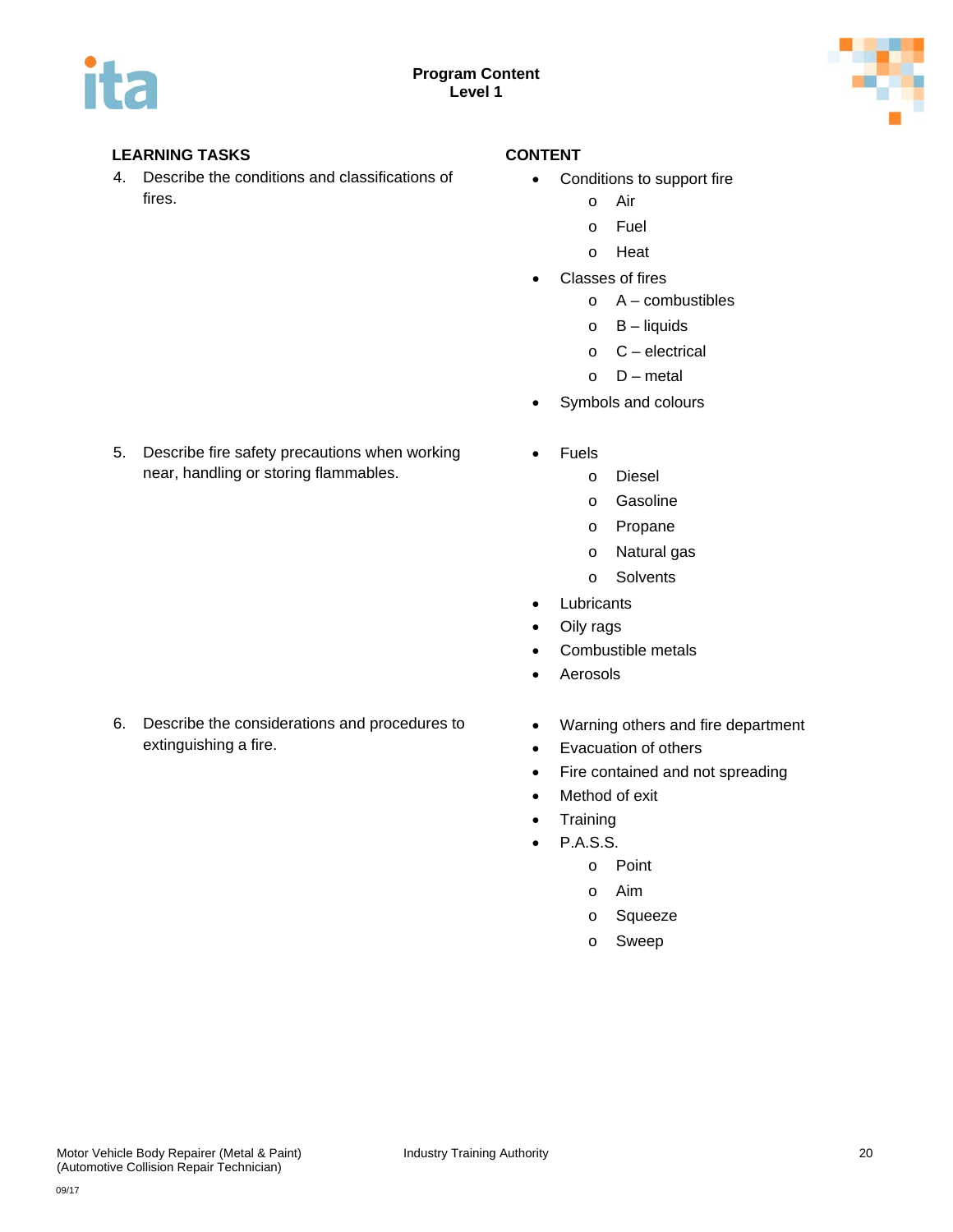

### **LEARNING TASKS CONTENT**

7. Describe hybrid and electric vehicle safety precautions.

- Identification
- Work area
	- o Personal Protection Equipment (PPE)
	- o Pylons
- Electrocution hazards
- Auto stop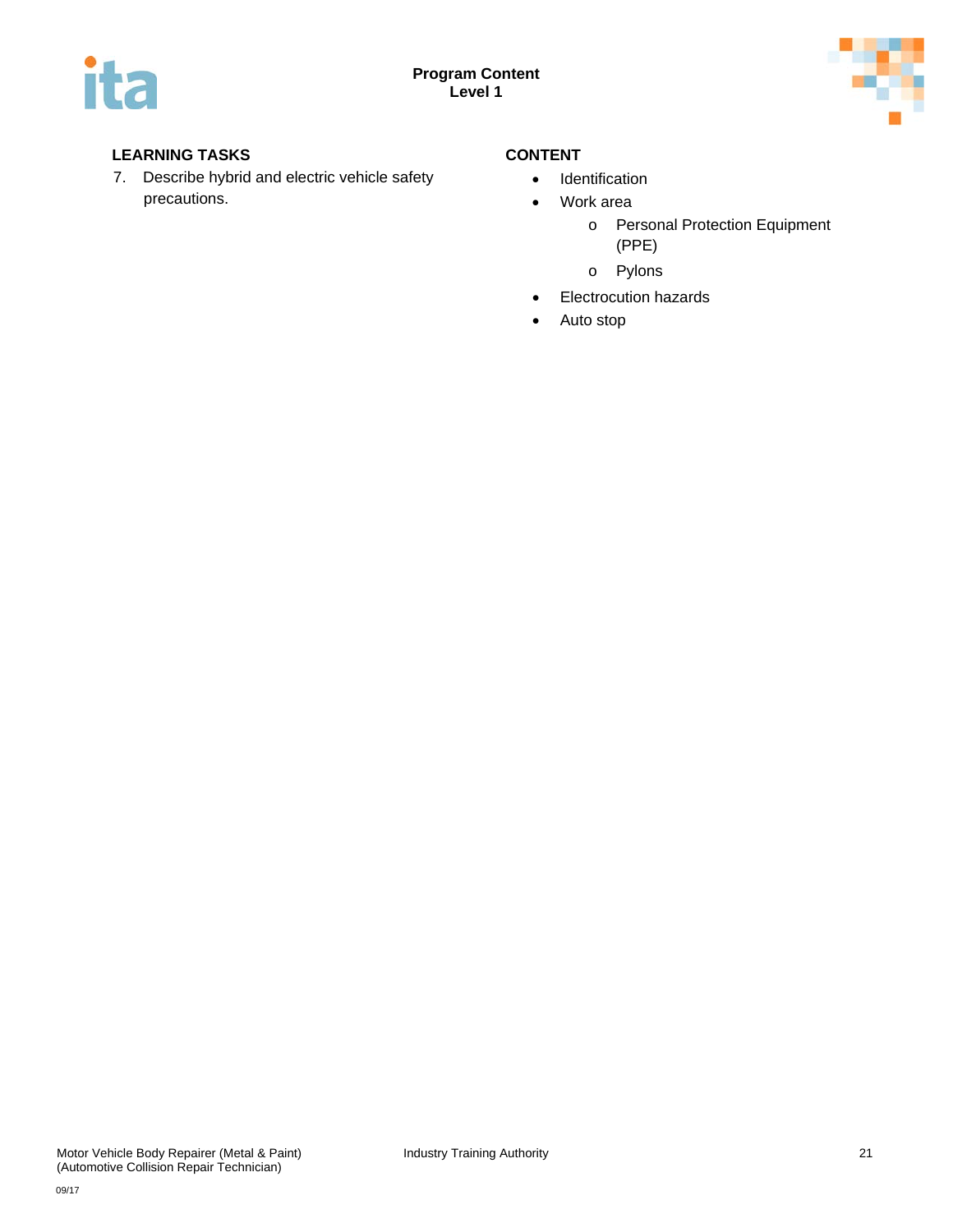



**Competency: A2 Describe shop safety procedures**

### **Objectives**

To be competent in this area, the individual must be able to:

- Describe safe work practices.
- Describe safe lifting equipment practices.
- Follow safety procedures for alternate fuel vehicles.

### **LEARNING TASKS CONTENT**

1. Describe safe work practices. • Shop equipment

- 
- Proper housekeeping
- Use of grinding tools
- Movement of vehicles in the shop area
- **Battery disconnect**
- 2. Describe lifting equipment safety. **•** Types of equipment

3. Follow safety procedures for alternate-fuel vehicles.

- - o Floor jacks
		- o Safety stands
		- o Hoists
- Limitations of lifting equipment
- Applications of lifting equipment
- Safe lifting locations or points
- Maintenance of lifting equipment
- Refer to manufacturers' safety procedures prior to working on alternate‐fuel vehicles
- Deactivate battery packs on Hybrid vehicles to prevent damage to vehicle and injury to repairers
- Follow refinishing procedures for curing cycles for alternate‐fuel vehicles
- Determine Personal Protection Equipment (PPE) required for task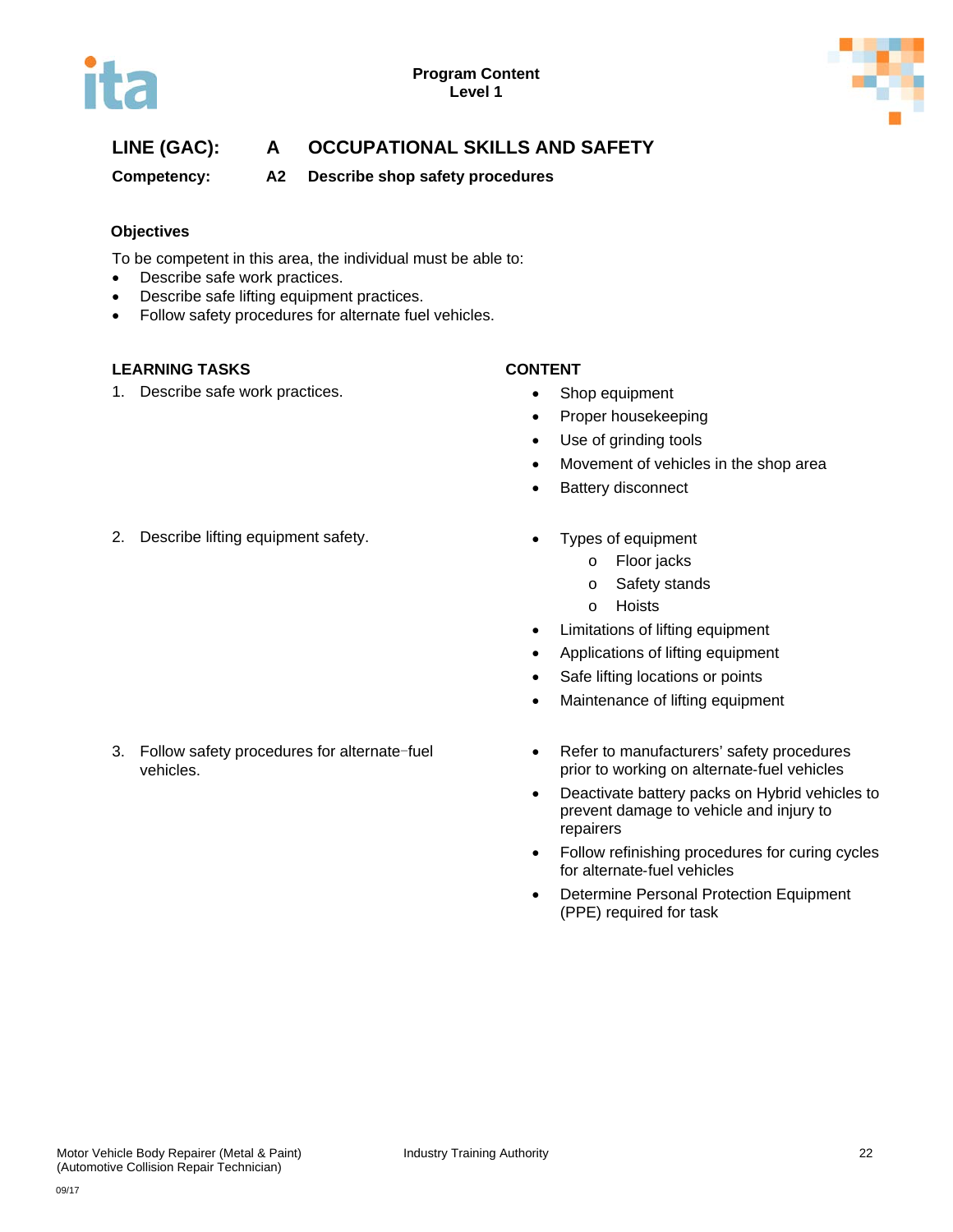

**Competency: A3 Describe waste product handling** 

### **Objectives**

To be competent in this area, the individual must be able to:

• Describe storage and disposal of controlled products.

### **LEARNING TASKS CONTENT**

1. Describe the proper storage and disposal methods of controlled products.

- Municipal / regional regulations
- Shop supplies
- Paint products
- Vehicle fluids
- Welding gases
- Waste products
- Waste removal fees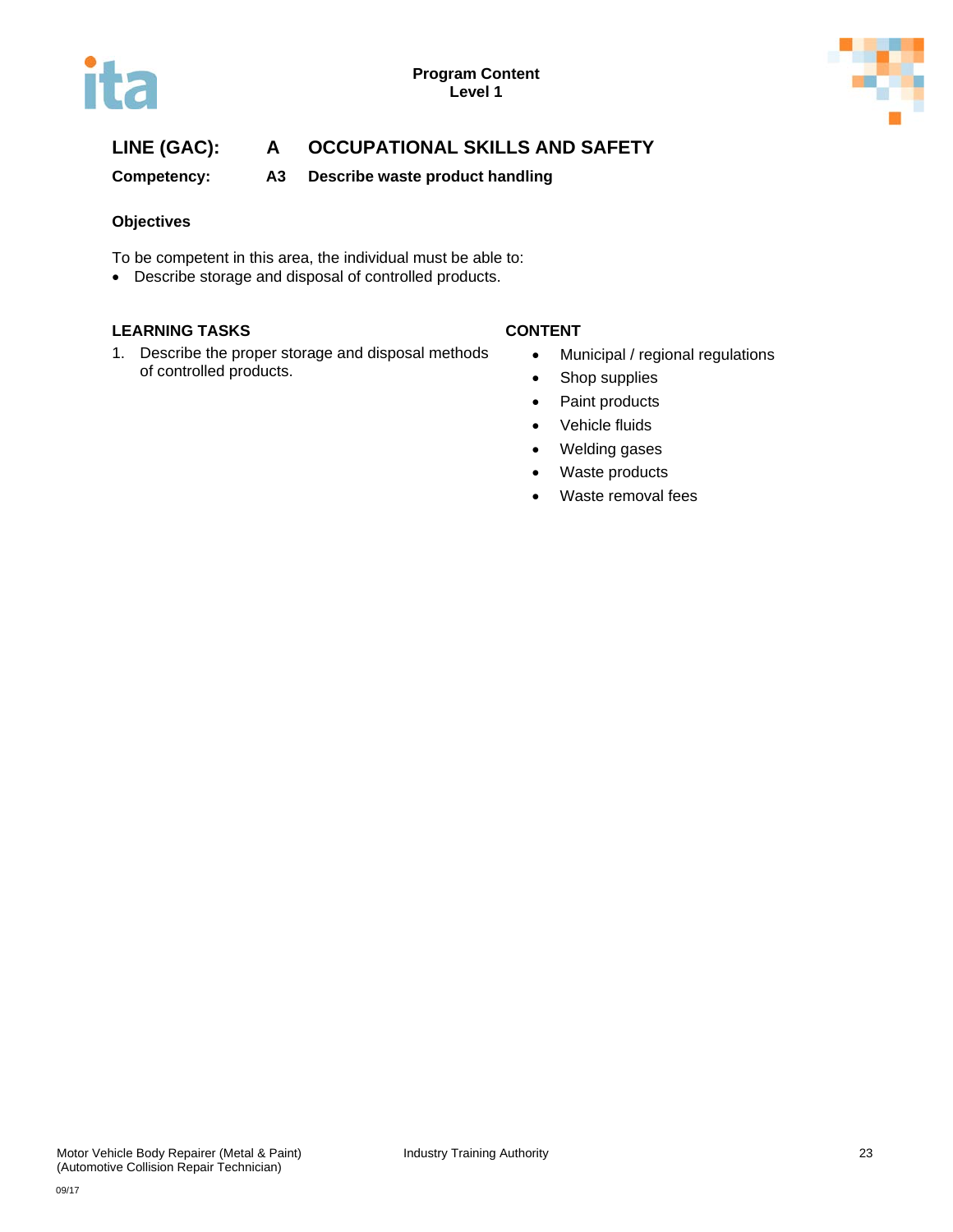

**Competency: A4 Describe Work Hazard Material Information System (WHMIS)**

### **Objectives**

To be competent in this area, the individual must be able to:

- Describe the Workplace Hazardous Materials Information System (WHMIS).
- Apply WHMIS regulations as they apply to hazardous materials used in the shop.

### **LEARNING TASKS CONTENT**

1. Describe SDS requirements. **•** Regulations

- - o Hazardous Product
	- o Controlled Products
	- o Ingredient Disclosure List
- **Labels**
- 2. Describe the purpose of the Workplace Hazardous Materials Information System (WHMIS).

- 
- 4. Describe the responsibilities of employees under WHMIS.
- 5. Describe the responsibilities of employers under WHMIS.
- Protection of workers
- Rights and responsibilities
	- o Workers
	- o Employers
	- o Suppliers
	- o Regulators
- 3. Describe the key elements of WHMIS.  $\bullet$  Safety Data Sheets (SDS) and location
	- Labelling of containers of hazardous materials
	- Worker education programs
	- Personal Protection Equipment (PPE)
	- SDS
	- Labels
	- Provide training
	- SDS
	- **Labels**
	- Work Education Programs in the workplace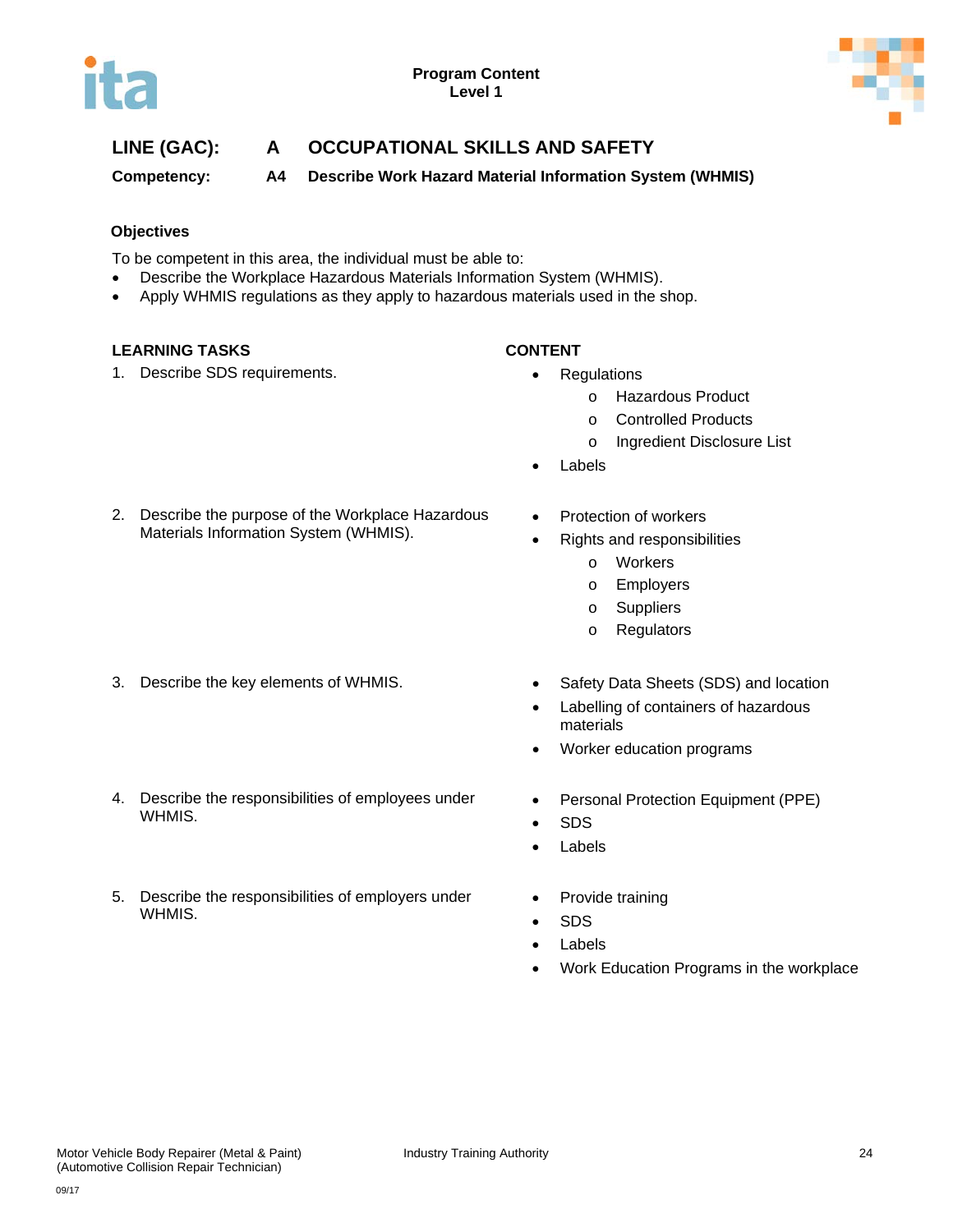

### **LEARNING TASKS CONTENT**

meaning.

6. Describe information to be disclosed on an SDS. • Hazardous ingredients

7. Identify symbols found on WHMIS labels and their

- 
- Preparation information
- Product Information
- Physical data
- Fire or explosion
- Reactivity data
- Toxicological properties
- Preventive measures
- First-aid measures
- WHMIS Symbols 2015
	- o Compressed gases
	- o Flammable and combustible materials
	- o Oxidizing materials (materials causing other toxic effects)
	- o Poisonous and infectious materials
	- o Materials causing immediate and serious toxic effect
	- o Bio-hazardous infectious materials
	- o Corrosive materials
	- o Dangerously reactive materials
	- o Environmentally hazardous materials
	- o Serious health hazards

- 8. Apply WHMIS regulations as they apply to hazardous materials used in the shop.
- Use, storage and disposal
	- o Solvents
	- o Paints
	- o Isocyanates
	- o Caustic cleaners
	- o Cleaning solutions
	- o Alcohol used for cleaning
	- o Gasoline
	- o Diesel fuel
	- o Asbestos
	- o Battery acid
	- o Refrigerants
	- o Brake fluid
	- o Antifreeze
	- o Lubricants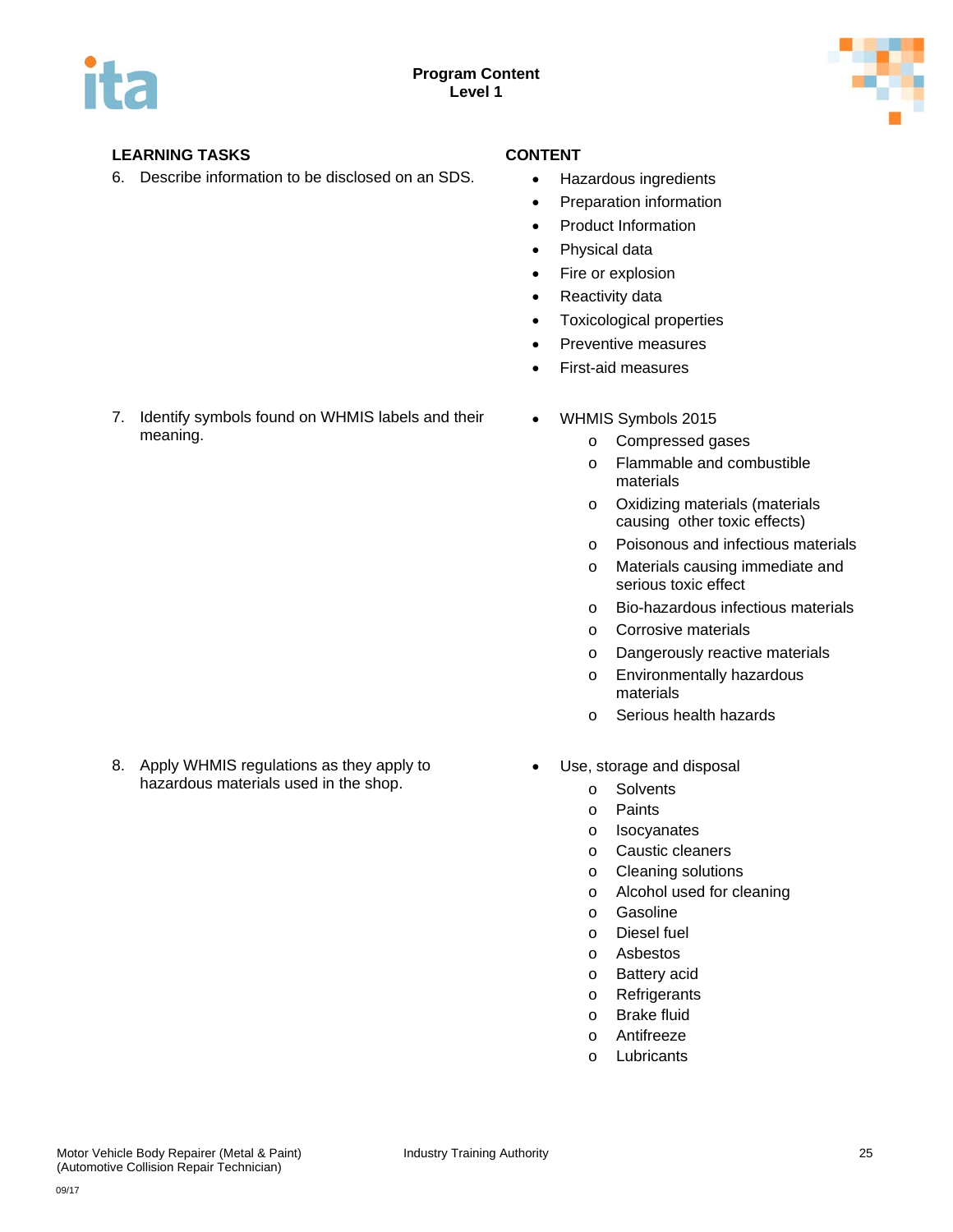

**Competency: A5 Describe Personal Protective Equipment (PPE)**

### **Objectives**

- To be competent in this area, the individual must be able to:
- Inspect, use and maintain Personal Protection Equipment (PPE).

### **LEARNING TASKS CONTENT**

1. Identify the types of Personal Protective Equipment (PPE).

- Hearing
- Eyes
- Skin
- Breathing protection
- Hands
- Foot
- 2. Describe the use of Personal Protective Equipment (PPE).

3. Describe the inspection and maintenance of Personal Protection Equipment (PPE).

4. Describe how to correctly store Personal Protection Equipment (PPE).

- Ear protection
- Eye protection
- Skin protection
- Breathing protection
- Hand protection
- Foot protection
- Ear protection
- Eye protection
- Skin protection
- Breathing protection
- Hand protection
- Foot protection
- Ear protection
- Eye protection
- Breathing protection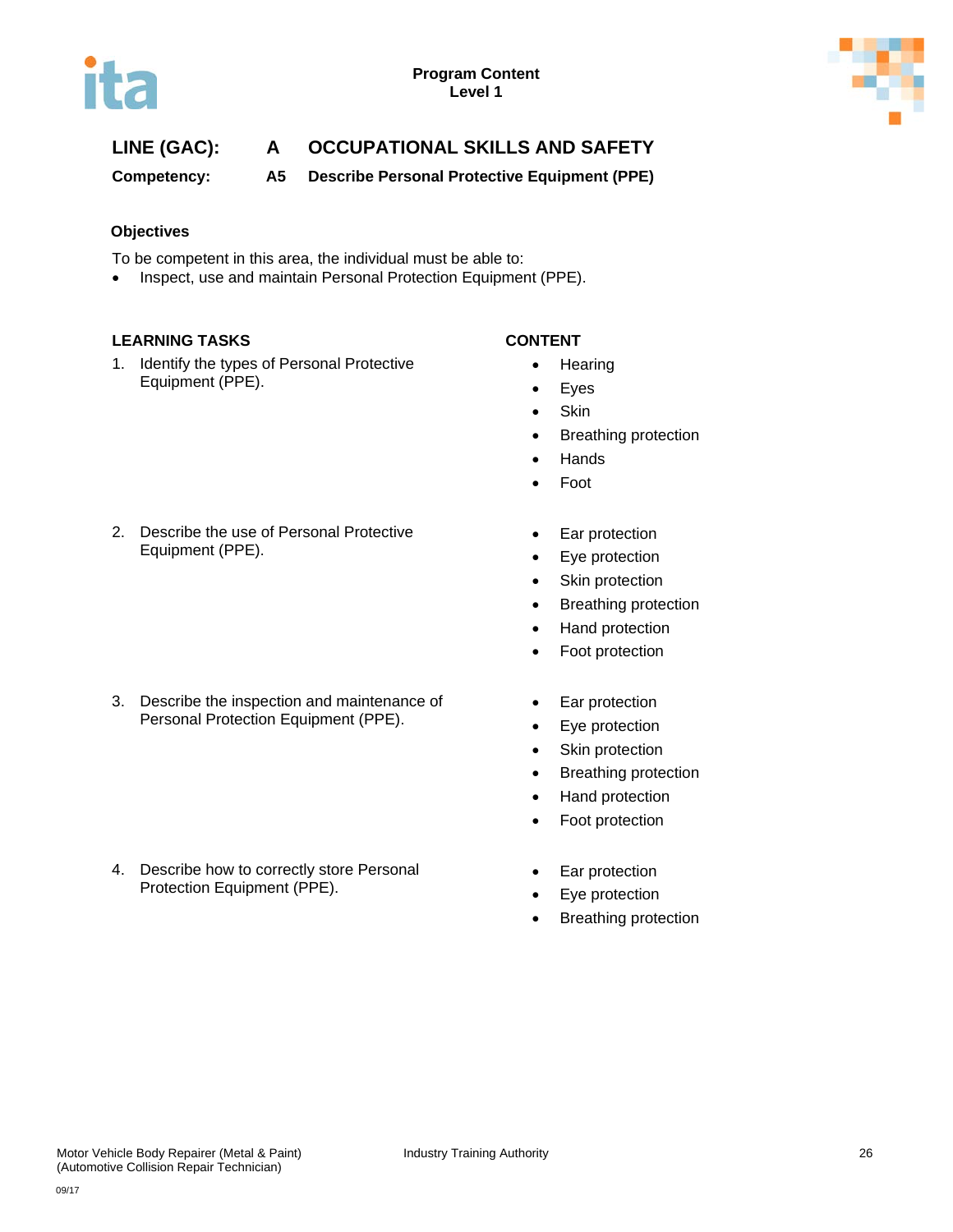



**Competency: A6 Describe WCB Standards and Regulations**

### **Objectives**

To be competent in this area, the individual must be able to:

• Describe the Workers Compensation Act

### **LEARNING TASKS CONTENT**

1. Describe rights and responsibilities **•** Employers

- 
- **Employees**
- **Contractors**
- Inspectors
- 2. Describe reporting of accidents. Chain of command
- 3. Describe the main elements of WorkSafeBC Definitions
- Documentation
	-
	- Application
	- Rights and responsibilities
	- Health and safety programs
	- Investigation and reports
	- Workplace inspections
	- Right to refuse work
	- General conditions
	- Building and equipment safety
	- Emergency preparedness
	- Preventing violence
	- Working alone
	- Ergonomics
	- Illumination
	- Indoor air quality
	- Smoking and lunchrooms
	- Chemical and biological substances
		- Substance specific requirements
		- Noise, vibration, radiation and temperature
		- Personal protective clothing and equipment
		- Confined spaces
		- Tools, machinery and equipment
		- Ladders, scaffolds and temporary work platforms
		- Electrical safety

4. Describe the workplace hazards identified by WorkSafeBC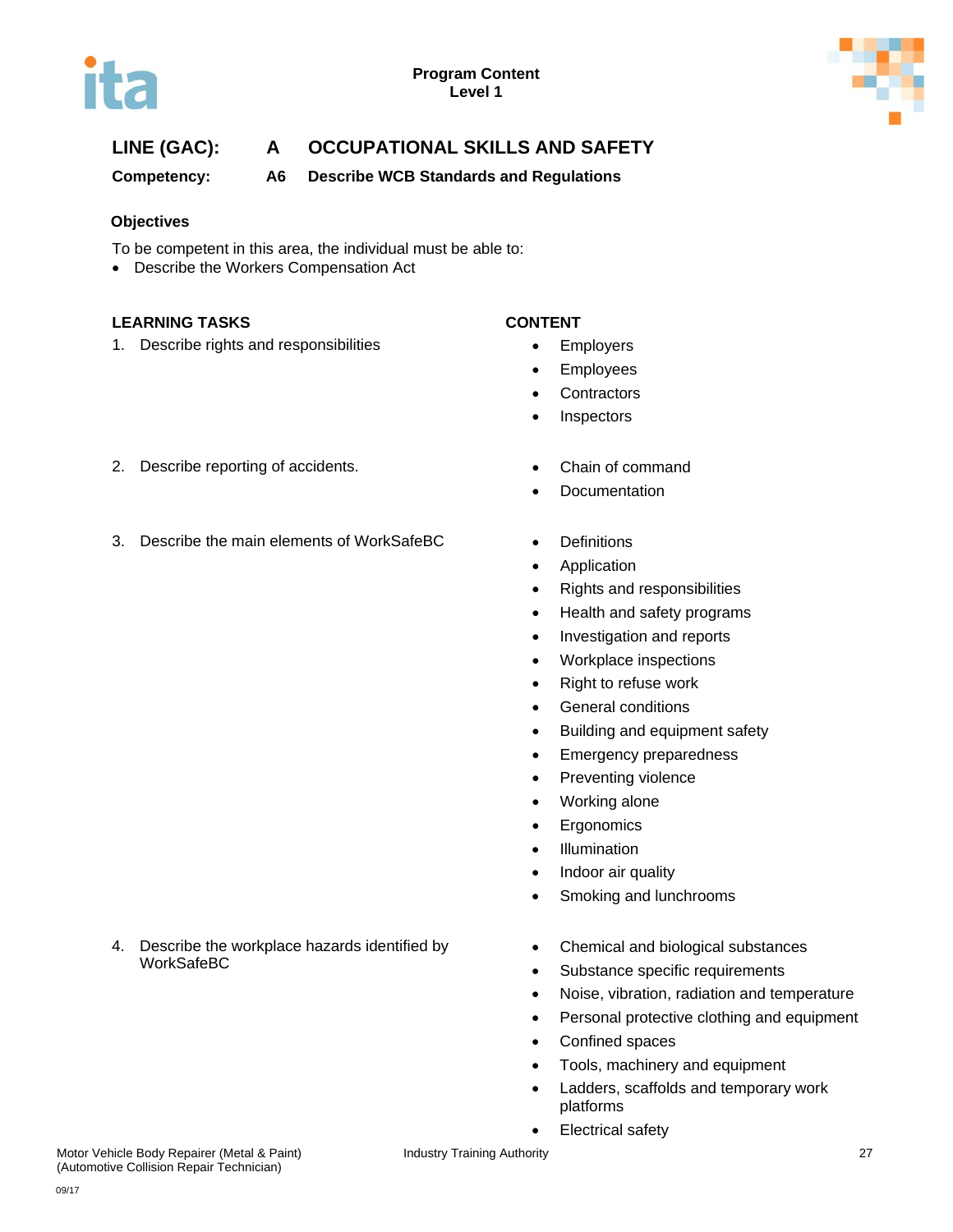



**Competency: B1 Describe collision repair hand tools** 

### **Objectives**

To be competent in this area, the individual must be able to:

• Describe the use of collision repair hand tools.

### **LEARNING TASKS CONTENT**

1. Describe collision repair hand tools. • Screwdrivers

- 
- Wrenches
- Pliers
- Cutting tools
- Hammers
- Socket sets
- Bumping tools
- Straightening tools
- Material application tools
- Removal tools
- Installation tools
- 
- Torque specifications
- Maintainance
- Storage
- Recognizing worn, broken and defective hand tools

### 2. Describe the use of hand tools. • Climitations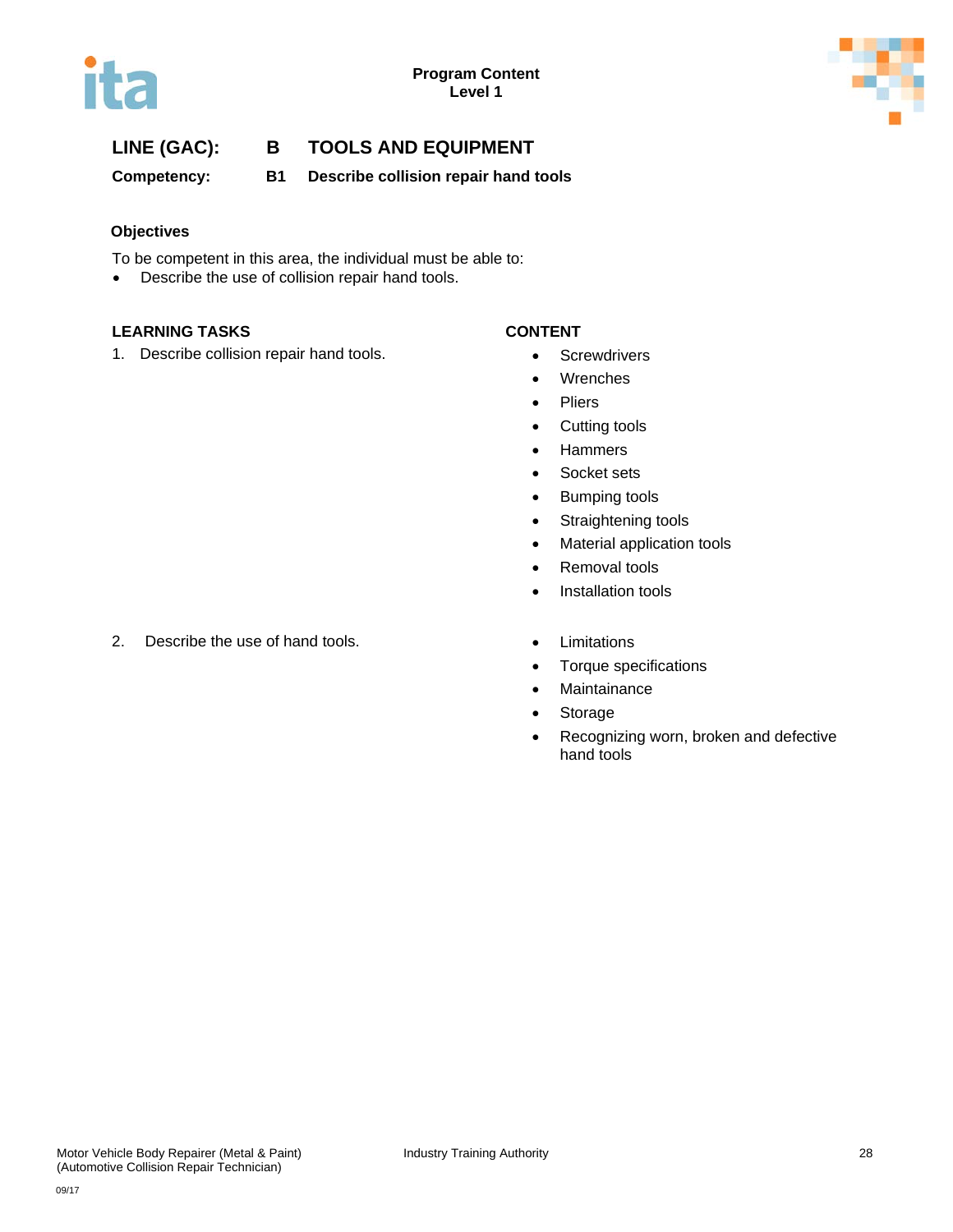



**Competency: B2 Identify power tools**

### **Objectives**

To be competent in this area, the individual must be able to:

- Identify the use of power tools.
- Identify potential hazards when using power tools.

### **LEARNING TASKS CONTENT**

1. Describe power tools. **• Electric / battery** 

- 
- **Pneumatic**
- Hydraulic
- 2. Describe the use of power tools. • Hazards
	- - o Frayed cords
		- o Cracked casings
		- o Leaking Lines
		- o Work environment
	- Operating procedures
	- Limitations
	- **Maintenance**
	- Storage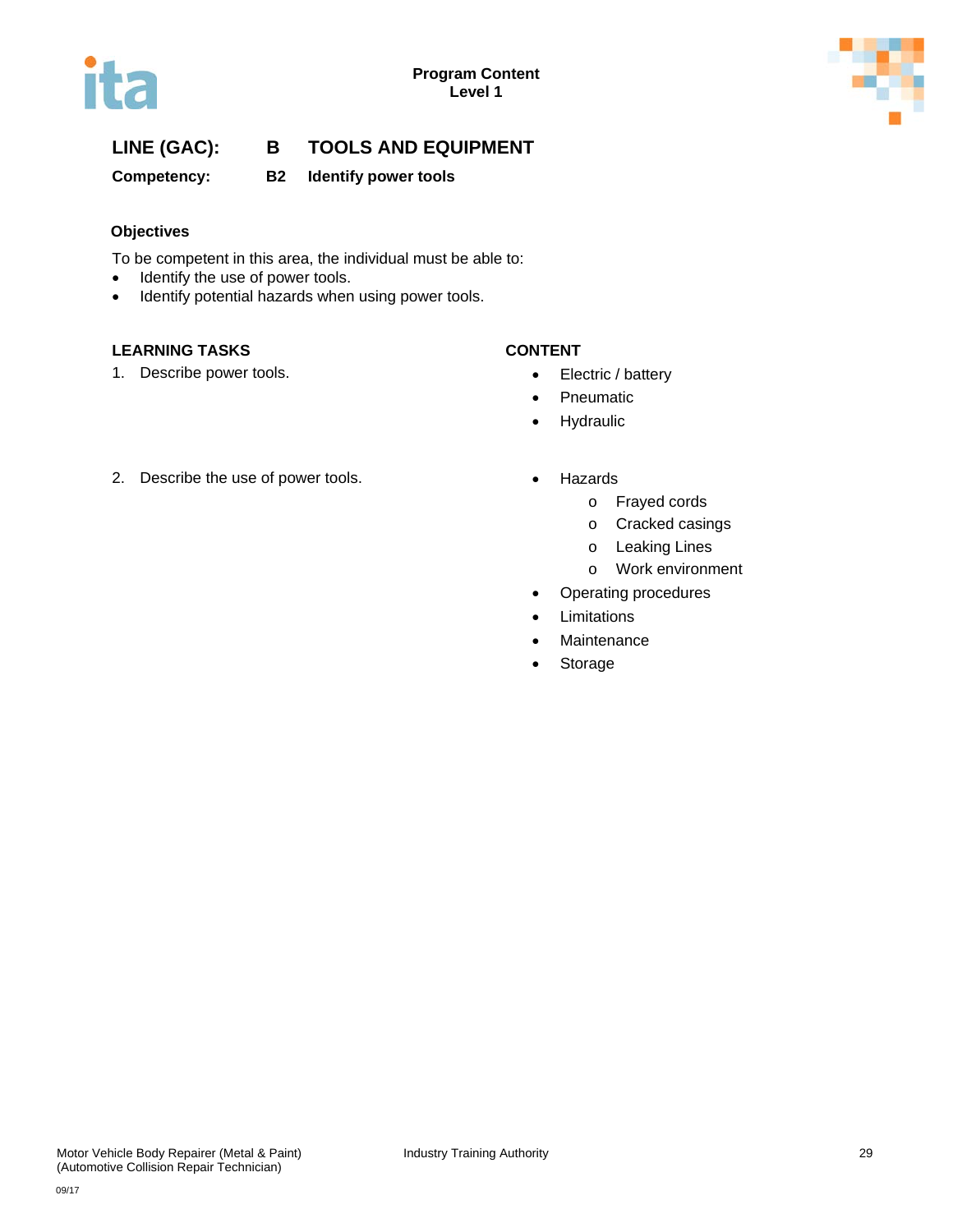



**Competency: B3 Identify various fasteners** 

### **Objectives**

To be competent in this area, the individual must be able to:

- Describe various fasteners
- Describe removal and installation procedures

### **LEARNING TASKS CONTENT**

1. Describe various fasteners **•** Types

- - o Bolts
		- o Nuts
		- o Washers
		- o Clips
		- o Rivets
		- o Moulding clips
		- o Adhesives
		- o Screws
- **Functions**
- **Costs**
- 2. Describe removal and installation procedures Fastener identification
	-
	- Identifying reusable fasteners
	- Removal procedures
	- Replacement procedures
		- o Torque specifications
	- Removal and replacement of retainers
	- Final operation/fit and finish
- 3. Remove and re-install reusable trim **•** Mouldings
	- Name plates
	- Emblems
	- After-market trim and components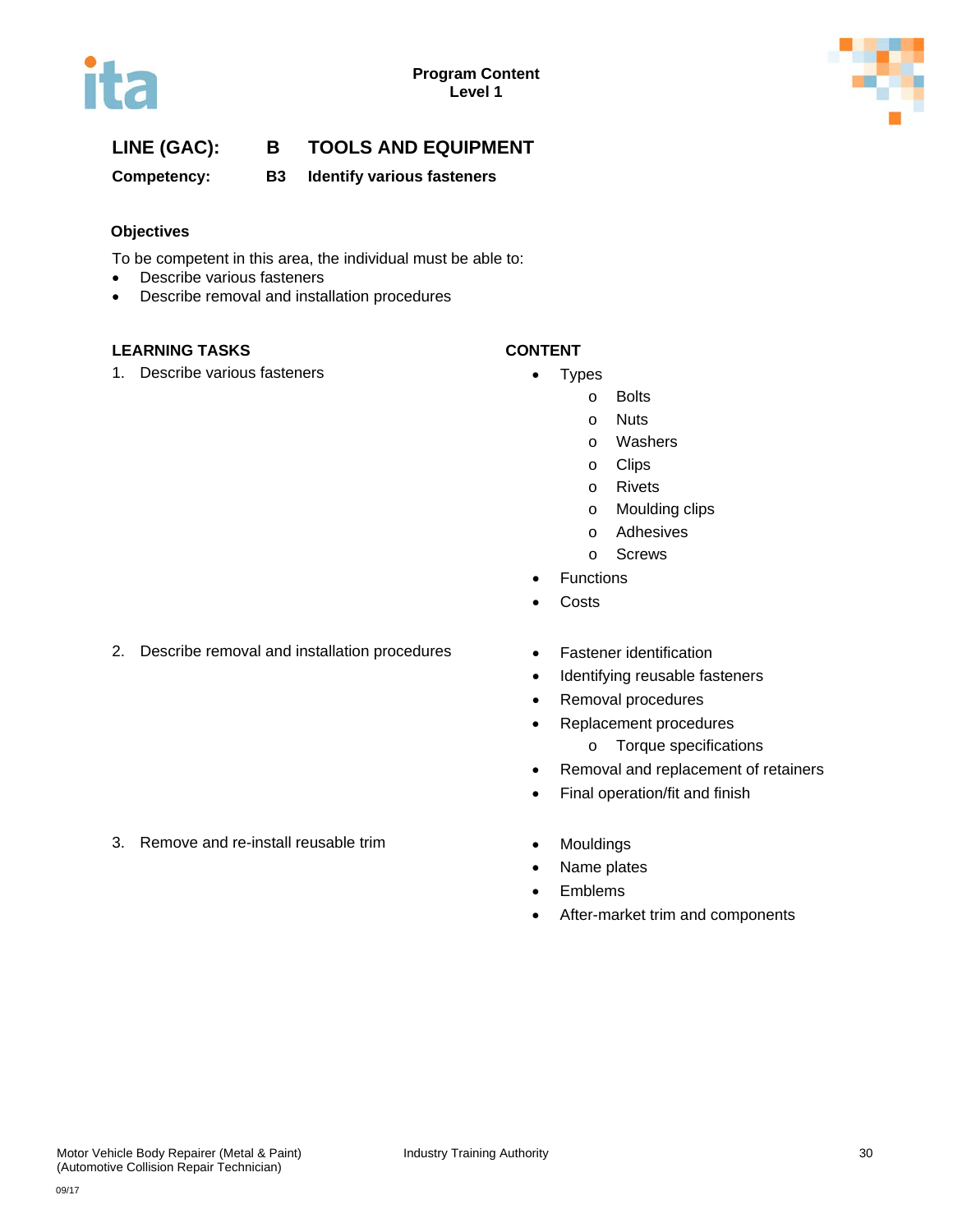

**Competency: B4 Describe organizational skills**

### **Objectives**

To be competent in this area, the individual must be able to:

- Describe how to maintain productive repairs.
- Describe manufacturers' specification and repair information.
- Describe the process used to prepare a working area.

### **LEARNING TASKS CONTENT**

1. Describe the organizational skills required for productive repair work in a collision repair shop.

2. Use Original Equipment Manufacturers (OEM) specifications and repair procedures.

- Repair analysis
- Developing a repair plan
- Assessment of tools and materials required
- Timing of repair steps
- Avoidance of repetitive repair steps
- Production deadlines
- Store and inventory parts and materials
- Notify supervisor of missing, damaged and incorrect parts
- Work area preparation
	- o Tool selection and layout
	- o Housekeeping
- Access
	- o Online
	- o Hard Copy
	- o Bulletins
- **Interpretation**
- **Application**

### **Achievement Criteria**

- Performance The learner will access and interpret OEM specifications and repair procedures. Conditions The learner will be given
	- Means to access specifications, e.g. computer lab
	- Work task, e.g. remove headlight

Criteria The learner will be evaluated on

- Accuracy
- **Efficiency**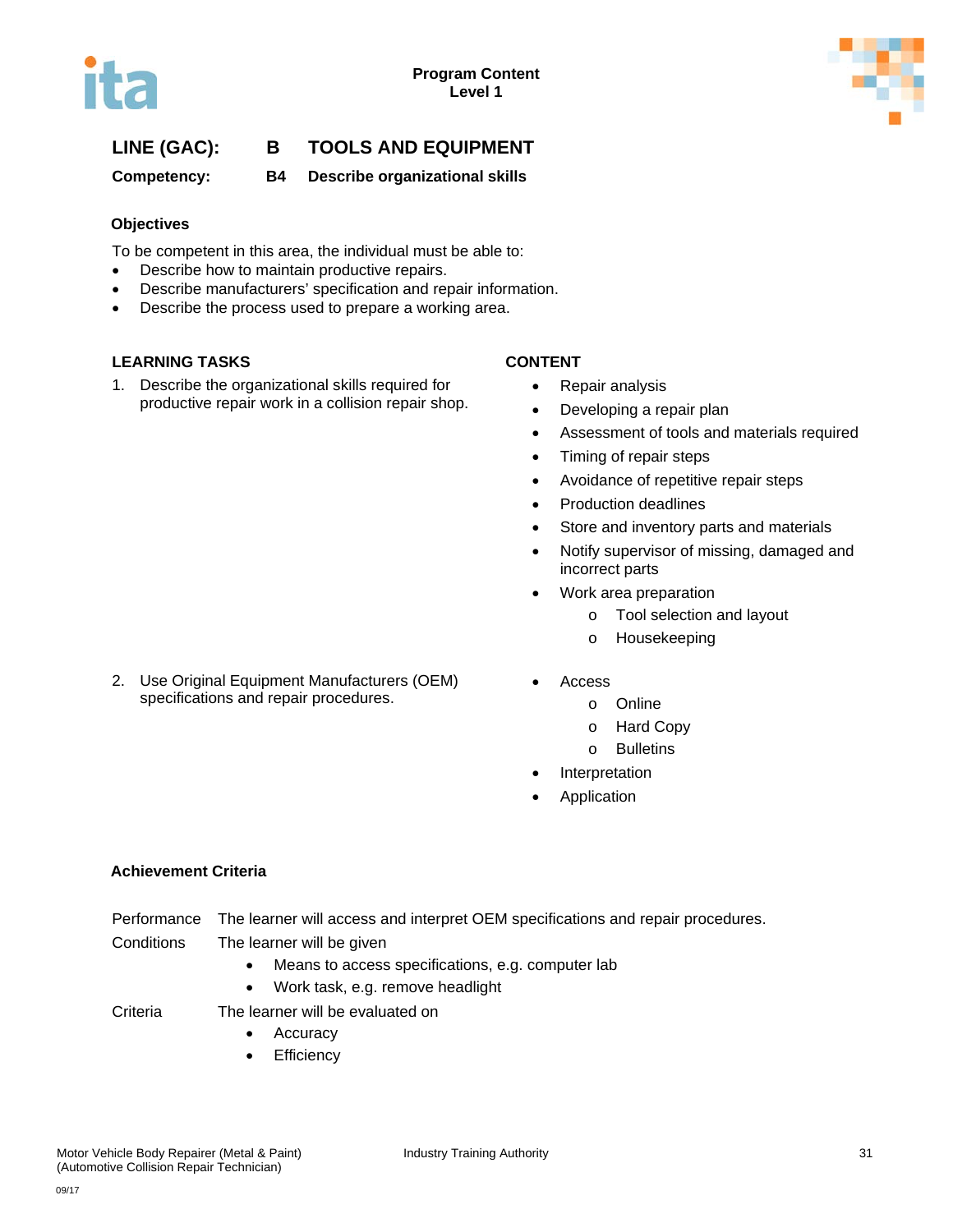



## **LINE (GAC): C OXYACETYLENE PROCEDURES**

**Competency: C1 Describe oxyacetylene safety**

### **Objectives**

To be competent in this area, the individual must be able to:

- Describe oxyacetylene safety.
- Describe oxyacetylene components.

### **LEARNING TASKS CONTENT**

1. Describe oxyacetylene safety. **• Safety • Safety** 

- - o Leak test (soap and water)
	- o Drop hazards
	- o Surroundings
	- o Flint strikers
	- o Shields
	- o Cool-down time
	- o Fire suppression
	- o Hazardous substrates
	- o Ventilation
	- o Flashback
	- o Heating on concrete
- Personal Protection Equipment (PPE)
	- o Eye protection
	- o Gloves
	- o Clothing
	- o Respirator
- Gas characteristics
	- o Oxygen
	- o Acetylene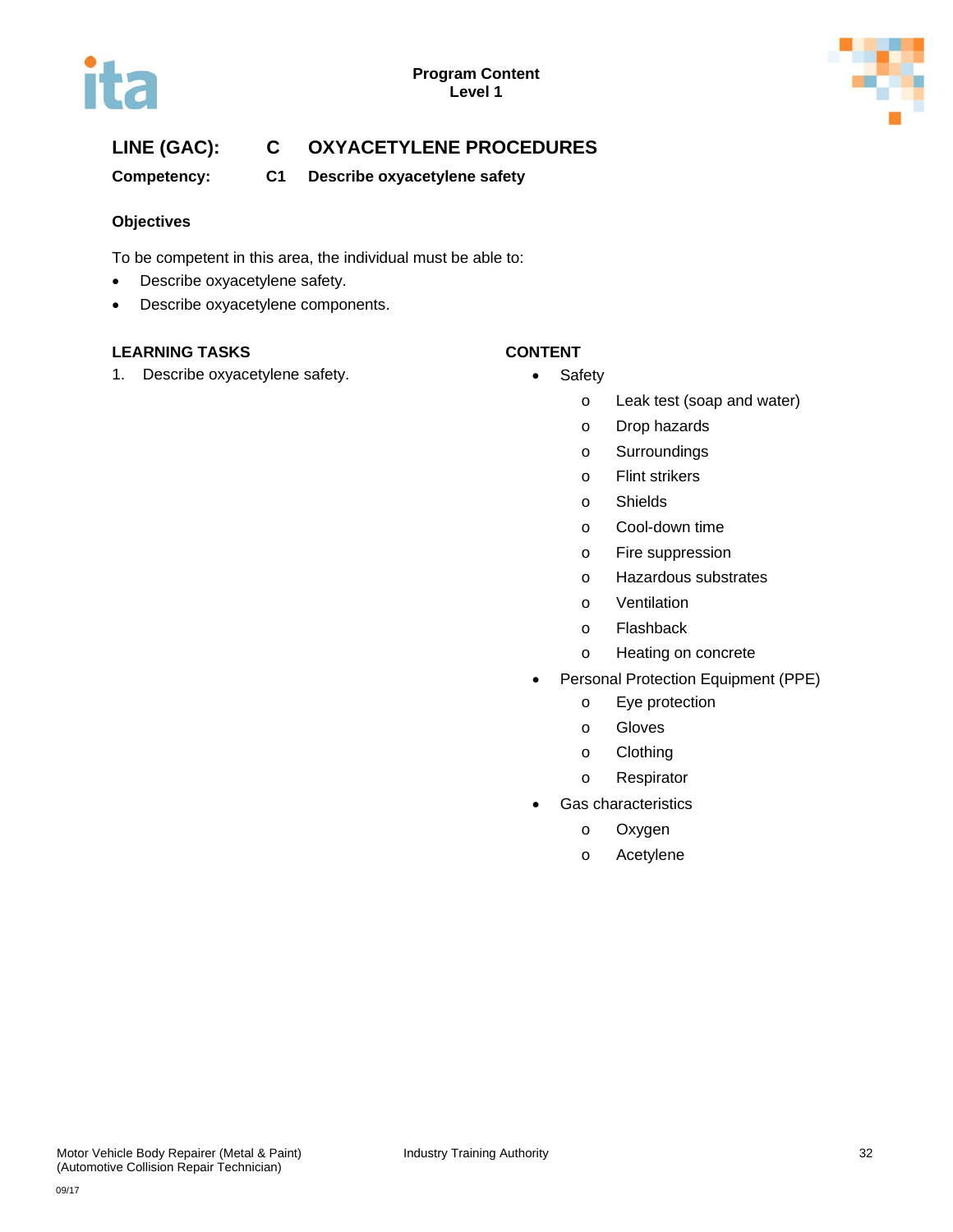

### **LEARNING TASKS CONTENT**

2. Describe oxyacetylene components. • Cylinders

- - o Oxygen
		- One piece cylinder
		- Safety devices High pressure
	- o Acetylene
		- Two piece cylinder
		- Safety devices<br>- Low pressure
		- Low pressure
		- Filler material (acetone)
- Regulators
	- o Single stage
	- o Two stage
	- o Pressure adjustments
	- o Cleanliness
- Hoses
	- o Colours
	- o Maintenance
	- o Fittings
		- Grooved (acetylene)<br>- Smooth (oxvaen)
		- Smooth (oxygen)
- **Torches** 
	- o Valves
	- o Tips
		- Welding
		- Cutting
		- Heating
- Flashback arresters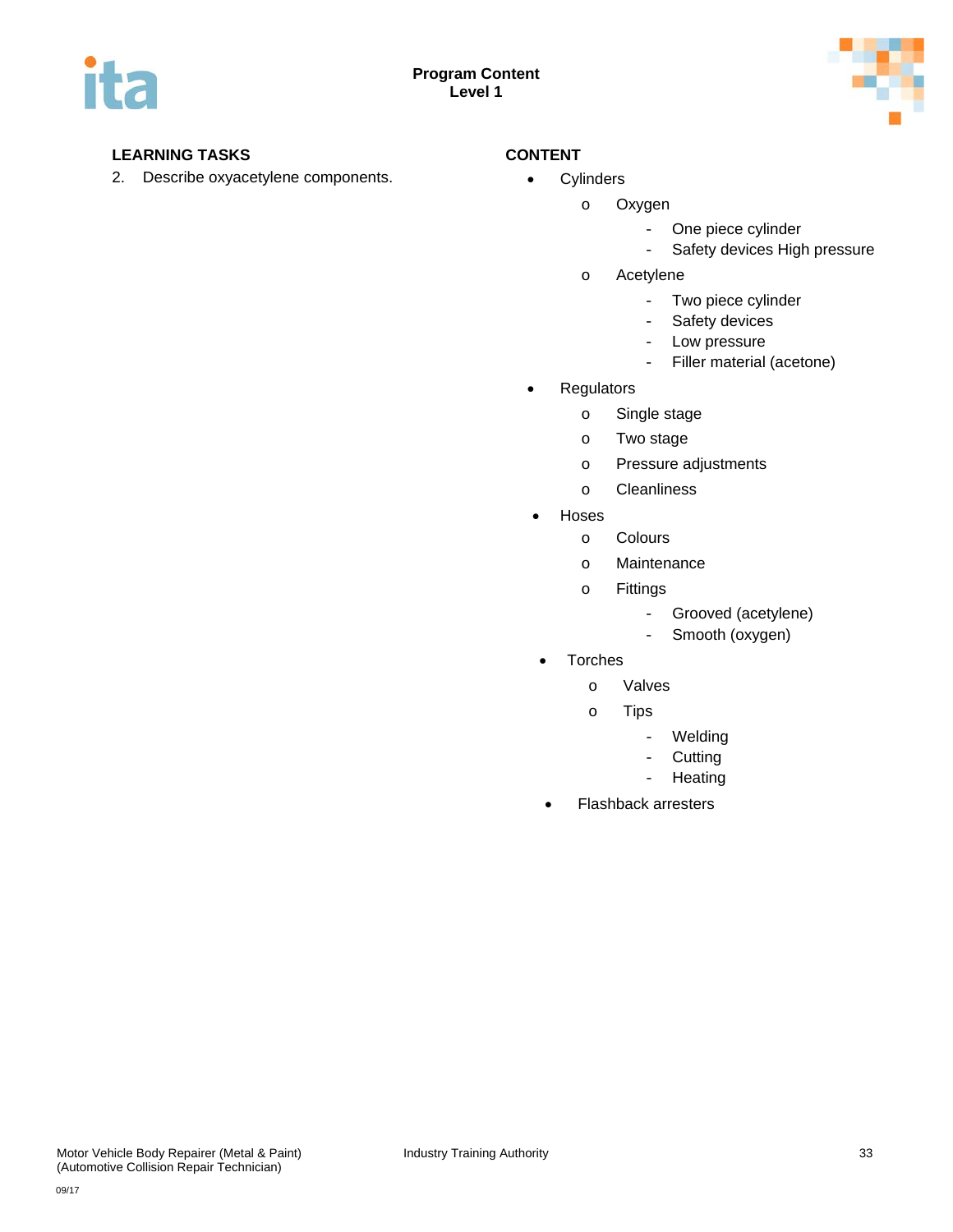



## **LINE (GAC): C OXYACETYLENE PROCEDURES**

**Competency: C2 Perform oxyacetylene procedures**

### **Objectives**

- To be competent in this area, the individual must be able to:
- Perform oxyacetylene procedures.

### **LEARNING TASKS CONTENT**

1. Describe oxyacetylene procedures. • Cracking cylinders

- 
- Attaching regulators
- Hoses, fittings and arrestors
- Regulator diaphragm care
- Leak checks
- Relationship between
	- o Tip size and material thickness
	- o Tip size and gas pressure
- Lighting procedures
- **Flames** 
	- o Carburizing
	- o Neutral
	- o Oxidizing
- Shutdown procedures
- Heating procedures for expansion
- Heating procedures for shrinking
- Cutting procedures
- Storage of oxyacetylene equipment
- 2. Perform oxyacetylene procedures. • Personal Protection Equipment (PPE)
	- Prepare tanks, regulators, hoses and torches
	- Tip selection
	- Setting working pressures for project
	- Torch lighting procedures
	- Flames
		- o Carburizing
		- o Neutral
		- o Oxidizing
	- Heating procedure for expansion
	- Heating for shrinking
	- Heating with rosebud
	- Cutting with cutting tips
	- Shutdown
	- Storing equipment

(Automotive Collision Repair Technician)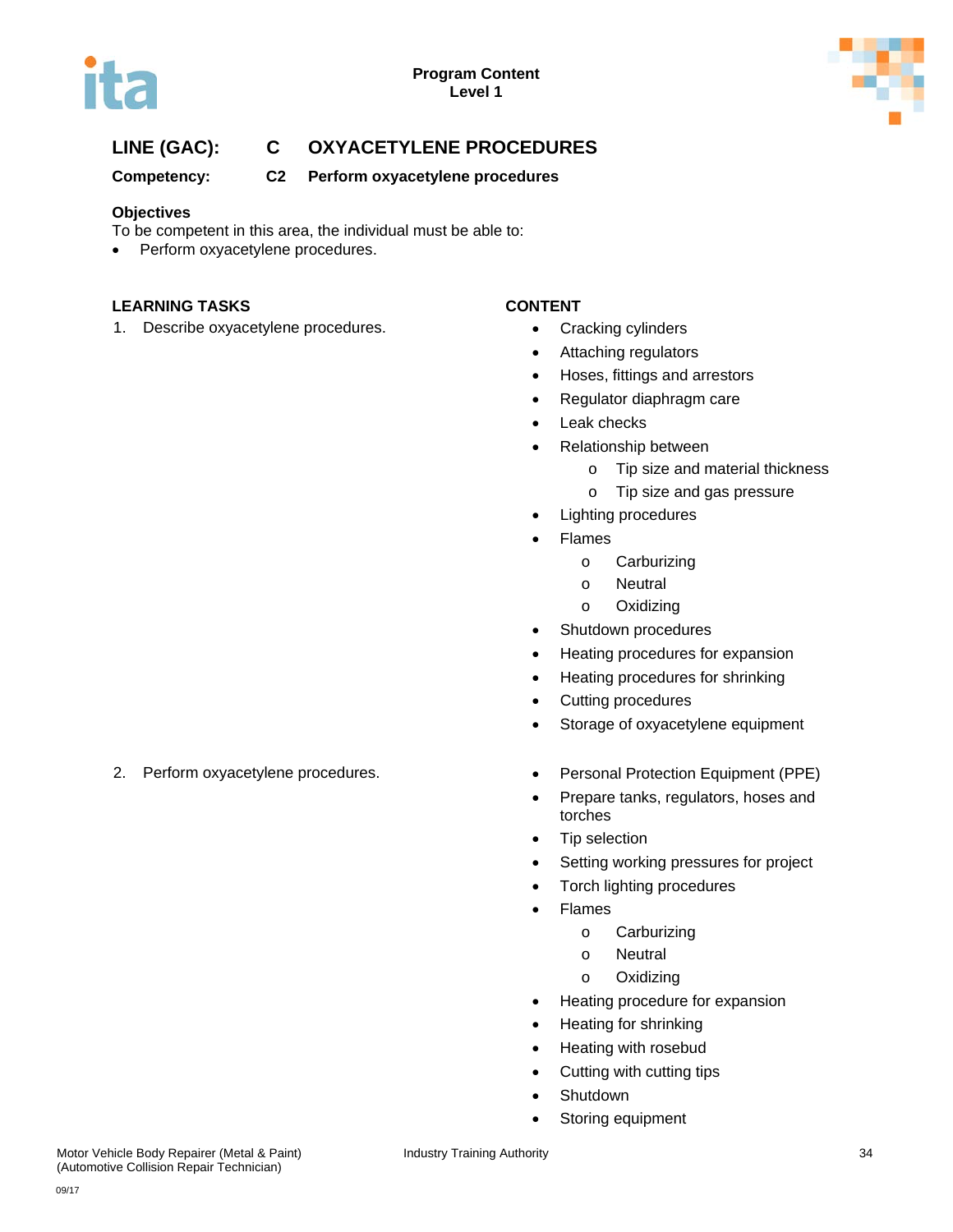



### **Achievement Criteria**

- Performance The learner will perform oxyacetylene set up, cutting, heating and shut down. Conditions The learner will be given
	- Oxyacetylene equipment
	- Steel panel

### Criteria The learner will be evaluated on

- Safety
- Procedure
- Technique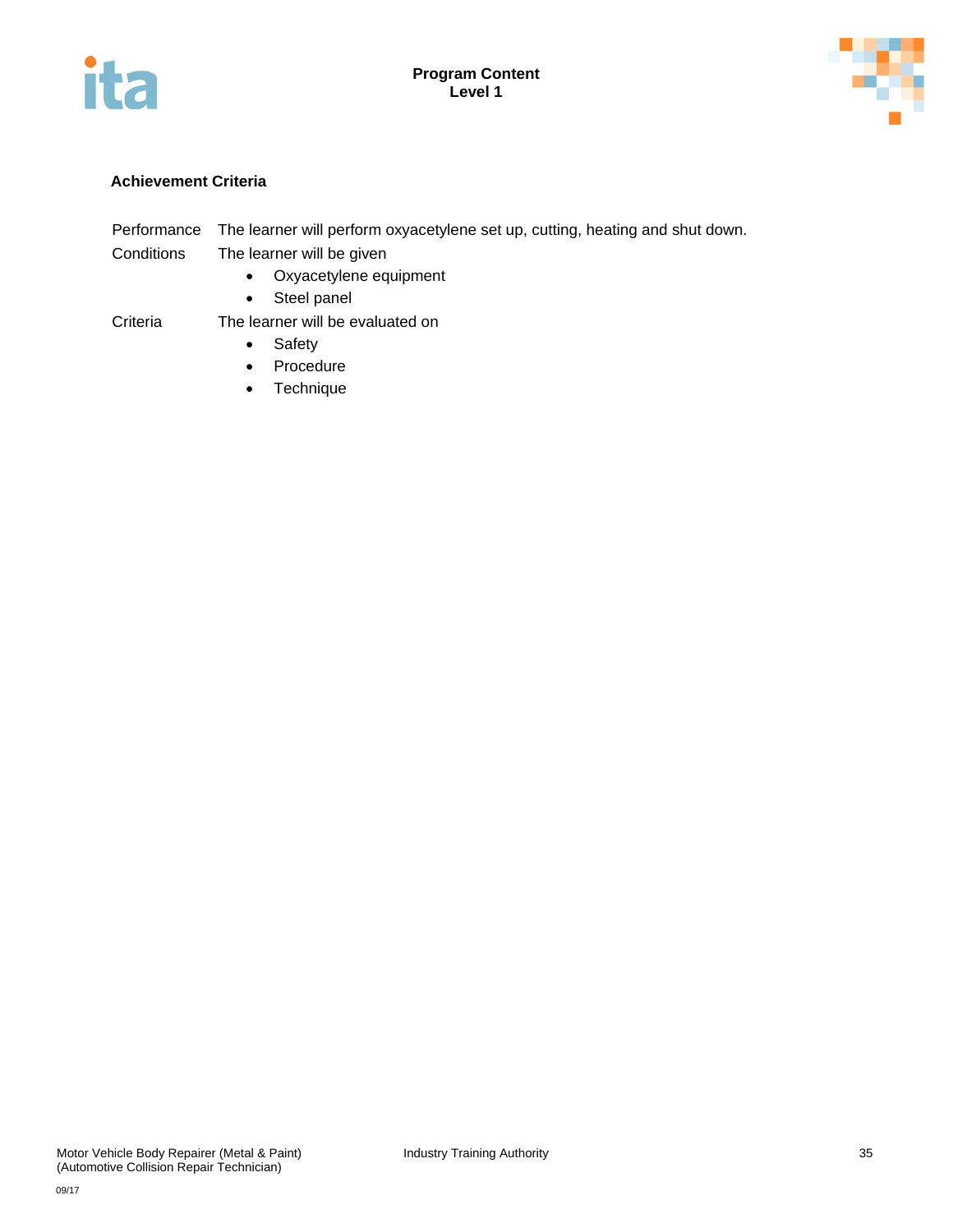

**Competency: D1 Describe MIG (Shielded Metal Arc Welding SMAW) safety**

### **Objectives**

To be competent in this area, the individual must be able to:

- Identify the components of a MIG / Gas Metal Arc Welding (GMAW) welder.
- Describe the safety precautions involved with MIG (GMAW) welding.

### **LEARNING TASKS CONTENT**

1. Identify the components of a MIG/GMAW welder. • Power supply

- - o 110 volts
		- o 220 volts
		- o Cooling fan
		- o Duty cycle
- Service parts
	- o Wire spool
	- o Liner
	- o Trigger connections
	- o Main hose assembly
	- o Gas diffuser
	- o Contact tip
	- o Nozzle
	- o Ground clamp
	- o Cables
- Wire sizes
- Shielding Gas
	- o C-25 (75% argon/25% carbon dioxide)
	- o 100% carbon dioxide
	- o 100% argon (aluminum only)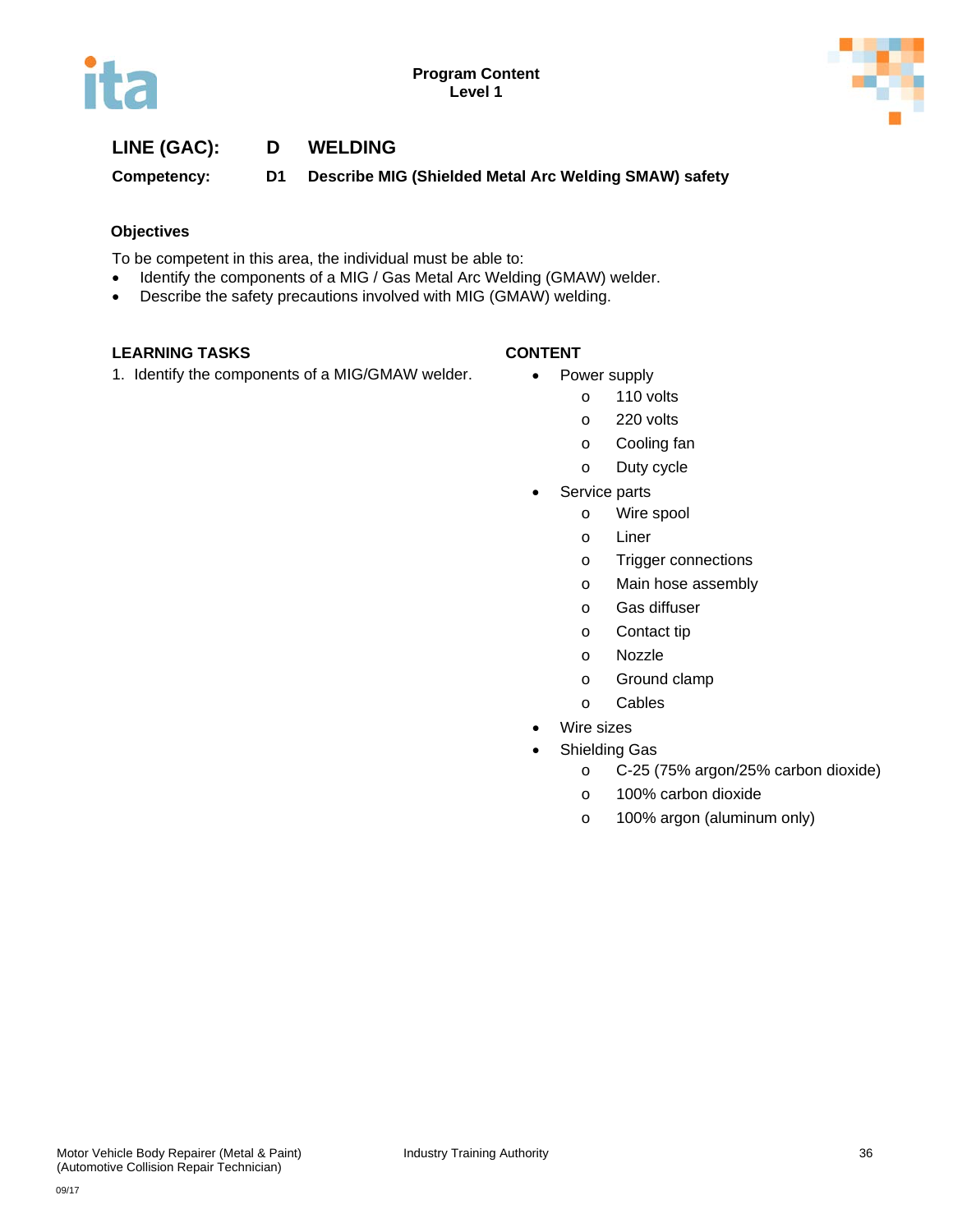

- 2. Describe the safety precautions involved with MIG/GMAW welding.
- Welding-specific Personal Protection Equipment (PPE)
	- o Face shields
	- o Respirator
	- o Ear protection
	- o Lenses
	- o Leather apron
	- o Leather gloves
- Personal limitations
	- o Pacemakers
	- o Epilepsy
- Ventilation
- Grounded AC connections
- Flash shield placement
- Battery disconnect
- Proximity to electronic components
- Flammable fluids and coatings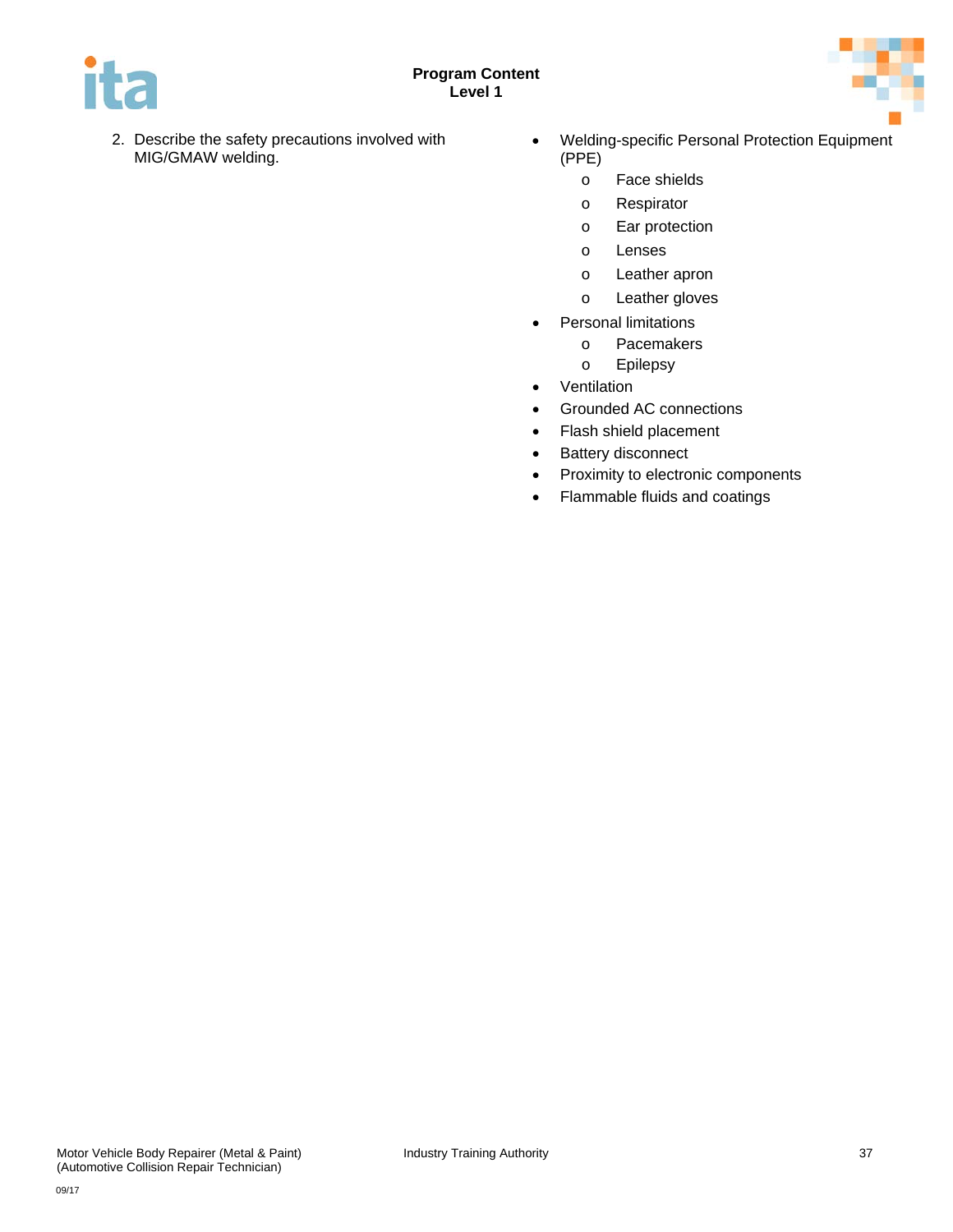



**Competency: D2 Describe MIG welding process**

#### **Objectives**

To be competent in this area, the individual must be able to:

- Describe the set up procedure used for MIG (GMAW) welding.
- Describe shot arc, spray arc, and stitch spray arc MIG (GMAW) welding methods.

#### **LEARNING TASKS CONTENT**

1. Describe the set up procedure used for MIG (GMAW) welding.

- Manufacturer suggested settings (chart)
- Drive roller pressure
- Wire speed (current)
- Wire stick out
- Voltage (heat) selection
- Shielding gas flow rate
- Grounding methods
	- o DC reverse polarity
	- o DC straight polarity
- 2. Describe the short arc transfer method. Purpose
- 
- 3. Describe the spray arc transfer method. Purpose
	- Uses

• Uses • Voltage • Current

• Voltage

• Ground clamp

- Current
- 4. Describe the stitch spray arc transfer method. Pulse
	-
	- Purpose
	- **Uses**
	- Voltage
	- **Current**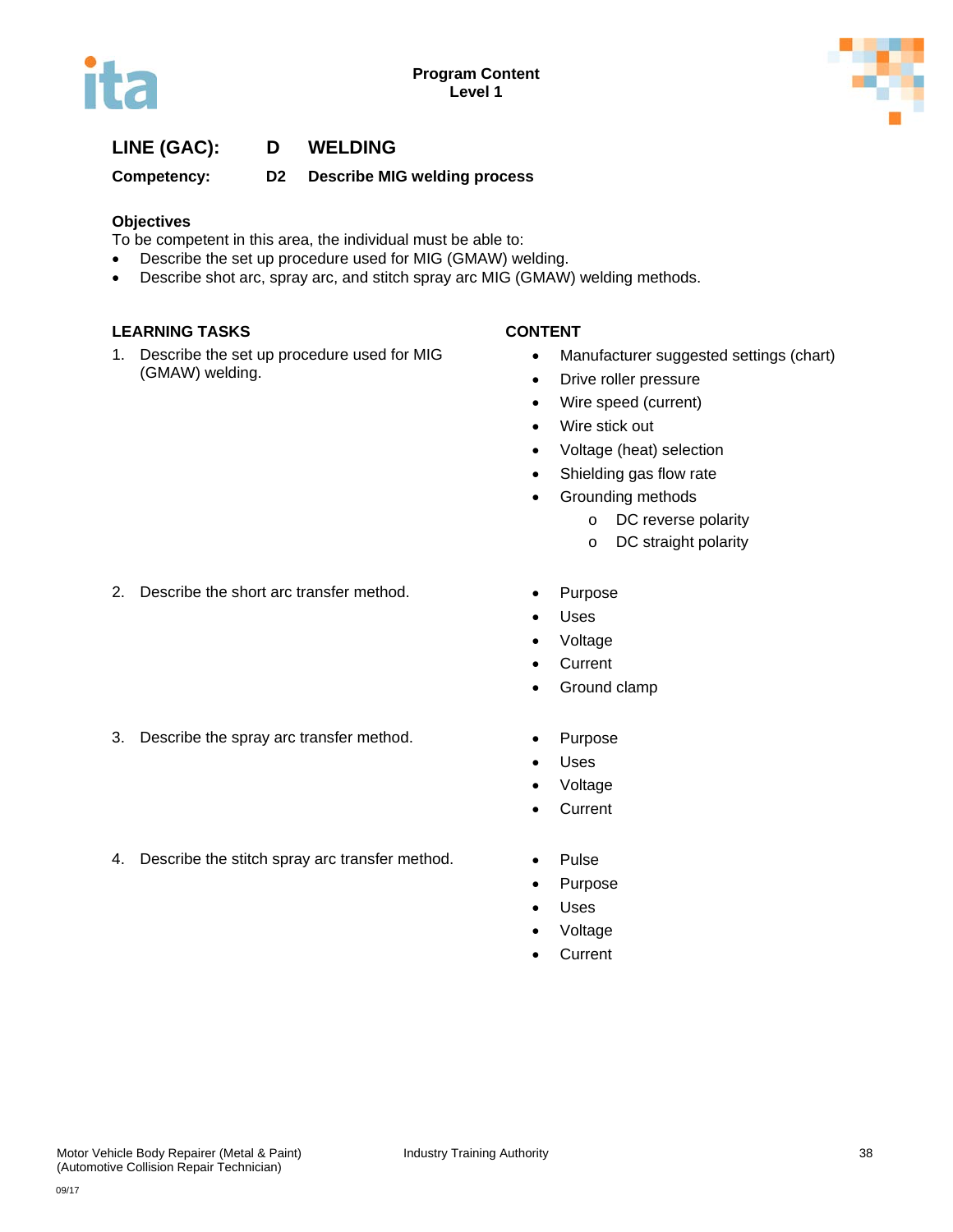



**Competency: D3 Perform various MIG welds on sheet steel**

### **Objectives**

To be competent in this area, the individual must be able to:

- Perform a butt and lap weld on 22 gauge steel.
- Perform a plug weld on 22 and 20 gauge steel.

### **LEARNING TASKS CONTENT**

1. Perform a butt weld on 22 gauge steel. • Gun angle and speed

- 
- **Penetration**
- Build-up
- Consistent width bead
- 2. Perform a lap weld on 22 gauge steel. Gun angle and speed
	- Penetration
	- Build-up
	- Consistent width bead
	- Gun angle and speed
		- Penetration
		- Build-up
		- Complete closure of plug hole

#### **Achievement Criteria**

gauge steel.

Performance The learner will perform a butt weld, a lap weld, and a plug weld. Conditions The learner will be given

- Welding equipment
	-
	- Steel panel
- Criteria The learner will be evaluated on
	- Safety
	- Procedure
	- Technique
	- Destructive testing

# 3. Perform various size plug welds on 22 and 20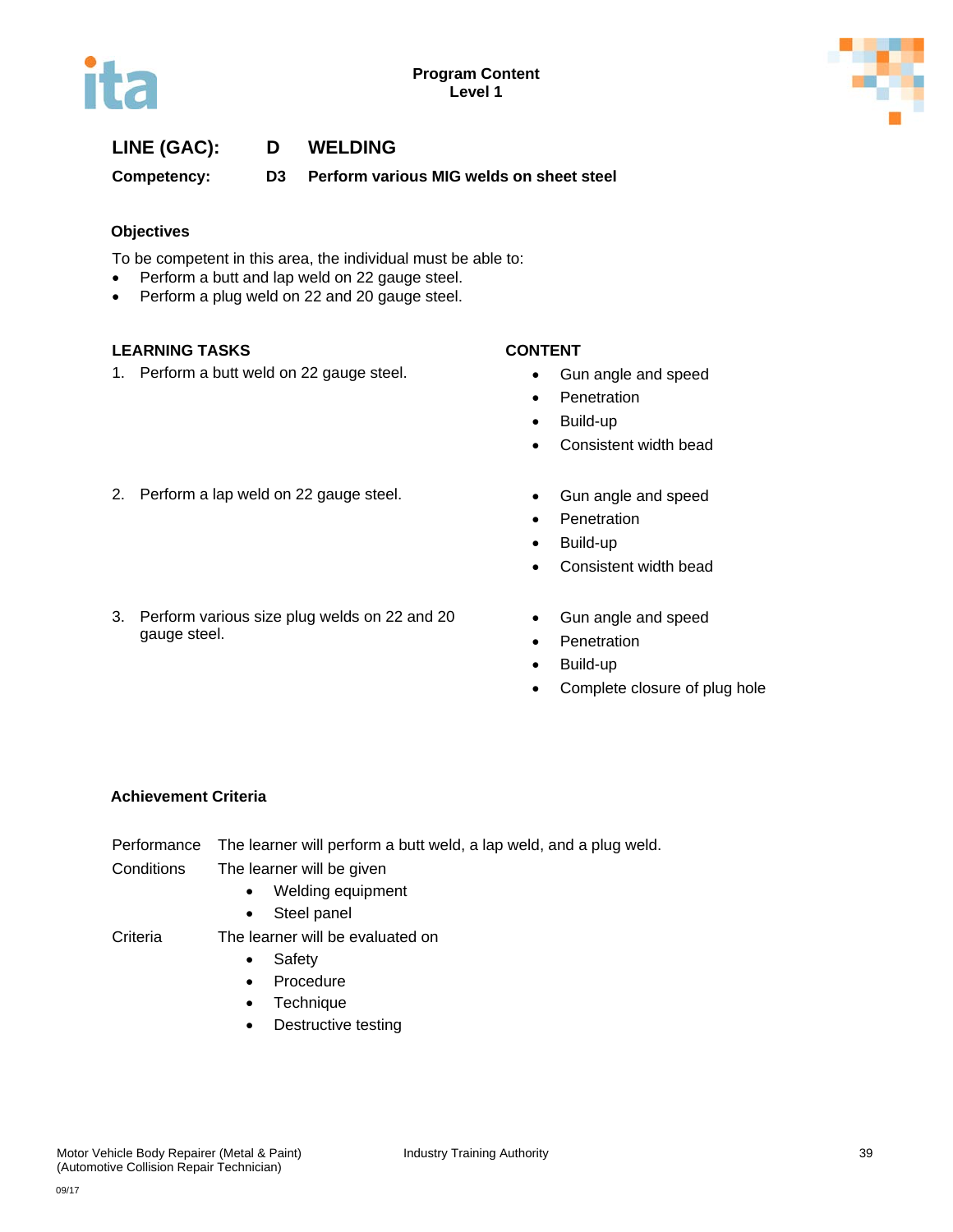



**Competency: D4 Describe plasma arc cutting**

#### **Objectives**

To be competent in this area, the individual must be able to:

- Describe plasma arc cutting and operating procedures.
- Perform a cut on 22 and 20 gauge steel.

### **LEARNING TASKS CONTENT**

1. Describe plasma arc cutting. **•** Operating procedures

- 
- Gases and tips
- Identify material
- Maintenance
- Storage
- Potential hazards
- Cutting area
- 2. Perform a cut on 22 and 20 gauge steel. Gun angle and speed
	-
	- Penetration
	- Equipment set-up
	- Personal Protection Equipment (PPE)

#### **Achievement Criteria**

- Performance The learner will perform a cut on 22 or 20 gauge steel.
- Conditions The learner will be given
	- Cutting equipment
	- Steel panel

### Criteria The learner will be evaluated on

- Safety
- Procedure
- Technique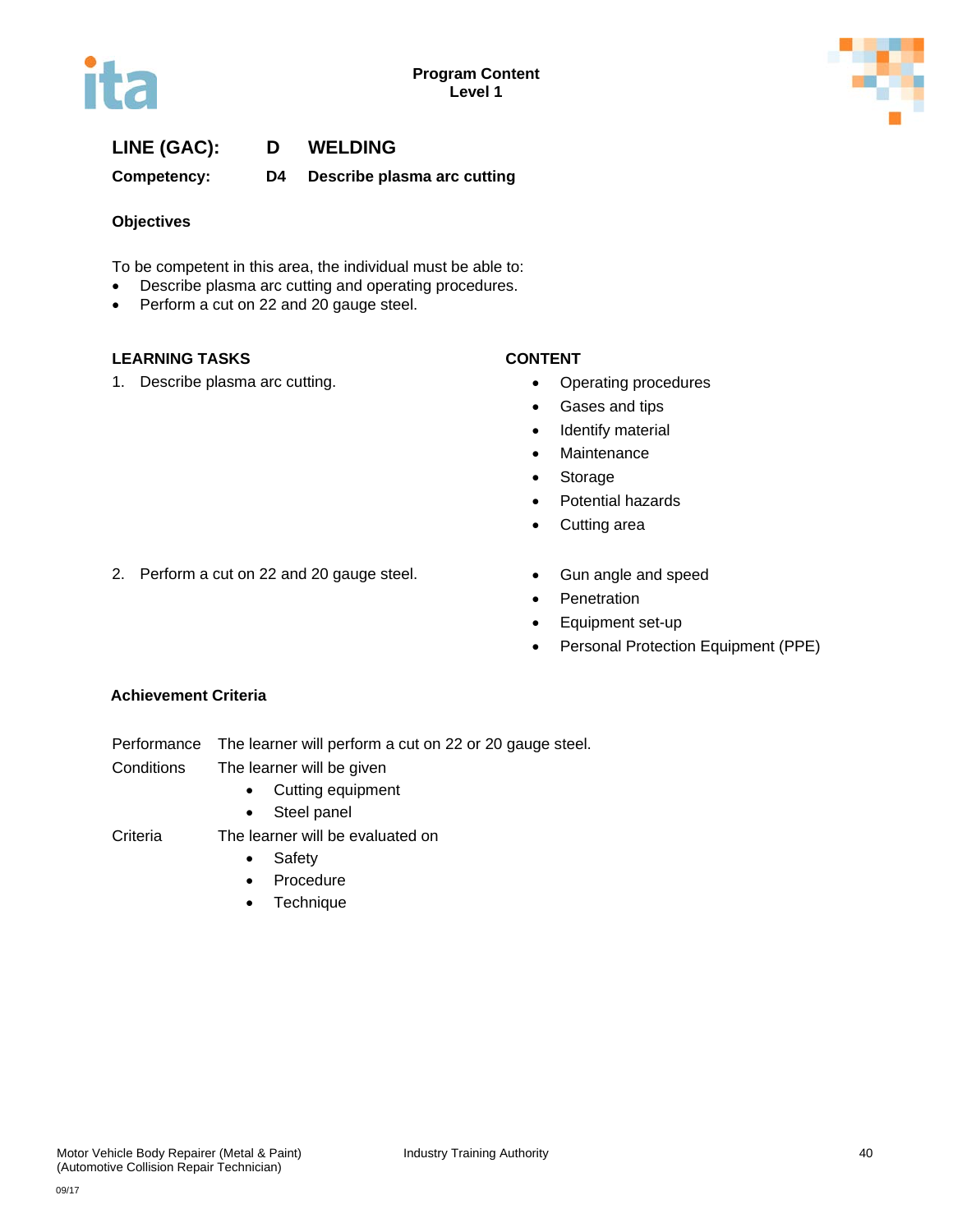



**Competency: D5 Describe resistance spot welders**

#### **Objectives**

To be competent in this area, the individual must be able to:

• Describe resistance spot welders.

#### **LEARNING TASKS CONTENT**

1. Describe resistance spot welders. • Components

- - o Reach arms
	- o Pressurization handle
	- o Transformer
	- o Timer
- Purpose
- Use
	- o Pressure
	- o Time
	- o Voltage
	- o Current
- Maintenance and calibration
- Manufacturers' specifications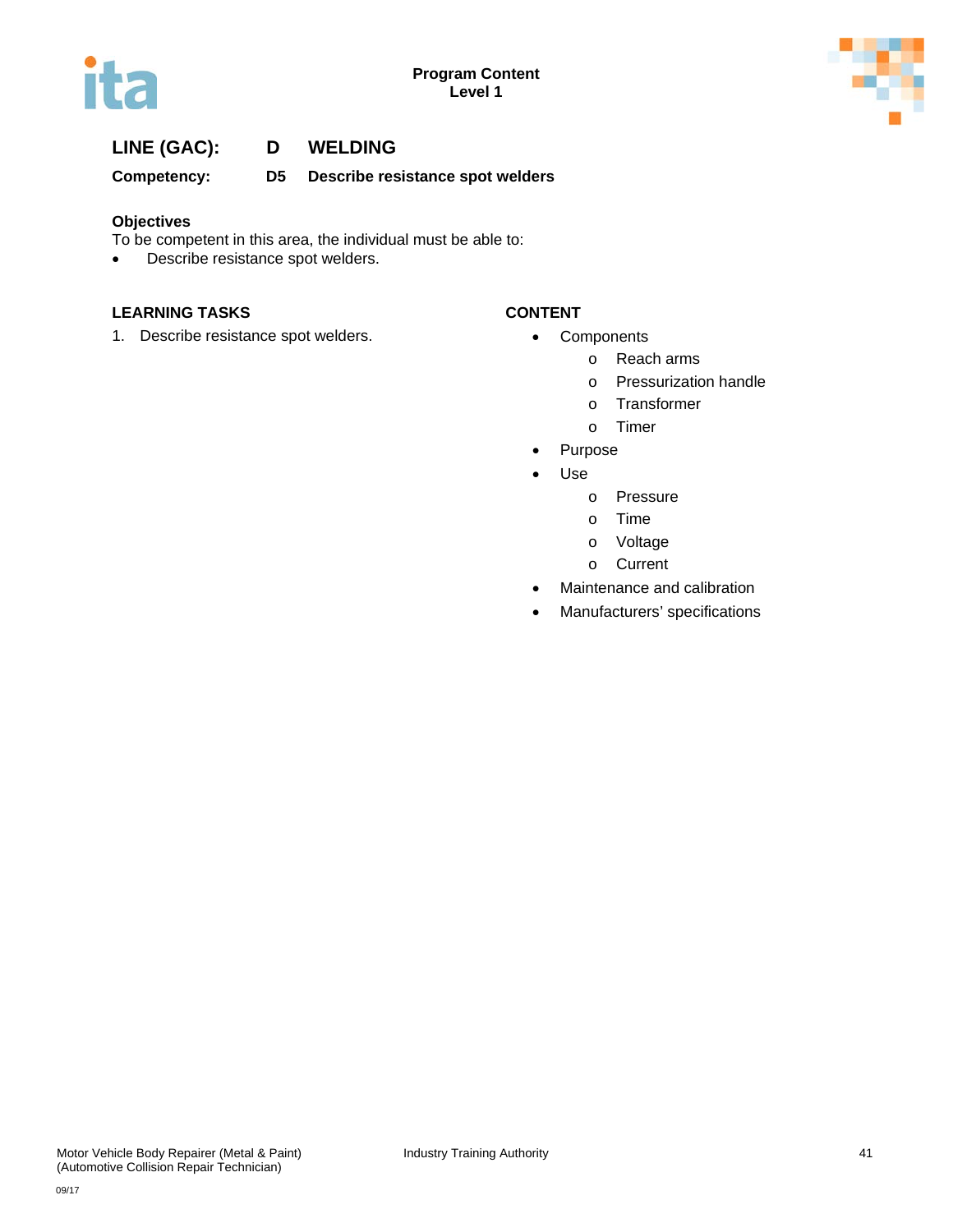



**Competency: E1 Describe the characteristics of sheet metal**

#### **Objectives**

To be competent in this area, the individual must be able to:

• Describe the characteristics of automotive steel.

### **LEARNING TASKS CONTENT**

1. Describe the characteristics of mild steel. • Tensile strength

- 
- Yield strength
- Spring-back
- Composition
- Work hardening
- Annealing
- Affects of heat
- 2. Describe the characteristics of high-strength steel. Tensile strength

3. Describe the characteristics of advanced and

ultra-high strength steels.

- 
- Yield strength
- Spring-back
- Composition
- Characteristics
- Work hardening
- Annealing
- Affects of heat
- Yield strength
- Tensile strength
- Spring-back
- Advanced high strength steel examples
	- o Martensitic (MART)
	- o Isotropic (IS)
	- o Carbon Manganese
	- o High strength, low alloy (HSLA)
	- o Dual/Complex phase
- Ultra high strength steel examples
	- o Boron
	- o Dual/Complex phase
	- o Transformation induced plasticity (TRIP)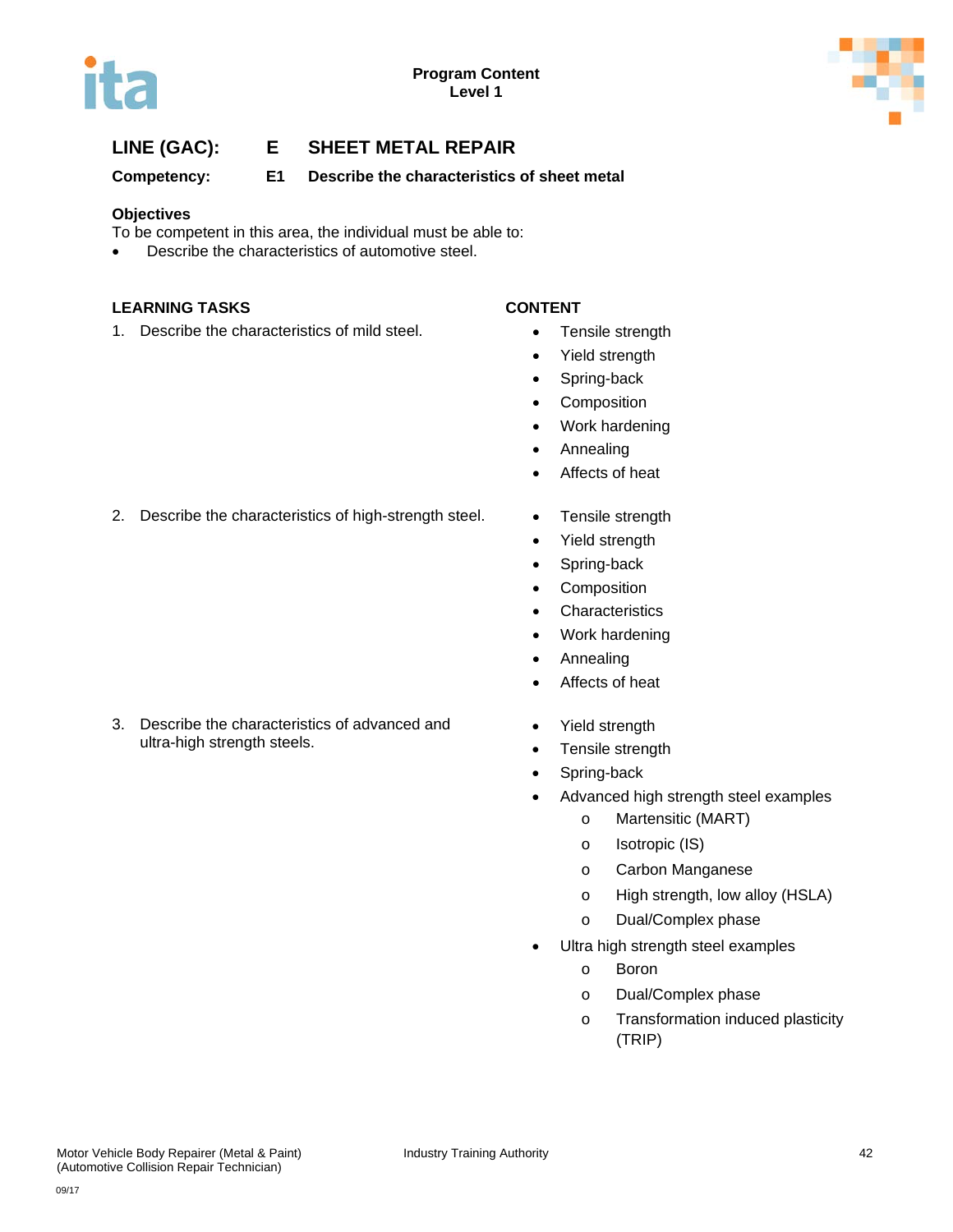



**Competency E2 Describe the types of basic sheet metal damage**

#### **Objectives**

To be competent in this area, the individual must be able to:

• Identify the various types of sheet metal damage.

### **LEARNING TASKS CONTENT**

1. Identify the various types of sheet metal damage. • Direct and indirect

- 
- Displaced metal
- Hinge and roll buckle
- Stretched area
- Upset area
- Tears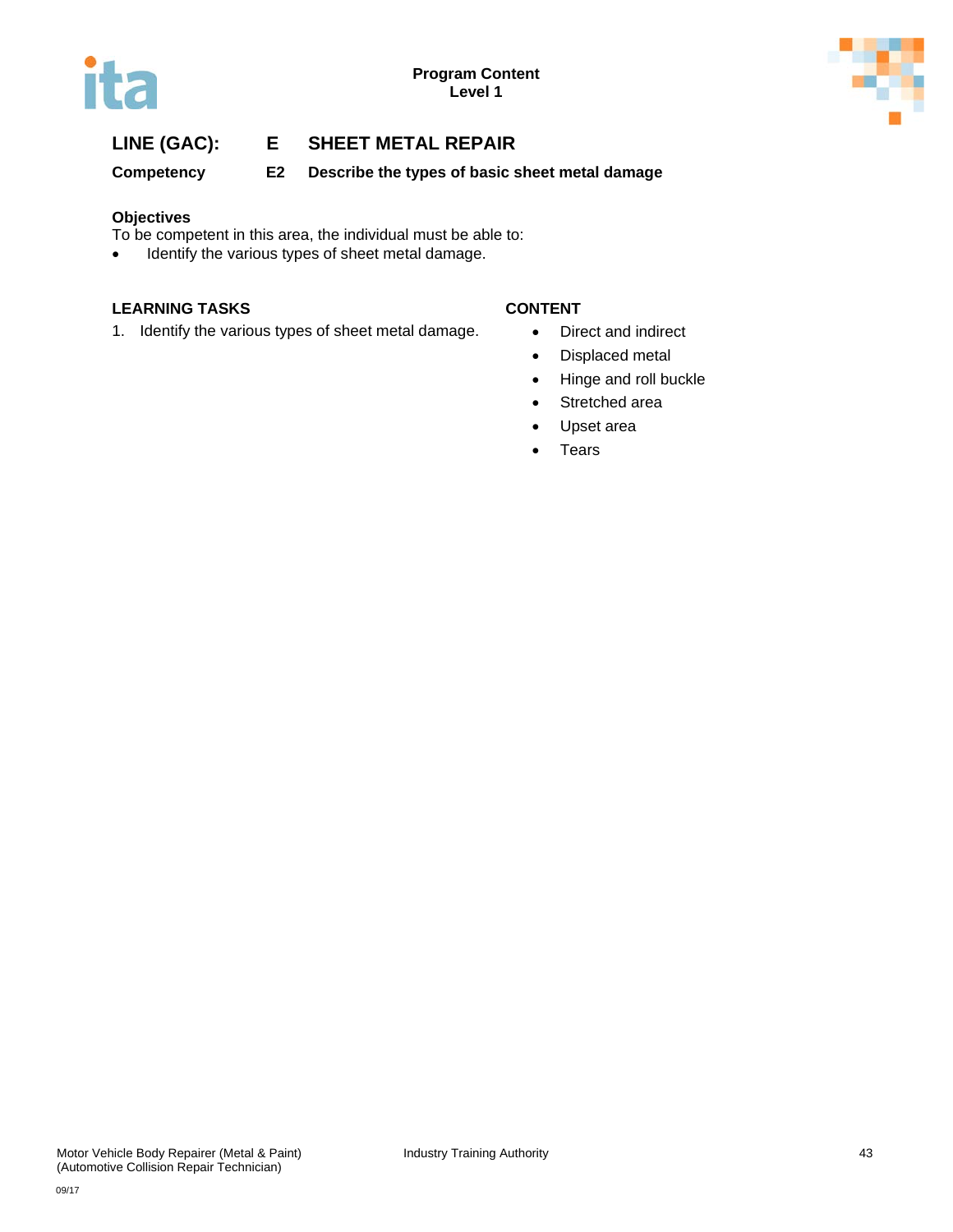

**Competency: E3 Identify sheet metal repair tools and equipment**

### **Objectives**

To be competent in this area, the individual must be able to:

- Describe the use of sheet metal hand tools.
- Describe the use of sheet metal repair equipment.

### **LEARNING TASKS CONTENT**

1. Describe the use of sheet metal repair hand tools. • Hammers

- 
- Dollies
- Pry bars
- Spoons
- 2. Describe the use of sheet metal repair equipment. Stud welder
	-
	- Spot welder electrode
	- Hydraulic body jack
	- Pulling equipment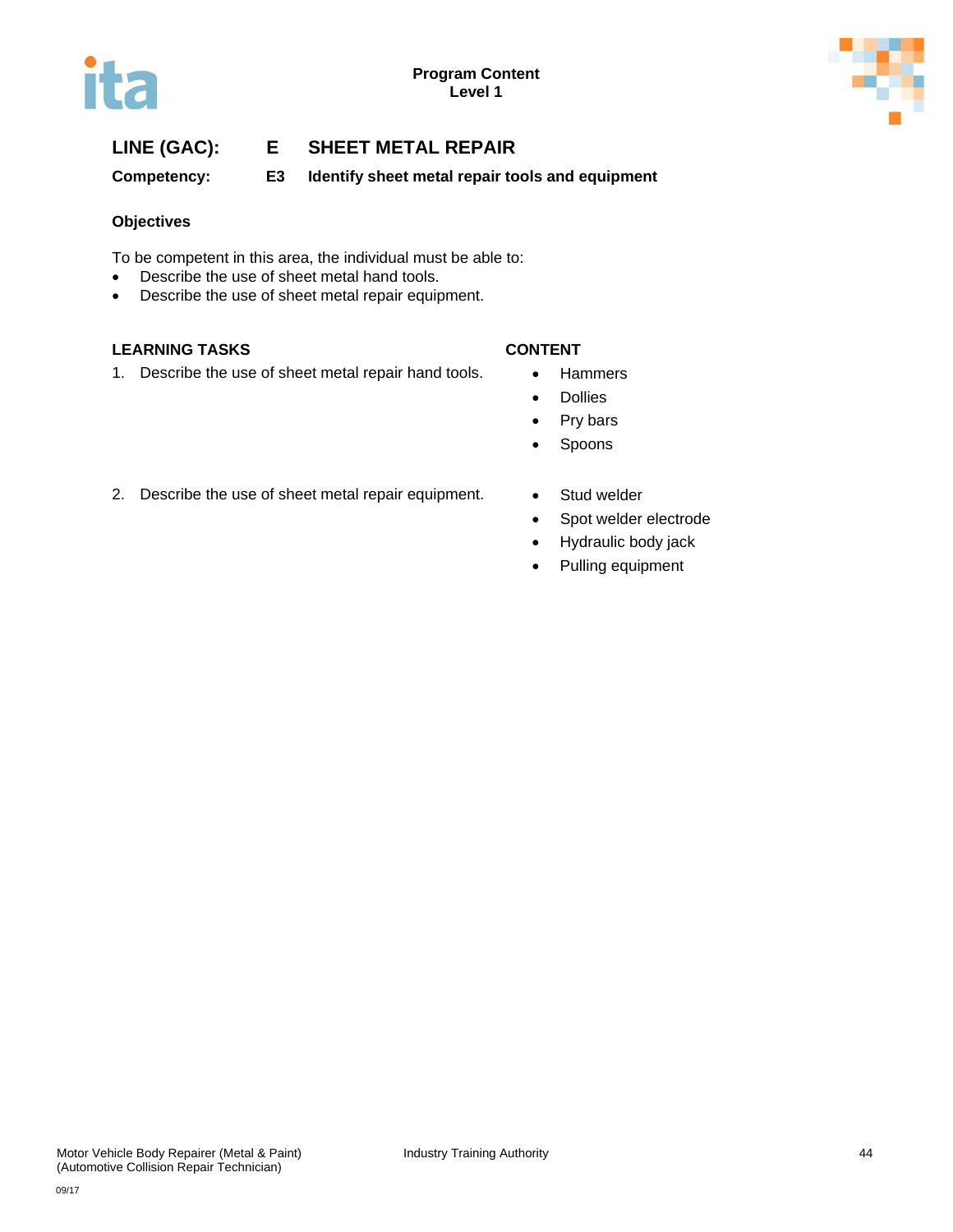



**Competency: E4 Describe minor sheet metal damage repair**

#### **Objectives**

To be competent in this area, the individual must be able to:

• Perform sheet metal repair.

#### **LEARNING TASKS CONTENT**

- 1. Describe damage analysis. Cosmetic (minor) vs. structural (major)
	- Need for complete damage analysis
		- o Visual
		- o Touch
- 2. Describe repair methods. **•** Cold repair

3. Describe shrinking procedures. • Expansion and contraction

4. Describe body filling procedures. • Types of filler

- 
- Heat repair
- Pushing/pulling
- Roughing
- **Patching**
- Visualize desired outcome
- 
- Restricted and unrestricted sheet metal
- Oxyacetylene
- Spitznagel™
- Panel beater™
- Cold shrinking
- 
- Surface preparation
	- o Cleaning procedures
	- o Coating removal
	- o Featheredging
- Mixing procedures
- **Application** 
	- o Sanding progression
	- o Type
	- o Grit
- Blocking
	- o Machine
		- o Hand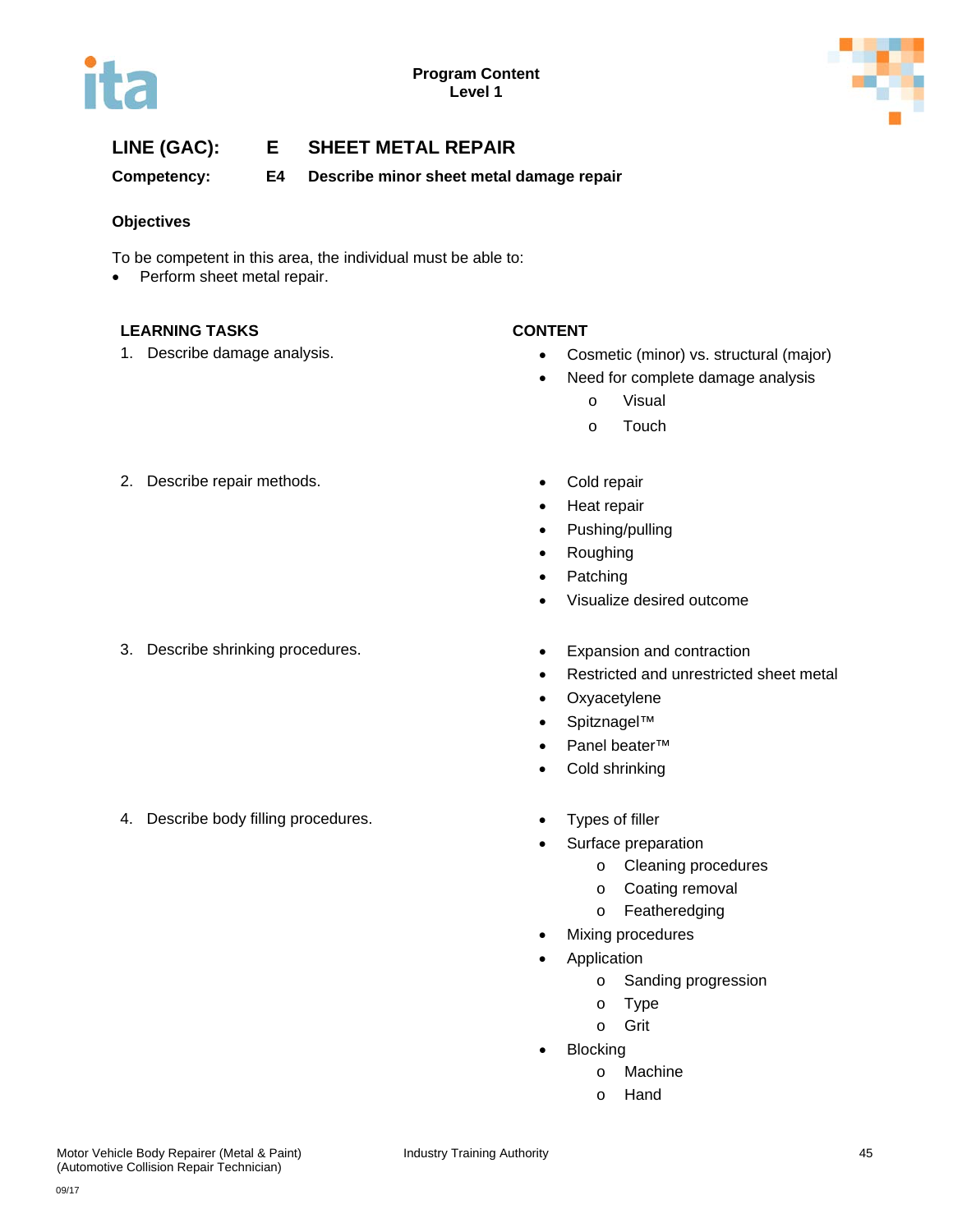



- 5. Demonstrate repair procedures Select
	- - o repair equipment
		- o repair material
		- o repair technique
	- Perform repair

#### **Achievement Criteria**

- Performance The learner will repair minor sheet metal damage.
- Conditions The learner will be given
	- Repair equipment
	- Repair materials
	- Steel panel

### Criteria The learner will be evaluated on

- Safety
- Procedure
- Technique
- Quality of repair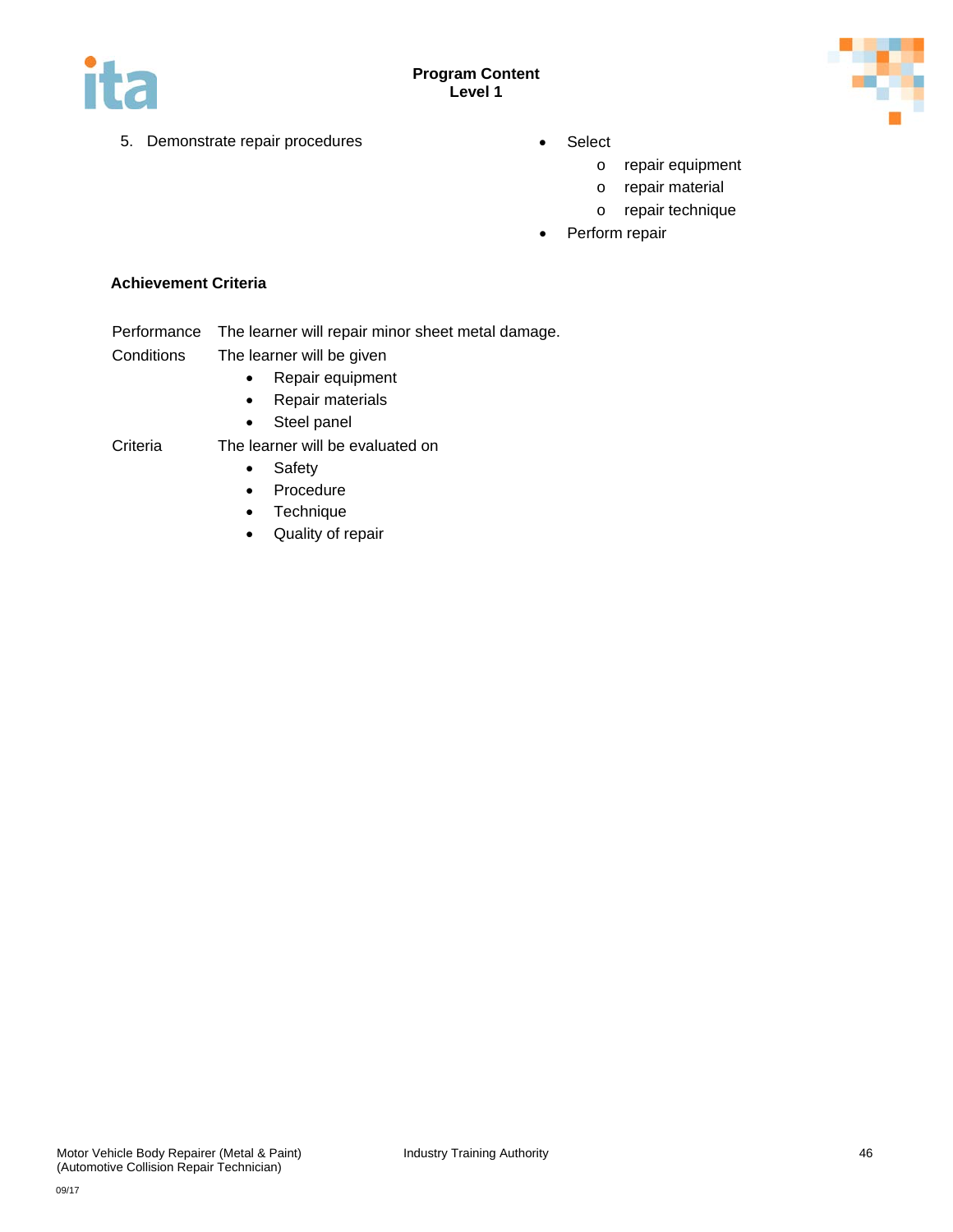



# **LINE (GAC): F PLASTICS AND COMPOSITES**

**Competency: F1 Describe plastic repair tools and equipment**

#### **Objectives**

To be competent in this area, the individual must be able to:

• Describe the tools and equipment used for plastic repair.

#### **LEARNING TASKS CONTENT**

1. Describe the tools and equipment used for plastic repair.

- Power tools
- Hand tools
- Materials
- Personal Protection Equipment (PPE)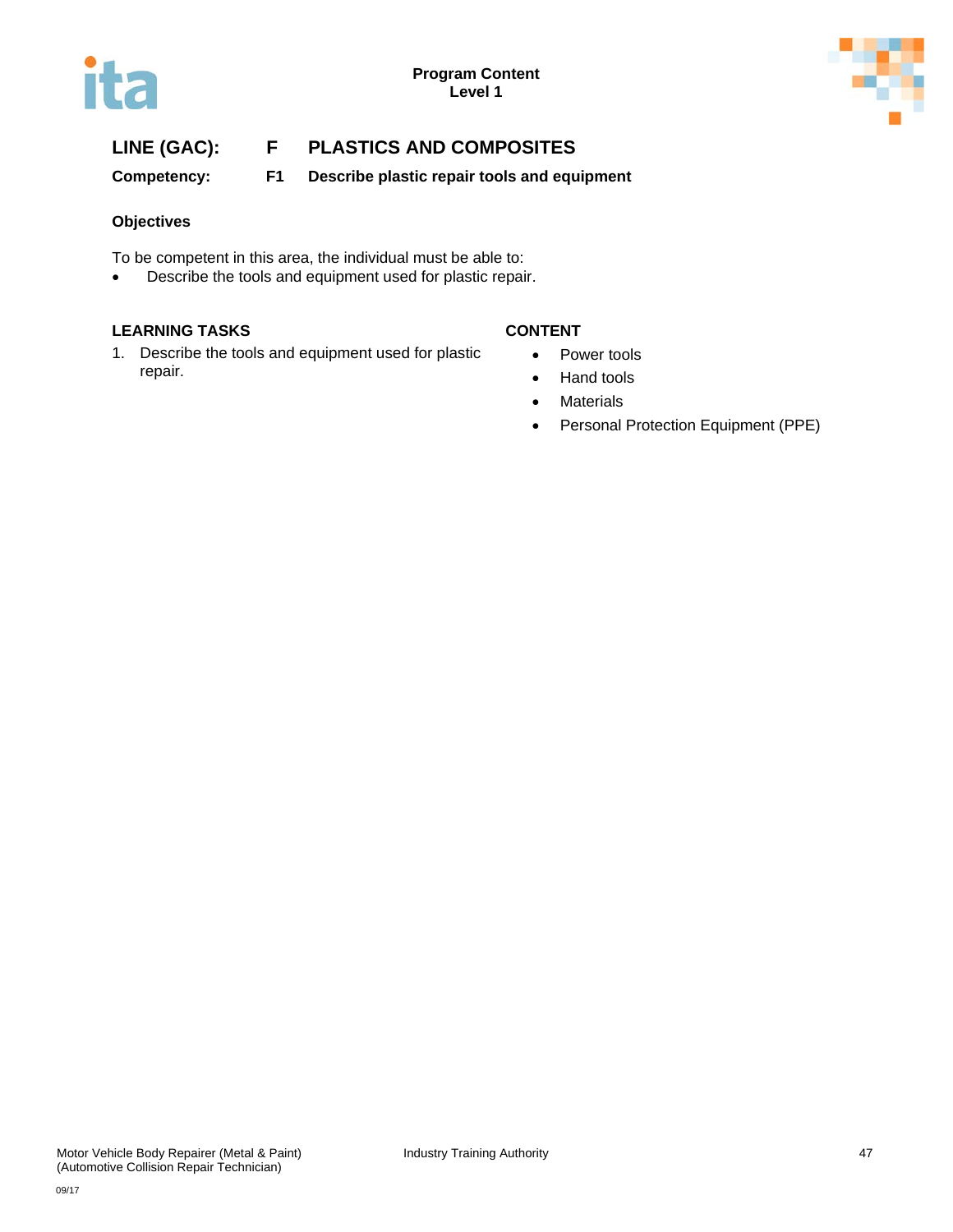



# **LINE (GAC): F PLASTICS AND COMPOSITES**

**Competency: F2 Describe plastic repair techniques**

#### **Objectives:**

To be competent in this area, the individual must be able to:

- Describe hot-air and airless welding procedures.
- Describe adhesive plastic repair techniques.

### **LEARNING TASKS CONTENT**

1. Describe hot-air welding techniques. • Identification of plastic

- 
- Purpose and application
- Thermoplastic repair
- Maintain welding equipment
- Store welding equipment
- Recognize potential hazards
	- o Air speed
	- o Surface temperature
- 2. Describe airless welding techniques. • Purpose and application
- - Thermoplastic and thermo set repair
	- Maintain welding equipment
	- Store welding equipment
	- Recognize potential hazards
		- o Air speed
		- o Surface temperature
- 3. Describe adhesive repairs techniques. Types of repairs
	-
	- Types of adhesives
	- Adhesion promoters
	- Surface preparation steps
	- Application and finishing
	- Manufacturers' specifications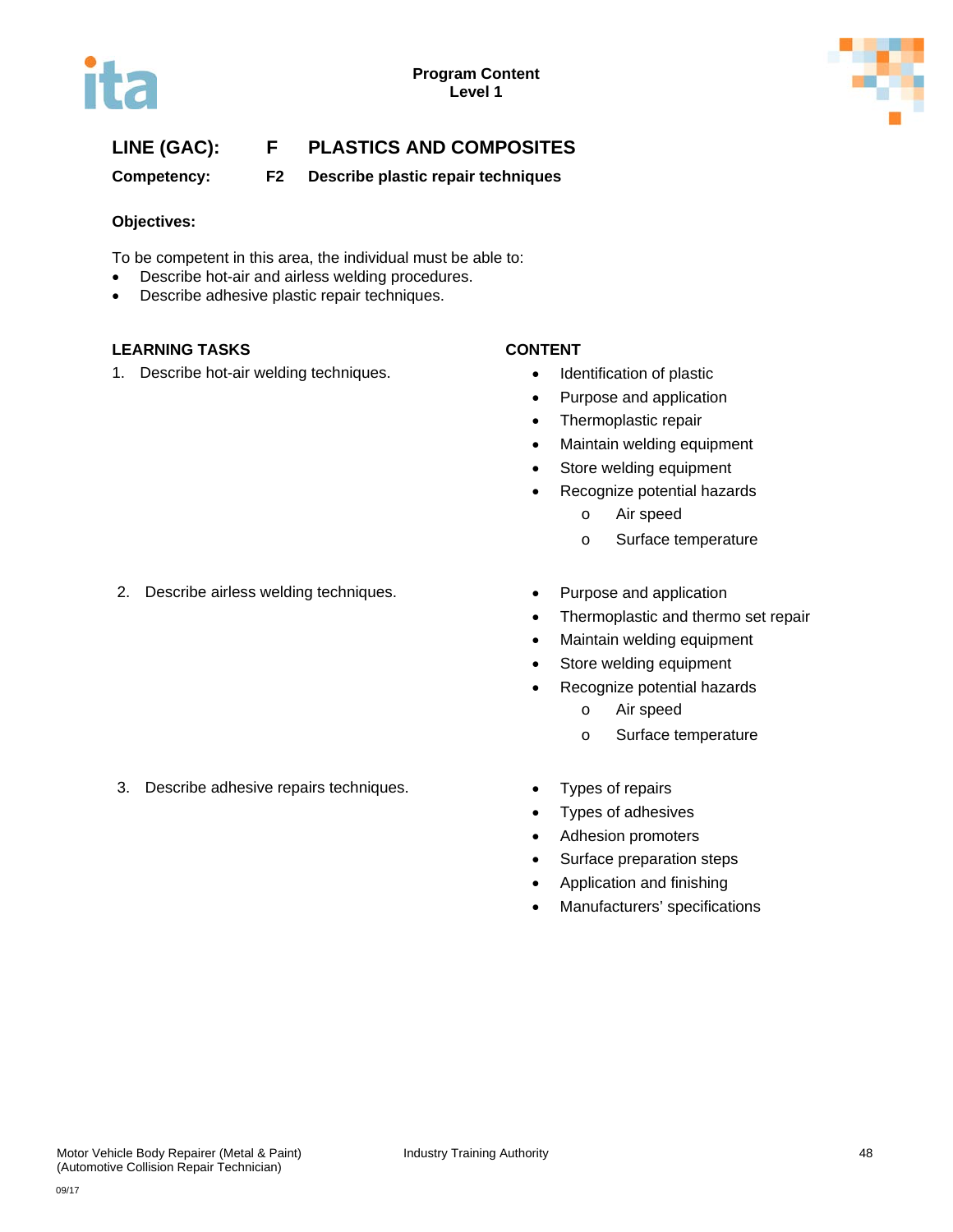



# **LINE (GAC): F PLASTICS AND COMPOSITES**

**Competency: F3 Demonstrate plastic repair techniques**

#### **Objectives:**

To be competent in this area, the individual must be able to:

• Demonstrate plastic repairs.

### **LEARNING TASKS CONTENT**

1. Demonstrate plastic repairs. • Identification of plastic

- 
- Hot-air welding
- Airless welding
- Adhesive repairs

### **Achievement Criteria**

| Performance |  | The learner will perform plastic repairs, including |  |
|-------------|--|-----------------------------------------------------|--|
|             |  |                                                     |  |

- Welded
- Adhesive
- Conditions The learner will be given
	- Welding equipment
	- Adhesive materials
	- Plastic panel
- Criteria The learner will be evaluated on
	- Safety
	- Procedure
	- Technique
	- Quality of repair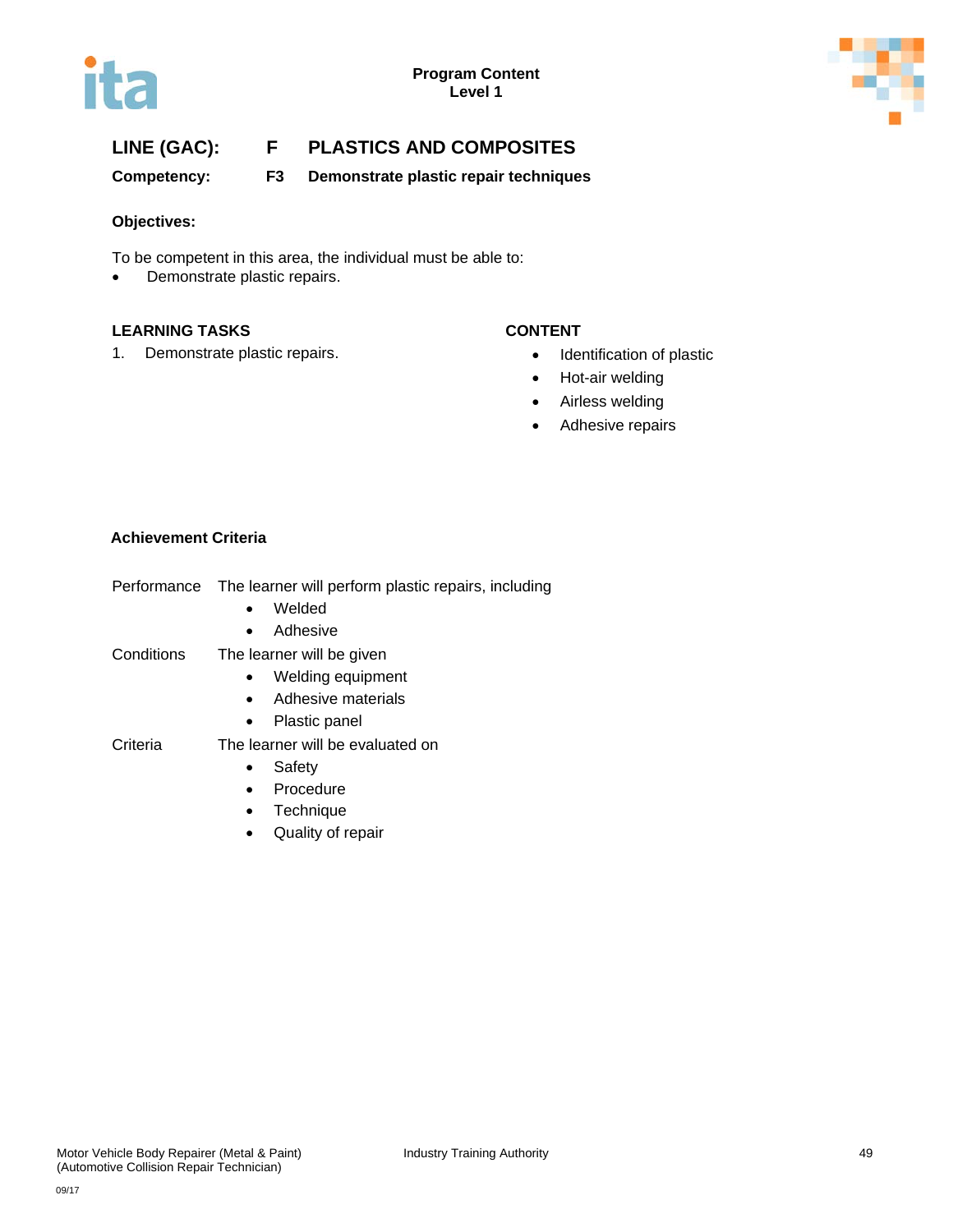



**Competency: G1 Describe spray gun use**

#### **Objectives:**

To be competent in this area, the individual must be able to:

- Identify types and components of a spray gun.
- Perform spray gun troubleshooting techniques.
- Perform spray gun maintenance and cleaning.

### **LEARNING TASKS CONTENT**

1. Identify types of spray guns used in the trade. • Siphon feed

- 
- Gravity feed
- Low Volume Low Pressure (L.V.L.P.)
- High Volume Low Pressure (H.V.L.P.)
- Pressure feed
- Airbrush
- 2. Describe the parts of the spray gun. Gun body

- 3. Demonstrate troubleshooting techniques for correcting spray gun problems.
- 4. Demonstrate the procedures for cleaning and maintaining the spray gun.
- 
- Trigger
- Air valve
- Spreader adjustment
- Fluid adjustment
- Fluid needle and tip
- Air cap
- Material container
- Identification of problem
- Gun testing methods
- Methods for correcting problem
- Cleaning steps
- Maintenance procedures
- **Storage**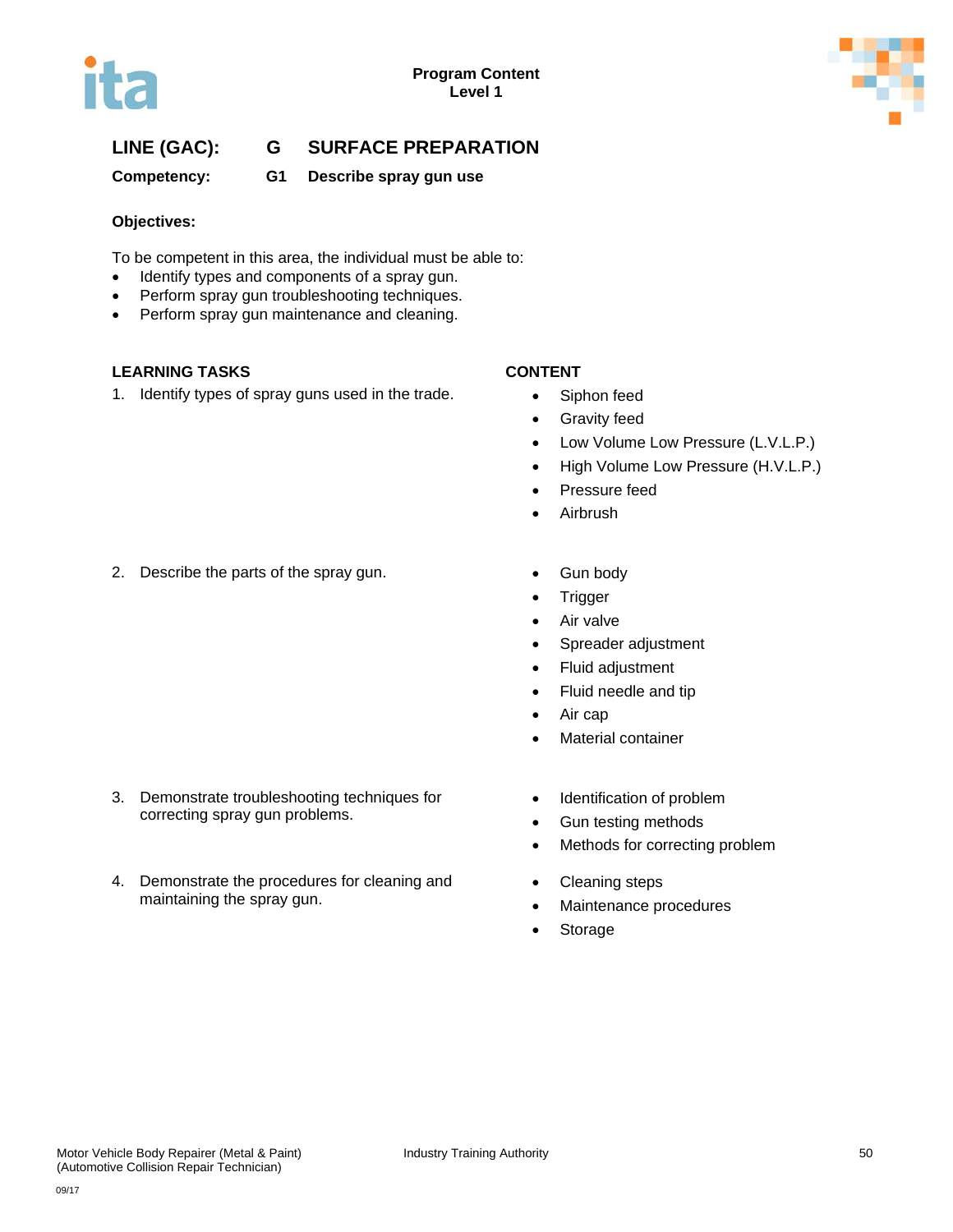

**Competency: G2 Identify air supply and purification equipment**

#### **Objectives:**

To be competent in this area, the individual must be able to:

- Describe types and function of an air compressor.
- Describe air and moisture filtration equipment.

### **LEARNING TASKS CONTENT**

1. Describe the various types of air compressors. • Piston type

- 
- Single phase
- Double phase
- Screw type
- Diaphragm type
- Rotary type
- 2. Describe the features of an air compressor. Air pressure
	-
	- Volume
	- Displacement
	- Pressure loss
	- Atmospheric versus compressed air
- 3. Describe air and moisture filtering equipment. Air transformer
	-
	- Air dryers
	- Air filters
	- Check air dryers and filters for contamination and moisture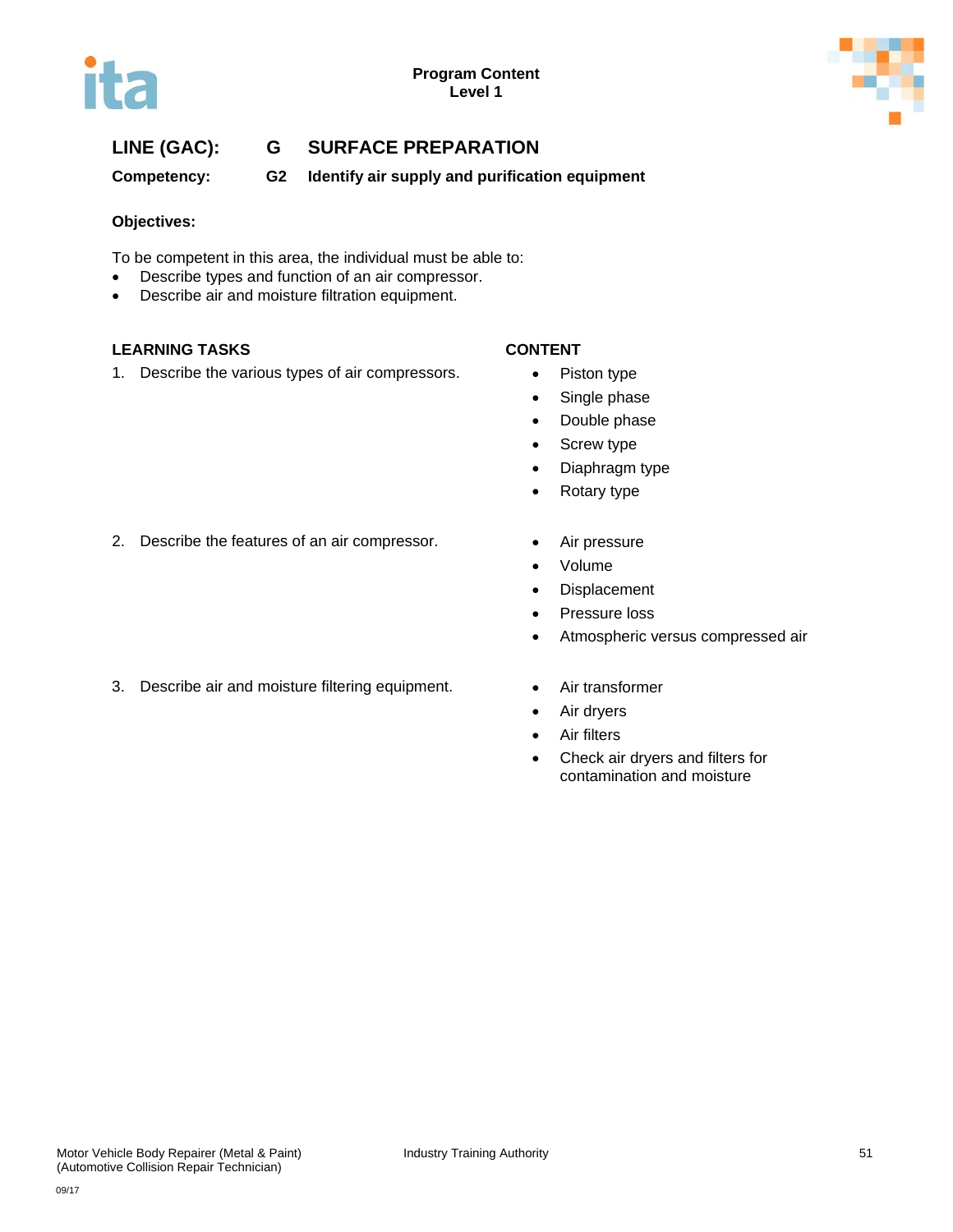



**Competency: G3 Identify various spray booths**

#### **Objectives:**

To be competent in this area, the individual must be able to:

- Identify types and operation of spray booths.
- Describe the various spray booth controls.

### **LEARNING TASKS CONTENT**

1. Identify the types of spray booths and how they operate.

- Down draft
- Semi-down draft
- Cross flow
- Heating requirements
- Filter systems
- Controls
- Air supply
- Maintenance
- 2. Describe the various spray booth controls. Air flow direction
- - Air flow controls
	- Temperature controls
	- Curing/drying times
	- Filter types and changes
	- Pressure readings
		- o Manometer
		- o Magnehelic
	- Interlock switch
	- Plenum fan
	- Fire suppression systems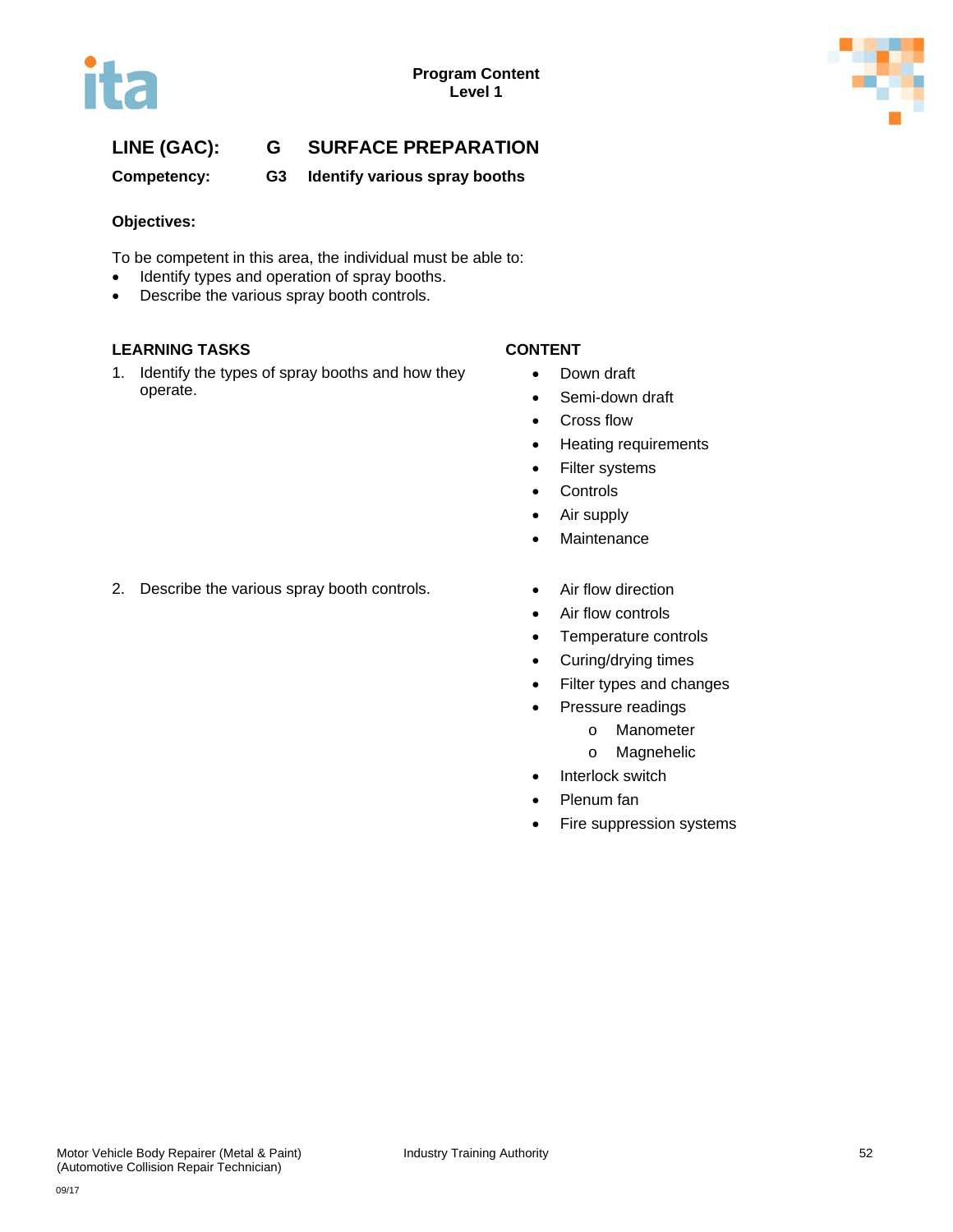



**Competency: G4 Demonstrate preparation for application of undercoats/primers** 

#### **Objectives:**

To be competent in this area, the individual must be able to:

- Describe substrates.
- Identify substrate condition.
- Identify pre-cleaning procedures.
- Describe paint removal techniques.
- Perform various sanding repair procedures.

#### **LEARNING TASKS CONTENT**

1. Describe substrates. • Contract the Second Contract of the Raw substrate

- - o Steel
	- o Aluminum
	- o Plastics
- **Topcoat** 
	- o Single stage
	- o Base clear
	- o Multi-coat
- 2. Identify substrate condition.  $\bullet$  Paint issues
	- o Cracking
	- o Rust
	- o Checking
	- o Excessive mil thickness
	- o Poor adhesion
	- o Checking
	- o Bridging
	- o Runs and sags
	- o Orange peel
	- Environmental damage
	- - Wax and grease remover
- 3. Identify cleaning steps prior to sanding. Soap and water wash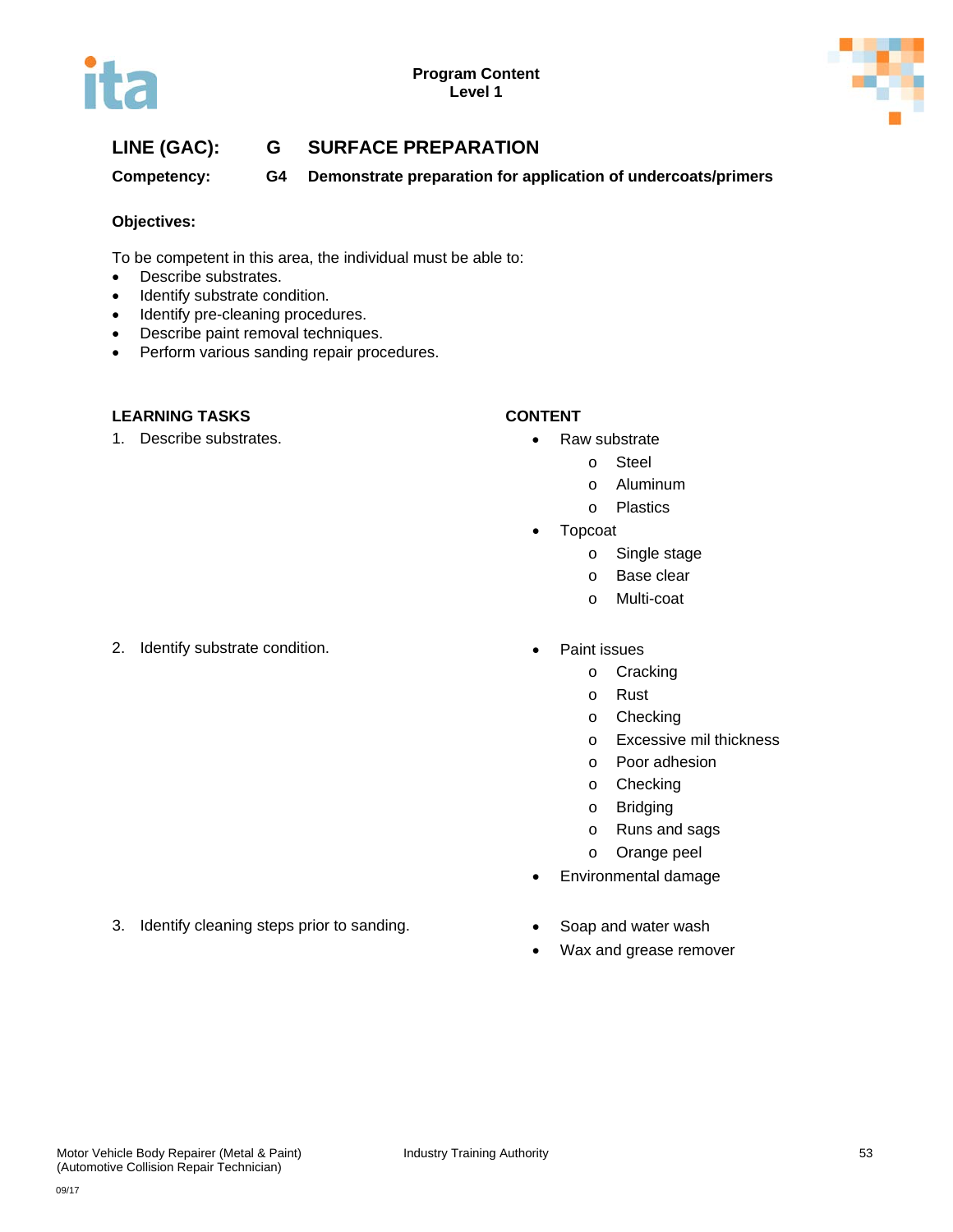

### **LEARNING TASKS CONTENT**

5. Describe paint removal techniques. • Steel substrate

- - o Sanding removal
		- Hand
		- **Machine**
	- o Chemical removal
	- o Media blasting
- Plastic substrate
	- o Sanding removal
	- o Chemical removal
- 6. Describe sanding materials. Sanding discs

7. Describe sanding equipment. • Contact Contact Contact Contact Contact Contact Contact Contact Contact Contact Contact Contact Contact Contact Contact Contact Contact Contact Contact Contact Contact Contact Contact Conta

8. Demonstrate sanding procedures. • Transfer between the Hand sanding

- 
- Wet/dry papers
- Disc sizes
- Grit types
- Paper grit size
- Abrasive pads
- Open coat/closed coat
- 
- Dual action
- Grinders
- Sanding blocks/contour blocks
- Sanding pads
- Vacuum type system
- 
- Power sanding
- Feather-edging techniques
- Block sanding
- Guide coats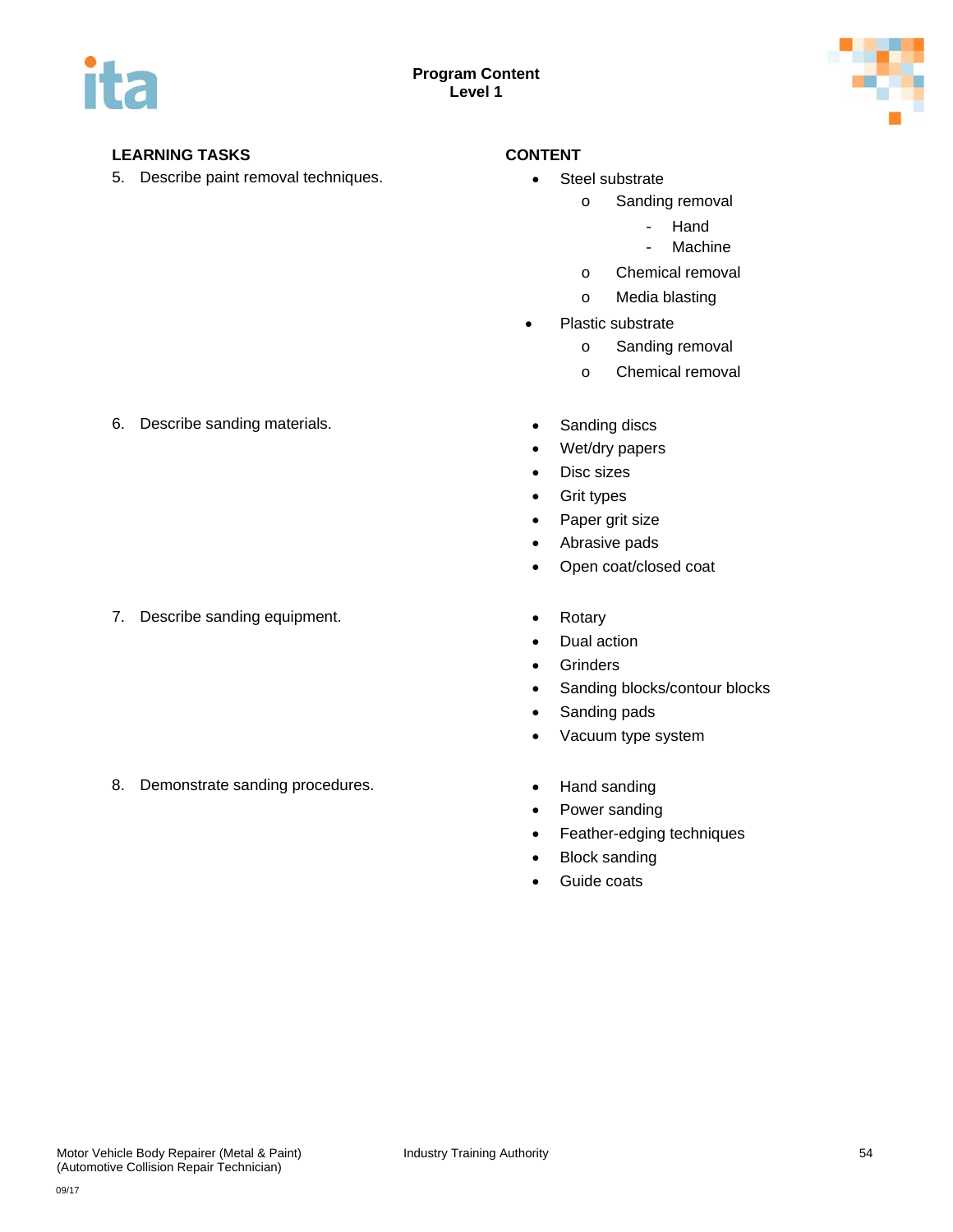



**Competency: G5 Demonstrate the application of undercoats/primers**

#### **Objectives:**

To be competent in this area, the individual must be able to:

• Apply undercoats/primers.

### **LEARNING TASKS CONTENT**

1. Describe undercoats. **•** Types

- - o Self-etching primer
	- o Epoxy primer
	- o Adhesion promoter
	- o Primer surfacers
	- o Sealer
- **Characteristics**
- **Functions**
- 2. Describe mixing. Technical data sheet
	- o Ratios
	- o Pot life
	- o Viscosity
	- Graduated container
	- Stick
	- Scale
- 3. Apply undercoats/primers. Equipment selection
	- Spraying environment
	- Number of coats
	- Minimum dry times
	- Minimum flash times
	- Air pressure
- 4. Clean up  **Disassembly** 
	- **Cleaning**
	- Gun washing
		- o Hand
		- o Machine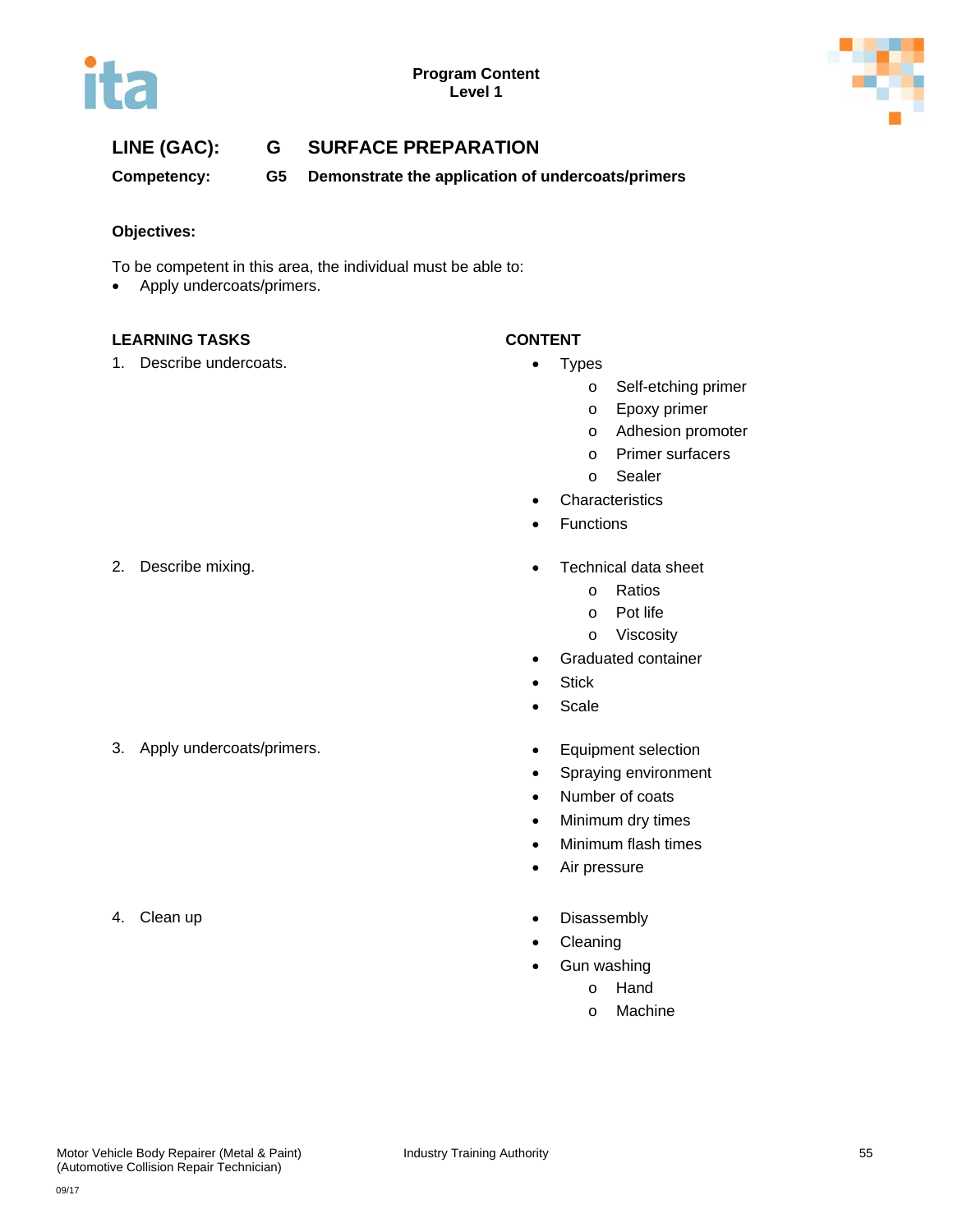



**Competency: G6 Identify corrosion protection techniques**

#### **Objectives:**

To be competent in this area, the individual must be able to:

• Apply corrosion protection.

### **LEARNING TASKS CONTENT**

1. Describe corrosion prevention materials. • Zinc coating

- 
- Self-etching
- Epoxy primer
- Anti-corrosion compounds
- Joint and seam sealers
- Weld through primer
- Undercoating
- Wax coating
- Joints and seams
- Inside closed sections
- Exterior panels (inside and outside)
- Hot spots
- 3. Apply corrosion protection. **•** Material and equipment selection
	- Application techniques
	- Quality control

2. Describe the areas of the vehicle requiring corrosion protection after repair.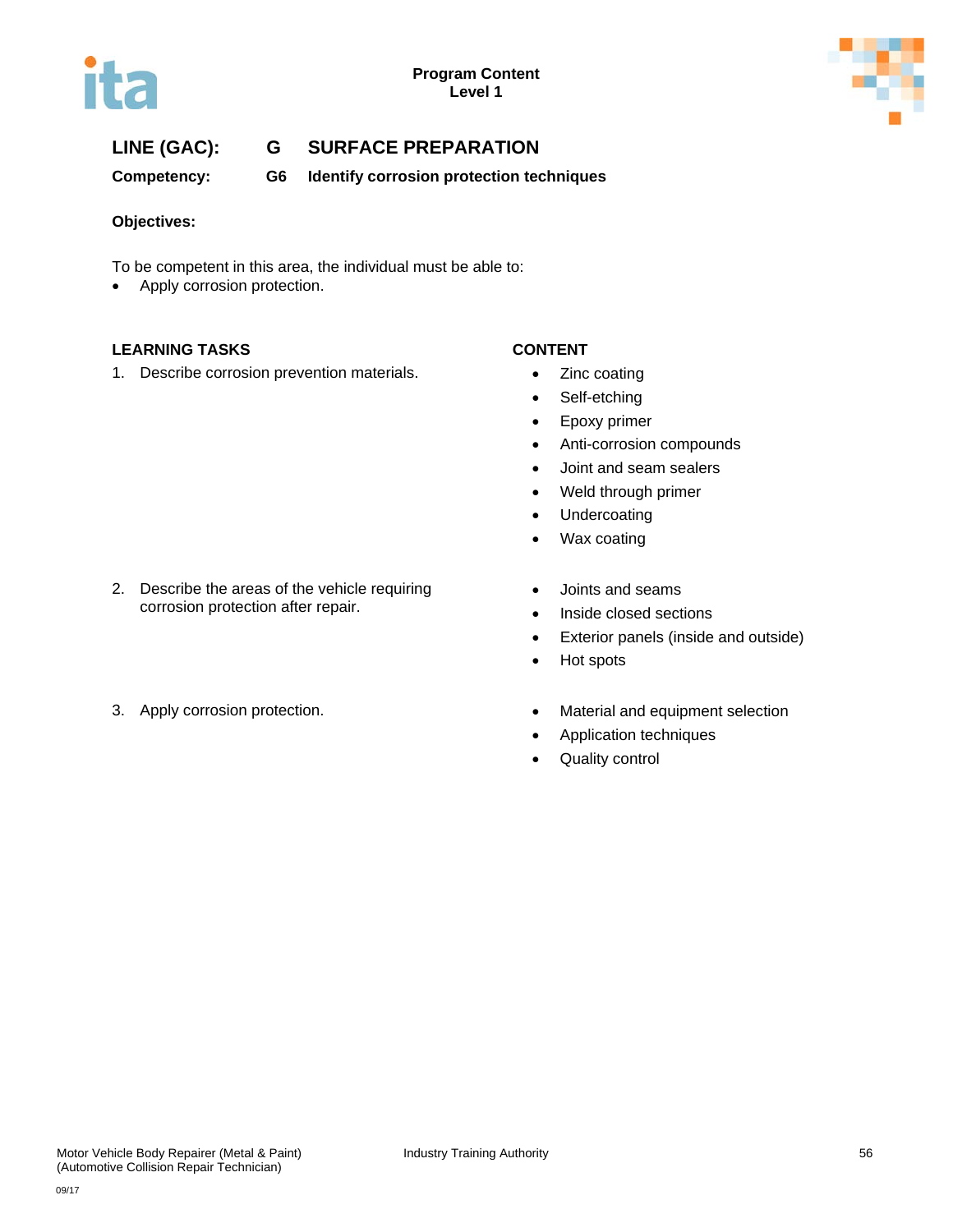



**Competency: H1 Identify auto body construction types**

#### **Objectives:**

To be competent in this area, the individual must be able to:

- Identify types of body/frame construction.
- Describe body components.

### **LEARNING TASKS CONTENT**

1. Identify types of body/frame construction. • Conventional

- 
- Unibody
- Space
- 2. Describe body components. **•** Structural panels
- - Exterior fixed panels
	- Exterior removable panels
	- Trim
	- Door hardware
	- Glass components
	- Bumpers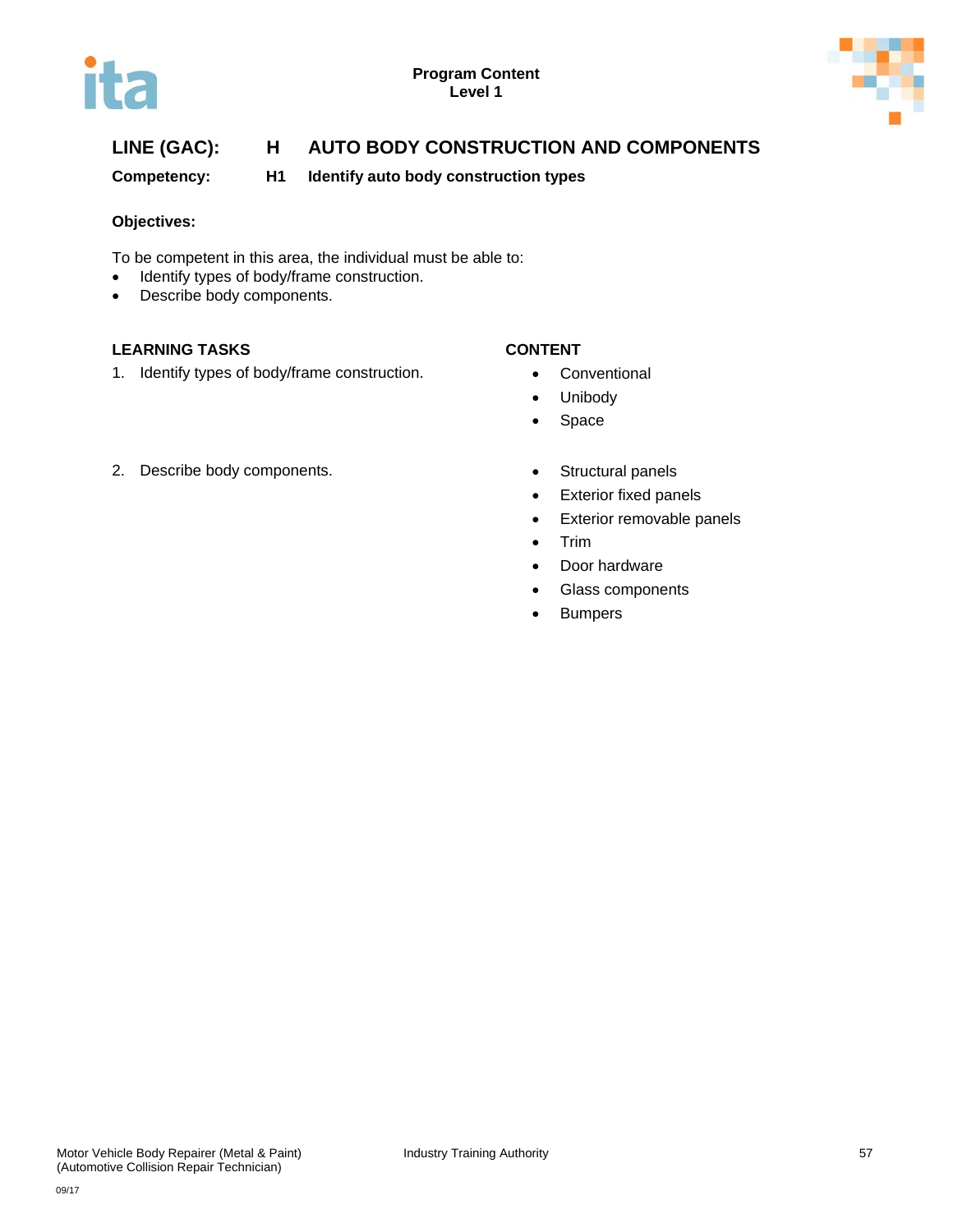



**Competency: H2 Describe panel alignment methods** 

#### **Objectives:**

To be competent in this area, the individual must be able to:

• Perform a panel alignment.

#### **LEARNING TASKS CONTENT**

1. Describe panel alignment. **•** Operation

- - o Moveable
	- o Fixed
- Fit/alignment
- Safety
- Seal
- Parts wear
- OEM and after market parts
- 2. Perform panel alignment. **•** Alignment sequence
- - Method of fastening
	- Adjusting
	- Blocking
	- Jacking
	- Flushness/gap
	- **Lubrication**
	- Verify part movement (moveable parts)

### **Achievement Criteria**

| Performance | The learner will perform a panel alignment. |
|-------------|---------------------------------------------|
|             |                                             |

- Conditions The learner will be given
	- Tools
	- Replacement panel
	- Vehicle or prop
- Criteria The learner will be evaluated on
	- Procedure
	- Accuracy of alignment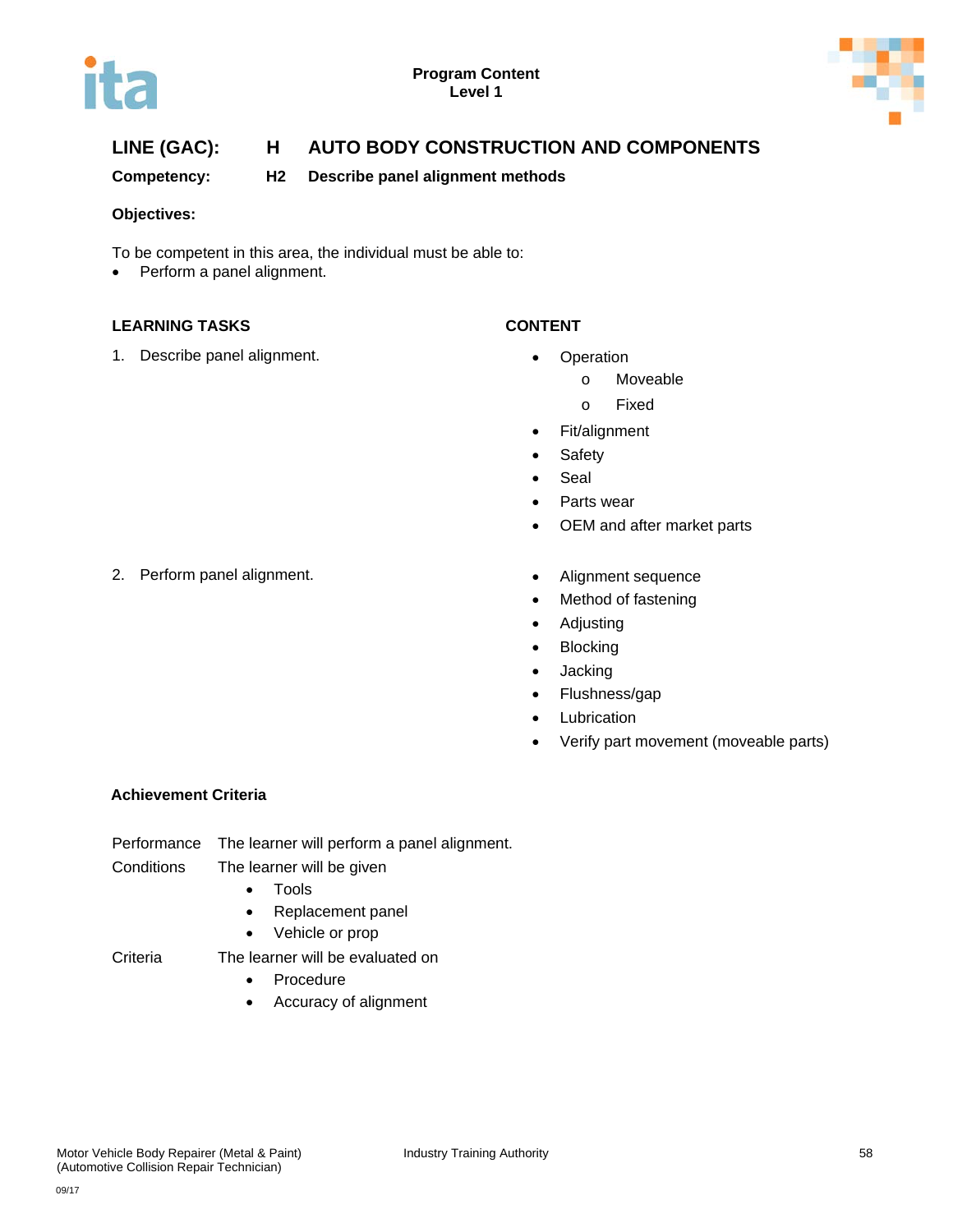



**Competency: H3 Describe body component servicing procedures**

#### **Objectives:**

To be competent in this area, the individual must be able to:

• Describe body components

### **LEARNING TASKS CONTENT**

1. Describe the components of a door assembly and their various functions.

- Door locking hardware
- Door glass components
- Hinges and methods of attachment
- Door trim items
- Review of door alignment steps
- Servicing operations
- 2. Describe the components of a bumper assembly. Bumper cover
	-
	- Reinforcement bar
	- Filler panels
	- Impact absorbers
	- Sensors
	- Camera
	- Brackets or braces
	- Alignment steps
- 3. Describe sheet metal components. Front end
	- - o Fenders
		- o Hood panel
		- o Headlight mounting panel
	- Rear end
		- o Trunk
		- o Hatch
		- o Box
		- o Tail gate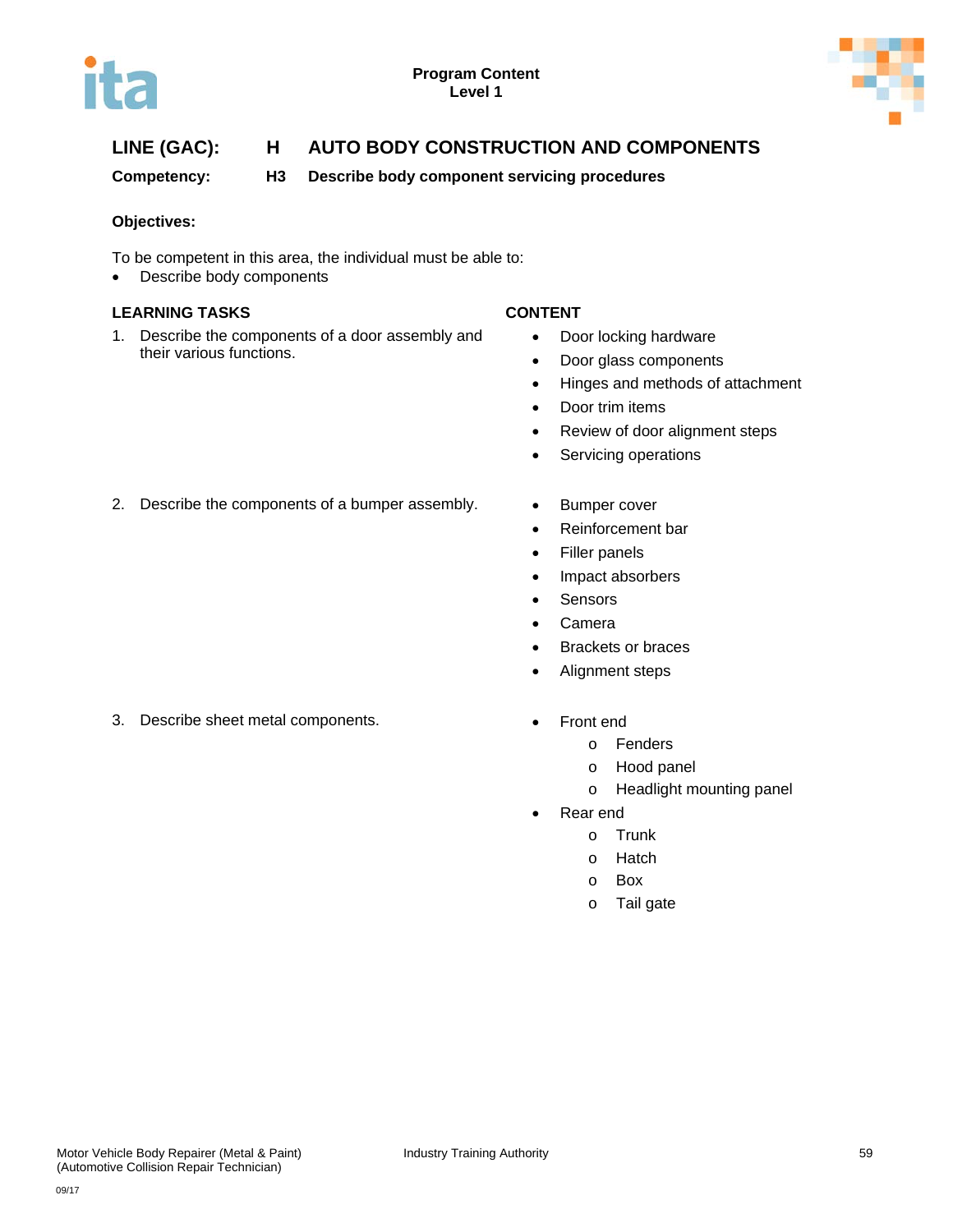

### **LEARNING TASKS CONTENT**

4. Describe interior vehicle components. <br>
• Components

- - o Seats
	- o Steering wheel
	- o Dash
	- o Console
	- o Headliner
	- o Door panels
	- o Carpet
	- o Switches
	- o Trim
	- o Spare tire
	- o Accessories
	- o Air bags
	- **Removal**
	- **Installation**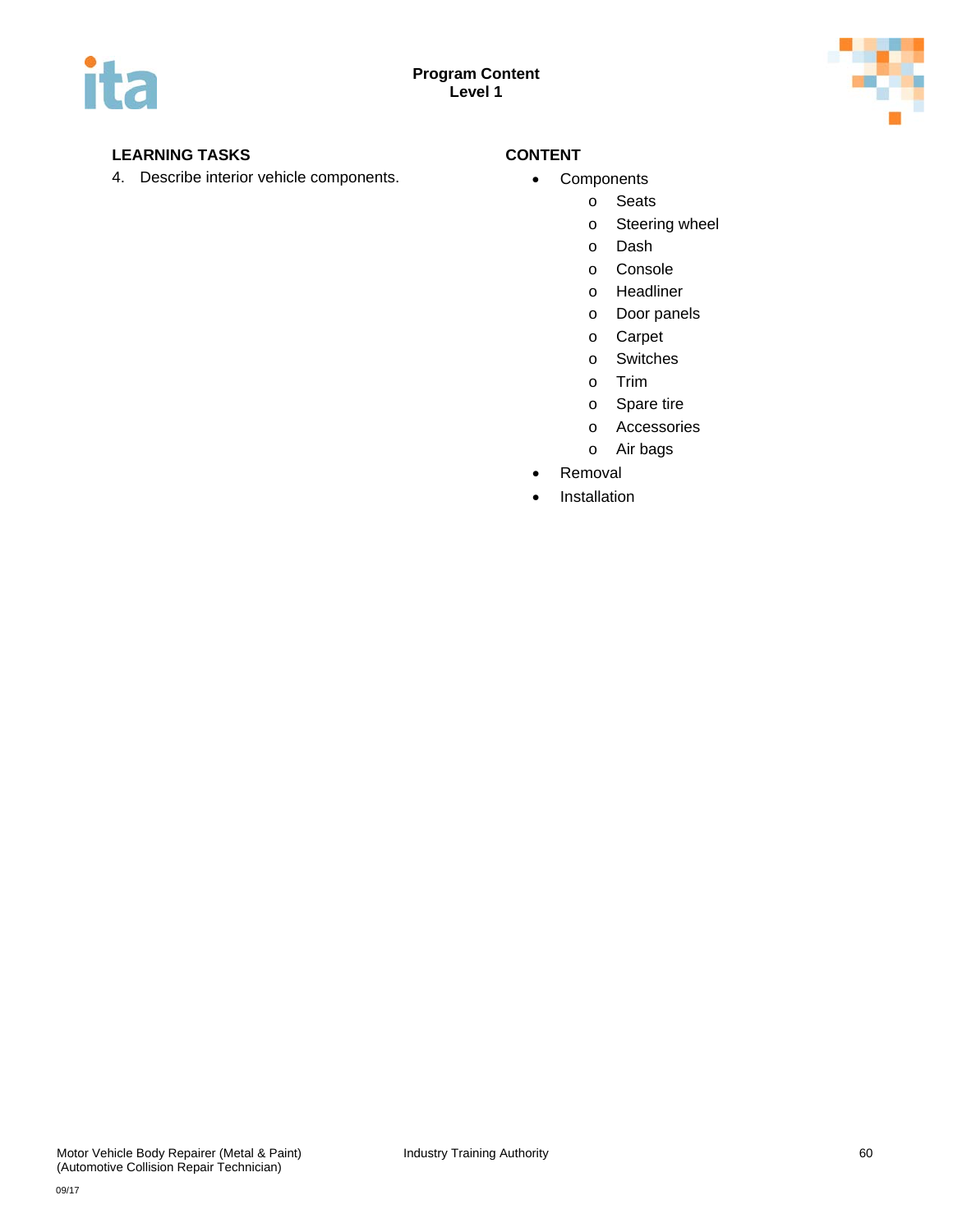



**Competency: H4 Describe automotive tempered glass**

#### **Objectives:**

To be competent in this area, the individual must be able to:

• Describe tempered glass.

#### **LEARNING TASKS CONTENT**

1. Describe automotive tempered glass. • Characteristics

- - o Safety
		- o Clear
		- o Tinted
		- o Shaded
		- o Heated
	- **Application**
- NAGS
- Mountings
	- o Mechanical
	- o Gasket
	- o Adhesive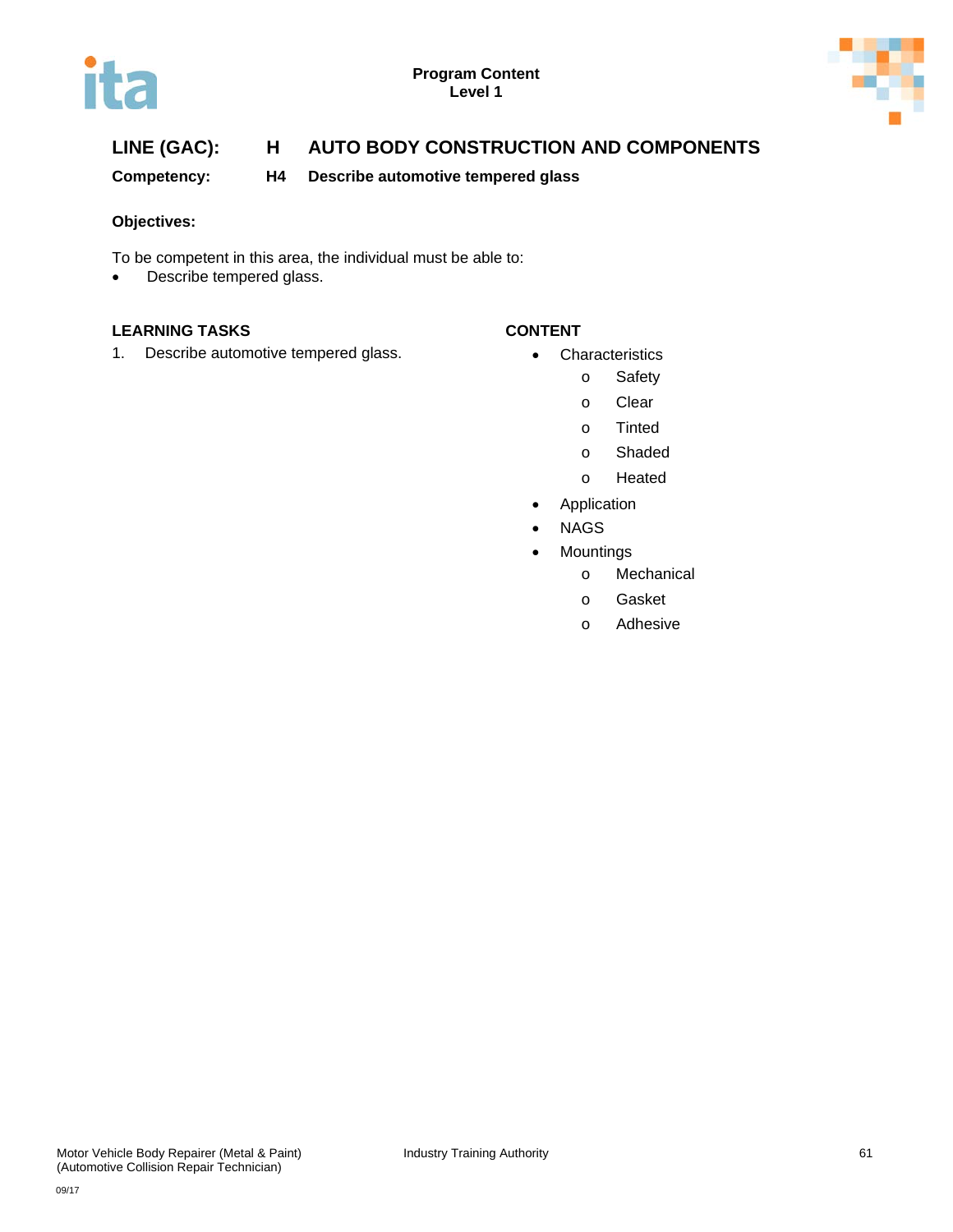



**Competency: H5 Describe automotive laminated glass**

#### **Objectives:**

To be competent in this area, the individual must be able to:

• Describe laminated, structural glass.

#### **LEARNING TASKS CONTENT**

1. Describe automotive laminated, structural glass. • Characteristics

- - o Safety
		- o Clear
	- o Tinted
	- o Shaded
	- o Heated
- H.U.D. (heads-up display)
- Rain/moisture sensor
- Acoustic inner layer
- Anti-lacerative
- Application
- NAGS (National Auto Glass Specifications)
- Repairable
- Select removal method
	- o Vehicle construction
		- Exposed pinchweld
		- Encapsulated
	- o Replace vs. reinstall
	- o Wire cutout
	- o Cold knife cutout
	- o Reciprocating tool
- Remove bonded glass and material
	- o Mark fastener locations and positions
	- o Clean up
	- o Storage

2. Describe the removal and installation of laminated, structural glass.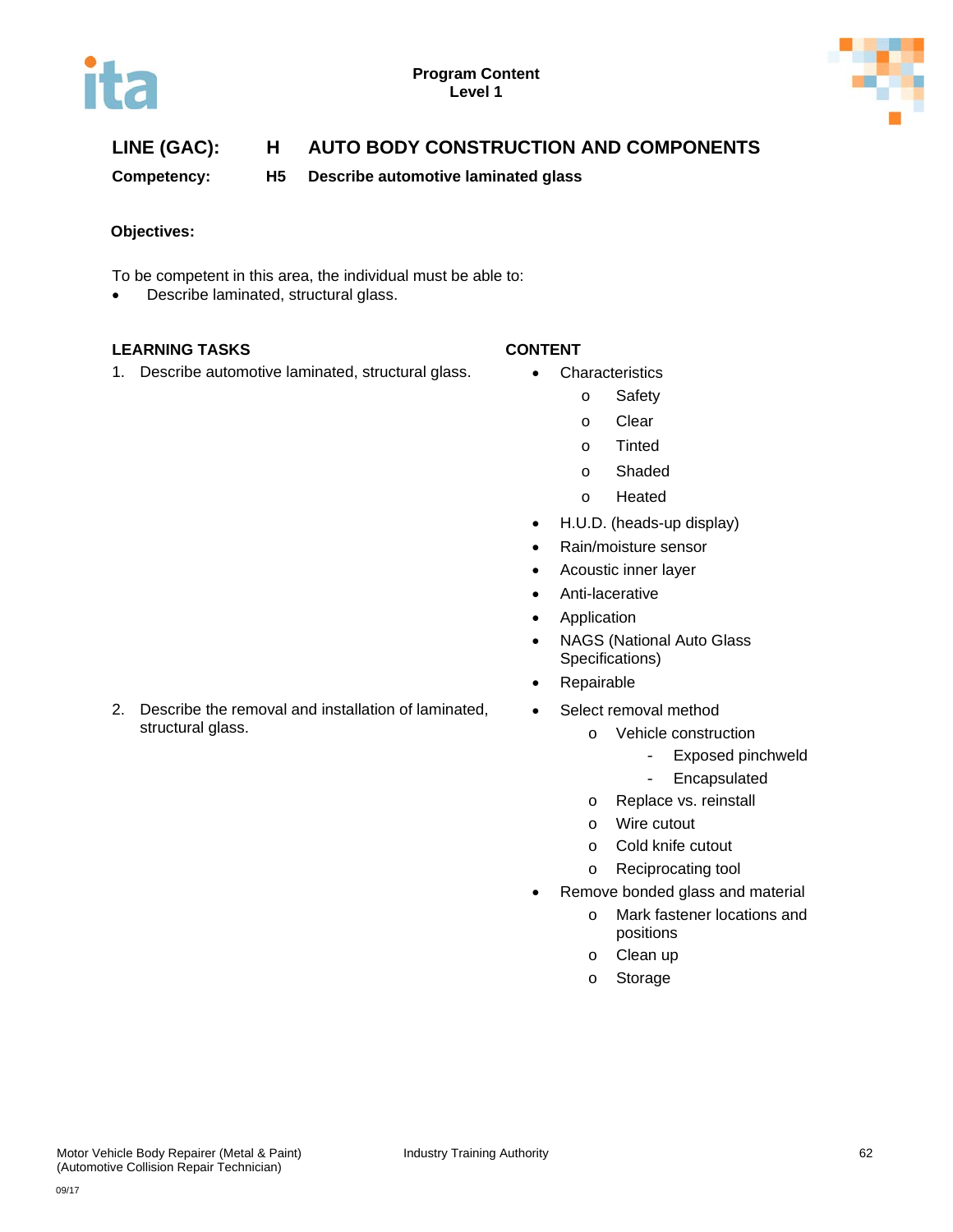



**Competency: H6 Service non-structural glass**

#### **Objectives:**

- To be competent in this area, the individual must be able to:
- Remove and replace non-bonded glass.

#### **LEARNING TASKS CONTENT**

1. Describe removal and replacement procedures for non-bonded glass.

- Fasteners
	- o Bolts
	- o Fasteners (clips)
	- o Rivets
	- o Everseal
- **Gaskets** 
	- o Bonded
- Sealants
- 2-part epoxy
- Removal procedures
- Installation procedures
- Run channel
- Sash channel
- Clean up and disposal
- 2. Remove and replace non-bonded glass. The Select removal method based on
- manufacturers' specifications
	- Identify parts
	- Disabling Supplemental Restraint Systems (SRS)
	- Vehicle protection
	- Clean up
	- Removal and replacement of glass
	- Fit, finish and operation

#### **Achievement Criteria**

| Performance The learner will remove and replace non-bonded glass. |  |
|-------------------------------------------------------------------|--|
|                                                                   |  |

- Conditions The learner will be given
	- Tools
		- Door
		- Replacement glass

Criteria The learner will be evaluated on

- Safety
- Procedure
- Accuracy of alignment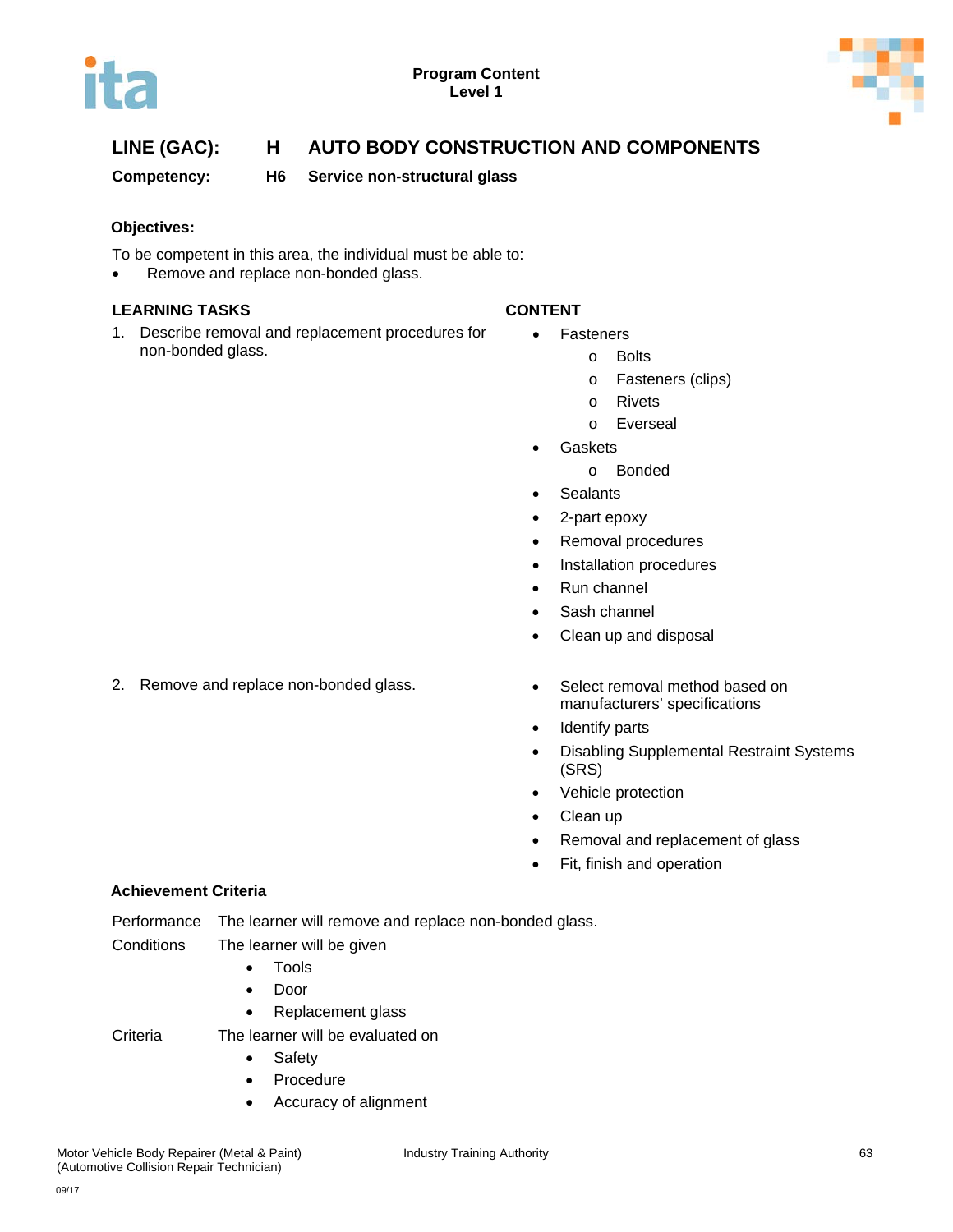



# **Level 2**

# **Automotive Collision Repair Technician**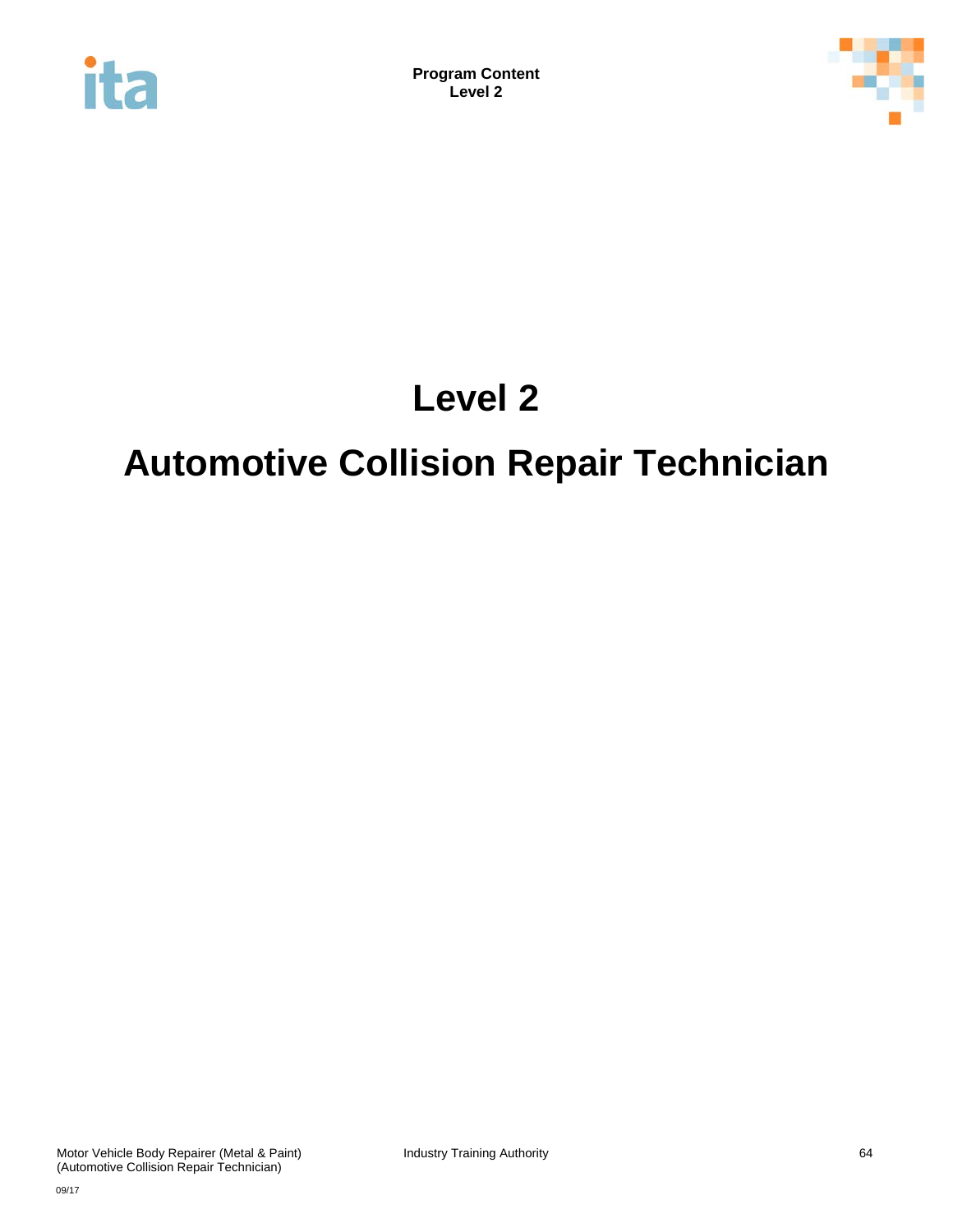



**Competency: D6 Describe set-up procedures for MIG welding aluminum**

#### **Objectives:**

To be competent in this area, the individual must be able to:

- Describe set-up procedures for MIG welding aluminum.
- Describe set-up procedures for MIG brazing.

#### **LEARNING TASKS CONTENT**

1. Describe set-up procedures for MIG welding aluminum.

- Properties of aluminum
- Drive roller pressure
- Wire feed
	- o Spool/machine fed
	- o Spool gun fed
- Wire speed (current)
- Pulse
- Voltage (heat) selection
- Shielding gas
	- o Flow rate
	- o Type (100% Argon)
- Liner selection
- Temperature sticks
- Conditioning of metal
- 2. Describe set-up procedures for MIG brazing. • Drive roller pressure
	-
	- Wire feed
		- o Spool/machine fed
		- o Spool gun fed
	- Wire speed (current)
	- Voltage (heat) selection
	- Shielding gas
		- o Flow rate
		- o Type (100% Argon)
	- Liner selection
	- Conditioning of metal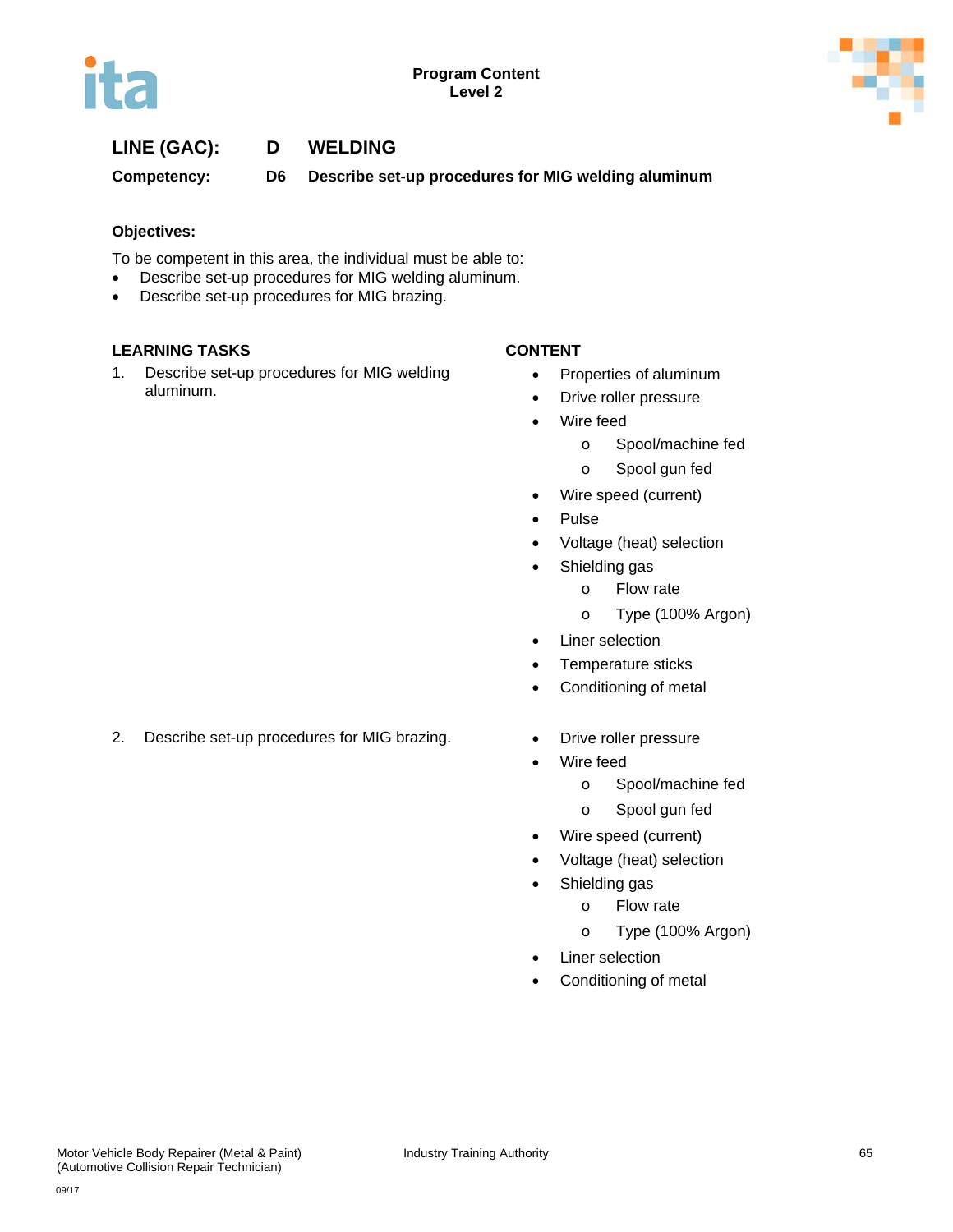



**Competency D7 Perform various aluminum MIG welds**

### **Objectives:**

To be competent in this area, the individual must be able to:

- Perform a lap weld on sheet aluminum.
- Perform a plug weld on sheet aluminum.

### **LEARNING TASKS CONTENT**

1. Perform a lap weld on sheet aluminum. • Gun angle and speed

2. Perform a plug weld on sheet aluminum

(2 and 3 sheet thickness).

- 
- Build-up
- Consistent width bead
- Penetration
- Gun angle and speed
- Arc start away from plug hole
- Penetration
- Build-up
- Complete closure of plug hole
- Complete closure of plug hole on top and bottom sides of a through weld

### **Achievement Criteria**

- Performance The learner will perform a lap weld and a plug weld.
- Conditions The learner will be given
	- Welding equipment
	- Aluminum panels
- Criteria The learner will be evaluated on
	- Safety
	- Procedure
	- Technique
	- Quality of weld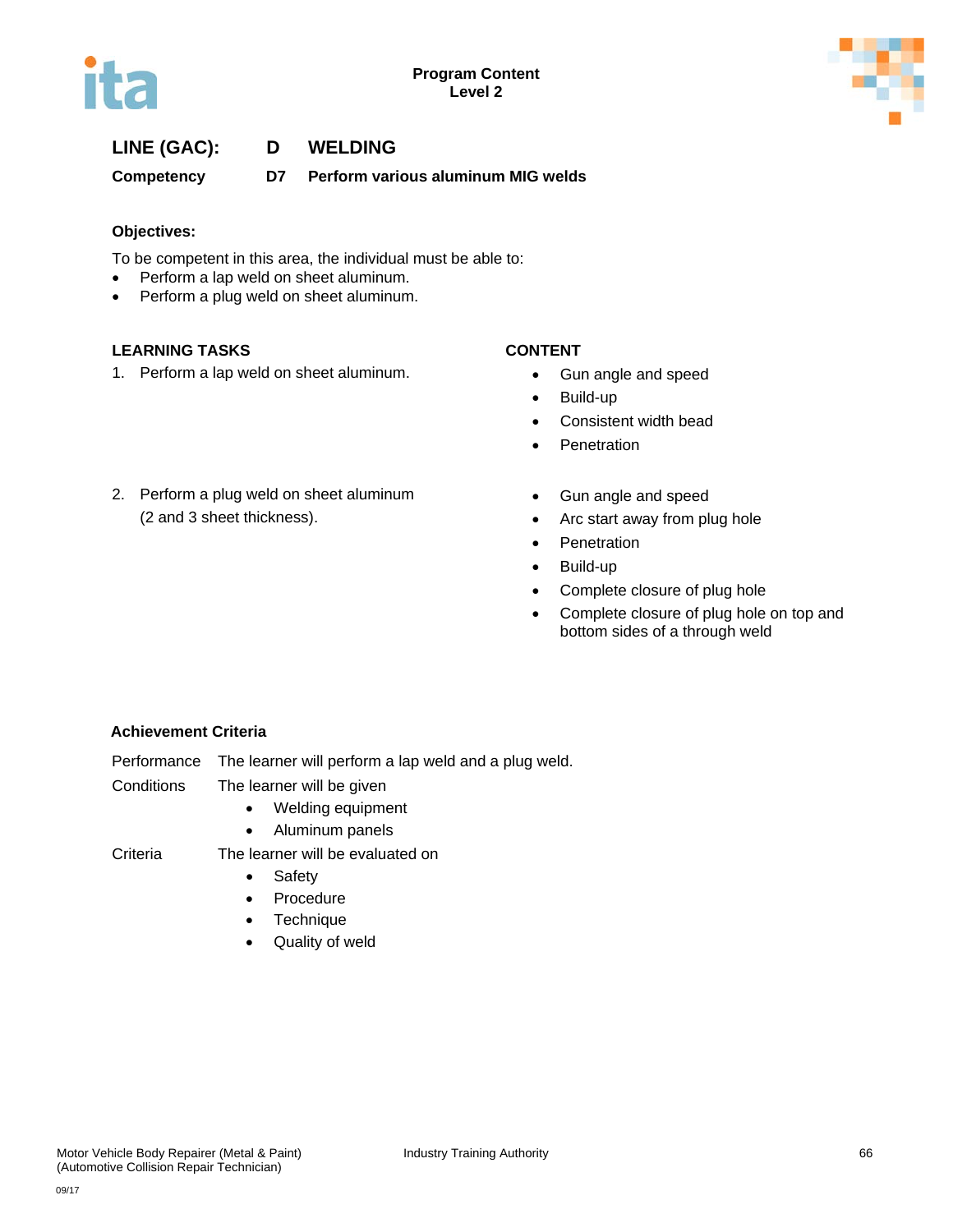



**Competency: E5 Describe productive organizational skills**

#### **Objectives:**

To be competent in this area, the individual must be able to:

• Describe productive organizational skills.

### **LEARNING TASKS CONTENT**

1. Describe productive organizational skills. • Repair analysis

- 
- Repair plan
	- o Production deadlines
	- o Tools and materials required
- Timing of repair steps
	- o Cycle times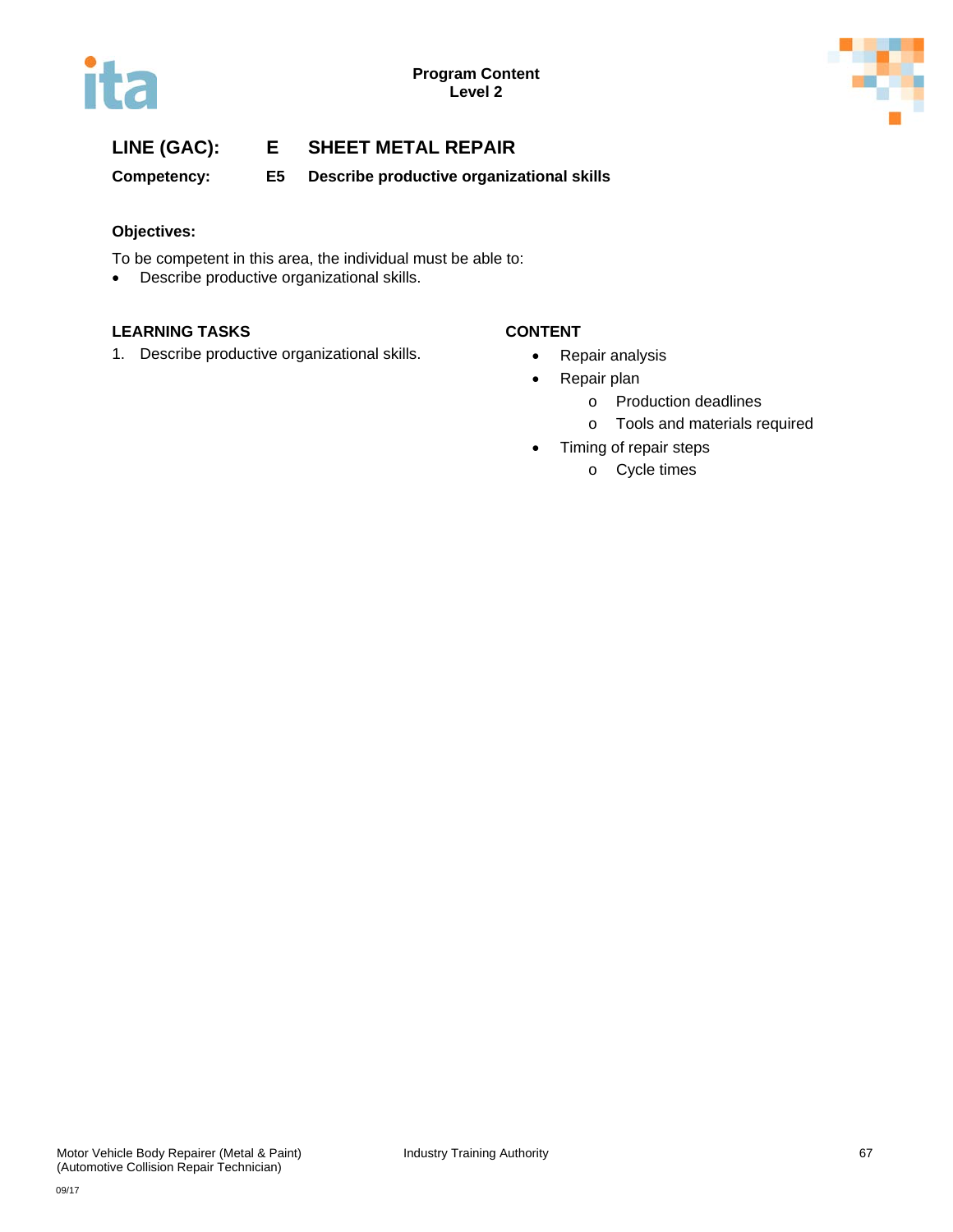

**Competency: E6 Describe complex damage analysis procedures** 

### **Objectives:**

To be competent in this area, the individual must be able to:

• Describe complex damage analysis procedures.

### **LEARNING TASKS CONTENT**

1. Describe complex damage analysis procedures. • Purpose

- - o Estimating
	- o Creation of a repair plan
- Need for a complete damage analysis
- Damage analysis techniques
- Technology and sources of information
- Documentation
	- o Improper previous repairs
	- o Unrelated damage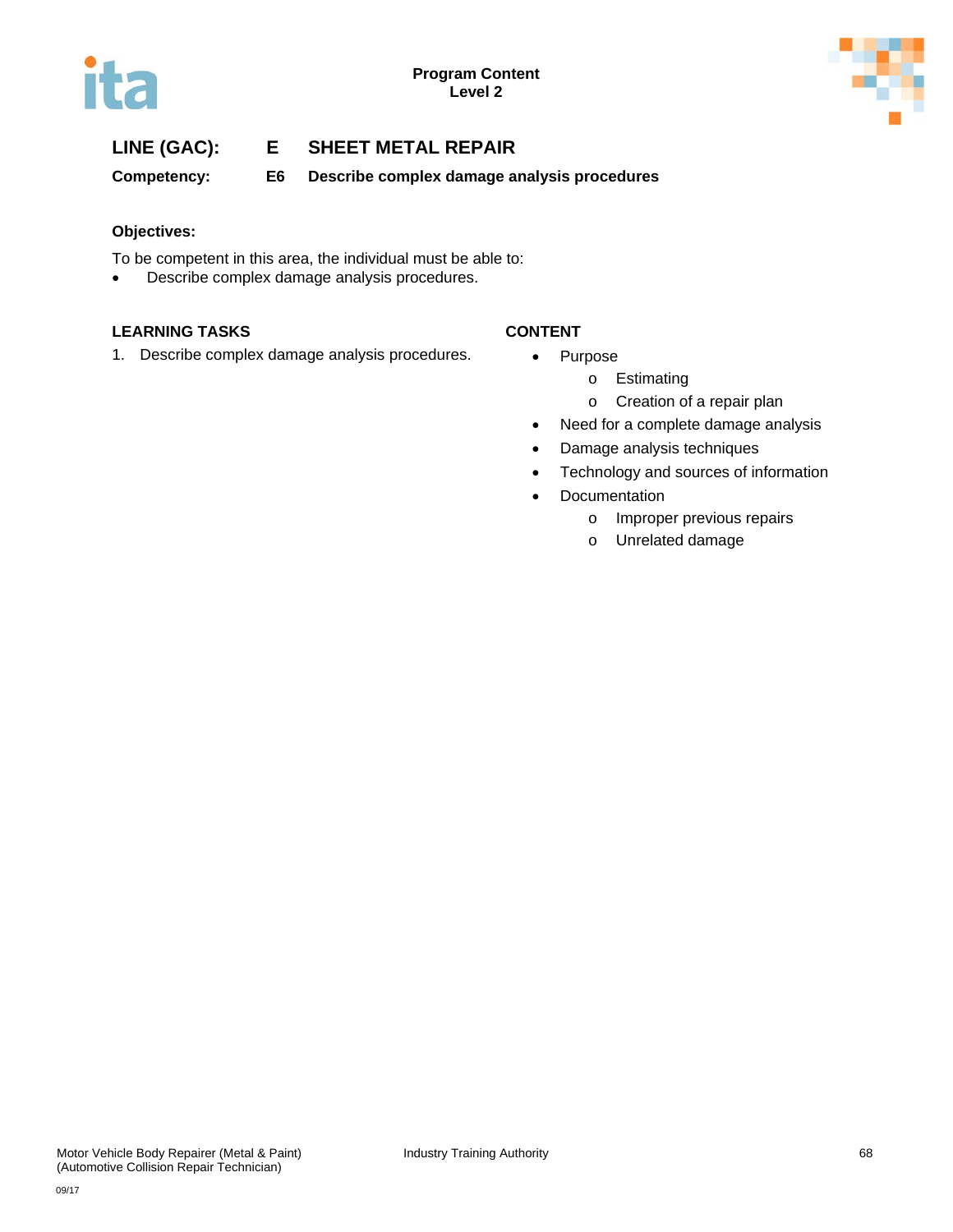

**Competency: E7 Describe roughing procedures for repairing sheet metal** 

### **Objectives:**

- To be competent in this area, the individual must be able to:
- Describe roughing procedures for repairing complex sheet metal damage.

#### **LEARNING TASKS CONTENT**

1. Describe the roughing procedures for repairing complex sheet metal damage on steel.

- Hammer on dolly / hammer off dolly
- Edge alignment
- Body line alignment
- Sheet metal clamps and pulling devices
- Stud welder
- Sequencing
- Stress relieving
	- o Heating
	- o Shrinking
	- o Hammering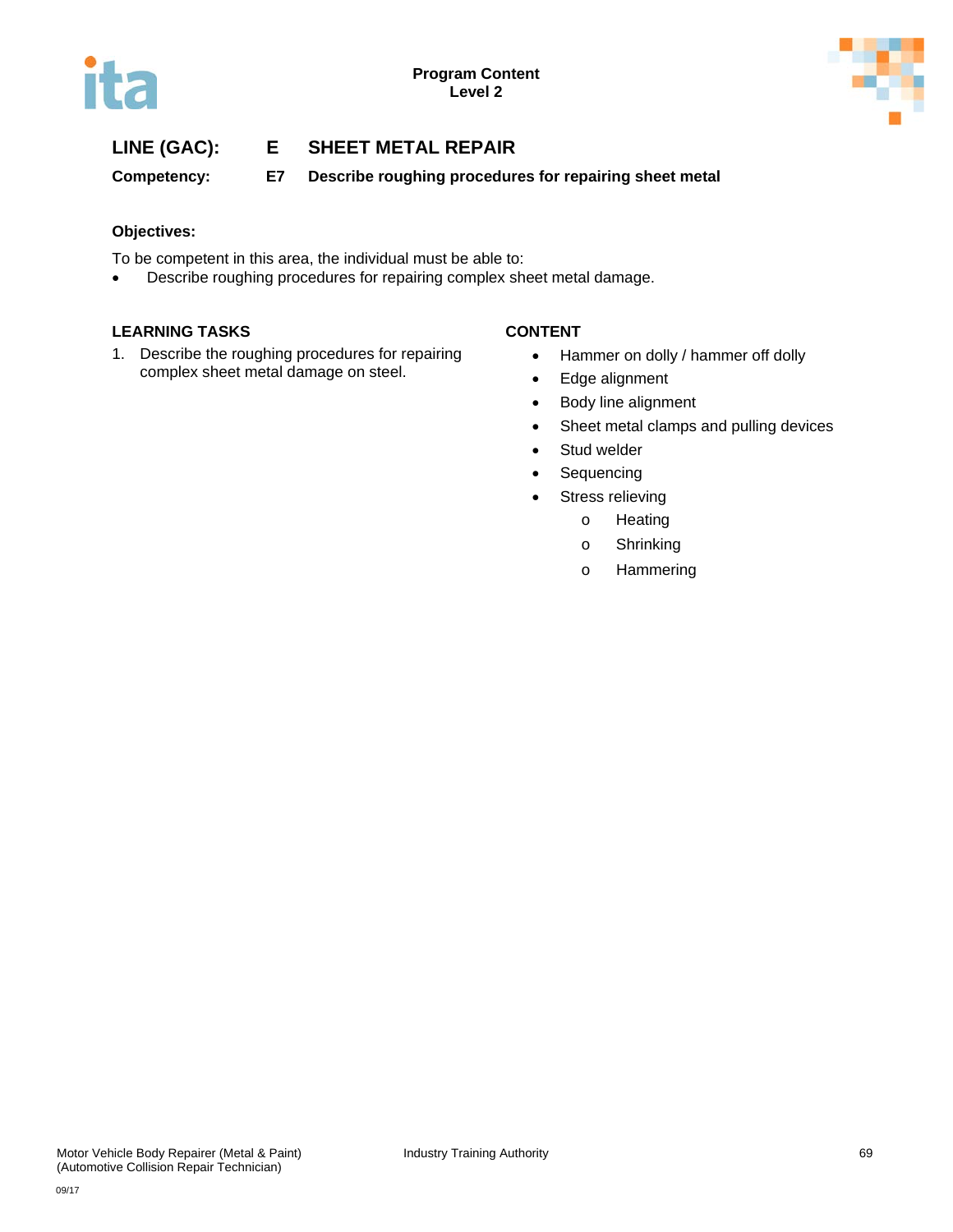



**Competency: E8 Describe plastic filling procedures for damage to complex sheet metal areas**

### **Objectives:**

To be competent in this area, the individual must be able to:

• Describe body filling procedures.

### **LEARNING TASKS CONTENT**

1. Describe filling procedures for repairing complex sheet metal damage on steel.

- Cleaning procedure
- Surface preparation
- Use of body filler
- Application
- Abrasives
- Contour blocking
- Fit of adjacent parts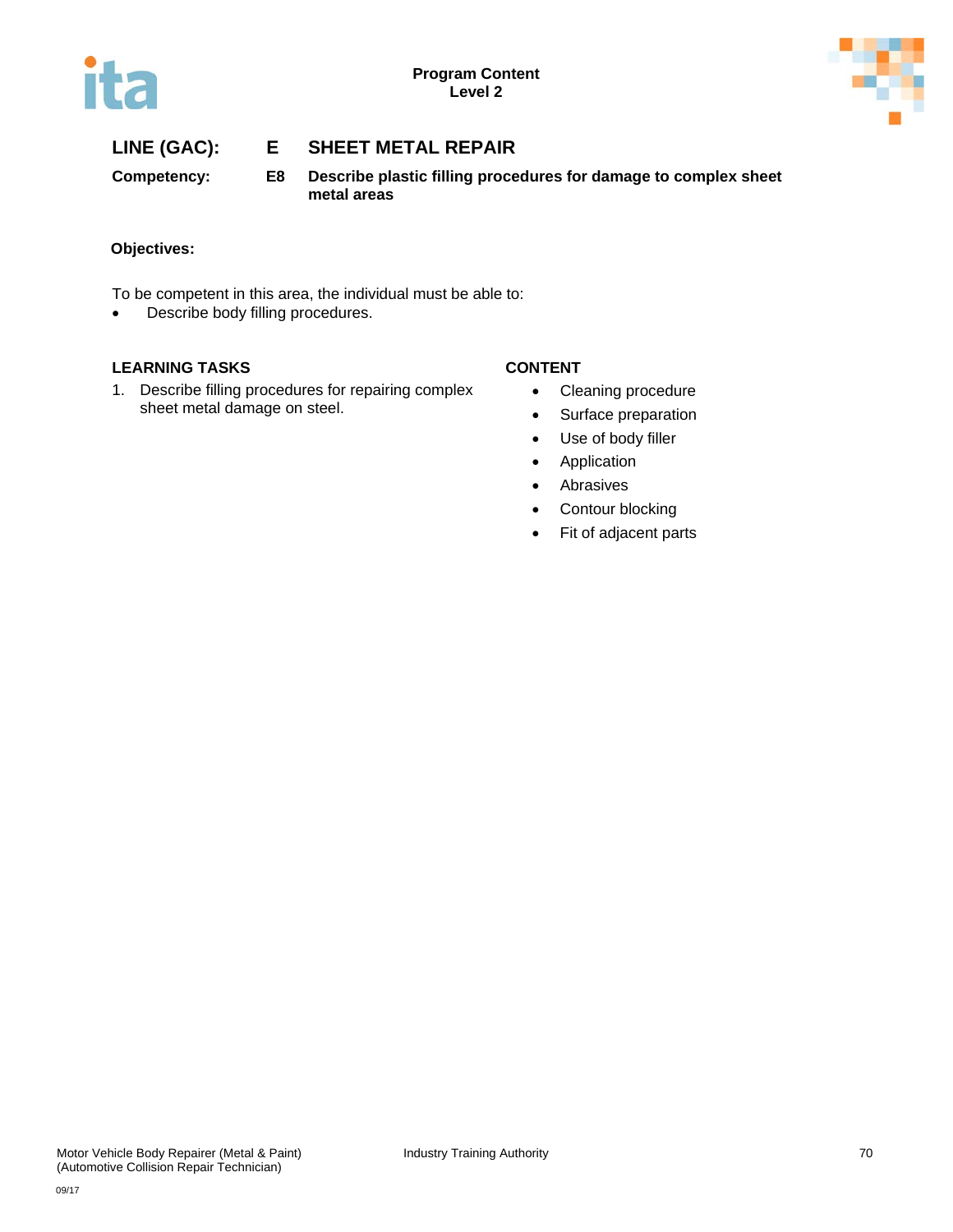



# **LINE (GAC): E SHEET METAL REPAIR**

**Competency: E9 Demonstrate sheet metal repair procedures**

### **Objective:**

To be competent in this area, the individual must be able to:

• Perform a complex sheet metal repair.

### **LEARNING TASKS CONTENT**

1. Perform a complex sheet metal repair. • Cleaning

- 
- Analysis
- Roughing
- Shrinking
- Adjacent part fit-up
- Body filler
- Sanding

#### **Achievement Criteria**

|  | Performance The learner will perform a complex sheet metal repair. |  |  |  |  |
|--|--------------------------------------------------------------------|--|--|--|--|
|--|--------------------------------------------------------------------|--|--|--|--|

- Conditions The learner will be given
	- Tools
	- Damaged sheet metal panel
- Criteria The learner will be evaluated on
	- Safety
	- Procedure
	- Technique
	- Quality of repair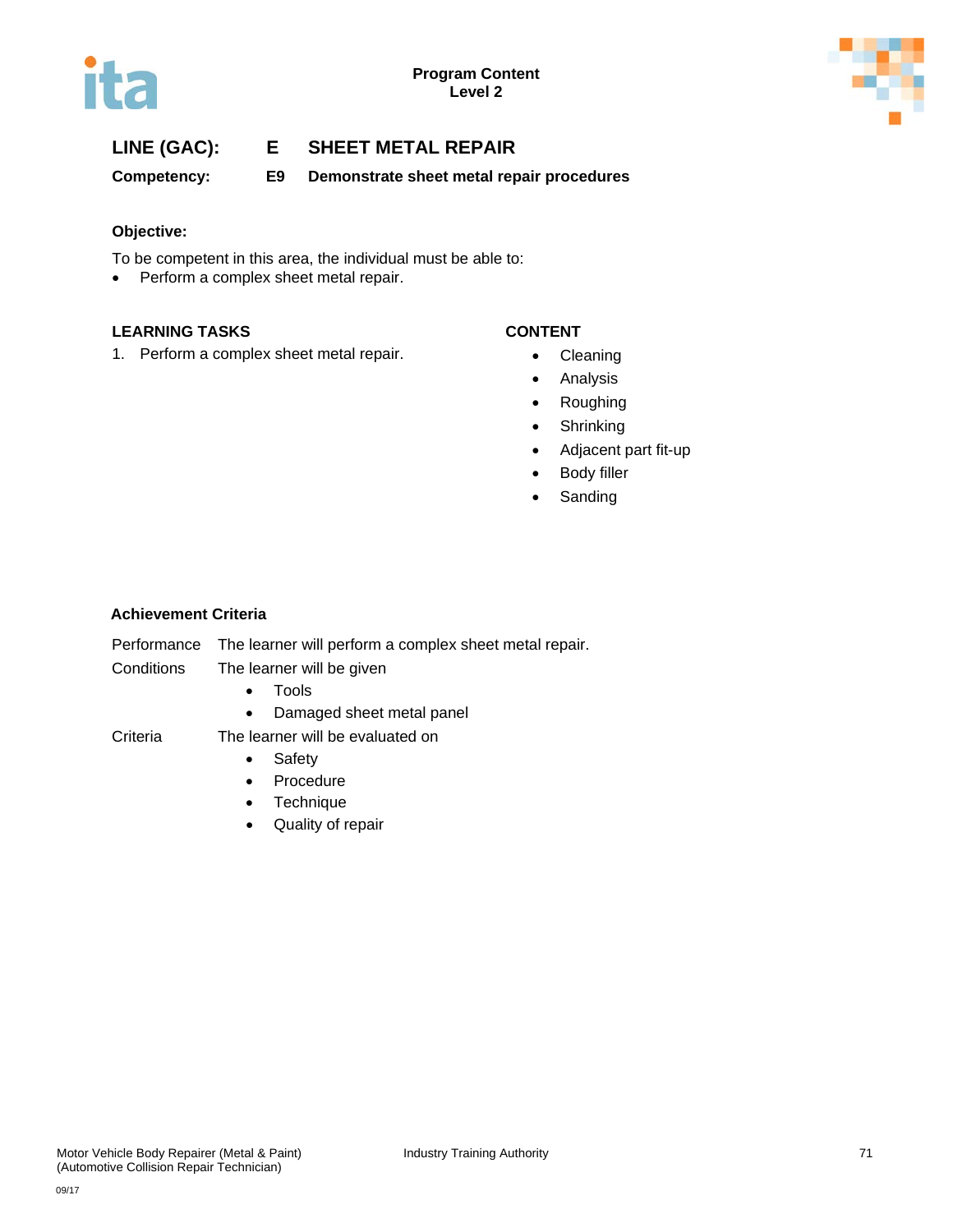

# **LINE (GAC): E SHEET METAL REPAIR**

**Competency: E10 Describe panel replacement and repair techniques**

### **Objectives:**

To be competent in this area, the individual must be able to:

• Install a door skin.

### **LEARNING TASKS CONTENT**

1. Describe the procedure to prepare a door skin for replacement.

- Repair materials
- Cleaning products
- Abrasives and strippers
- Panel composition
- Topcoat identification
- Substrate identification
- Removal of panel components
- Control of panel movement
- 2. Describe the procedure to repair the door shell. Damaged door skin removal
	-
	- Damage analysis
	- Panel composition
	- Heating
	- Cold repair
	- Pushing/pulling
	- Shrinking
	- Hammer dolling
	- Stress relieving
- 3. Describe preparing new door skin for installation. Removal procedure
	-
	- Remove necessary component for access
	- Test fitting
	- Panel alignment
	- Drilling spot welds
	- Factory seams versus sectioning
	- Fastening procedures and types
	- Inspect panel
		- o Visually
		- o Touch
	- Verify panel alignment and operation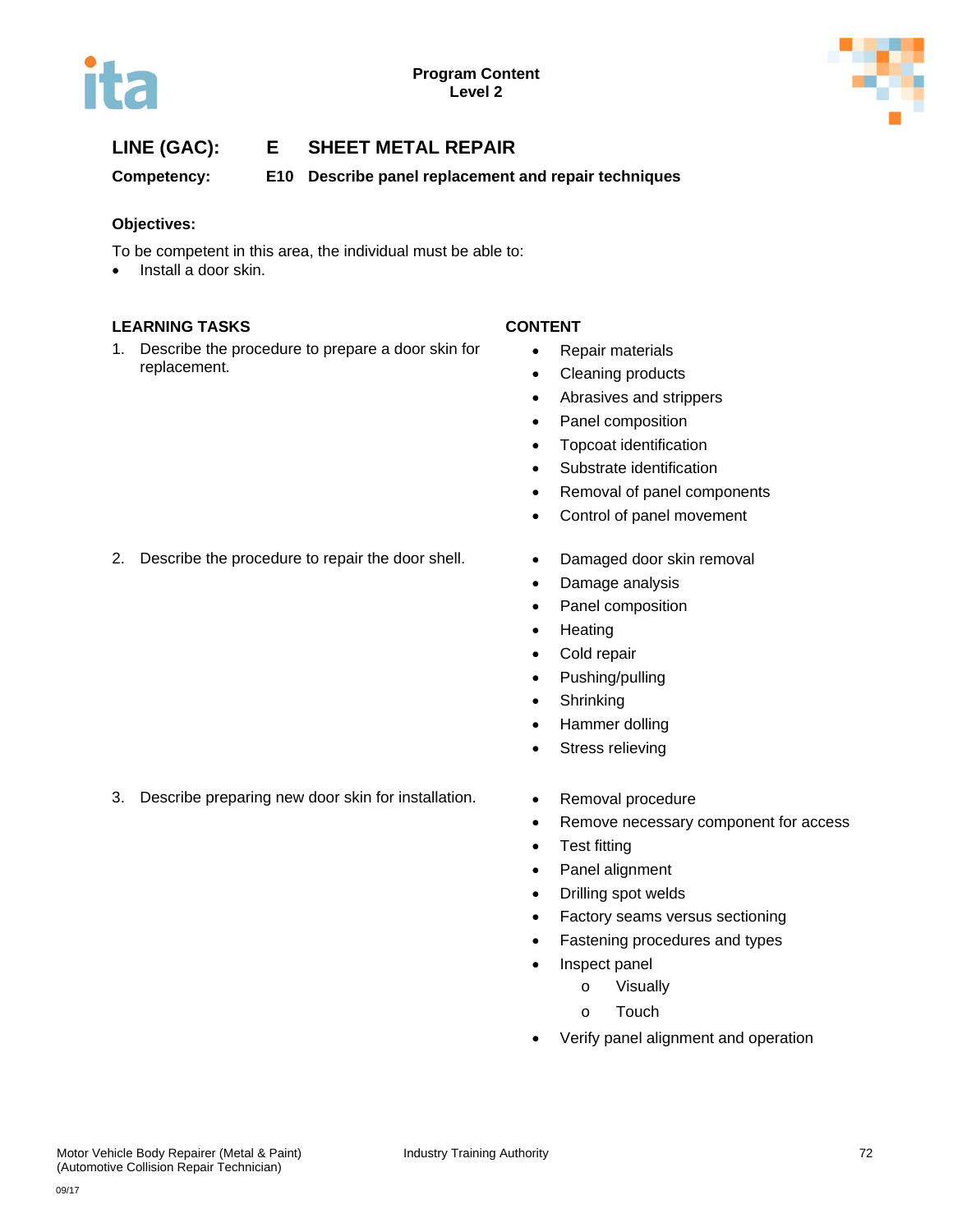

### **LEARNING TASKS CONTENT**

- 4. Install door skin. The contract of the contract of the Welding procedures
	- Bonding procedures
	- Hammering technique
		- o Rubber block
	- Filling
	- Joint sealing
	- Sound deadener application
	- Restoring corrosion protection

### **Achievement Criteria**

Performance The learner will install a partial/simulated door skin (or equivalent).

- Conditions The learner will be given
	- Tools and materials
	- Partial/simulated door skin (or equivalent)

### Criteria The learner will be evaluated on

- Safety
- Procedure
- Technique
- Quality of repair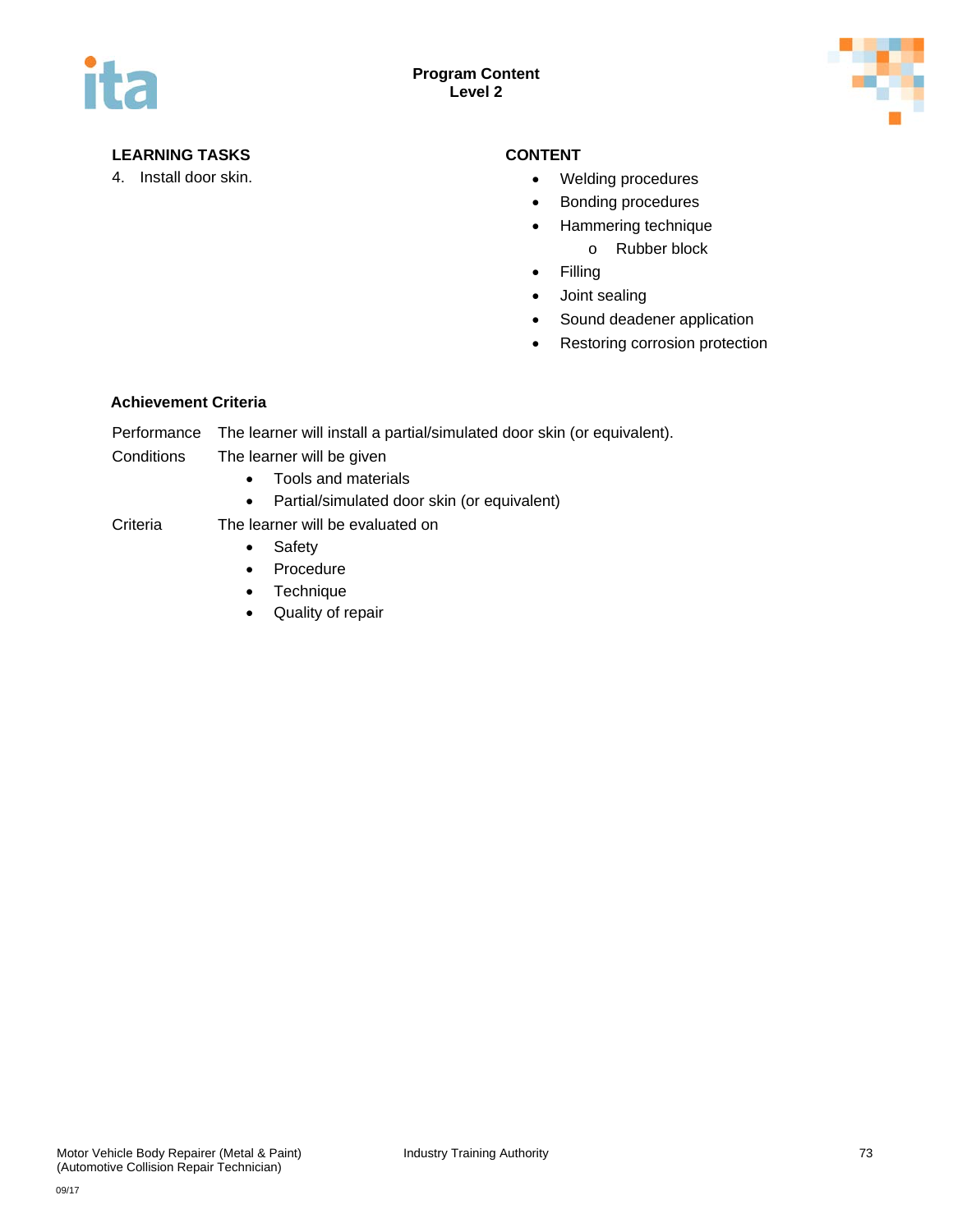



# **LINE (GAC): E SHEET METAL REPAIR**

**Competency: E11 Describe the characteristics of aluminum**

#### **Objectives:**

To be competent in this area, the individual must be able to

• Describe the characteristic of sheet aluminum.

#### **LEARNING TASKS CONTENT**

1. Describe the characteristics of sheet aluminum. • Alloys

- 
- Series
- Characteristics
- Work hardening
- Annealing
- Effects of heat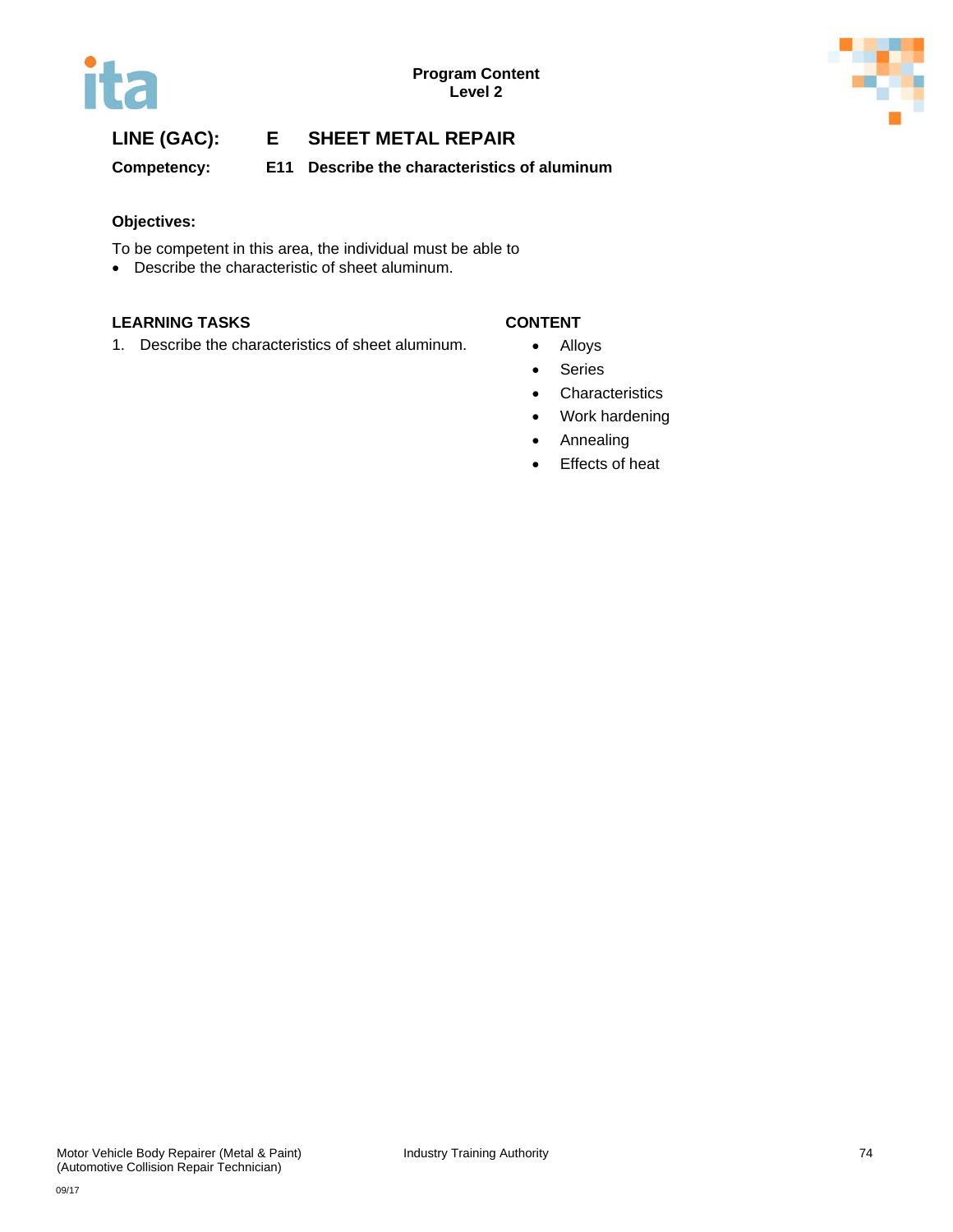

# **LINE (GAC): E SHEET METAL REPAIR**

**Competency: E12 Describe basic sheet aluminum repairs**

### **Objectives:**

To be competent in this area, the individual must be able to:

- Describe aluminum damage analysis.
- Describe aluminum roughing, shrinking and body filling procedures.

### **LEARNING TASKS CONTENT**

- 
- 2. Describe roughing procedures. The Hammering on dolly/off dolly

- 1. Describe damage analysis.  **Need for a complete damage analysis •** Need for a complete damage analysis
	-
	- Pry tools
	- Stress relieving and annealing with heat
- 3. Describe shrinking procedures. Expansion and contraction
- 4. Describe body filling procedures. Cleaning procedures
- 
- Restricted and unrestricted
- Oxyacetylene shrinking
- Shrinking/ cold shrinking
	-
	- Surface preparation
	- Use of body filler
	- Application
	- Contour blocking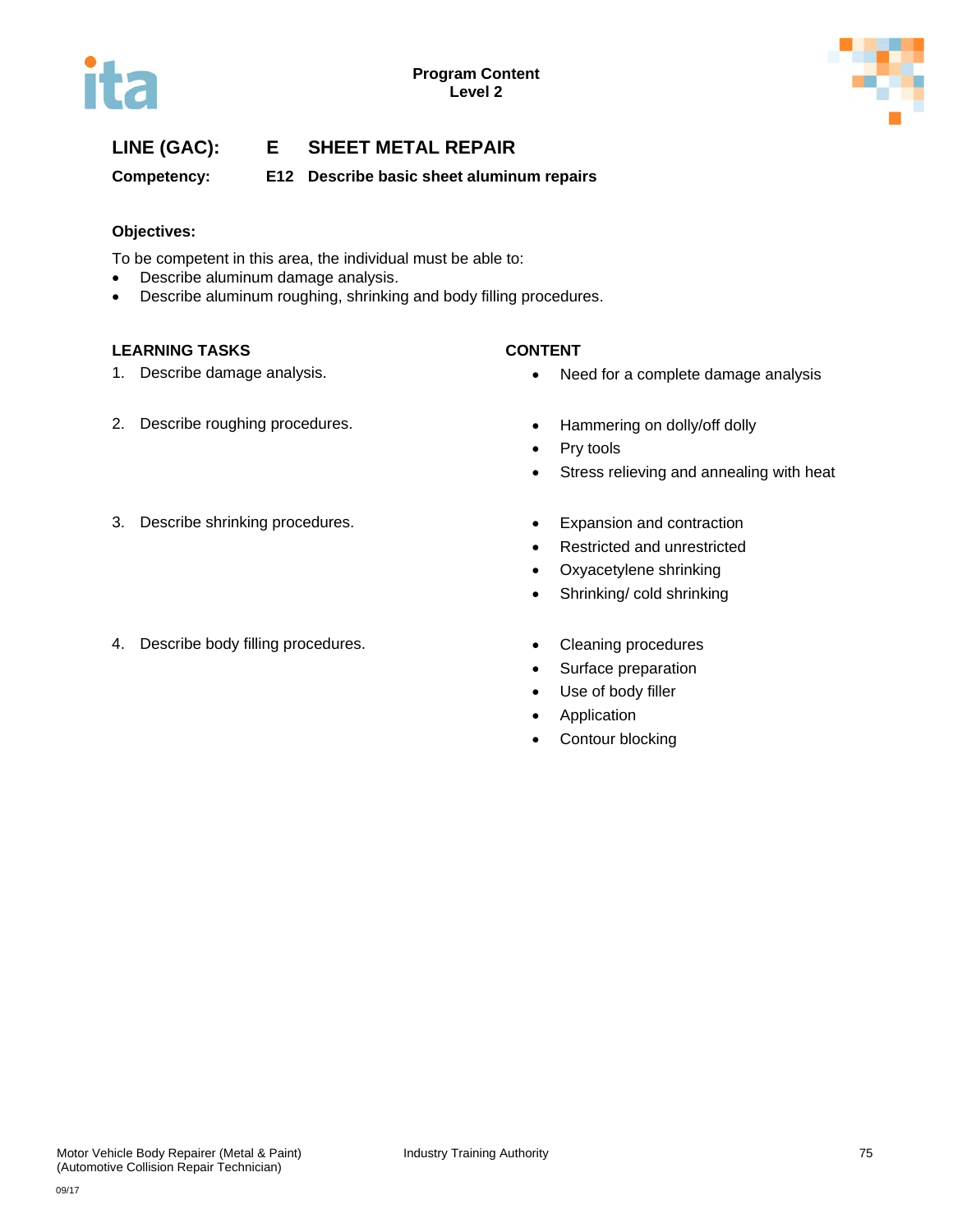

# **LINE (GAC): F PLASTICS AND COMPOSITES**

**Competency: F4 Describe fiberglass and SMC repair equipment**

### **Objectives:**

To be competent in this area, the individual must be able to:

• Identify tools and equipment required for Fiber Reinforced Plastic (FRP) and Sheet Molded Compound (SMC) repairs.

### **LEARNING TASKS CONTENT**

1. Identify tools and equipment required for FRP and SMC repairs.

- Materials
- Hand tools
- Power tools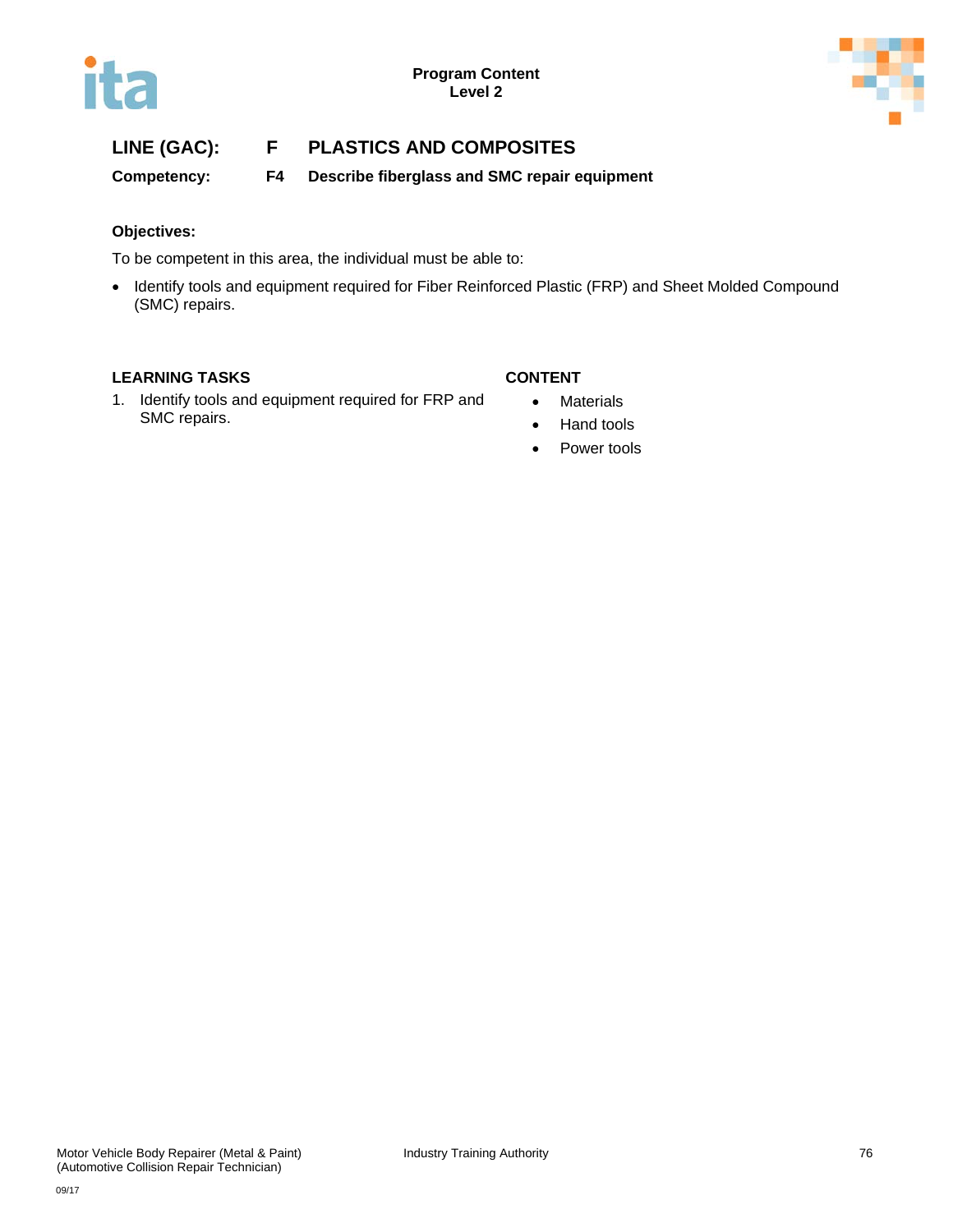



# **LINE (GAC): F PLASTICS AND COMPOSITES**

**Competency: F5 Describe repair procedures for fiberglass and SMC**

### **Objectives:**

To be competent in this area, the individual must be able to:

• Describe repair procedures for fiberglass and SMC

#### **LEARNING TASKS CONTENT**

1. Identify SMC and fiberglass damage. • The Substrate identification

- - o One-sided
	- o Two-sided
	- o Cosmetic
- Cracks
- Holes
- Scratches
- Panel replacement
- 2. Describe various SMC and fiberglass damage repair techniques.
	-
- Layout
- Cleaning
- Surface preparation
- Reinforcing
- Mixing and application of materials
- Rough shaping
- Finish sanding
- 3. Describe the methods for panel replacement. Complete panel
	-
	- Partial panel (sectioning)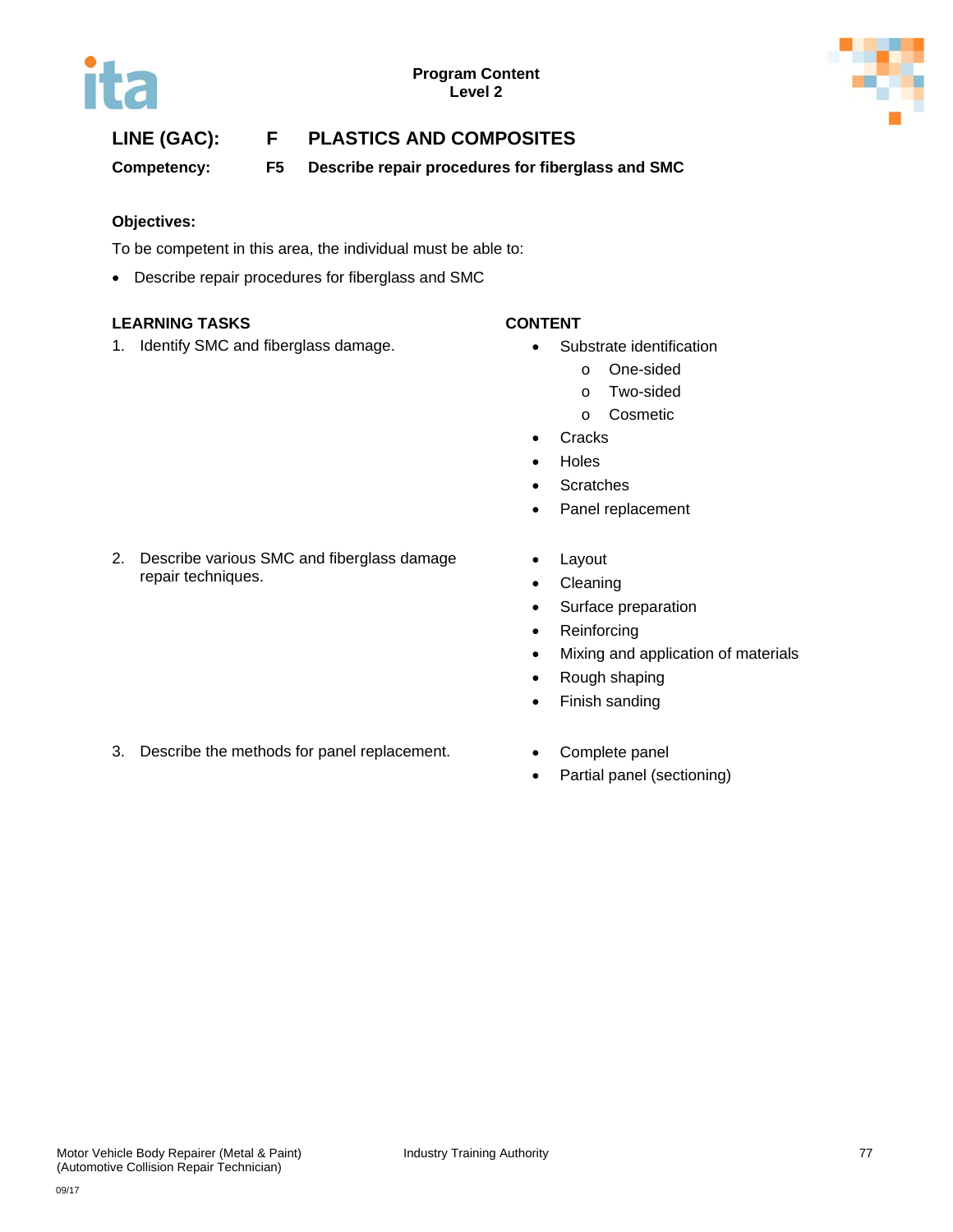



# **LINE (GAC): F PLASTICS AND COMPOSITES**

**Competency: F6 Perform fiberglass and SMC repairs**

#### **Objectives:**

To be competent in this area, the individual must be able to:

• Perform a two-sided FRP repair.

#### **LEARNING TASKS CONTENT**

1. Prepare damaged area for repair. **•** Cleaning

- 
- Fracture mitigation
- Moisture removal
- Beveling
- 2. Perform a two-sided FRP repair. The Material and tool selection
	-
	- Sequencing steps
	- Ventilation
	- Reinforcing
	- Heat

### **Achievement Criteria**

Performance The learner will perform a two-sided FRP repair.

- Conditions The learner will be given
	- Tools and materials
	- A damaged FRP panel
- Criteria The learner will be evaluated on
	- Safety
	- Procedure
	- Technique
	- Quality of repair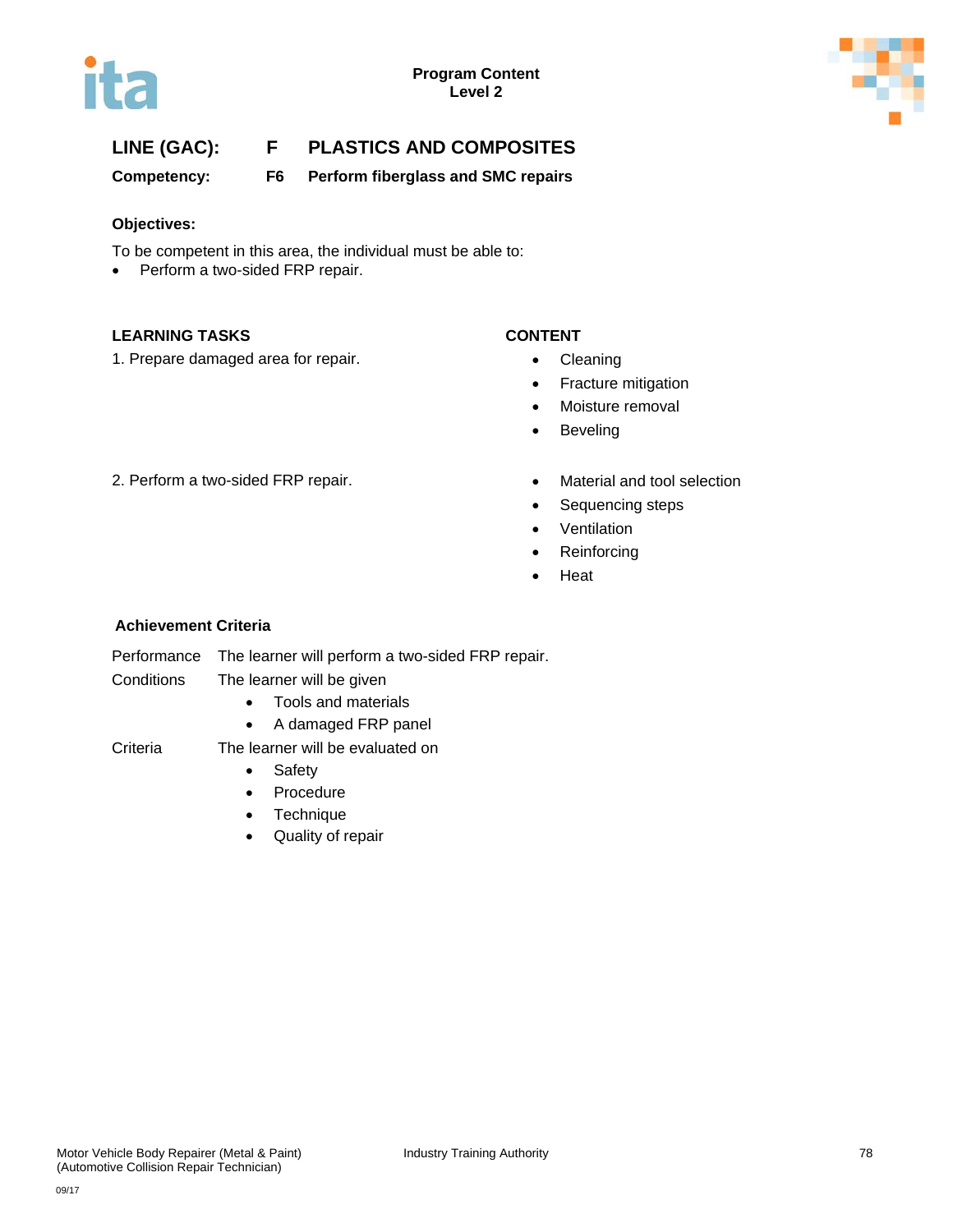



**Competency: I1 Identify seat belt assemblies**

#### **Objectives:**

To be competent in this area, the individual must be able to:

• Identify seat belt assemblies.

### **LEARNING TASKS CONTENT**

1. Describe the types of automotive seat belt assemblies and their components.

- Active design
- Passive design
- Two-point lap
- Three-point seatbelt
- Continuous loop single retractor
- Three-point dual retractor
- Three-point passive
- Motorized shoulder belt
- Automatic tensioner
- Seat integrated systems
- Mounting hardware
- Electrical connections
- Manufacturers' specifications
- Examine seat belt restraint system
- Tongue/buckle assembly
- Retractor (tilt mechanism and inertia type)
- **Webbing**
- Anchoring points
- Interior panel and upholstery removal

#### 2. Identify the inspection procedures for seat belt assembly.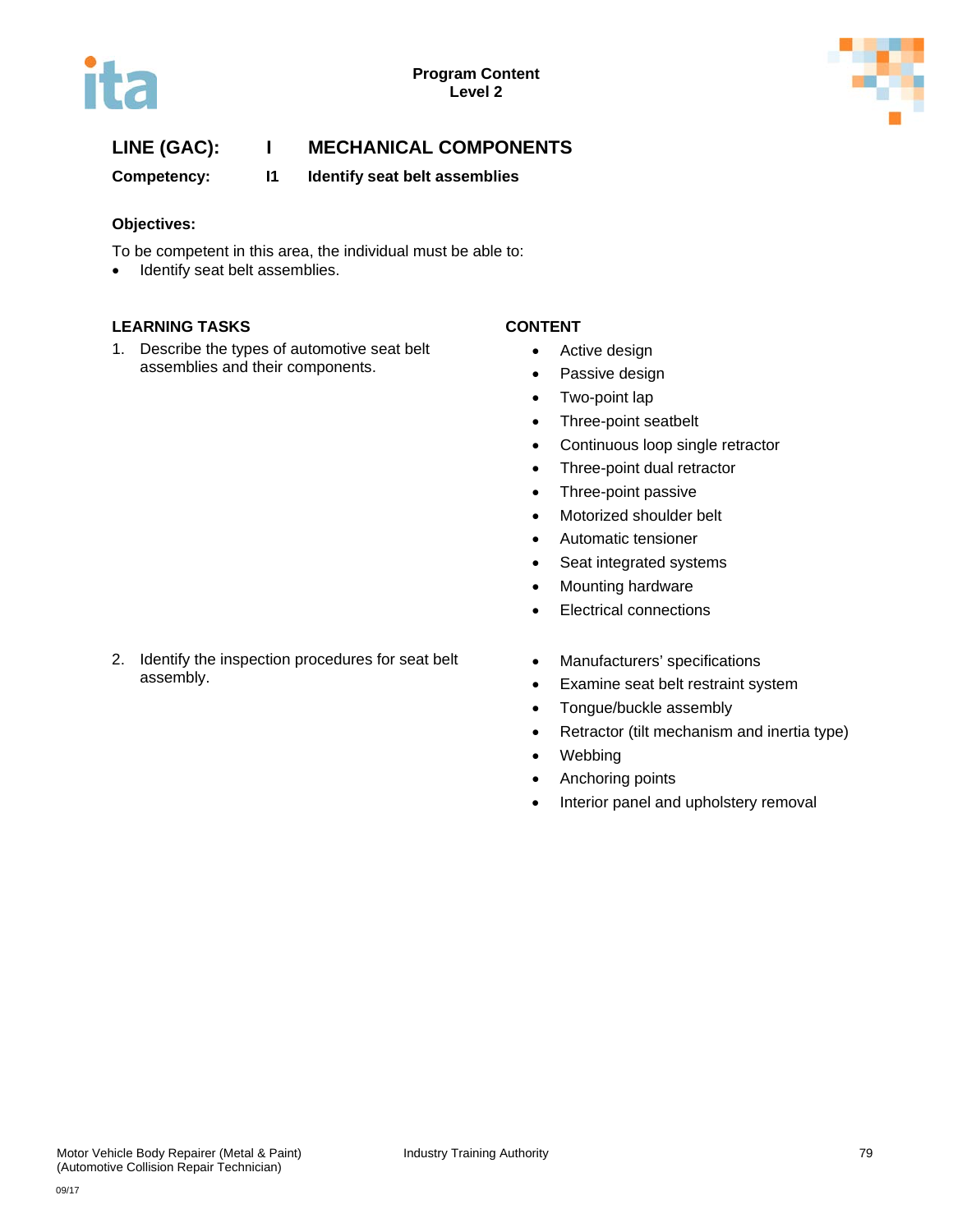



**Competency: I2 Identify airbag system components**

#### **Objectives:**

To be competent in this area, the individual must be able to:

• Describe air bag system components and handling procedures.

#### **LEARNING TASKS CONTENT**

1. Describe airbag system components. • Impact sensors

- 
- Control module
- Energy reserve module
- Voltage converter
- Clock spring
- Wiring harness
- Airbag module
- Inflator assembly
- Disarm
- Electrical disconnect
- Impact sensors
- Deployed inflator module
- Un-deployed inflator module
- System scan
- Manufacturer removal and replacement process
- Required tools
- Related components
- Self-diagnostic system

#### 2. Identify safety procedures when working around an airbag system.

3. Describe the procedure to remove and replace the airbag system components.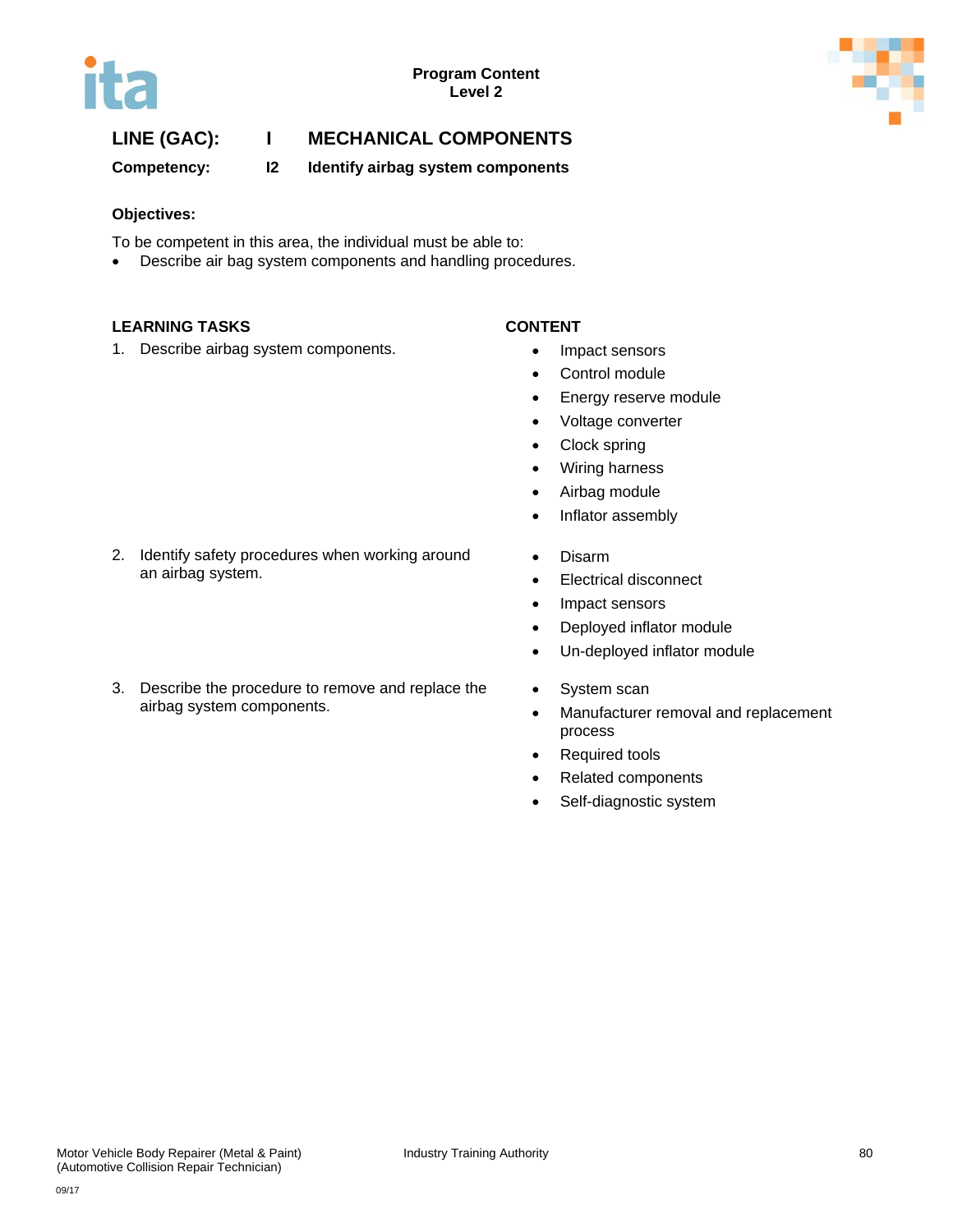



**Competency: I3 Discuss cooling system service**

#### **Objectives:**

To be competent in this area, the individual must be able to:

• Describe cooling systems.

### **LEARNING TASKS CONTENT**

1. Describe cooling system components. • Radiators

- 
- Thermostat
- Hoses
- Water pump
- Fan assembly
- Block heater/expansion plug
- Intercoolers
- Coolant
- Heater core
- Belts
- Pulleys
- Shrouds
- Radiator installation
- Coolant types and mixture
- Filling procedures
- Troubleshooting
	- o Pressure testing
	- o Dye recognition
- 
- Power steering coolers
- Engine oil coolers
- 2. Describe disassembly and re-assembly cooling systems.
- 3. Identify oil cooling systems. Transmission oil coolers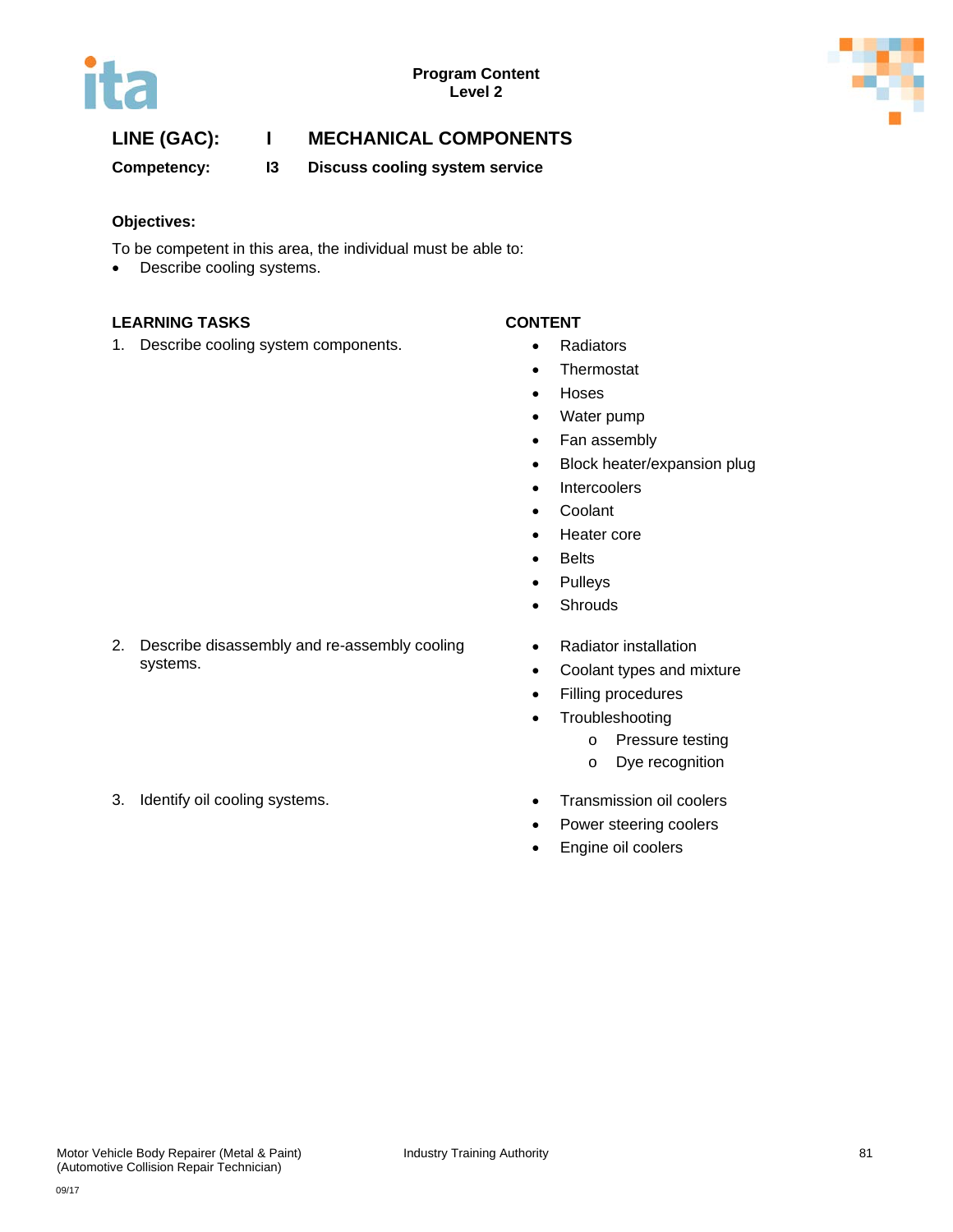



**Competency: I4 Describe air conditioning service**

### **Objectives:**

To be competent in this area, the individual must be able to:

- Describe the components of an air conditioning system.
- Identify safe handling procedures.

### **LEARNING TASKS CONTENT**

1. Describe air conditioning system components. • Condenser

- 
- Receiver-drier
- Expansion valve
- Compressor
- System Lines
- Refrigerant
- Belts
- Evaporator
- 2. Identify safe handling procedures. Regulations and required certification
	- Pressurized system
	- Welding in vicinity
	- Evacuating the system (recovery)
	- Sealing system
	- Recharging the system
	- Dye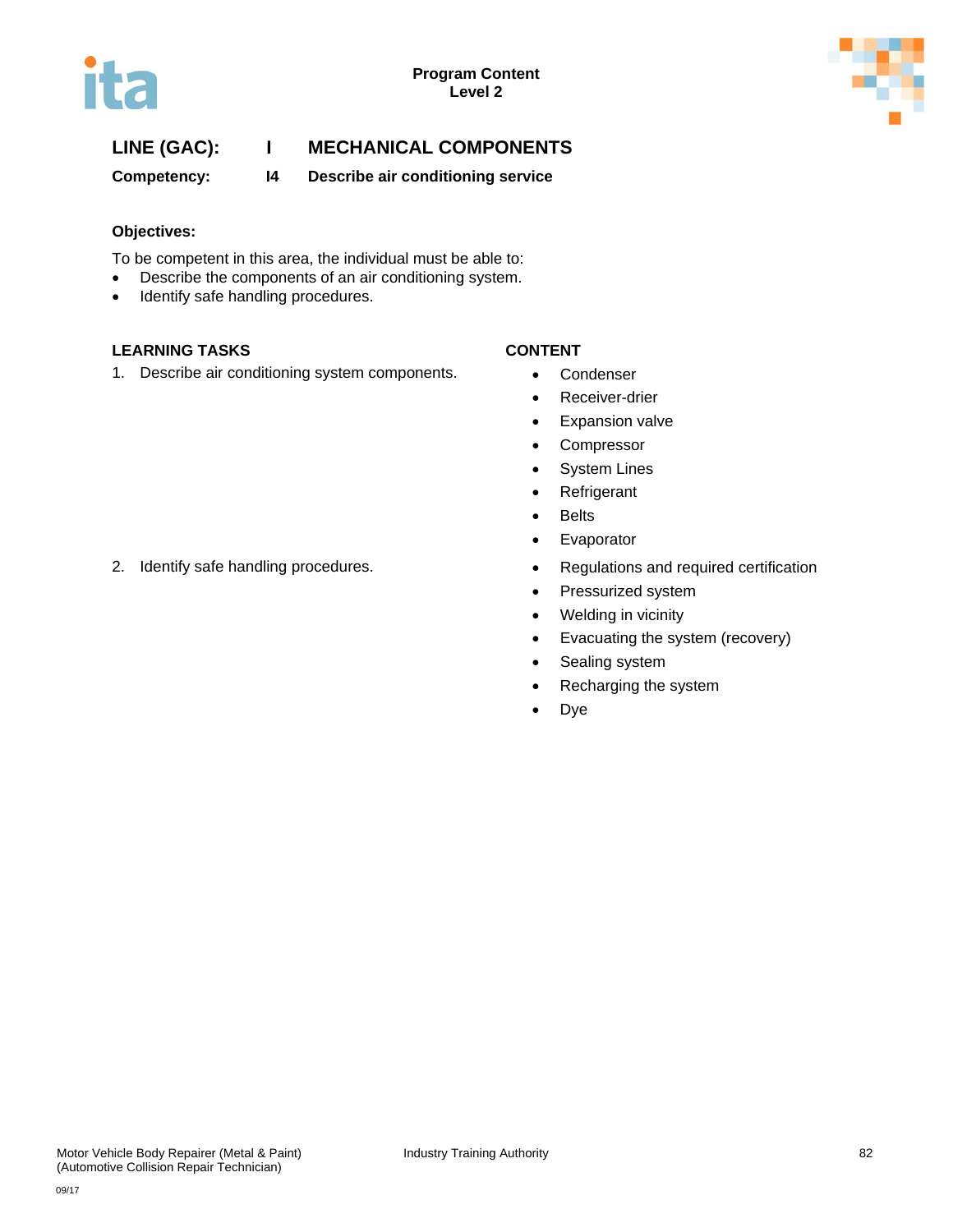



**Competency: I5 Identify vehicle systems**

#### **Objectives:**

To be competent in this area, the individual must be able to:

• Describe vehicle systems.

#### **LEARNING TASKS CONTENT**

1. Describe drive train components. **•** Engine

- 
- Transmission
- Axle
- CV joints
- Differentials
- Drive shaft
- 2. Describe exhaust system components. Muffler
	- Exhaust manifold
	- Exhaust pipe
	- Tail pipe
	- Catalytic converter
	- Resonator
	- Hangers
	- Clamps
	- Sensors
	- Heat shields
- 3. Describe fuel system components. **•** Fuel pump
	-
	- Fuel injectors
	- Fuel tank
	- Fuel lines
	- Throttle body
	- Sending units
	- Emergency shut-off switch
	- **Filters**
	- Air intake system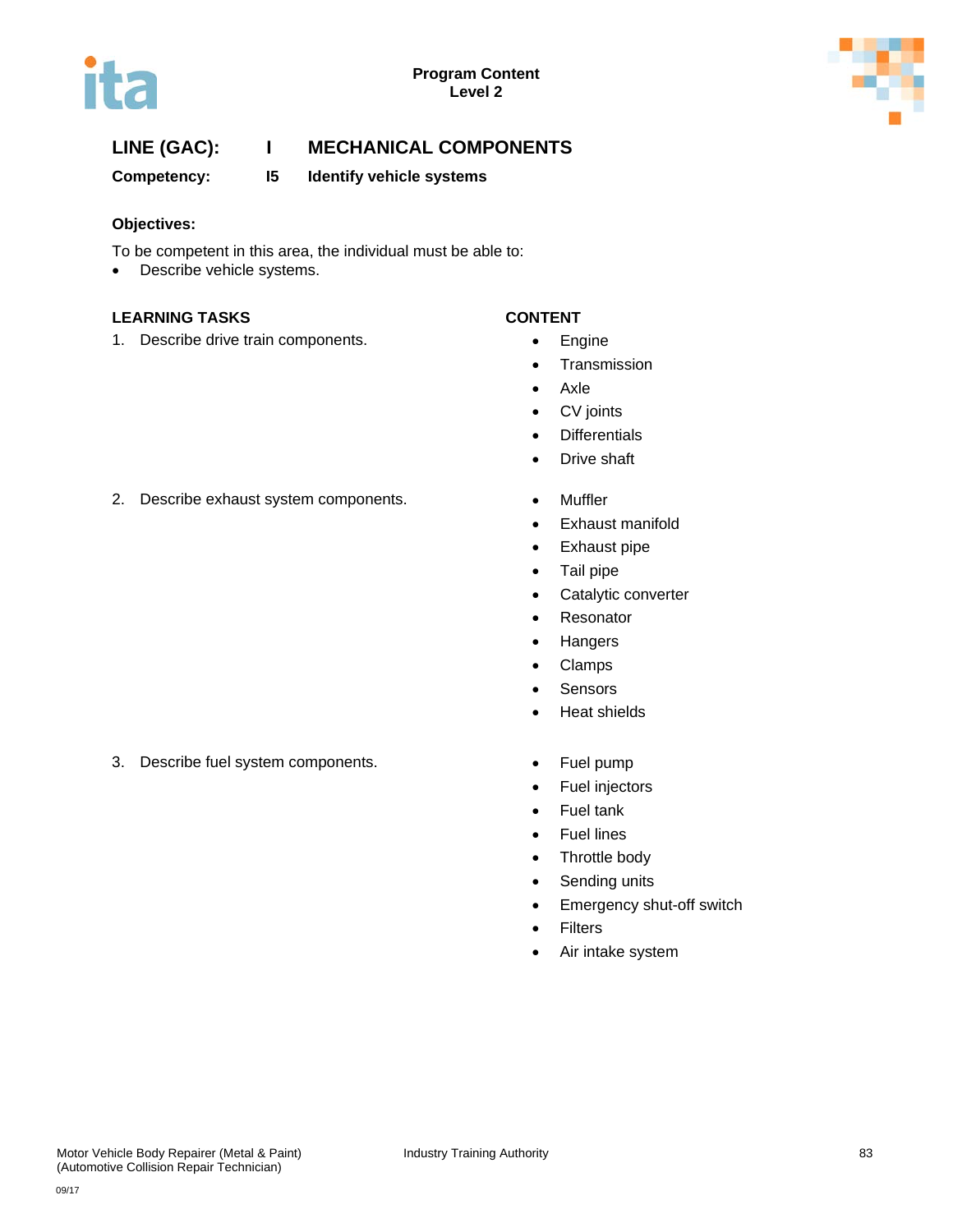

### **LEARNING TASKS CONTENT**

4. Describe braking system components. • Anti-lock brake (ABS)

- - o Tone ring
	- o Sensors
	- o Wiring
- Wheel cylinder
- Pads
- Shoes
- Drums
- Rotors
- Calipers
- Master cylinder
- Proportioning valves
- Brake lines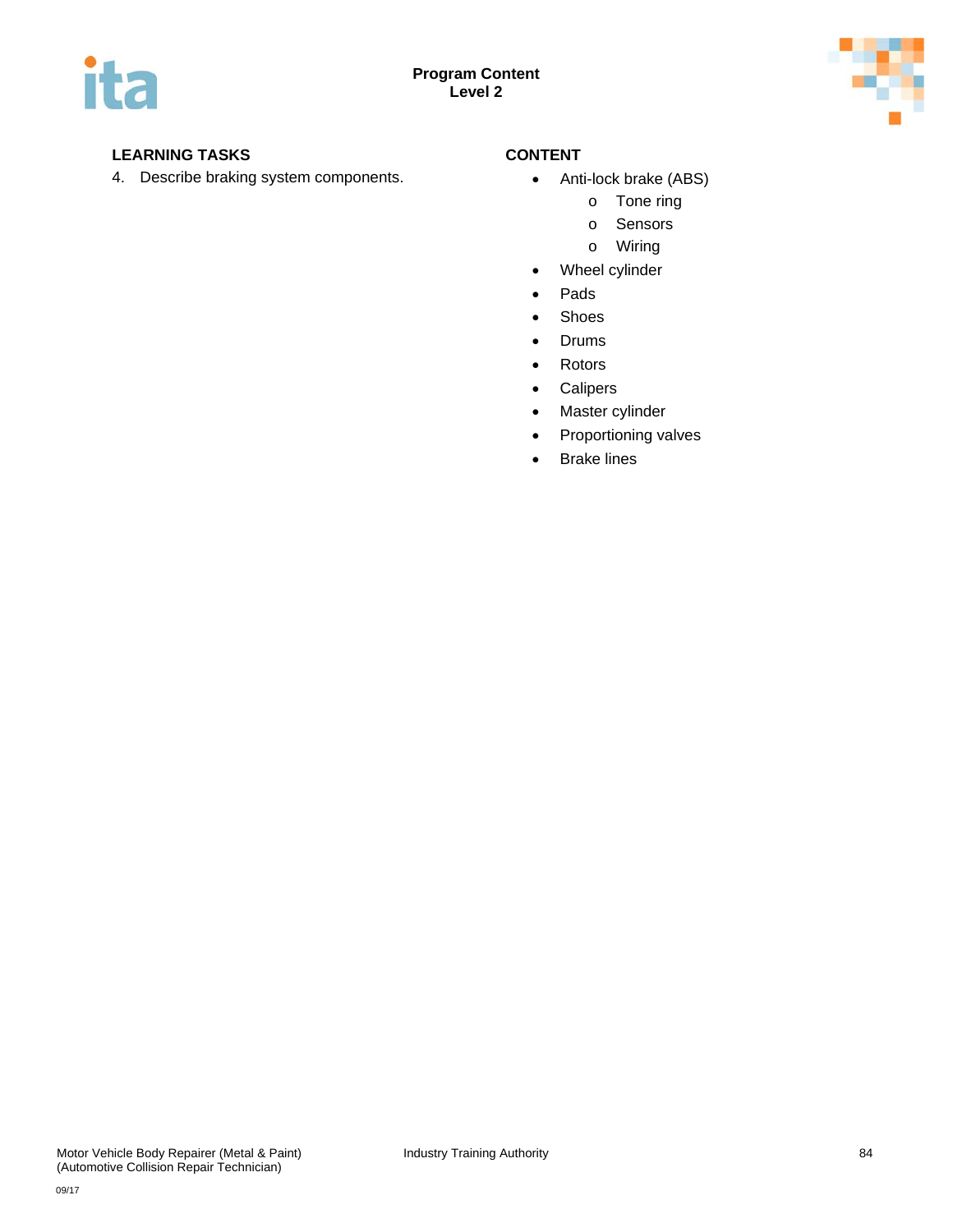



**Competency: I6 Identify electrical/electronic on-board procedures**

### **Objections:**

To be competent in this area, the individual must be able to:

• Troubleshoot/repair electrical components

### **LEARNING TASKS CONTENT**

1. Describe electrical circuits. **•** Voltage

- 
- Resistance
- Current flow
- Voltage drop
- Power consumption
- Series circuit
- Parallel circuit
- System schematics
- 2. Identify the safety precautions when working around batteries.

3. Describe a minor electrical diagnosis on a simple circuit.

- Gases present
- Disconnecting
- Removal
- Charging
- Welding near a battery
- Computers / memory
- Jump starting
- Fault codes
- Voltage drop
	- Wiring harness repair
- Checking for poor grounds
	- o Corrosion
		- o Damaged wires
- Fuses/ relays
- 4. Describe electronic components. Cocation
- - Modules
	- Sensors
	- **Cameras**
	- System calibration
	- Static straps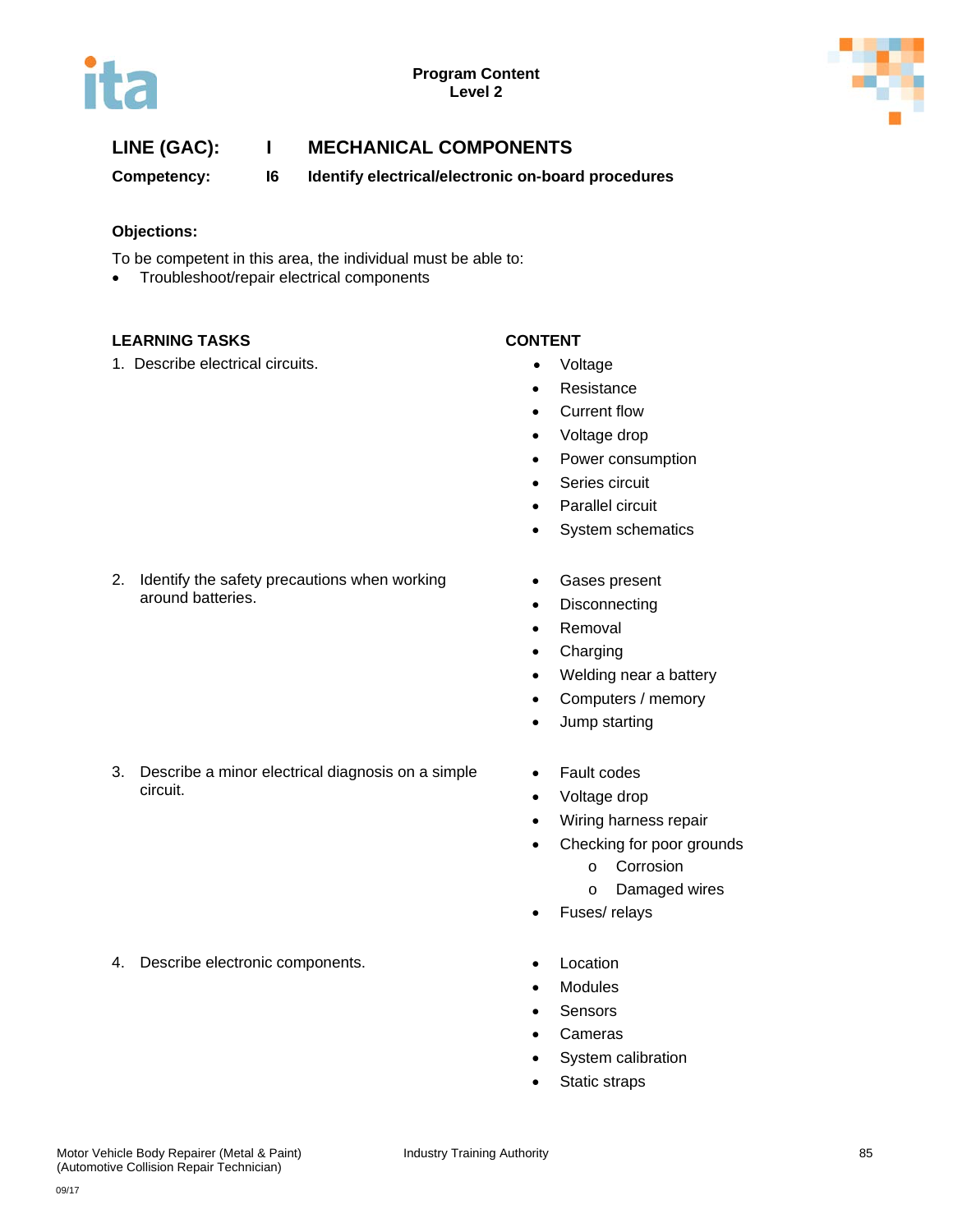

### **LEARNING TASKS CONTENT**

5. Describe related electrical components. • Exterior lighting

6. Describe removal and installation of damaged electrical components.

- 
- Interior lighting
- Power accessories
- **Stereo**
- Antenna
- Switches
- **Gauges**
- Sending units
- Identify damaged component
- Manufacturers' removal procedure
- Disconnect components
- Storage and/or disposal of components
- Test and verify component operation
- 7. Repair damaged wires and exterior coatings. Types of wiring and coverings
	-
	- Types of connectors
	- Determine repairability of wires
	- Volt meters and test lights
	- Splice, cut and solder
	- Reapply coverings
		- o Electrical tape
		- o Shrink tube

### **Achievement Criteria**

Performance The learner will repair damaged wire.

- Conditions The learner will be given
	- Tools and materials
	- A damaged wire

- Criteria The learner will be evaluated on • Safety
	- Procedure
	- Technique
	-
	- Quality of repair
		- o Resistance of circuit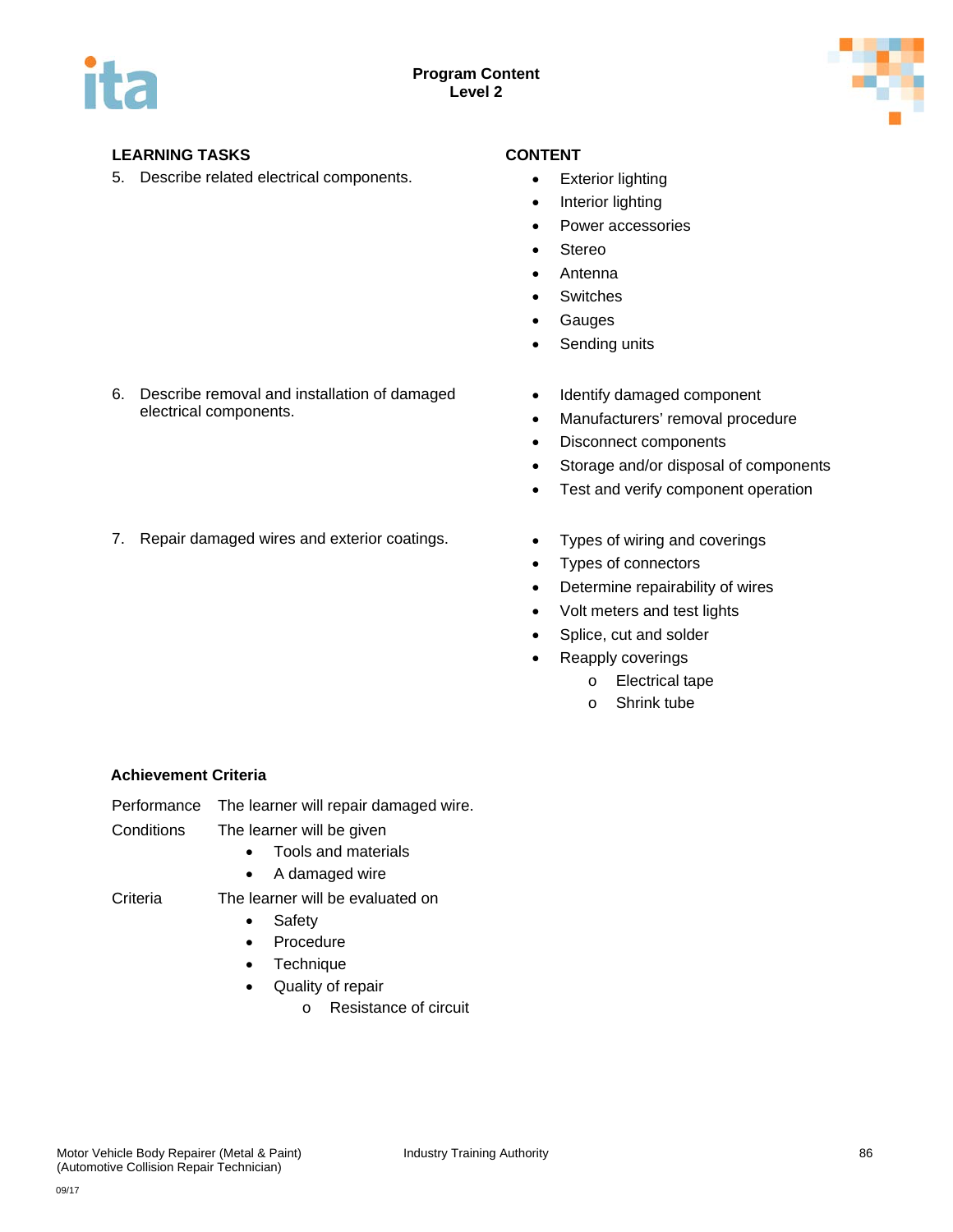



# **Level 3**

# **Automotive Collision Repair Technician**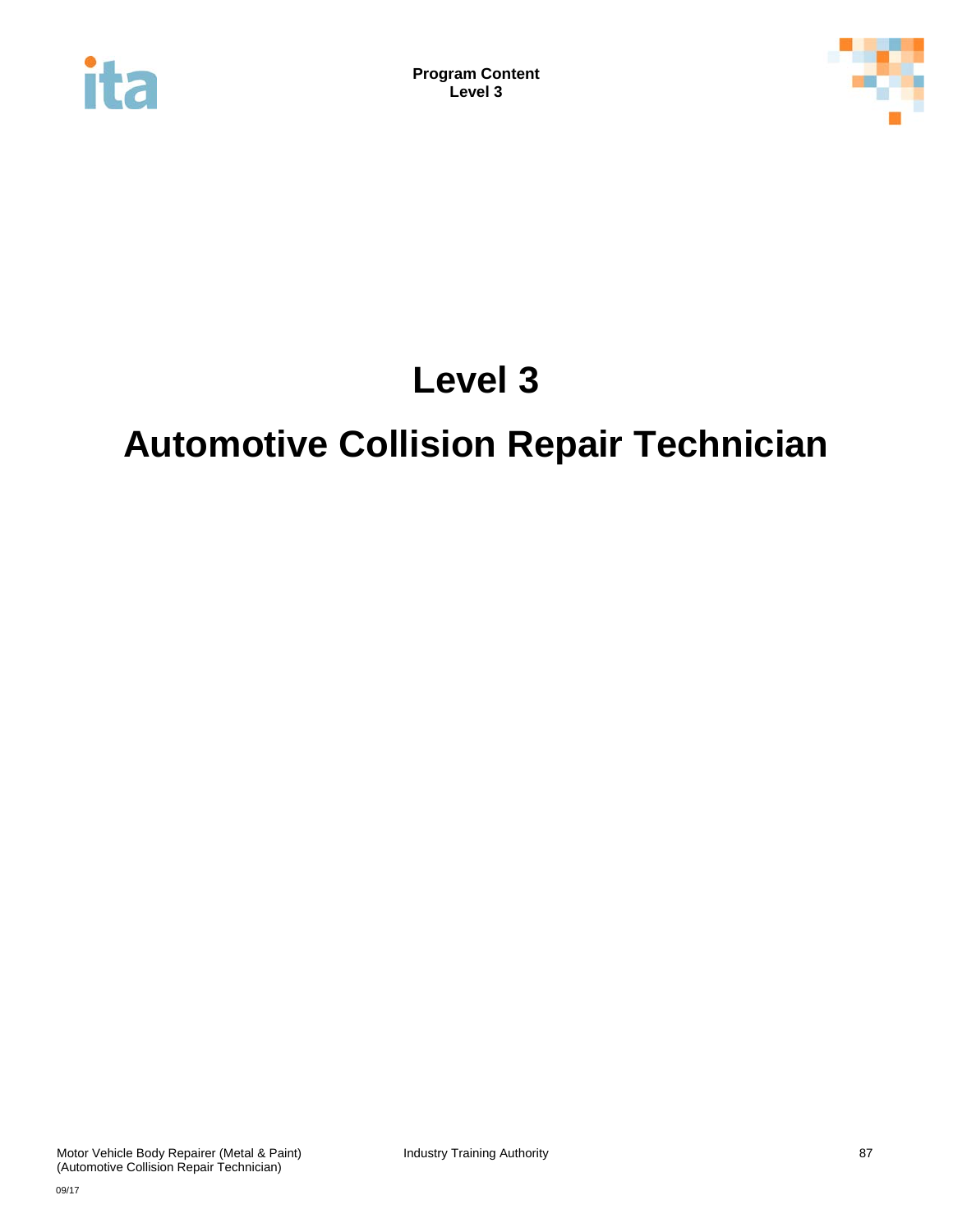



**Competency: J1 Identify the various structural designs**

#### **Objectives:**

To be competent in this area, the individual must be able to:

• Describe vehicle types (frame or unibody).

#### **LEARNING TASKS CONTENT**

1. Describe conventional frame designs. • Designs

- - o Ladder
		- o Perimeter
		- o "X" frame
	- **Components** 
		- o Body mounts
		- o Cross members
	- **Construction** 
		- o Hydroformed
		- o Steel
		- o Aluminum
- 2. Describe unibody designs. **•** Designs
	- o Semi-unitized
	- o Composite
	- o Torque box
	- o Space frame
	- **Components** 
		- o Cradle
		- o Pillars
	- **Construction** 
		- o Steel
		- o Aluminum
		- o Ultra-high strength (UHSS)
		- o Overall structural integrity
	-
	- **Types**
	- Repairability
- 3. Identify vehicle crush zones. The Finergy management system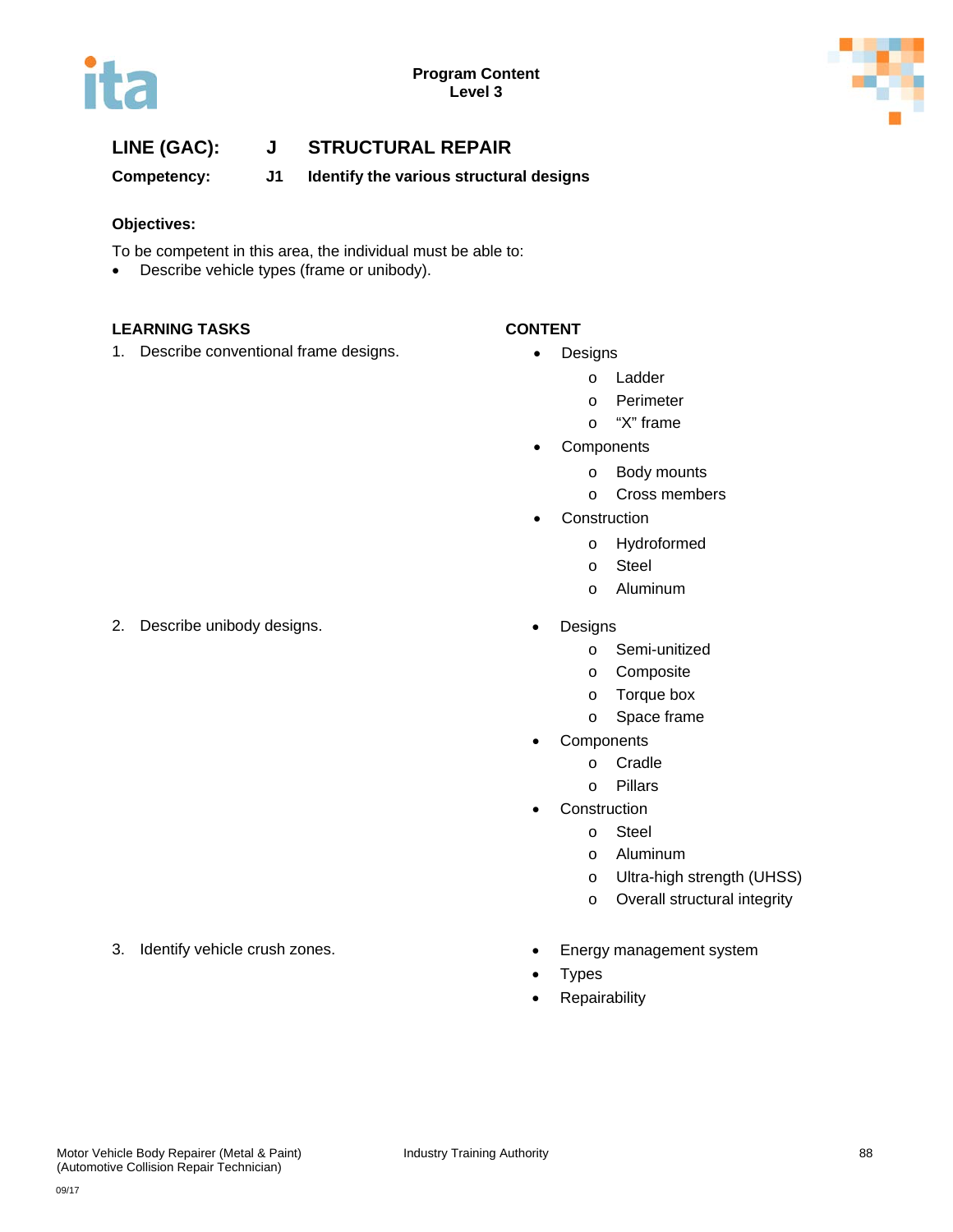



**Competency: J2 Identify collision theory concepts**

### **Objectives:**

To be competent in this area, the individual must be able to:

• Describe physical principles of collision and vehicle damage.

### **LEARNING TASKS CONTENT**

1. Describe collision forces. • The Mass

- 
- Momentum
- Inertia
- 2. Describe impacts and the effects on the vehicle. Unibody and conventional frame
	-
	- Types of impacts
		- o Front end
		- o Rear end
		- o Side
		- o Roll over
		- o Stationary or moving
	- Direction of damage
		- o Internal
	- Crush zones
	- External
	- Deflection
		- o Direction
	- Three section principle
	- Primary and secondary
		- o Point of impact
		- o Buckling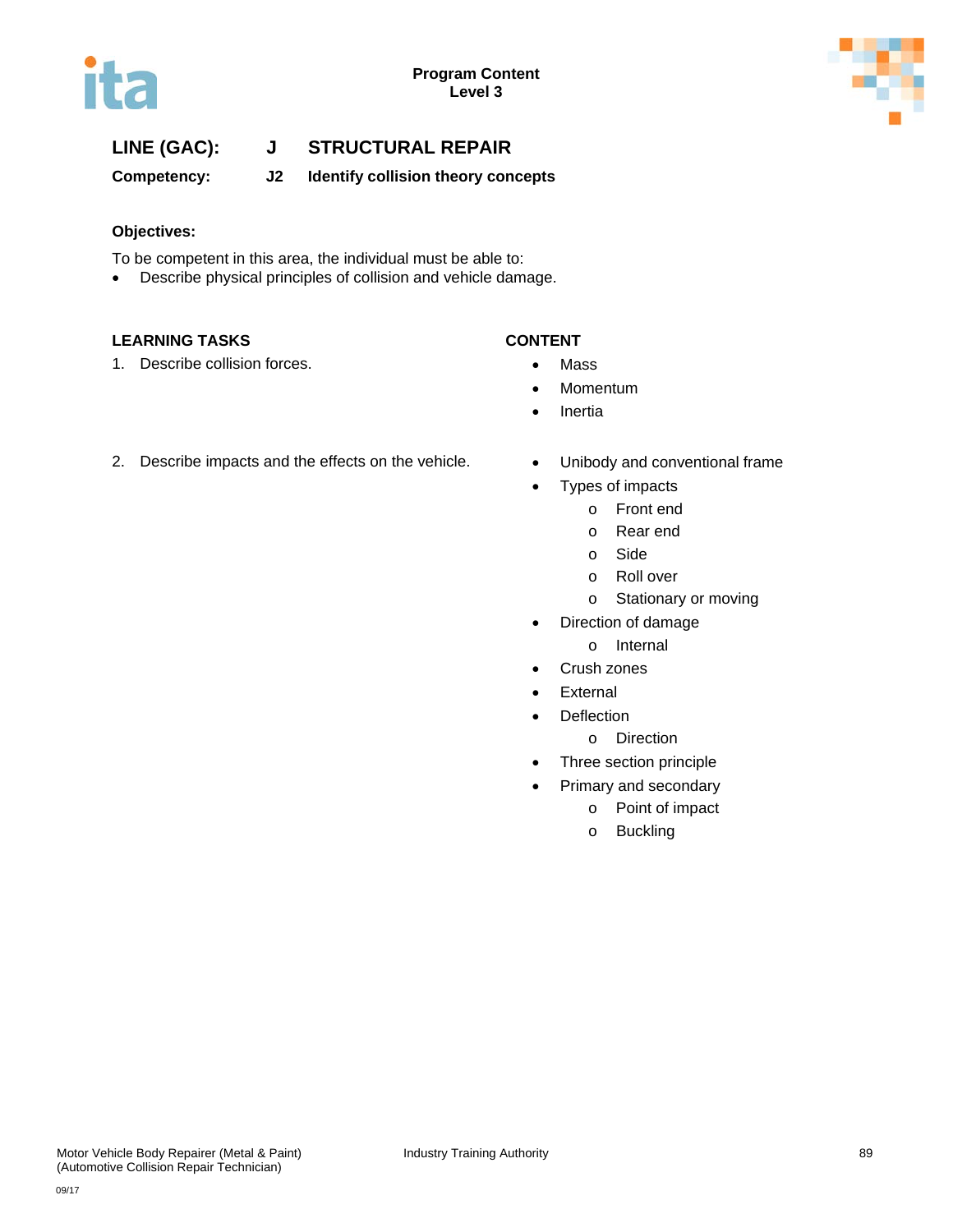



**Competency: J3 Identify damage assessment techniques**

### **Objectives:**

To be competent in this area, the individual must be able to:

• Identify visual inspection techniques.

#### **LEARNING TASKS CONTENT**

1. Identify visual inspection techniques. • Primary damage

- 
- Secondary damage
- Mechanical damage
- Cracked seam sealer
- Cracked glass
- Pulled spot welds
- Panel alignment
- Fastening points
- Lighting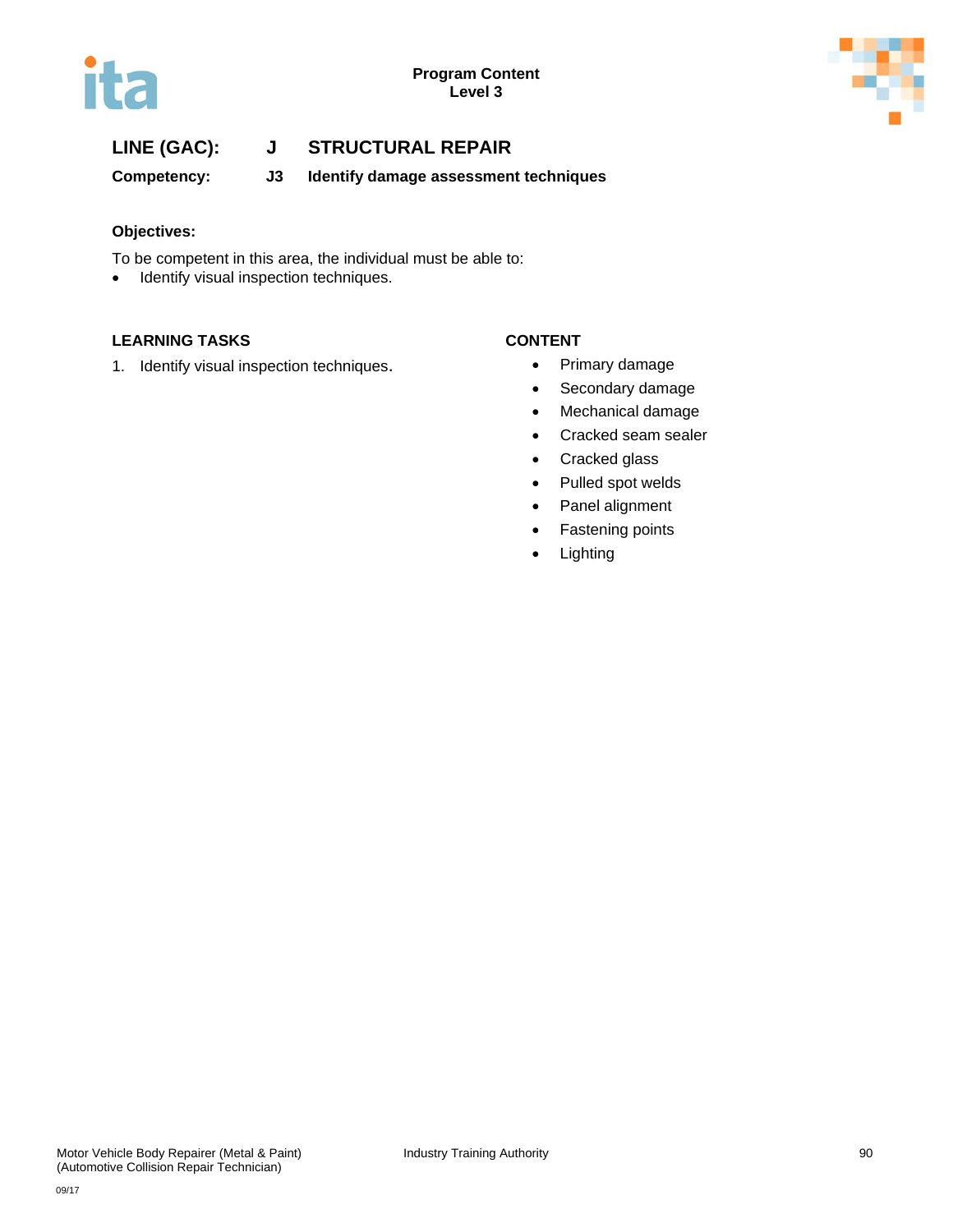



**Competency: J4 Identify measuring theory and gauging equipment**

### **Objectives:**

To be competent in this area, the individual must be able to:

- Describe measuring theory
- Describe measuring equipment

#### **LEARNING TASKS CONTENT**

1. Describe measuring planes. **•** Datum plane

- 
- Center plane
- Zero or base plane
- Length, width and height
- $\bullet$  X, Y, Z
- 2. Identify point-to-point measurement. Definition
- 
- 3. Identify parallel-to-datum measurement. Definition
- 4. Identify parallel-to-center measurement. Definition
- 5. Describe damage types. Sideways

6. Describe the use of frame specifications. • Manufacturers' specifications

- 
- Purpose
- Type of equipment used
- Examples of use
- 
- Purpose
- Type of equipment used
- Examples of use
- 
- Purpose
- Type of equipment used
- Examples of use
- 
- Sag
- Mash
- Diamond
- **Twist**
- 
- Product-specific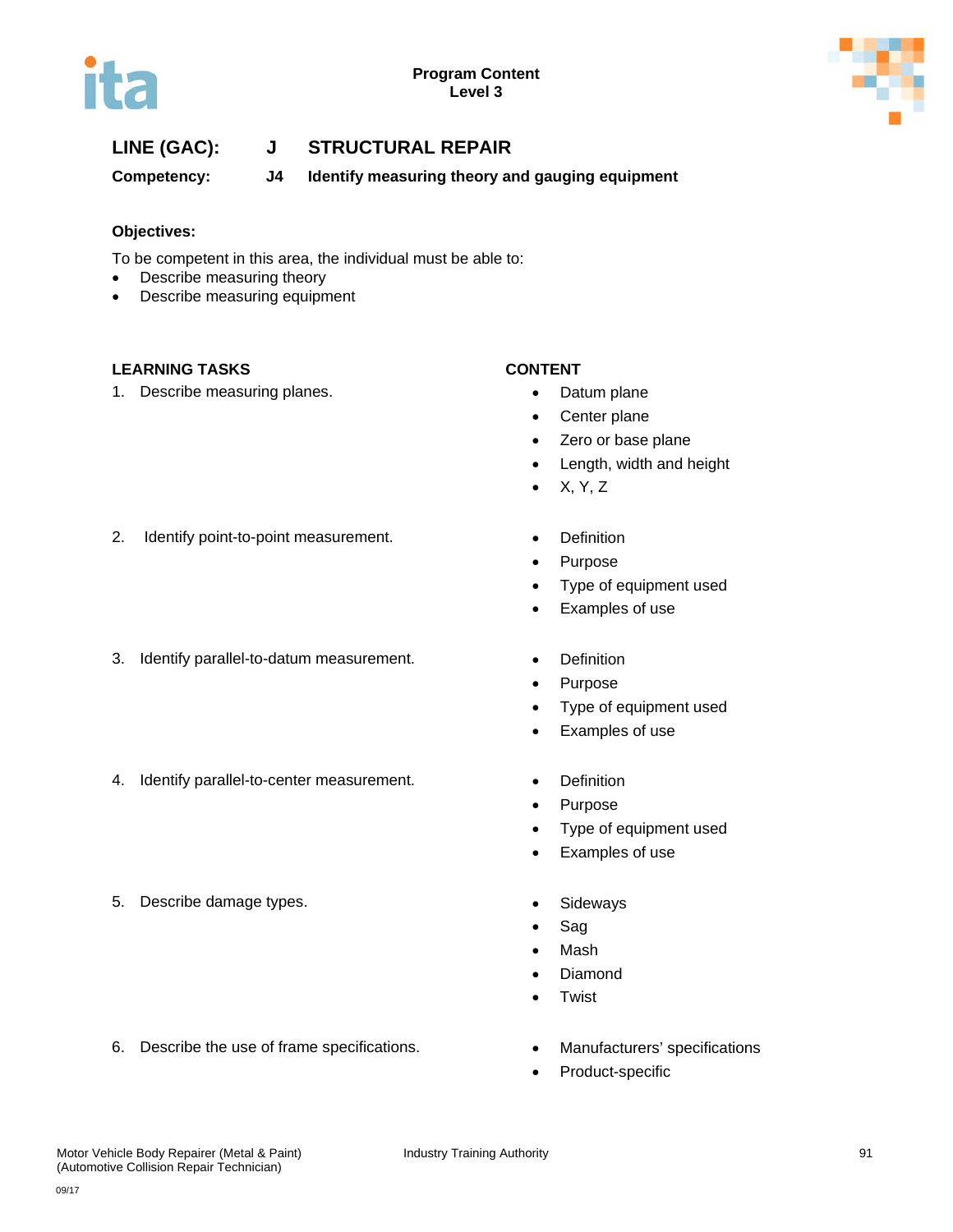

### **LEARNING TASKS CONTENT**

7. Identify measuring gauges. **• Tape measure** • Tape measure

- 
- Tram
- Self-centering
- Digital
- Acoustic
- Arm system
- 8. Describe X-measurement techniques. Limitations
	- - o Diamond checking
		- o Assymetrical
	- Sway checking
- 9. Perform vehicle measurements. Tram gauge
	- - o Length, width, cross

### **Achievement Criteria**

- Performance The learner will perform tram gauge measurements.
- Conditions The learner will be given
	- Tram gauge
	- Tape measure
	- Specifications
	- Vehicle or equivalent
- Criteria The learner will be evaluated on
	- Procedure
	- Accuracy of measurements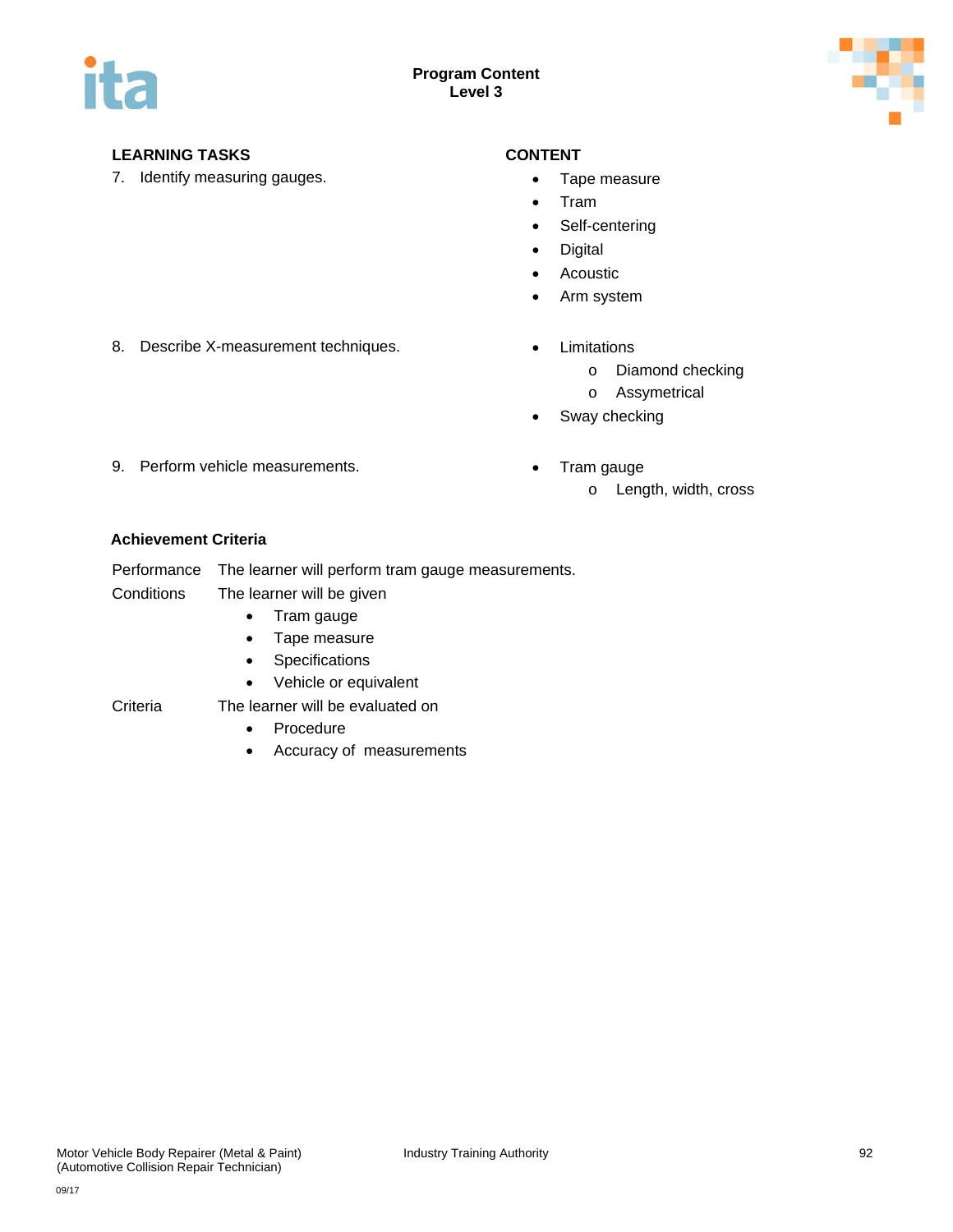



**Competency: J5 Identify various measuring systems**

### **Objectives:**

To be competent in this area, the individual must be able to:

• Describe measuring systems.

### **LEARNING TASKS CONTENT**

1. Describe mechanical universal measuring systems.

- Purpose
- Design
- Advantages
- Disadvantages
- Method of length measurement
- Limitations of measuring equipment
- Maintenance
- Storage
- 2. Describe computerized measuring systems. Purpose
	-
	- **Design** 
		- o Laser
		- o Acoustic
		- o Robotic (arm)
		- o Camera
	- Advantages
	- Disadvantages
	- Limitations of measuring equipment
	- Maintenance
	- Storage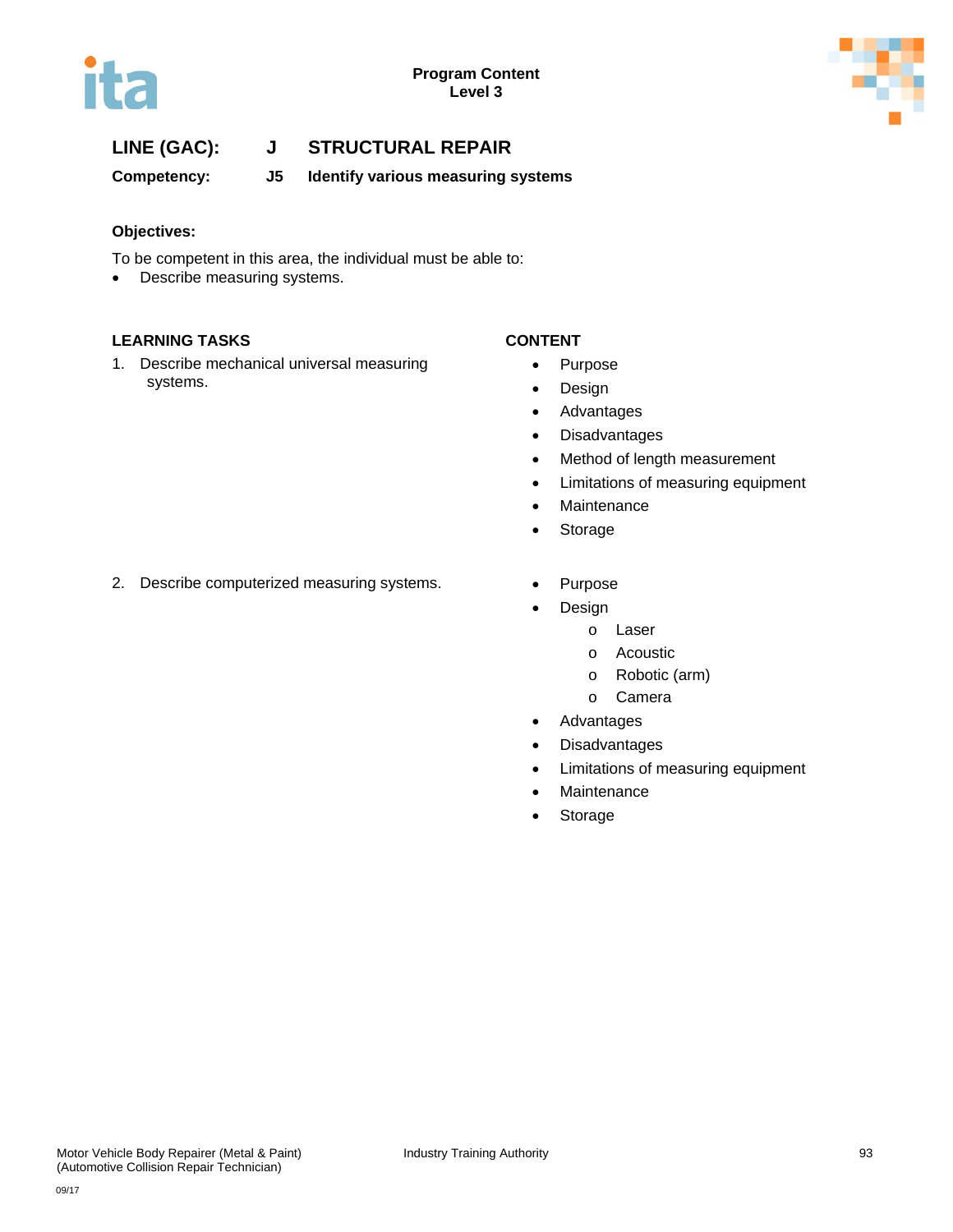



**Competency: J6 Identify unibody anchoring techniques**

### **Objectives:**

To be competent in this area, the individual must be able to:

• Describe unibody anchoring.

### **LEARNING TASKS CONTENT**

1. Describe unibody anchoring theory. **•** Center section principle

- 
- Universal anchoring (P4)
- Potential hazards
- Weight support
- Vertical defection
- Weak rocker panels
- 
- Design
- Potential hazards
- 
- Design
- Potential hazards
- Fixed/adjustable
- 4. Describe anchoring limitations. **•** Vehicles without lower rocker panel pinch welds
	- Space frame
	- Custom fit clamps
	- Weld-on flanges
	- Through-the-floor clamps
	- Suspension mount clamps
	- Jacking points
- 2. Describe floor anchor systems. • Purpose
- 3. Describe bench (rack) anchor systems. Purpose
-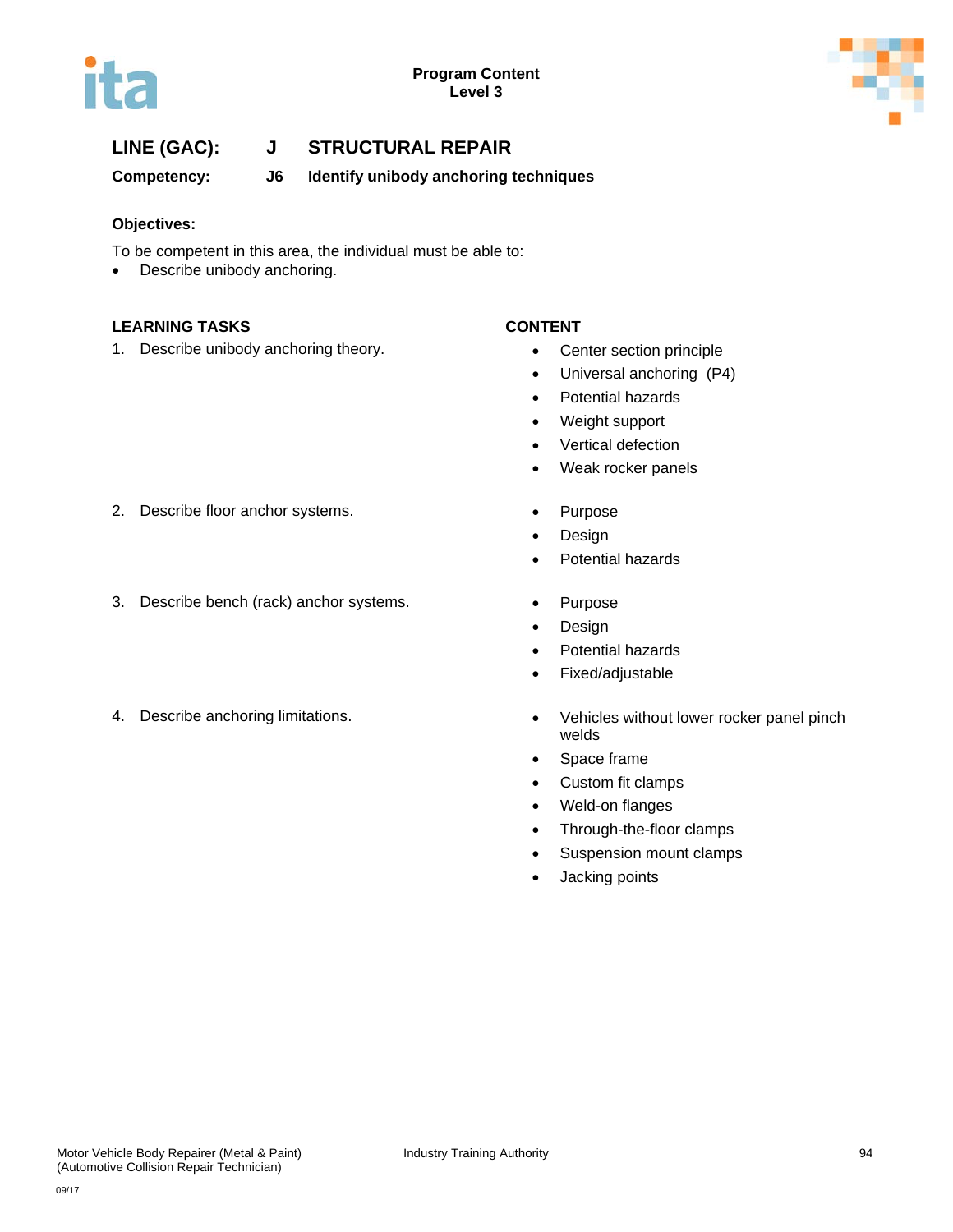



**Competency: J7 Identify conventional frame anchoring techniques**

### **Objectives:**

To be competent in this area, the individual must be able to:

• Describe conventional frame anchoring.

### **LEARNING TASKS CONTENT**

- 1. Describe the center section hold principle. Need for proper anchoring
- 2. Describe blocking methods. **•** Leverage principles

- 
- 
- Twist removal
- 3. Describe the use of plug hooks. Fast, efficient anchor
	- Need for blocking
	- Level positioning
	-
	- Chain wrapping methods
	- Use with blocking
	-
	- Split between torque box and suspension areas
	- Even from side-to-side to prevent twisting
	- Use with blocking

- 4. Describe chain wrapping techniques. • Purpose
- 5. Describe weight support techniques. Loaded and unloaded suspension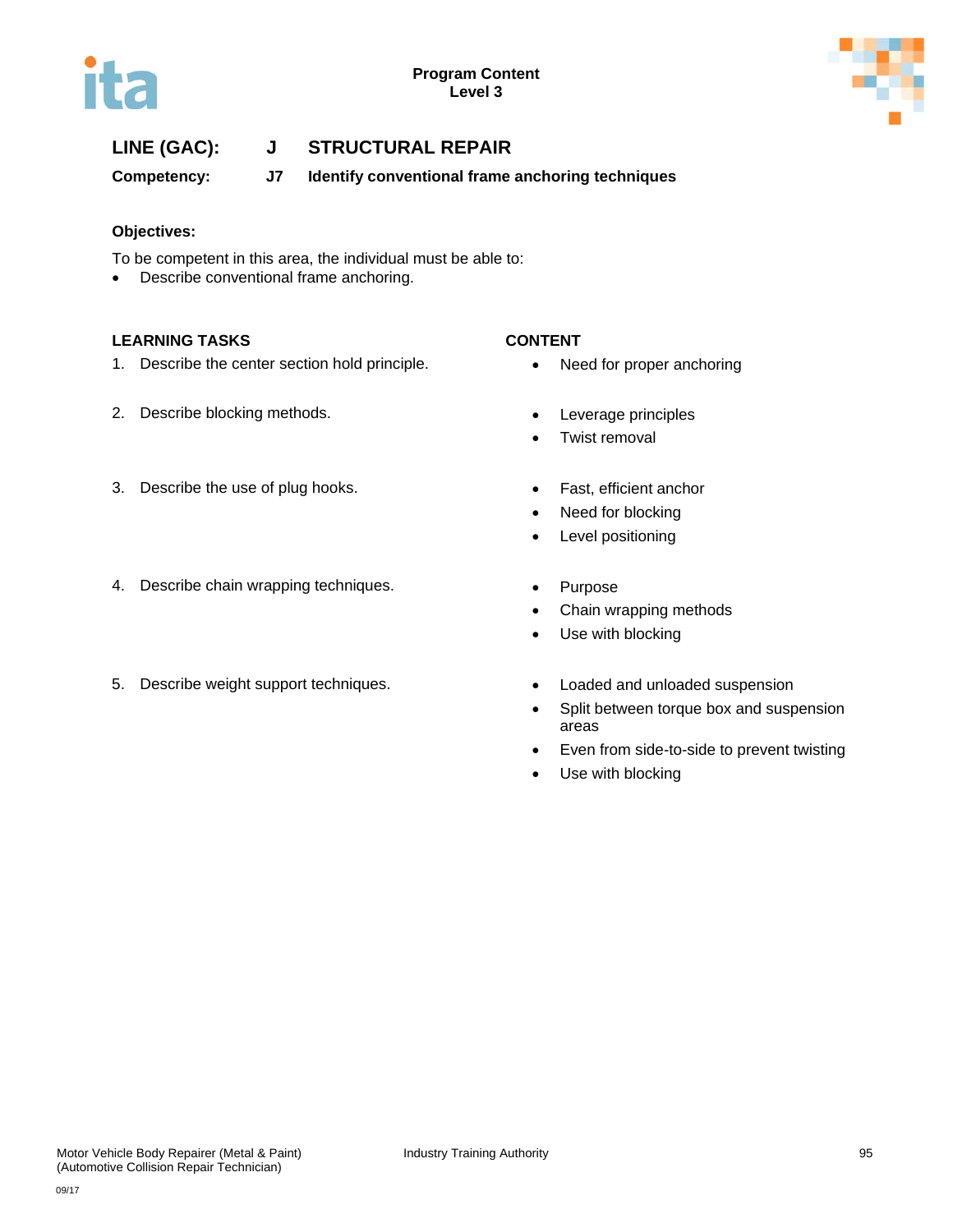



**Competency: J8 Describe straightening techniques**

### **Objectives:**

To be competent in this area, the individual must be able to:

• Describe straightening, equipment and techniques.

#### **LEARNING TASKS CONTENT**

1. Describe straightening effects on damaged metal. • Shape; dimension

- - o Spring back
- State; strength
	- o Work hardening
- High strength steel
- Aluminum
- 2. Describe preparation for straightening. The Removal for access
	- o Outer panel
		- o Mechanical components
		- o Glass
		- o Interior trim
	- Visual inspection
		- o Door gaps
	- Pinch weld flanges
		- o Fuel lines
		- o Brake lines
		- o Wiring
	- - o Single bolt
		- o Self-tightening
		- o Side-pull (offset) attachment
		- o Pull plate
		- Care of hardware
			- o Cleanliness
			- o Over-tightening
	- Use
		- o Pulling force
		- o Access
		- o Attachment point

09/17

3. Describe pulling clamps. • Types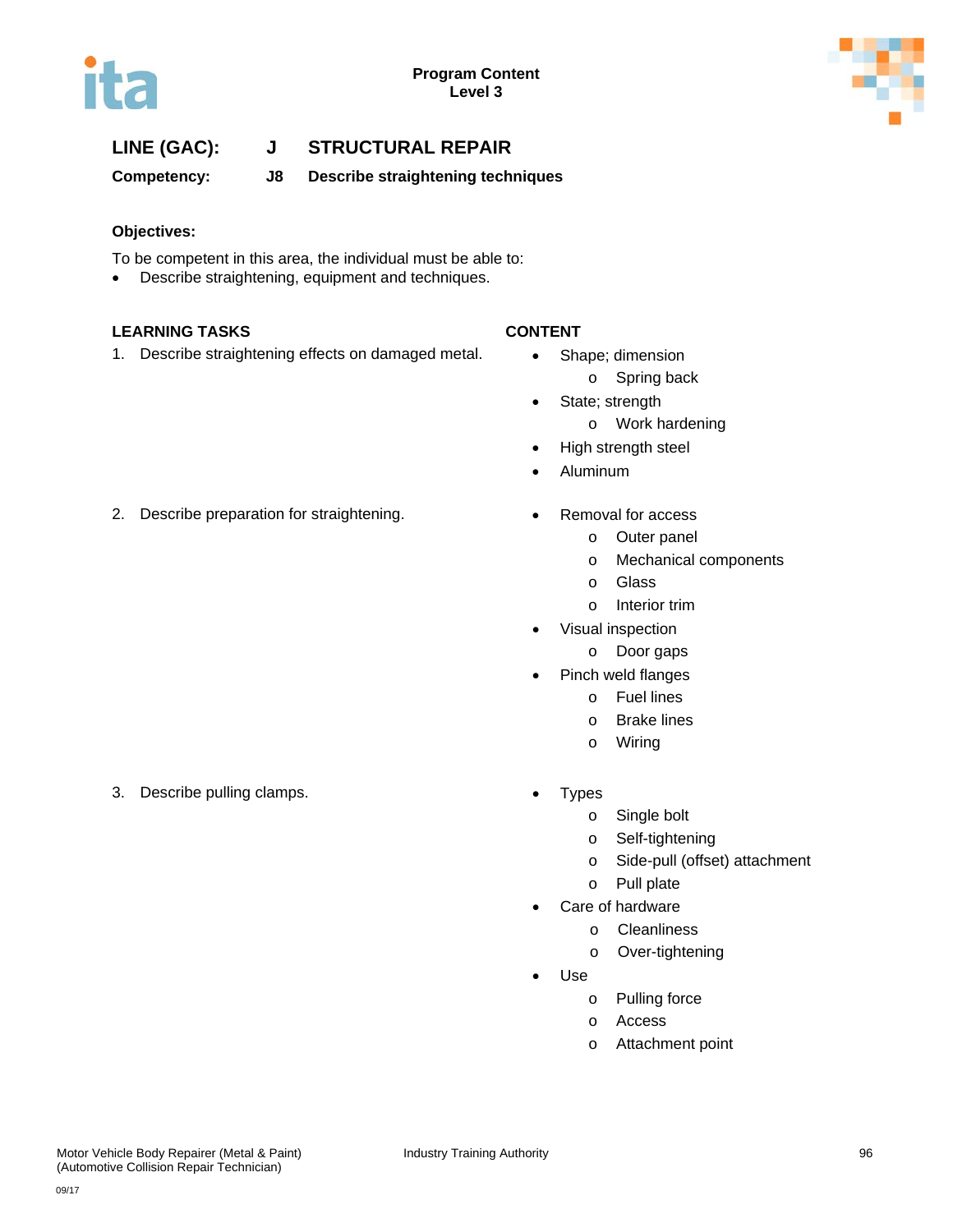

- 4. Describe multiple-pulling. **•** Advantages
- 5. Describe floor pullers. **•** Designs
- - o Reduction of pressure
	- o Equalizing and dispersing energy
	- o Control
	- - o Chain anchored
		- o Monocoque
		- **Advantages** 
			- o Time
				- o Mobility
- 6. Describe vector pulling. **•** Principles
- 7. Describe bench (rack) pullers. Designs
- - o Maintaining constant pull angle
	-
	- Advantages
		- o Self-contained units
		- o Complex hits
		- o Pulling options
		- o Access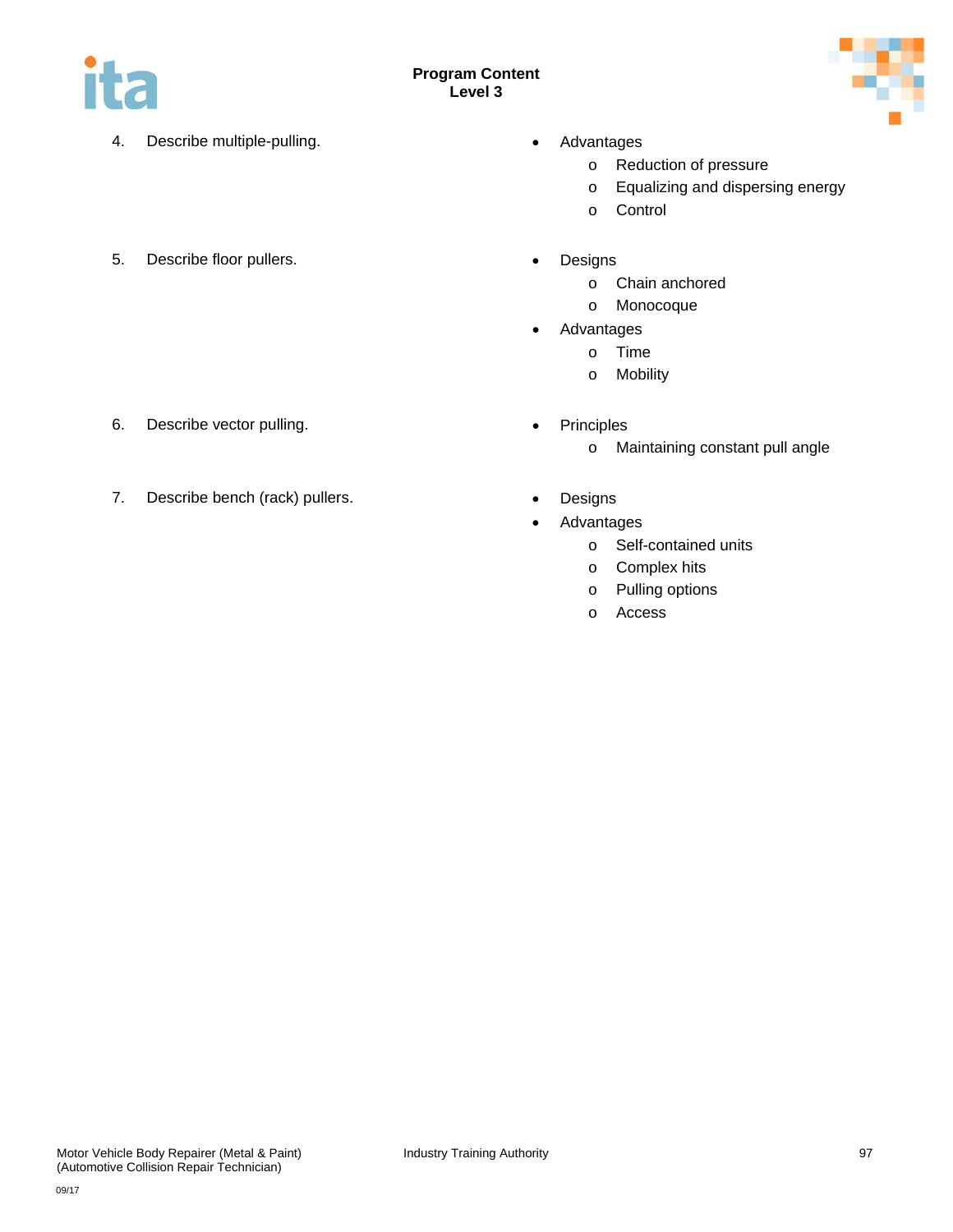



**Competency: J9 Describe pulling techniques**

### **Objectives:**

To be competent in this area, the individual must be able to:

• Describe pulling methods.

### **LEARNING TASKS CONTENT**

- 1. Describe the center-out pulling principle. Need to establish true center-section
- 2. Describe the safe use of pulling equipment. Inspect components

- 
- Effects of center-section misalignment on end sections
	- - o Safety straps
			- o Chains
		- o Clamps
		- o Hooks
		- o Fixtures
		- o Anchor pots
- Care of pulling chains
- Chain ratings
- Hydraulic equipment
- 3. Describe stress-relieving techniques. • Heat
	- Vibration
	- Proper control of panel movement
	-
	- Setup
	- Pulling procedures
	-
	- **Setup**
	- Pulling procedure
- 6. Describe sag repair procedures. Analysis
	- Setup
	- Pulling procedures
- 7. Describe sway repair procedures. **•** Analysis
	- **Setup**
	- Pulling procedures

- 4. Describe diamond/twist repair procedures. Analysis
	- 5. Describe mash repair procedures. The Analysis
	-
	-
	-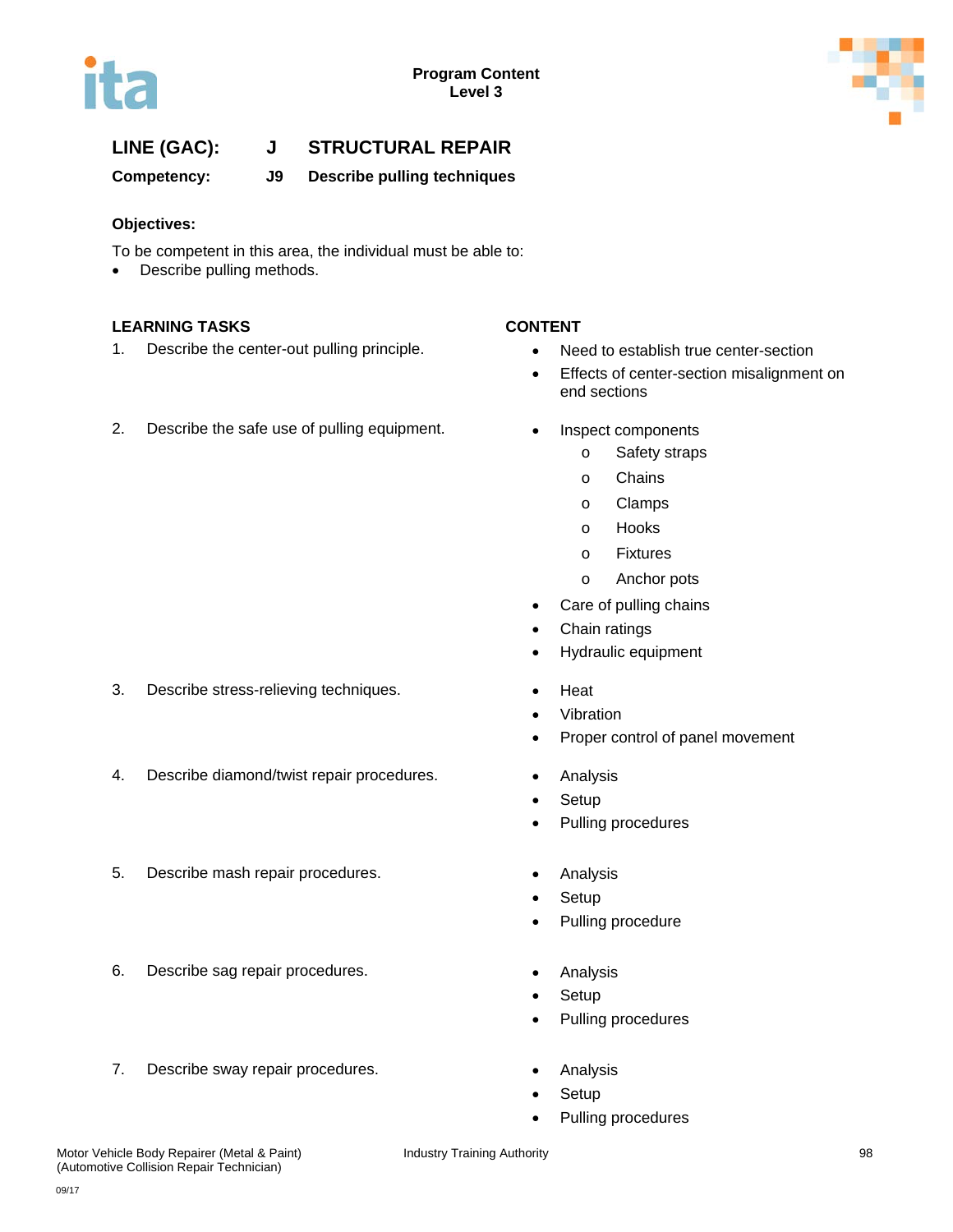

### **LEARNING TASKS CONTENT**

- 8. Describe cross-member repair procedures. Analysis
- 9. Describe pulling techniques for front hits. Analysis
- 10. Describe pulling techniques for rear hits. Analysis
- 11. Describe pulling techniques for side hits. Analysis
- 12. Describe pulling techniques for roll-over damage. Analysis

- 
- Setup
- Pulling procedures
- 
- Setup
- Pulling procedures
- 
- Setup
- Pulling procedures
- 
- Setup
- Pulling procedures
- 
- Setup
- Pulling procedures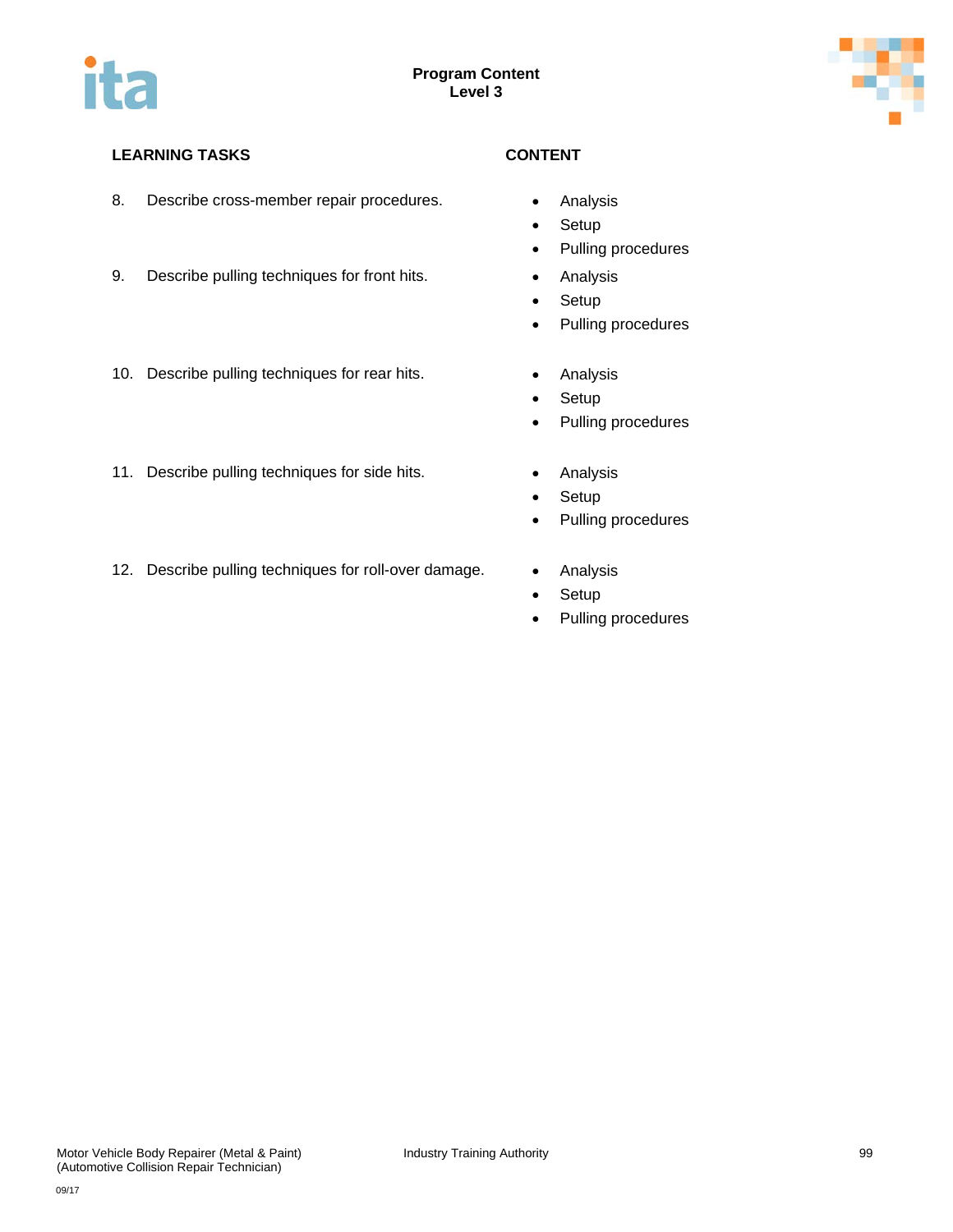



**Competency: J10 Describe structural panel replacement procedures**

#### **Objectives:**

- To be competent in this area, the individual must be able to:
- Describe structural panel replacement and sectioning.

### **LEARNING TASKS CONTENT**

1. Describe structural panel replacement. • Analysis

- - o Vehicle construction
	- o Identify areas of sectioning
	- o Manufacturers' removal procedure and specifications
	- o ICBC
	- o I-Car
- **Measuring**
- Spot weld removal
- **Cutting** 
	- o Cut off tool
	- o Chiseling
- Replacement panel preparation
	- o Dress time
- Panel alignment
- Welding methods
- Cleaning
- Surface preparation
- Corrosion prevention
- - o Manufacturers' removal procedure and specifications
	- o ICBC
	- o I-Car
- Methods
- Spot weld removal
- Panel preparation
- Panel alignment
- Welding methods
- Corrosion prevention
- Floor pan and trunk floor

2. Describe structural sectioning. **•** Analysis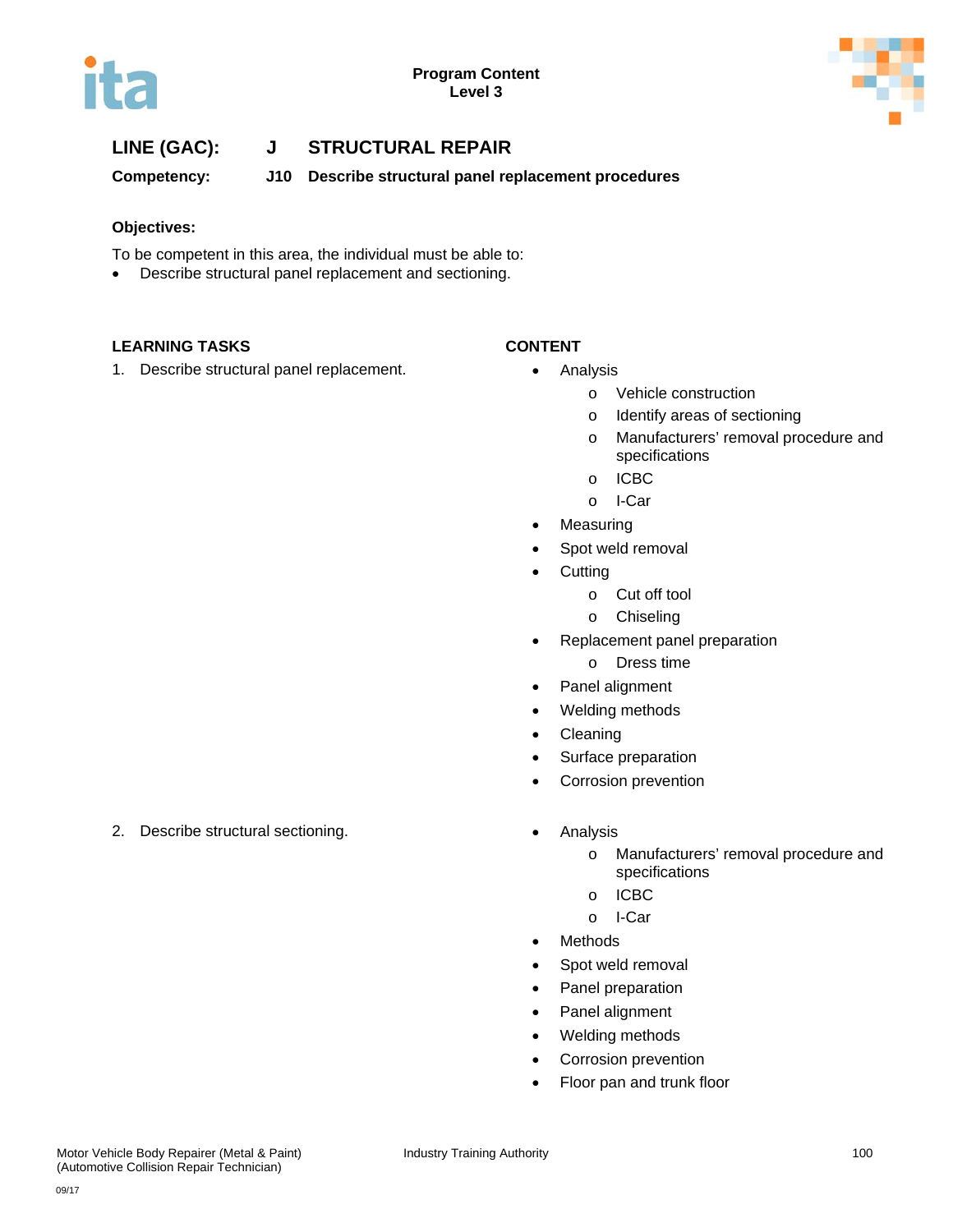



**Competency: J11 Prepare a structural damage analysis sheet**

### **Objective:**

To be competent in this area, the individual must be able to:

• Document damage analysis.

### **LEARNING TASKS CONTENT**

1. Prepare a damage analysis report. **•** Visual damage

- 
- Buckles, cracks, or panel distortion
- Mechanical mounts
- Visible wheelbase
- Dimensional analysis
- Formulate a repair plan

#### **Achievement Criteria**

- Performance The learner will document damage analysis.
- Conditions The learner will be given
	- Measuring equipment
	- Damaged vehicle
	- Access to specifications
	- Damage analysis report
	- Time limit
- Criteria The learner will be evaluated on
	- Accuracy of documentation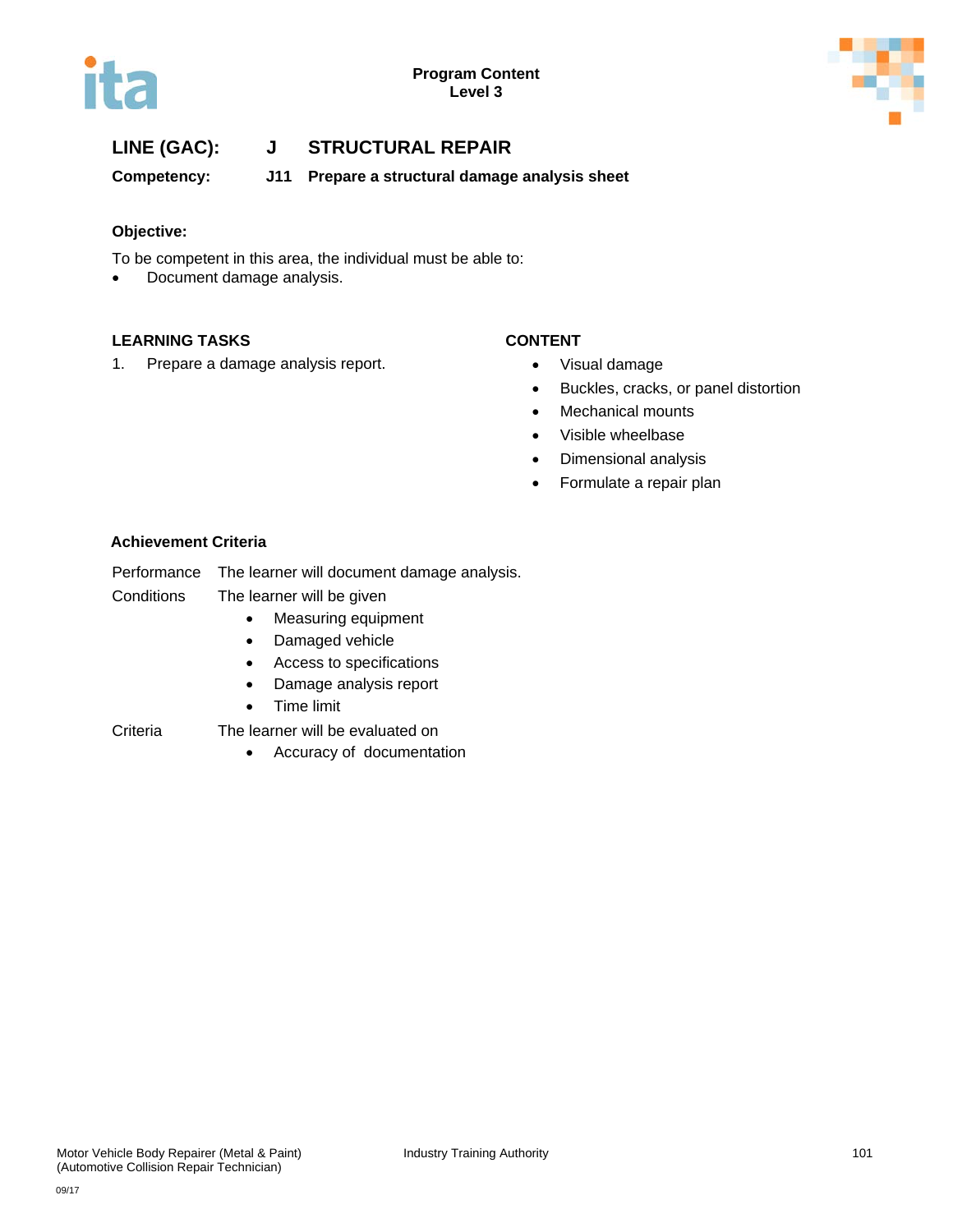



**Competency: J12 Demonstrate structural repair procedures**

### **Objective:**

To be competent in this area, the individual must be able to:

• Perform structural repair.

#### **LEARNING TASKS CONTENT**

1. Perform structural repair. **•** Analysis

- 
- Vehicle preparation and set-up
- Establishing a repair plan
- Measuring
- Straightening procedures
- Structural panel replacement

### **Achievement Criteria**

| Performance | The learner will perform a structural repair. |
|-------------|-----------------------------------------------|
|-------------|-----------------------------------------------|

#### Conditions The learner will be given

- Equipment
	- o Pulling
	- o Anchoring
	- o Measuring
- Specifications
- Damaged vehicle or equivalent

- Criteria The learner will be evaluated on
	- Safety
	- Procedure
	- Accuracy of repair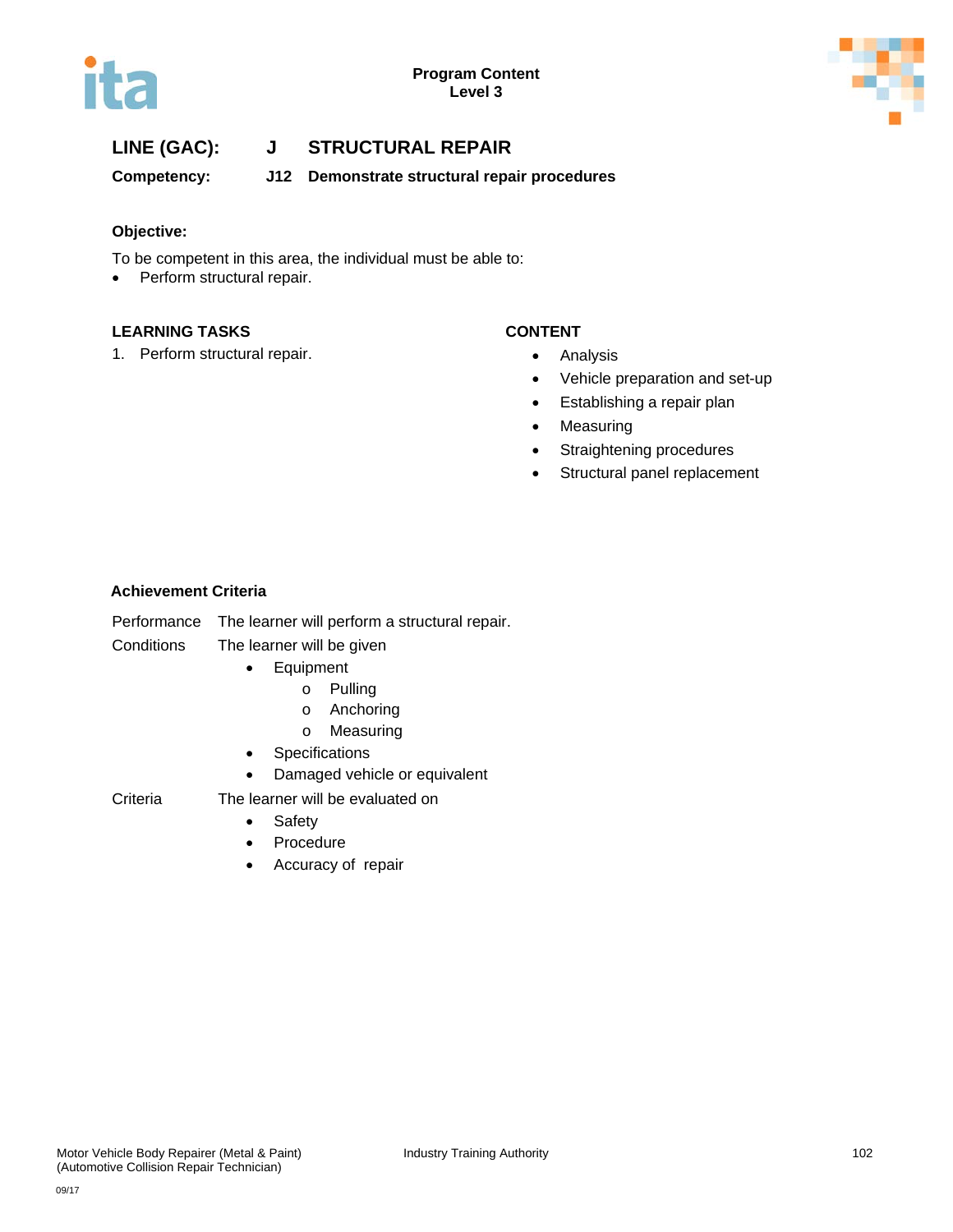

**Competency: J13 Demonstrate closed box panel structural sectioning techniques**

### **Objectives:**

To be competent in this area, the individual must be able to:

• Perform sectioning of a closed box panel.

### **LEARNING TASKS CONTENT**

1. Perform sectioning of a closed box panel. • Types of sectioning joints

- 
- Panel preparation
- Welding methods
- Corrosion protection

### **Achievement Criteria**

|  | Performance The learner will section a closed box, such as |
|--|------------------------------------------------------------|
|--|------------------------------------------------------------|

- Pillar
- Rocker
- Rail
- Conditions The learner will be given
	- Tools and equipment
		- o Measuring
		- o Welder
	- Specifications
	- A boxed section
- Criteria The learner will be evaluated on
	- Safety
	- Procedure
	- Accuracy of repair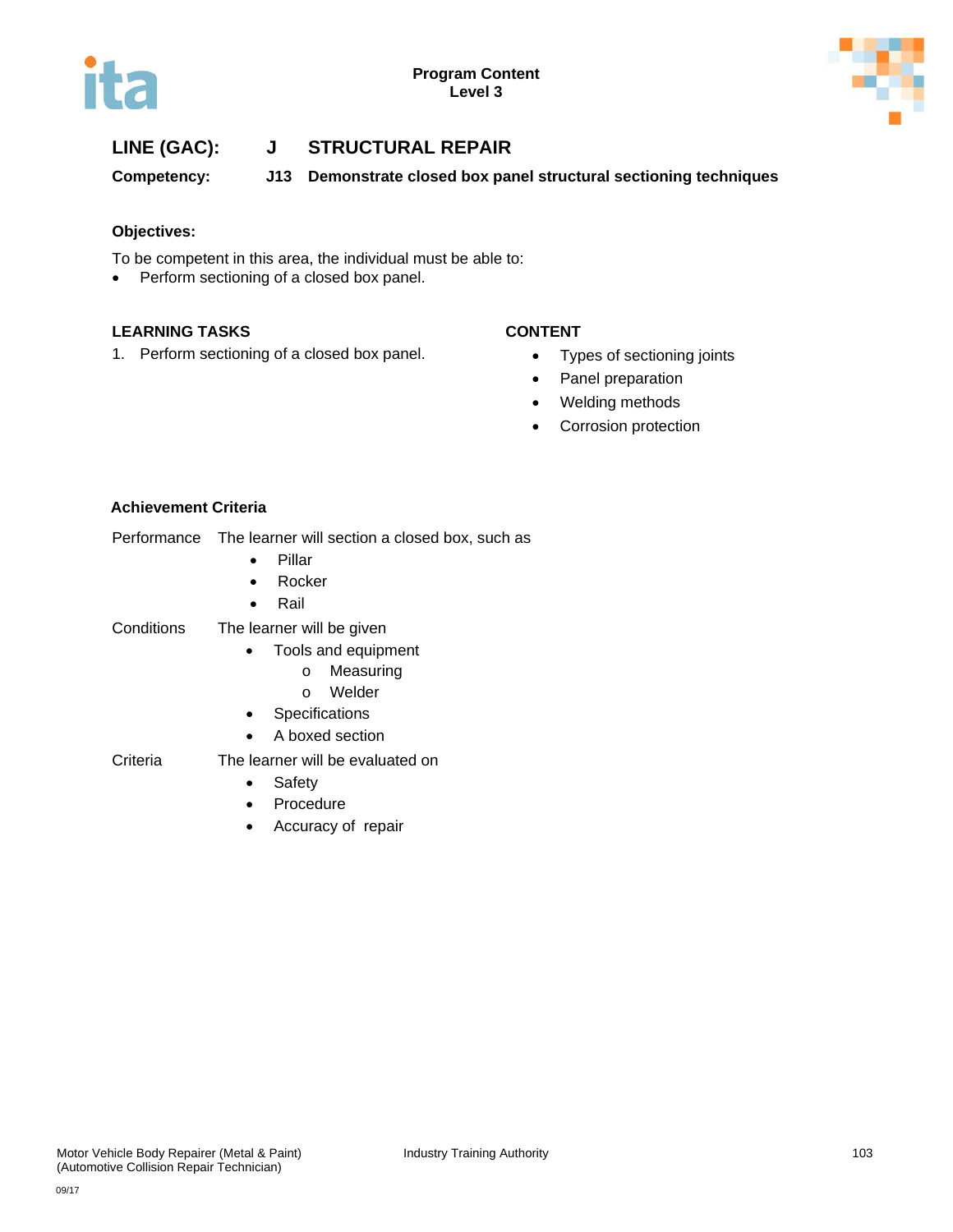

# **LINE (GAC): K SUSPENSION AND STEERING**

**Competency: K1 Identify MacPherson Strut suspension system**

### **Objectives:**

To be competent in this area, the individual must be able to:

• Describe the MacPherson strut suspension system.

### **LEARNING TASKS CONTENT**

1. Describe the MacPherson strut suspension system

- Components
	- o Lower control arm
	- o Lower ball joint
	- o Strut assembly
	- o Spring
	- o Steering knuckle
	- o Upper bearing
- Alignment angles
	- o Poor handling
	- o Parts wear
- Limited adjustability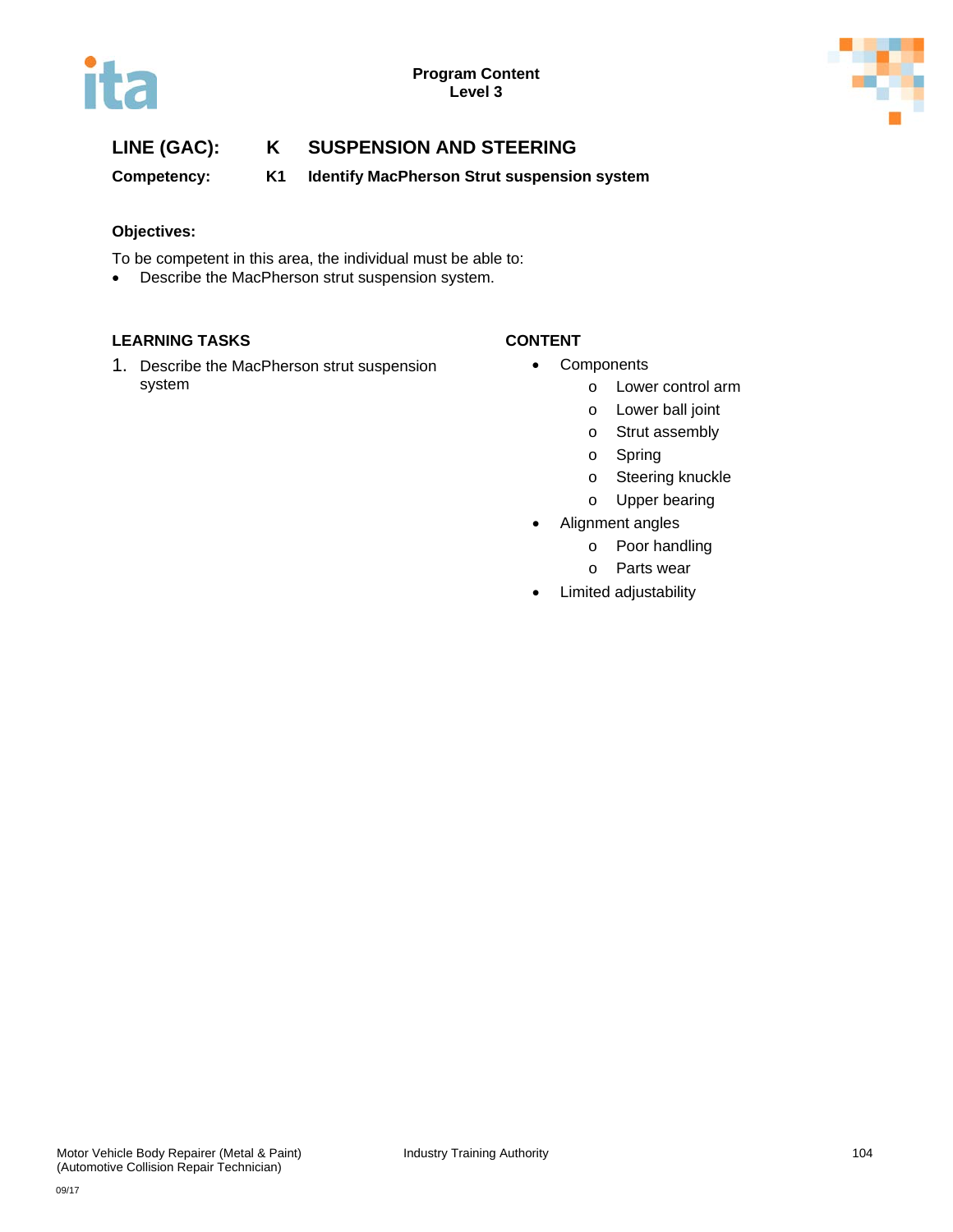



# **LINE (GAC): K SUSPENSION AND STEERING**

**Competency: K2 Identify short and long arm suspension systems**

#### **Objective:**

To be competent in this area, the individual must be able to:

• Describe the components of a short and long arm suspension system.

#### **LEARNING TASKS CONTENT**

1. Describe short and long arm suspension systems. • Components

- - o Control arms
	- o Lower ball joint
	- o Steering gear
	- o Pitman arm
	- o Idler arm
	- o Spring
	- o Steering knuckle
	- o Upper bearing
	- o Torsion bar
- Alignment angles
	- o Poor handling
	- o Parts wear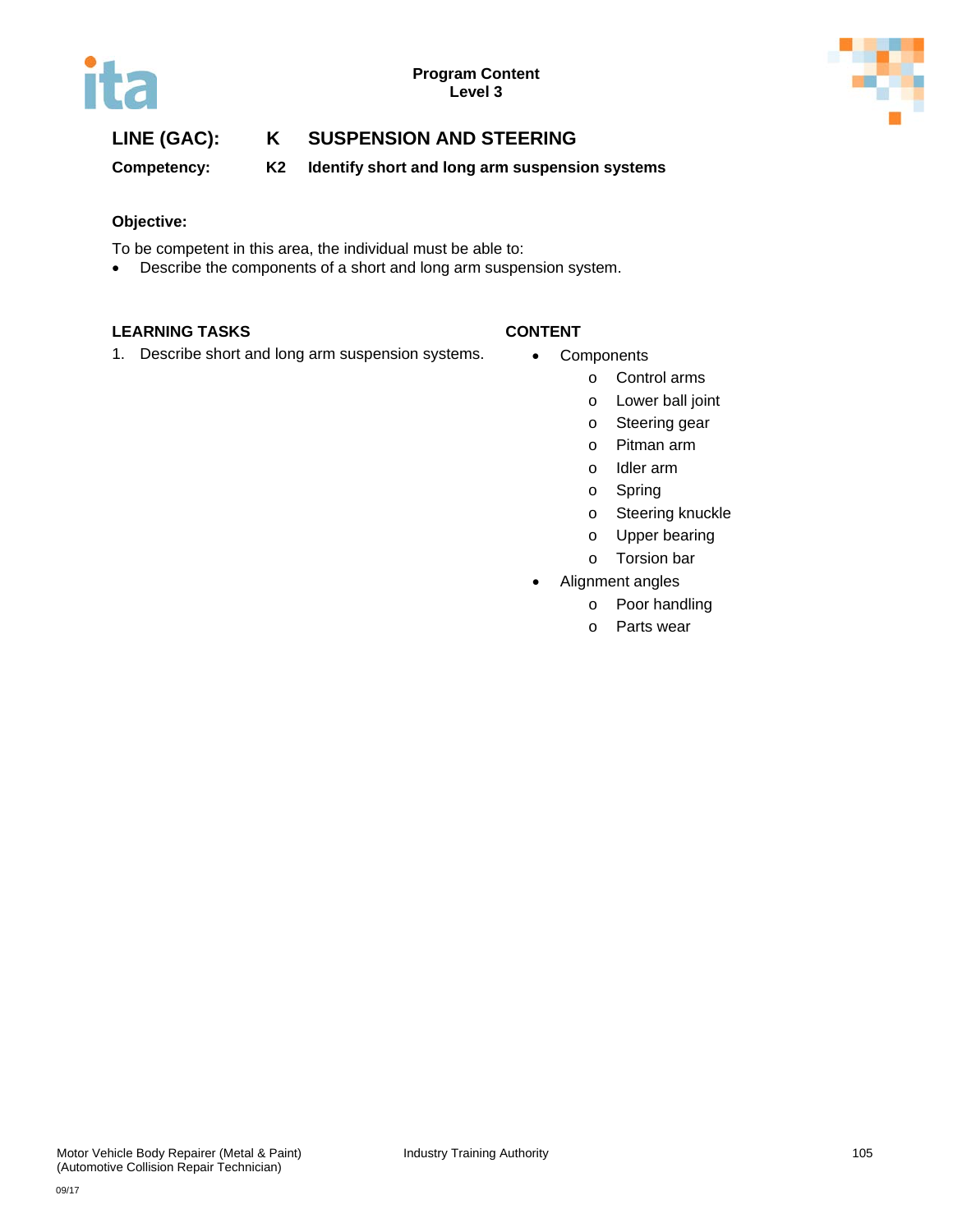



# **LINE (GAC): K SUSPENSION AND STEERING**

**Competency: K3 Identify the various types of rear suspension systems**

### **Objective:**

To be competent in this area, the individual must be able to:

• Describe rear suspension systems.

#### **LEARNING TASKS CONTENT**

1. Describe rear suspension systems. **•** Front wheel drive design

- - o Trailing arm
	- o Strut type
- Rear wheel drive design
	- o Independent
	- o Live axle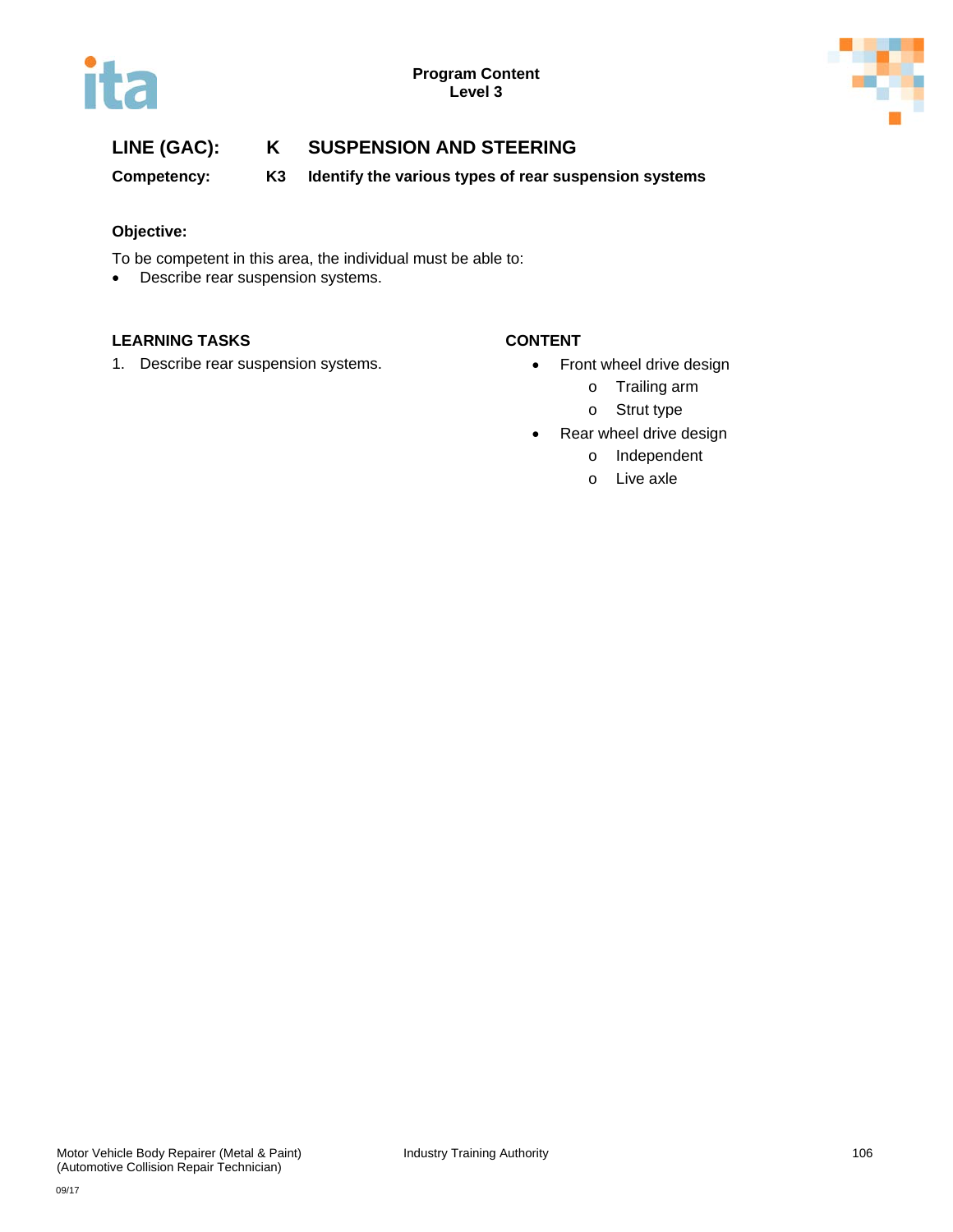

**Competency: K4 Identify R&I procedures for suspension systems**

#### **Objective:**

- To be competent in this area, the individual must be able to:
- Describe suspension system removal and installation procedures.

### **LEARNING TASKS CONTENT**

1. Describe R&I procedures for suspension systems. • Visual inspection

- 
- Manufacturers' removal and installation procedures
- Vehicle support
- Analysis of components
- Spring type
	- o Transverse leaf
	- o Composite
- Constant velocity joints
- Assembly removal and installation
- Torquing fasteners
- **Procedures** 
	- o Brake system disconnect
	- o Cleaning
	- o Installation sequence
	- o Realignment requirements
	- o Brake system assembly and bleeding
- Specialty tools
- Component storage
- Determine reusability of components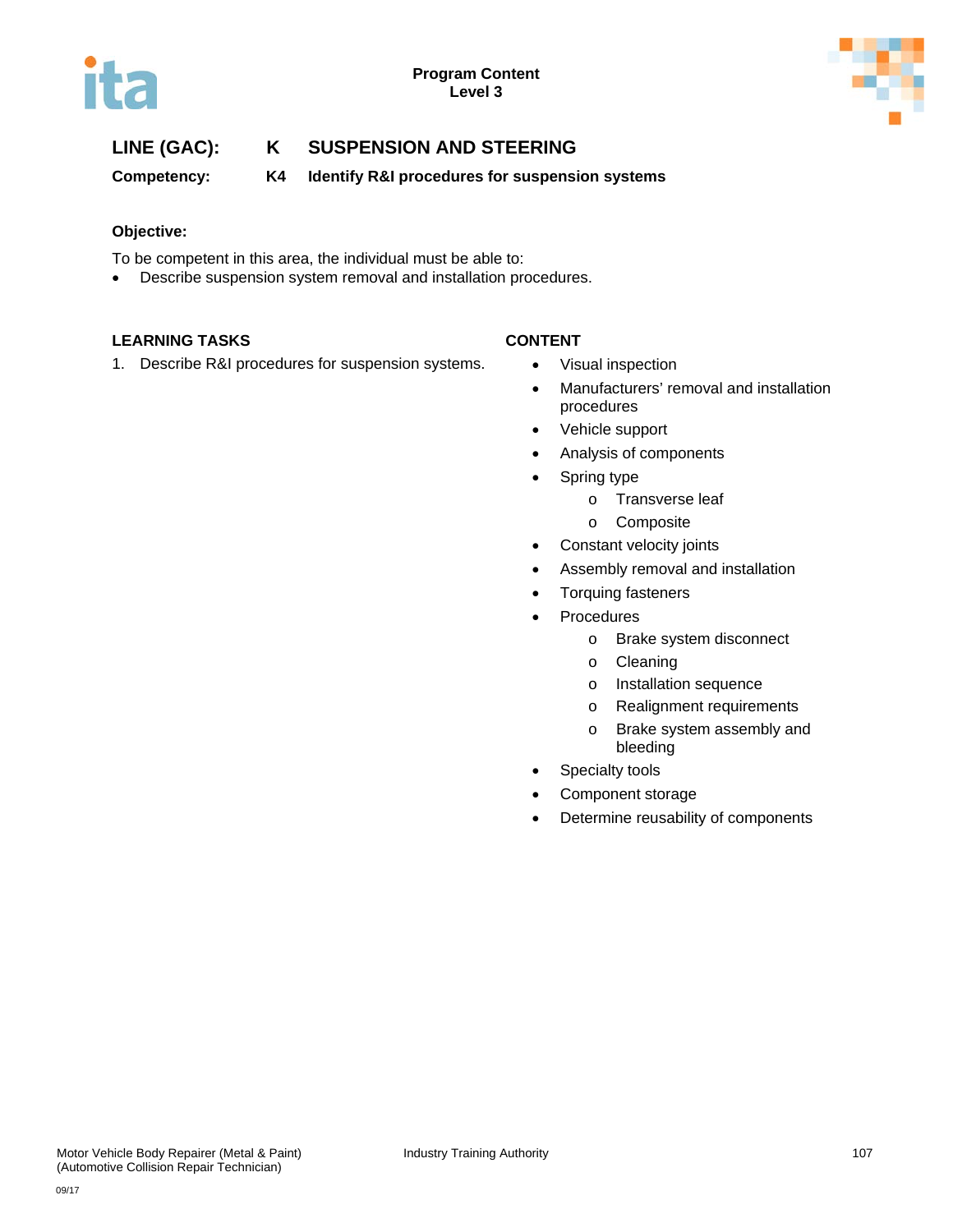



**Competency: K5 Describe rack and pinion steering systems**

#### **Objectives:**

To be competent in this area, the individual must be able to:

• Describe rack and pinion steering systems.

#### **LEARNING TASKS CONTENT**

1. Describe rack and pinion steering systems. • Pinion gear

- 
- Rack gear
- Gear housing
- Tie rods
	- o Inner/outer
- Bellows
- Mounting points
- 2. Describe the relationship between the rack and pinion assembly and the lower control arms.
- Misalignment angles
- Jounce rebound toe change
- Handling problems
- Methods of checking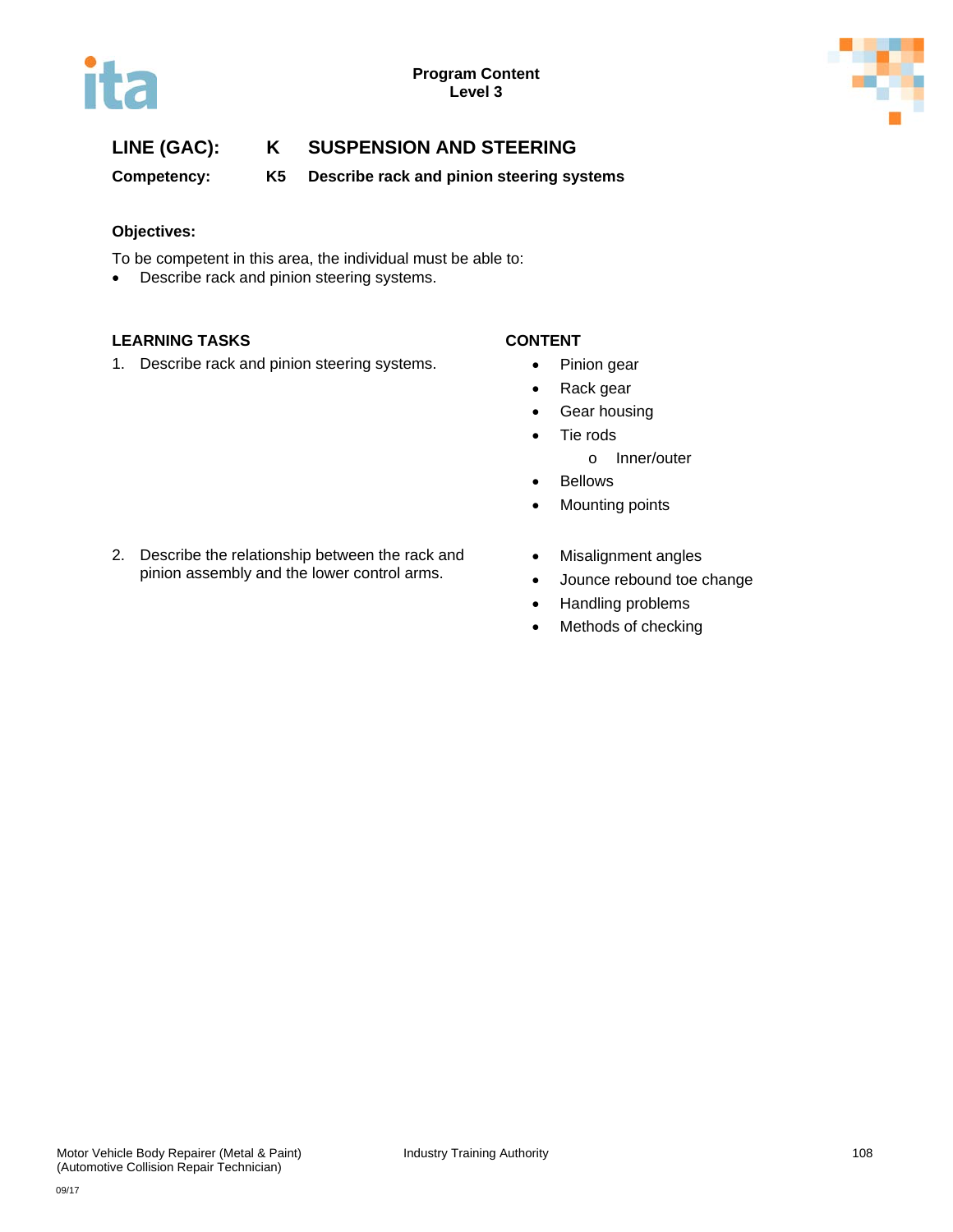



**Competency: K6 Describe parallelogram steering systems**

#### **Objectives:**

To be competent in this area, the individual must be able to:

• Describe parallelogram steering systems.

### **LEARNING TASKS CONTENT**

1. Describe parallelogram steering systems. • Pitman arm

- 
- Idler arm
- Center link/drag link
- Inner tie rods
- Outer tie rods
- Adjusting sleeves
- Steering knuckle
- 2. Describe the relationship between the parallelogram steering system and the lower control arms.
- Misalignment angles
- Jounce rebound toe change
- Handling problems
- Methods of checking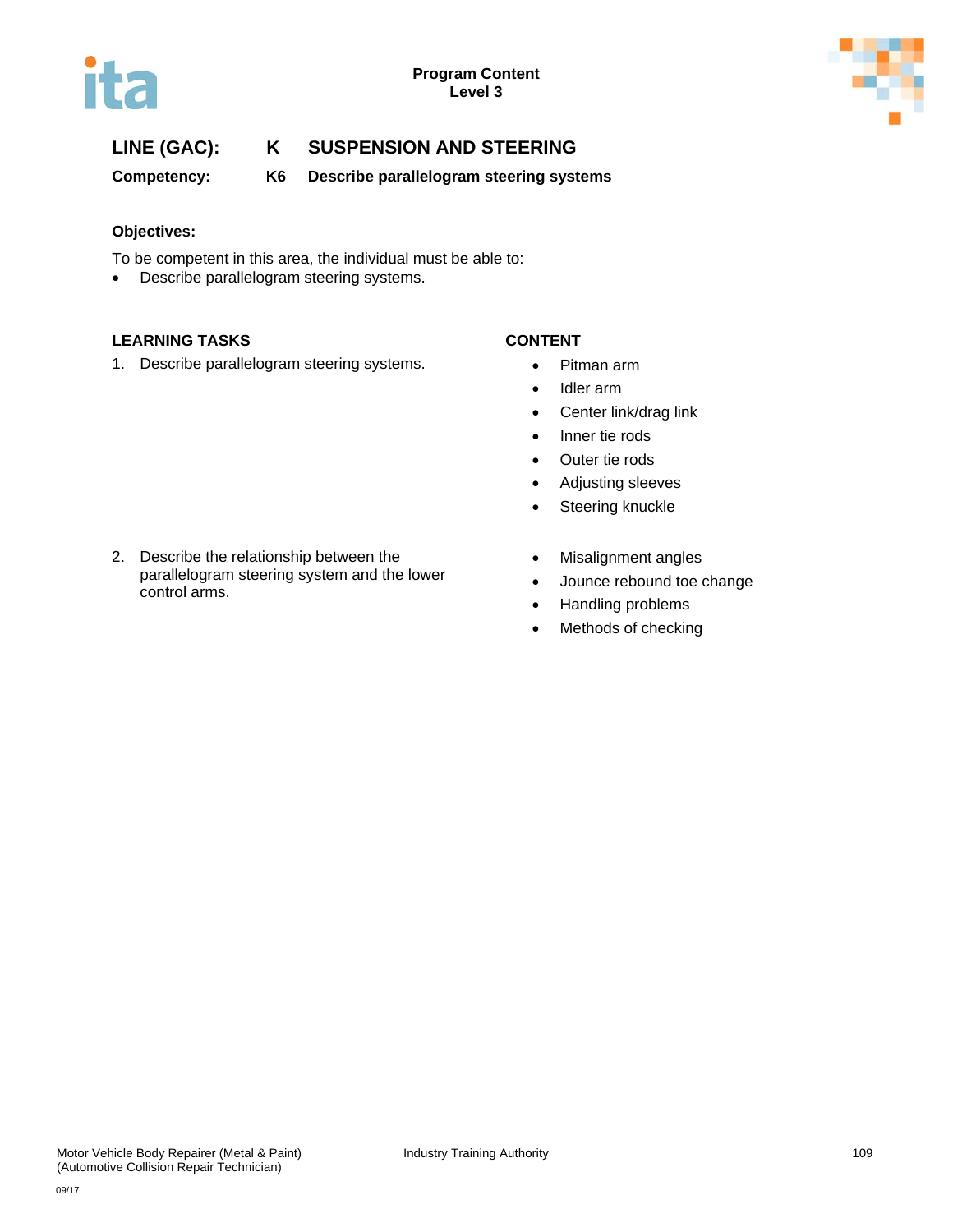

**Competency: K7 Identify wheel alignment angles**

### **Objectives:**

To be competent in this area, the individual must be able to:

• Describe suspension alignment angles and its impact on handling and parts wear.

### **LEARNING TASKS CONTENT**

1. Describe alignment angles. • Caster

- 
- Camber
- Steering axis inclination
- Toe
- Turning radius
- Thrust angle
- Tire wear
- Pulling problems
- Drive line alignment
- Steering wheel angle
- o Thrust angle
- Drive line problems
- Wheelbase
- Tire wear
- Handling
- Parts wear
- Jounce rebound toe change
- Steering wheel angle
- Parts wear
- Interpreting SAI readings
- **Caster**
- Camber
- 2. Describe handling and parts wear problems associated with each of the alignment angles.
- 3. Describe the reasons for checking tracking. The Alignment problems
- 4. Describe the effects of a misaligned unibody structure on the steering and suspension systems.
- 5. Describe diagnosis of wheel alignment on a misaligned unibody structure.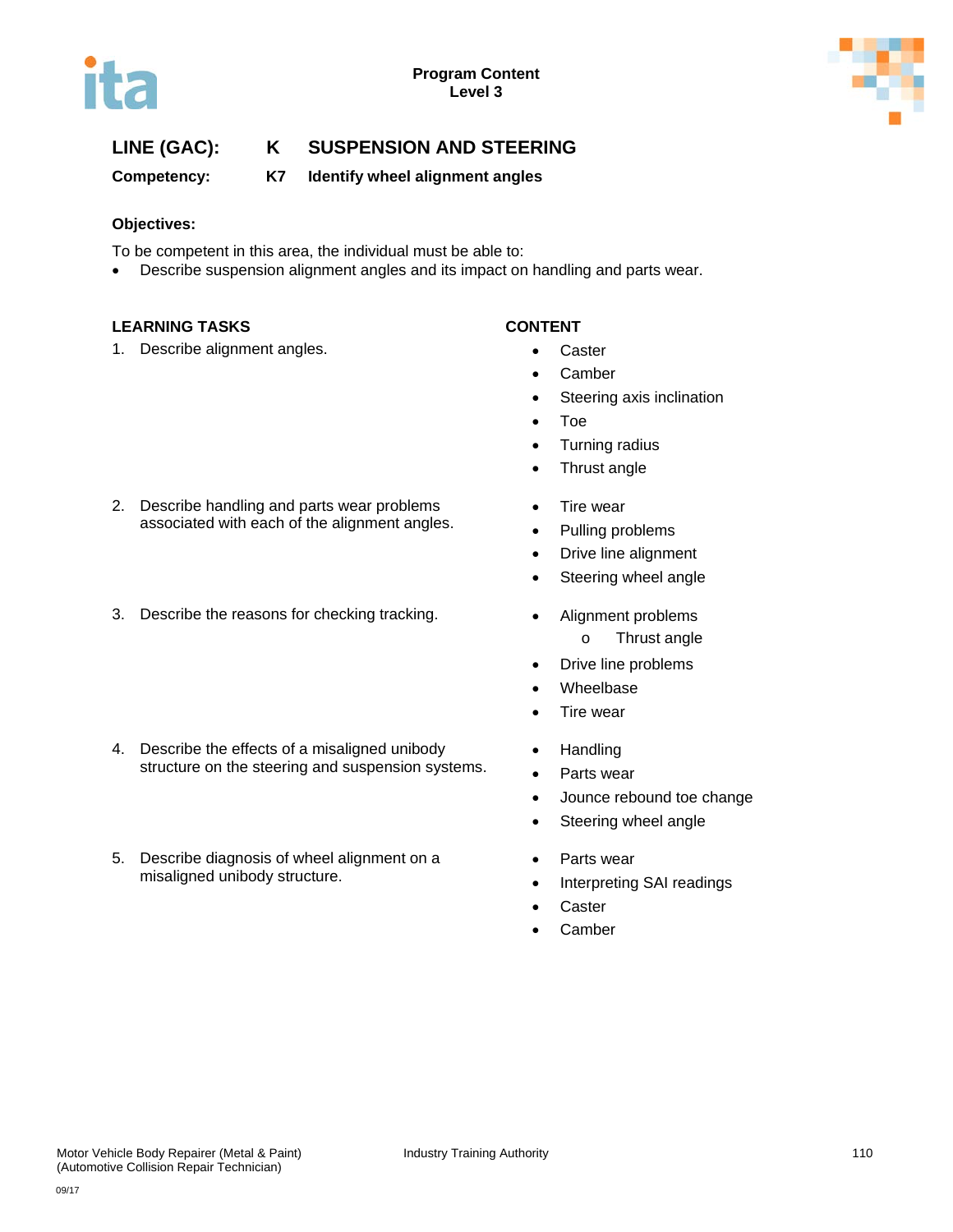



## **LINE (GAC): L INSURANCE ESTIMATING**

**Competency: L1 Interpret estimating information** 

#### **Objectives:**

To be competent in this area, the individual must be able to:

• Describe damage estimating.

### **LEARNING TASKS CONTENT**

1. Describe estimating terminology. **• Remove & Replace** 

- 
- Remove & Install
- Judgement time
- Overhaul
- Repair
- Sublet
- Supplement
- Procedural (P) -pages
- Vehicle systems information
- Plastics identification
- High strength steel locations
- Computer module locations
- 'Quick-check' under hood measurements
- Airbag information
- 
- Vehicle information
- Customer information
- Main body of estimate
	- o Required parts and material
	- o Required labour
	- o Required sublet
	- o Other costs
		- hazardous waste disposal
		- freight fees
		- taxes
	- o Photographs
	- o Cost calculations

2. Describe additional information contained in estimating systems.

3. Describe the parts of a damage estimate. • Estimate formats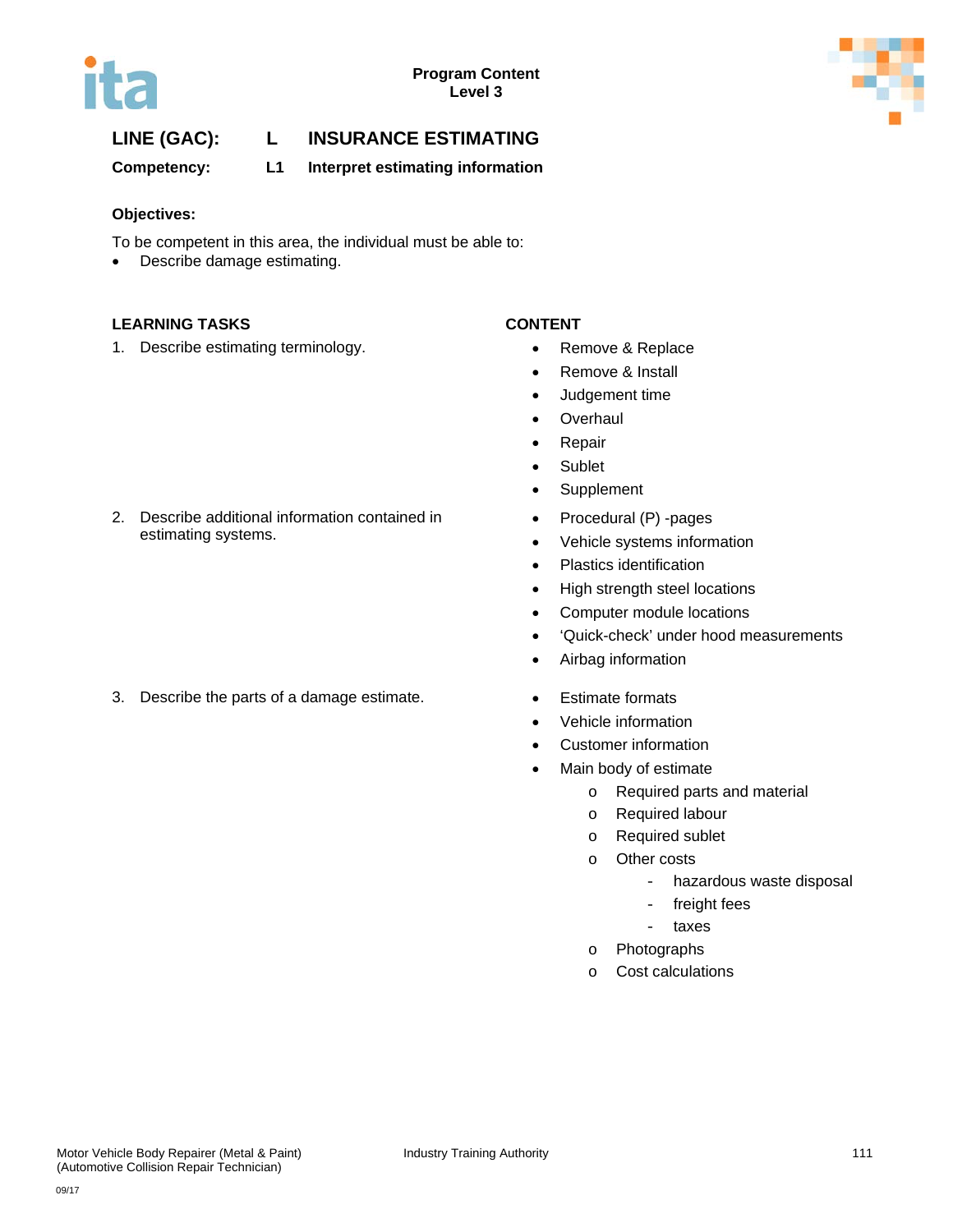

## **LEARNING TASKS CONTENT**

4. Describe parts and material ordering. **•** Communication with suppliers

- 
- Parts manuals
- Computers databases
- Work orders
- Interpret documentation
- Organization of parts
- Storage of parts
- Environmental levies
- - Customers
	- Technicians
	- Parts people
	- Clear communication
	- Conflict resolution
	- Professionalism

5. Describe shop roles and responsibilities. • Appraisers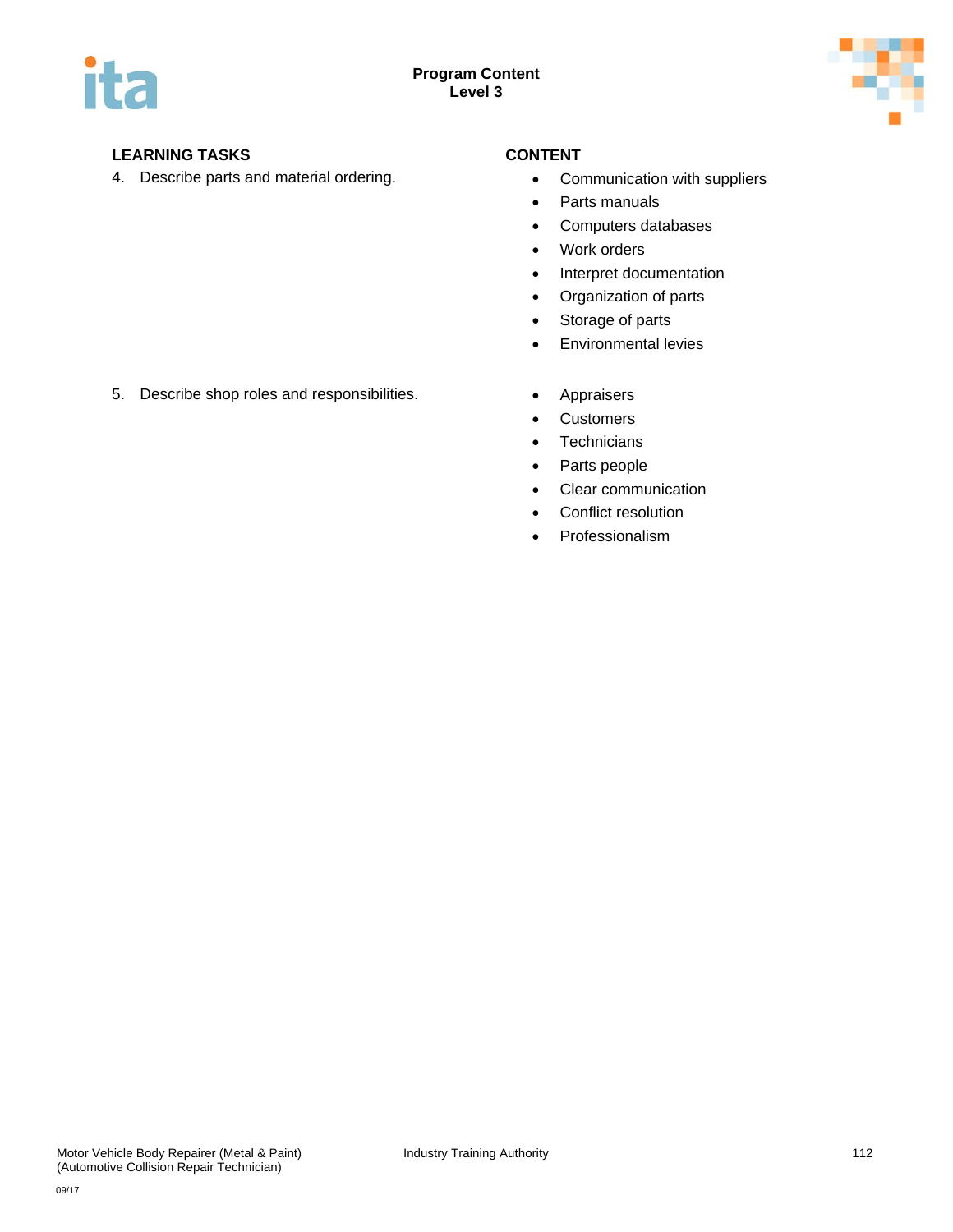



## **LINE (GAC): L INSURANCE ESTIMATING**

**Competency: L2 Interpret business relations** 

### **Objectives:**

- To be competent in this area, the individual must be able to:
- Maintain strong business working relationships.

#### **LEARNING TASKS CONTENT**

- 1. Interpret business relations. <br> **1.** Interpret business relations.<br> **1.** Interpret business relations.
	- Staff morale
	- Customer service
	- Relationship with the insurance industry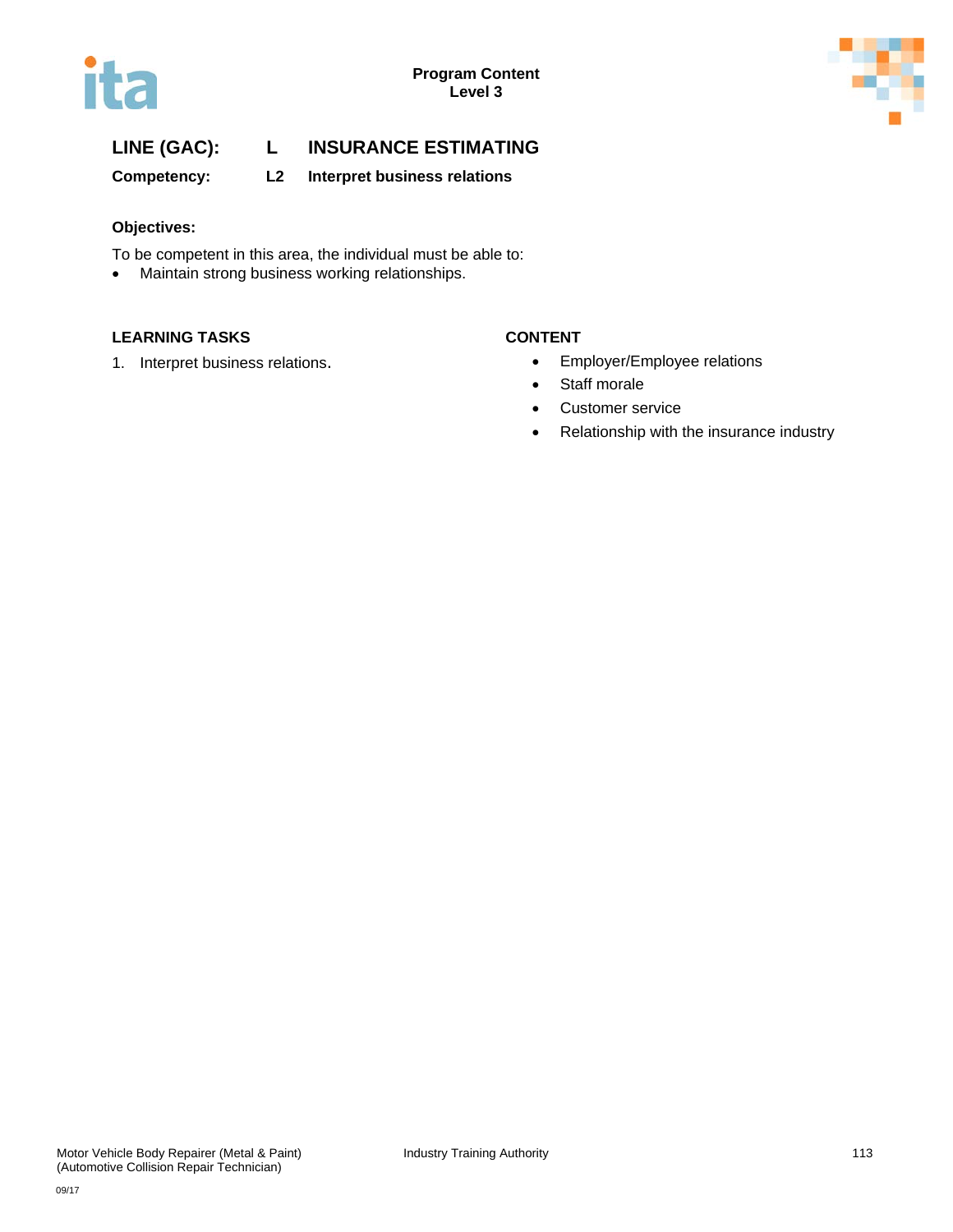



**Competency: M1 Identify preparation of various substrates and topcoats**

#### **Objectives:**

To be competent in this area, the individual must be able to:

• Describe substrate and topcoat preparation.

#### **LEARNING TASKS CONTENT**

1. Describe substrate and topcoat preparation. • Substrate types

- 
- Substrate condition
- Surface cleaning
- Paint removal
- Sanding materials and equipment
- Sanding procedures
- Final wash and tack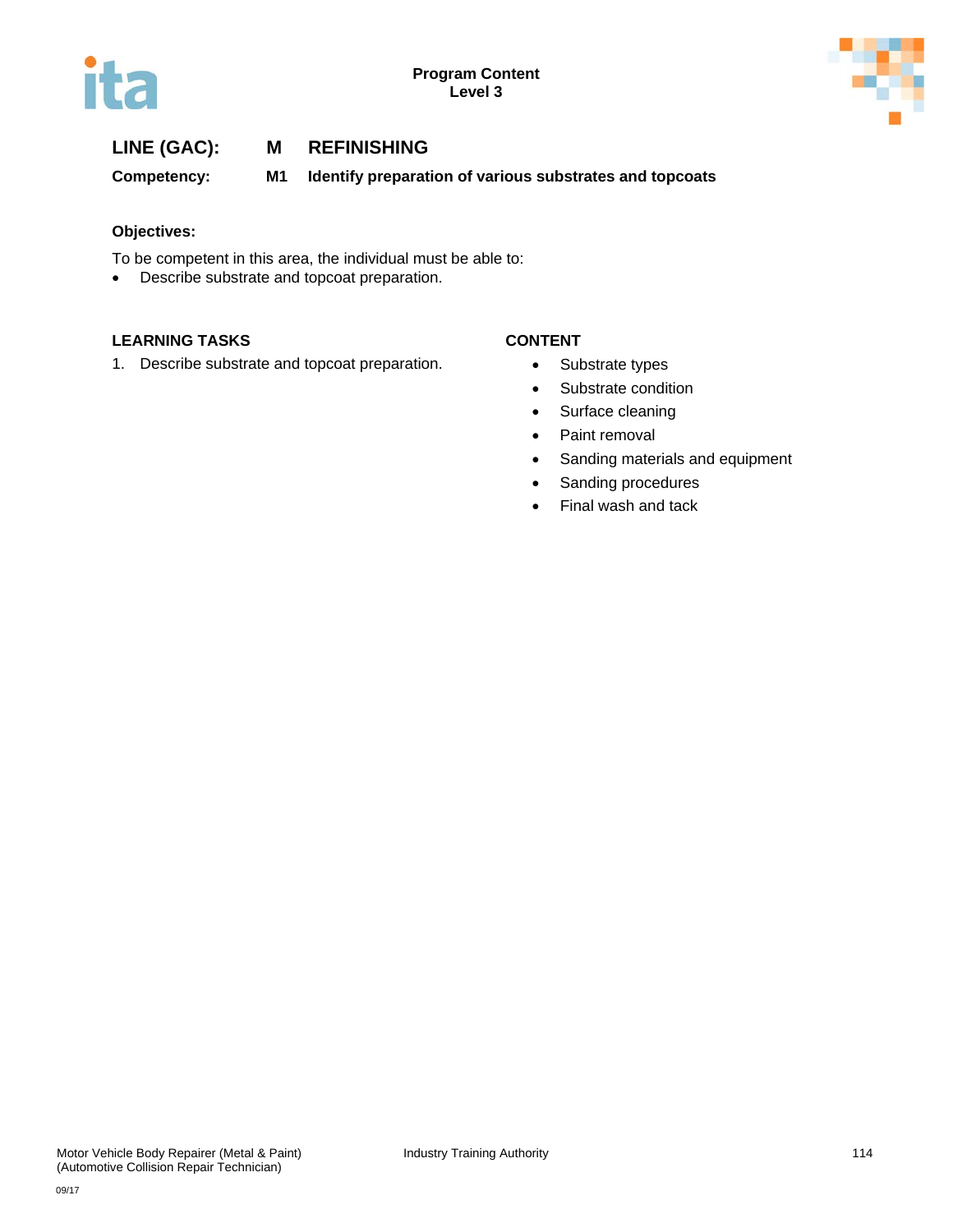



**Competency: M2 Describe mixing and application of primers**

#### **Objectives:**

To be competent in this area, the individual must be able to:

• Describe mixing and application of undercoats / primers.

### **LEARNING TASKS CONTENT**

1. Describe mixing and application of undercoats / primers.

- Undercoat types
- Mixing
- Application
- Clean up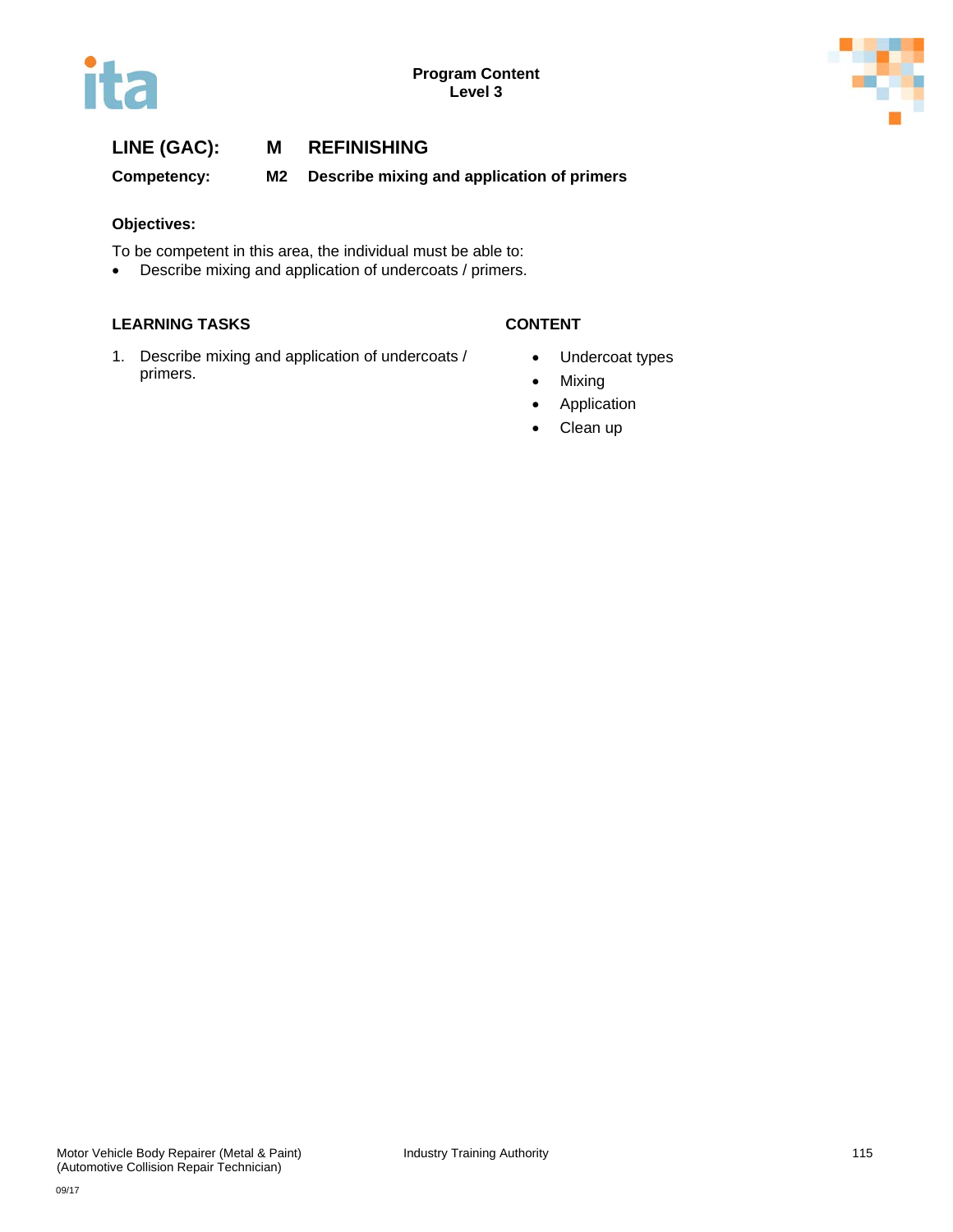



**Competency: M3 Describe refinishing corrosion protection methods**

#### **Objectives:**

To be competent in this area, the individual must be able to:

• Describe the application of corrosion protection.

### **LEARNING TASKS CONTENT**

1. Describe the application of corrosion protection. • Material types

- 
- Areas requiring corrosion protection after repair
- Application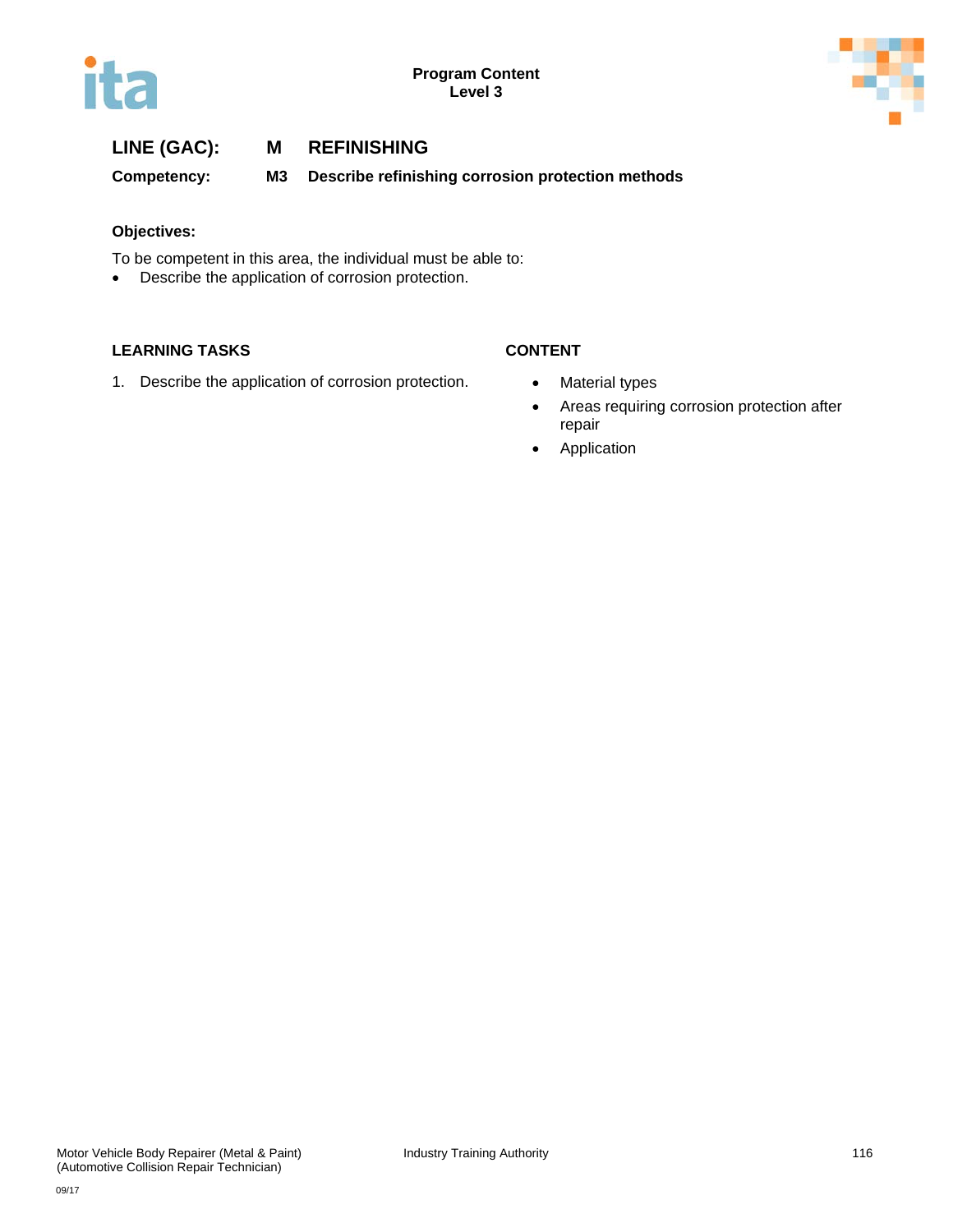



## **LINE (GAC): M REFINISHING Competency: M4 Describe the refinishing process**

#### **Objectives:**

To be competent in this area, the individual must be able to:

- Describe the masking process.
- Describe colour coat mixing and tinting procedures.
- Describe the topcoat application process.

#### **LEARNING TASKS CONTENT**

1. Describe masking. **• Container and Solution Container and Solution • Materials** 

- - o Tape
	- o Paper
	- o Poly
	- o Foam
	- o Fine line
	- o Liquid mask
- **Methods** 
	- o Back masking
	- o Reverse masking
	- o Unmasking
- **Material disposal**
- 2. Describe mixing and tinting a colour coat. Mixing of toners
	- o Formula content
	- Use of scales
	- Spray out cards
	- Comparison colour to vehicle
	- Colour plotting
	- Colour adjustment
- 3. Apply refinish materials. Manufacturers' specifications
	- Surface cleaning
	- Drop coating
	- Colour blending
	- Dry times
	- Flash times
	- Spray booth operation
	- Spray gun set up
	- Troubleshooting
	- Equipment clean up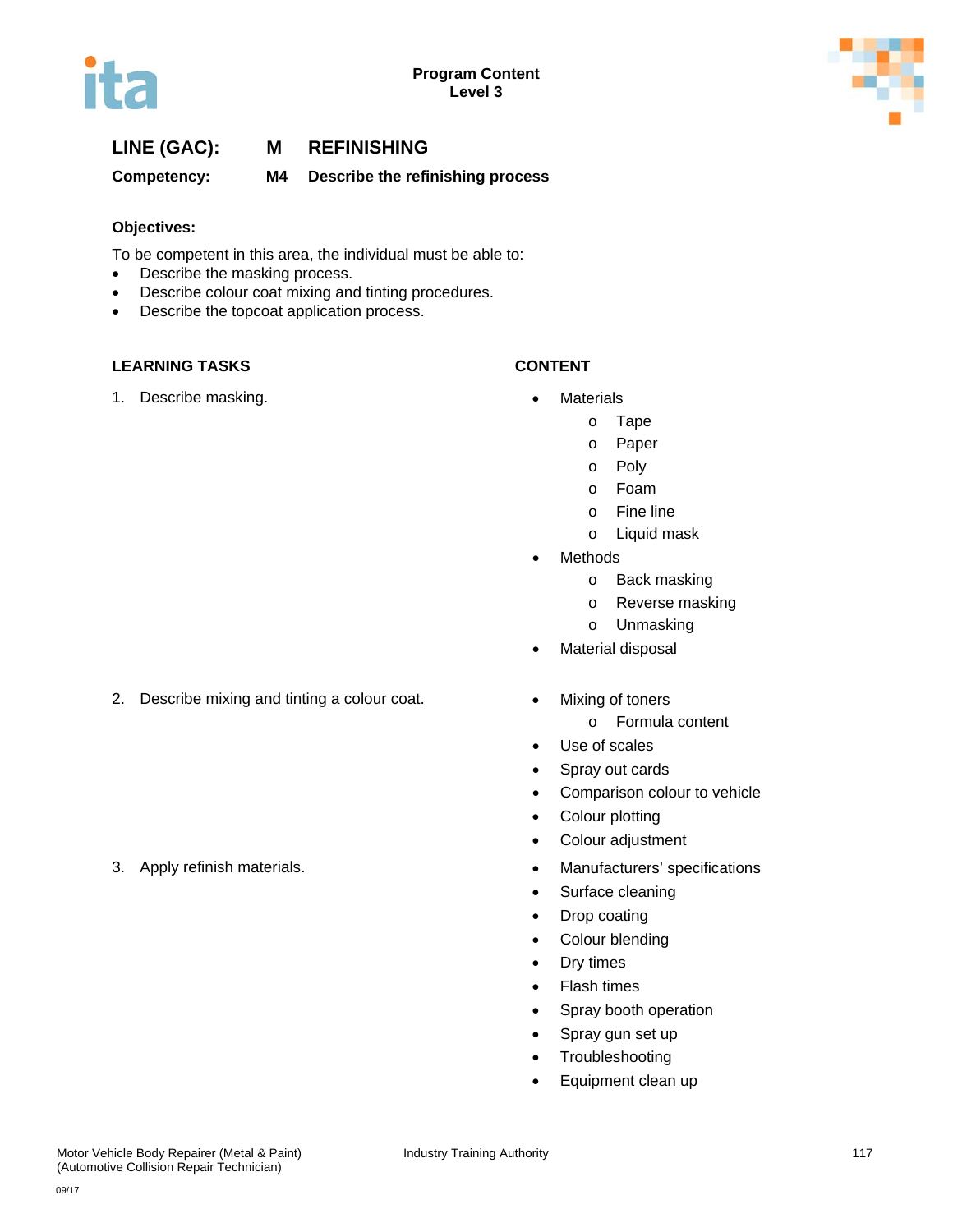



### **Achievement Criteria**

Performance The learner will prepare and apply refinish materials.

Conditions The learner will be given

- Tools and equipment
- Refinish materials
- Panel

- Criteria The learner will be evaluated on
	- Safety
	- Procedure
	- Technique
	- Quality of finished product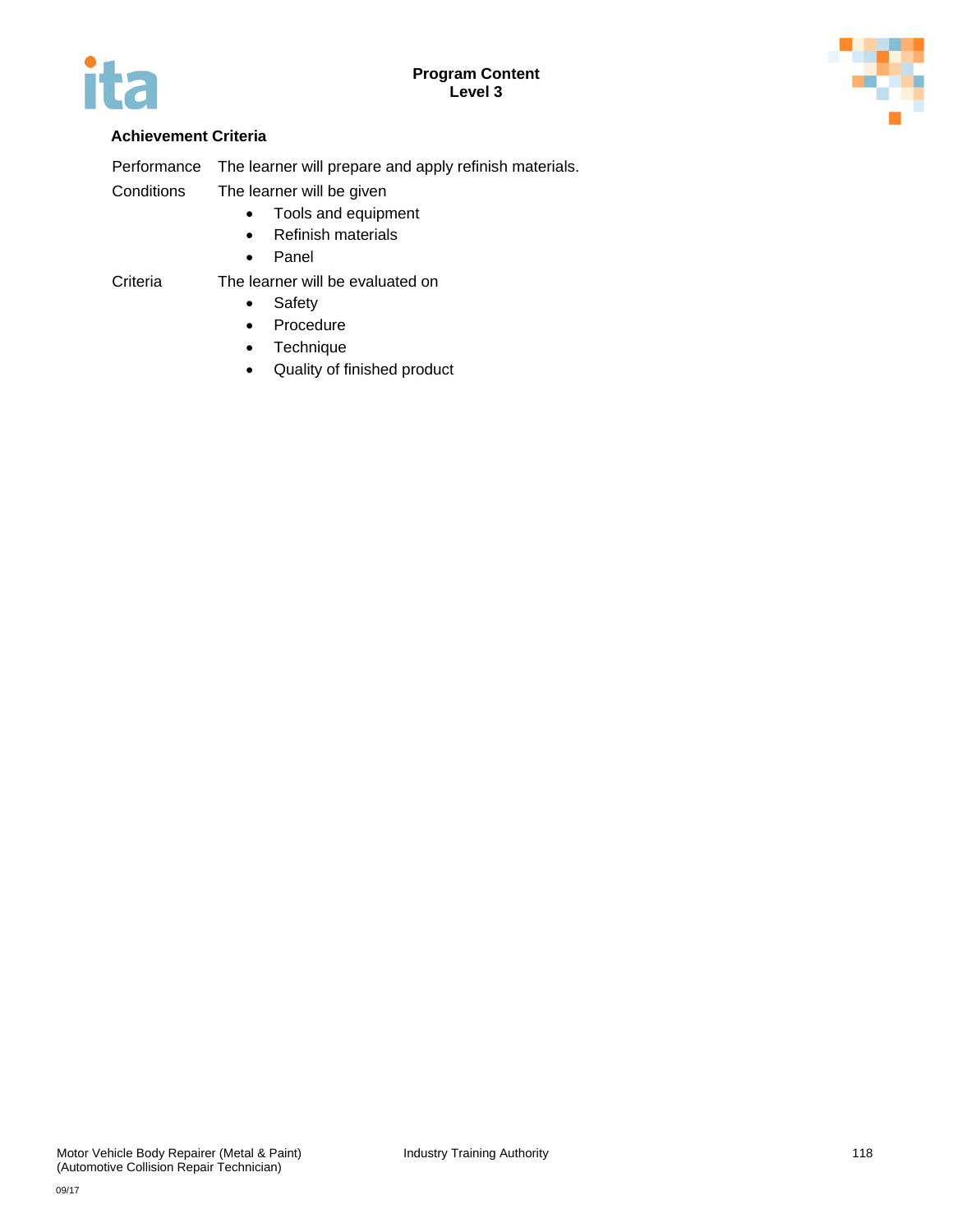



**Competency: M5 Identify the detailing process**

### **Objectives:**

- To be competent in this area, the individual must be able to:
- Describe vehicle detailing.

### **LEARNING TASKS CONTENT**

1. Describe the detailing process. **•** Paint defects

- - o Dirt nibs
		- o Runs
		- o Overspray
		- o Orange peel
- Sanding
	- o Techniques
	- o Materials
	- Polishing
		- o Speed
		- o Polisher motion
		- o Steps
- Equipment
	- o Storage
- 2. Describe exterior vehicle cleaning.  **Cleaners** Cleaners
	- o Tire
	- o Engine
	- o Soap
	- o Window
	- Paint care procedures
	- Washing
		- o Two bucket
		- o Top to bottom
		- o Equipment
	- Environmental contaminants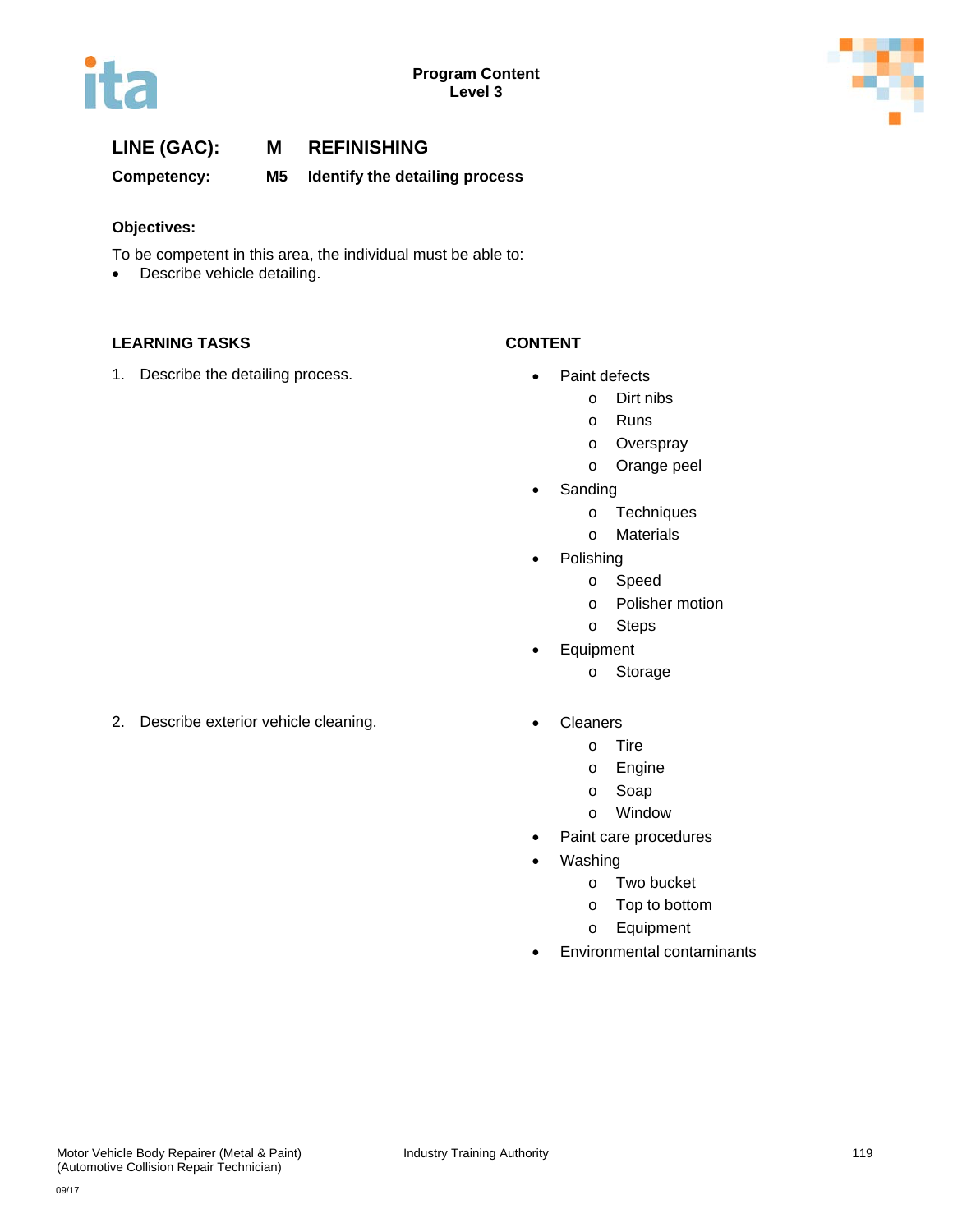



- 3. Describe interior vehicle cleaning. Cleaning products
	- - o pH scale
	- Stain removal products
	- Stain removal and cleaning tools
	- Vacuum
	- Air blower
	- Shampooer
	- Conditioners
	- Deodorize interior
- 4. Describe pre-delivery inspection. <br>
Inspection checklist
	-
	- Value added
		- o Touch up stone chips
		- o Surface defects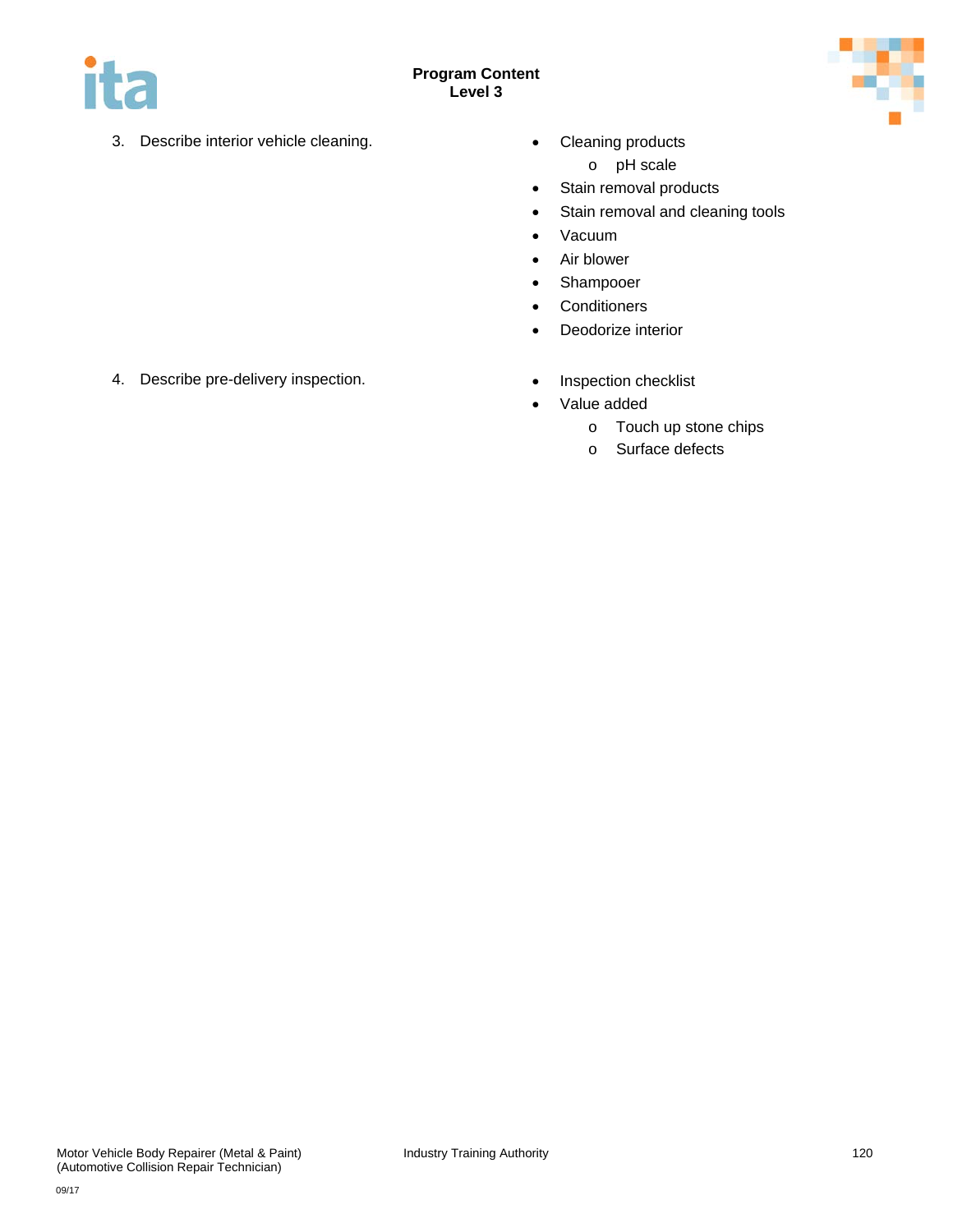



# **Section 3 ASSESSMENT GUIDELINES**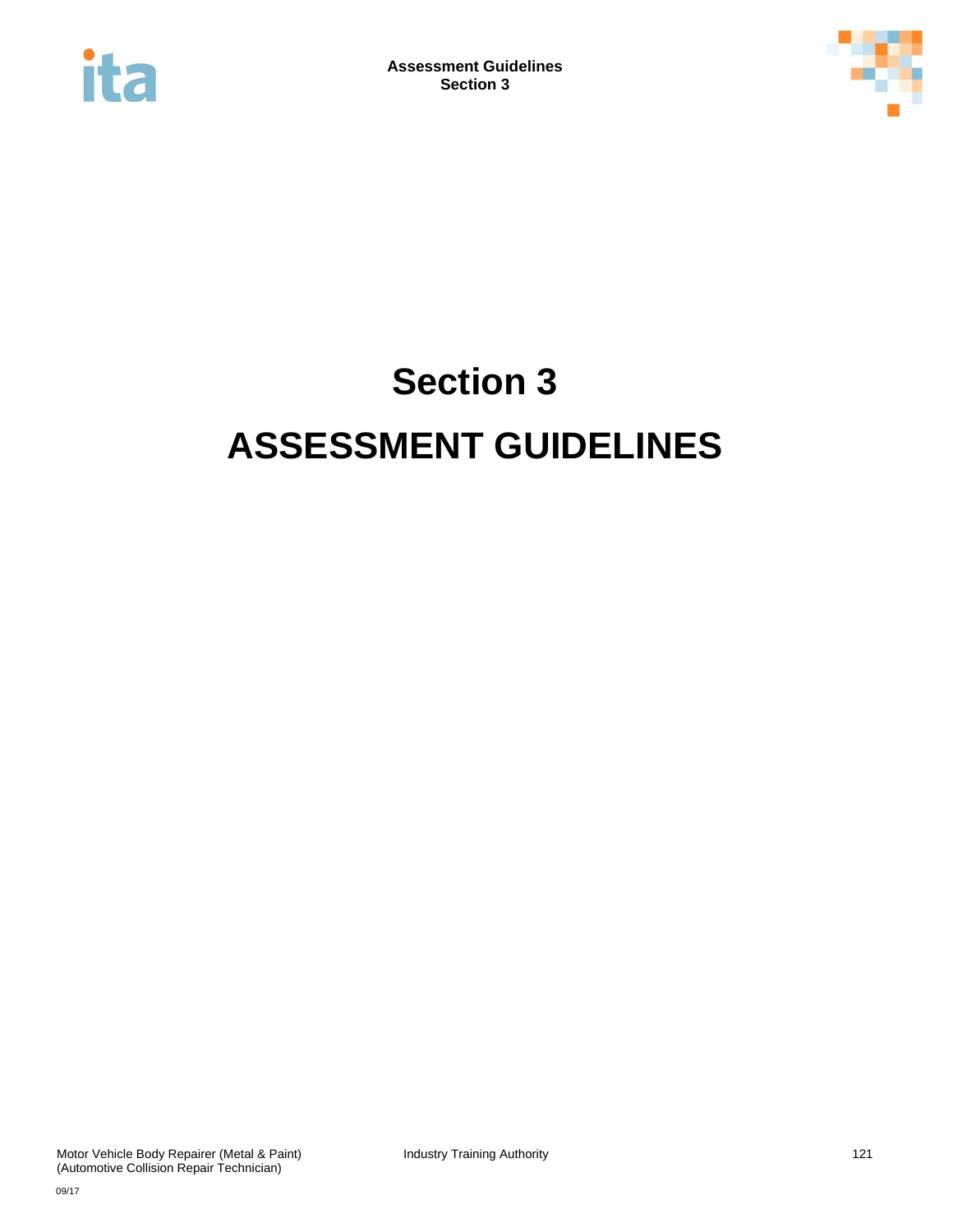

# **Assessment Guidelines – Level 1**

## **Level 1 Grading Sheet: Subject Competency and Weightings**

| <b>PROGRAM:</b><br><b>IN-SCHOOL TRAINING:</b>             |                                       | MOTOR VEHICLE BODY REPAIRER (METAL AND PAINT)<br>(AUTOMOTIVE COLLISION REPAIR TECHNICIAN)<br><b>LEVEL 1</b> |                                   |                                      |
|-----------------------------------------------------------|---------------------------------------|-------------------------------------------------------------------------------------------------------------|-----------------------------------|--------------------------------------|
| <b>LINE</b>                                               |                                       | <b>SUBJECT COMPETENCIES</b>                                                                                 | <b>THEORY</b><br><b>WEIGHTING</b> | <b>PRACTICAL</b><br><b>WEIGHTING</b> |
| A                                                         | Occupational Skills and Safety        |                                                                                                             | 4%                                | 4%                                   |
| B                                                         | <b>Tools and Equipment</b>            |                                                                                                             | 8%                                | 5%                                   |
| C                                                         | <b>Oxyacetylene Procedures</b>        |                                                                                                             | 6%                                | 6%                                   |
| D                                                         | Welding                               |                                                                                                             | 20%                               | 22%                                  |
| E                                                         | <b>Sheet Metal Repair</b>             |                                                                                                             | 20%                               | 24%                                  |
| F                                                         | Plastics and Composites               |                                                                                                             | 14%                               | 22%                                  |
| G                                                         | <b>Surface Preparation</b>            |                                                                                                             | 16%                               | 12%                                  |
| H.                                                        | Auto Body Construction and Components |                                                                                                             | 12%                               | 5%                                   |
|                                                           |                                       | <b>Total</b>                                                                                                | 100%                              | 100%                                 |
| In-school theory / practical subject competency weighting |                                       |                                                                                                             | 50%                               | 50%                                  |
| <b>Final In-school Mark</b>                               |                                       |                                                                                                             |                                   | <b>IN-SCHOOL</b> %                   |

| <b>Final In-school Mark</b>     | 80%    |  |
|---------------------------------|--------|--|
| <b>Standard Level Exam Mark</b> | 20%    |  |
| <b>Final Mark</b>               | FINAL% |  |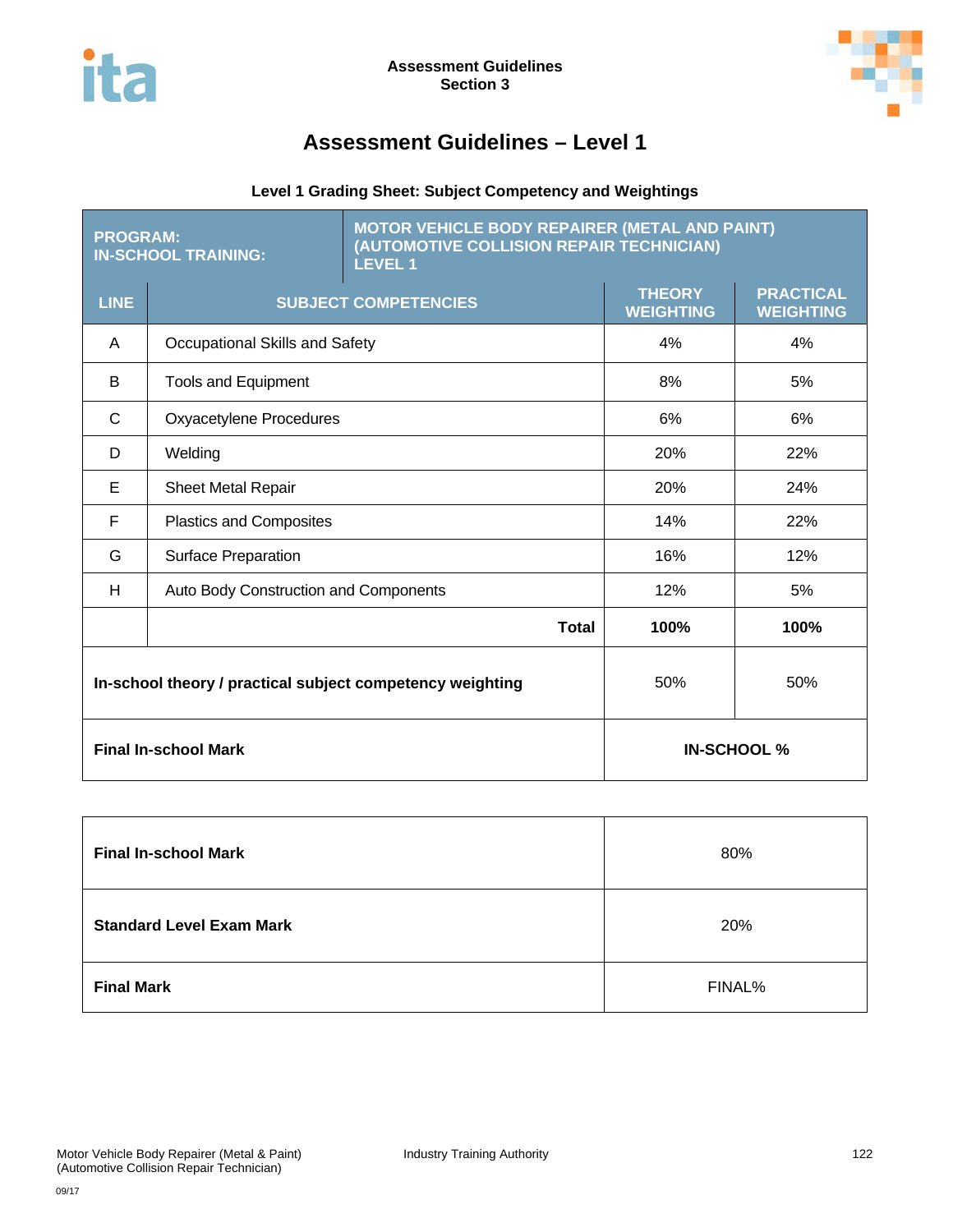



# **Assessment Guidelines – Level 2**

## **Level 2 Grading Sheet: Subject Competency and Weightings**

| <b>PROGRAM:</b><br><b>IN-SCHOOL TRAINING:</b>             |                                | <b>MOTOR VEHICLE BODY REPAIRER (METAL AND PAINT)</b><br>(AUTOMOTIVE COLLISION REPAIR TECHNICIAN)<br><b>LEVEL 2</b> |                                   |                                      |
|-----------------------------------------------------------|--------------------------------|--------------------------------------------------------------------------------------------------------------------|-----------------------------------|--------------------------------------|
| <b>LINE</b>                                               | <b>SUBJECT COMPETENCIES</b>    |                                                                                                                    | <b>THEORY</b><br><b>WEIGHTING</b> | <b>PRACTICAL</b><br><b>WEIGHTING</b> |
| D                                                         | Welding                        |                                                                                                                    | 14%                               | 23%                                  |
| E                                                         | <b>Sheet Metal Repair</b>      |                                                                                                                    | 60%                               | 60%                                  |
| F                                                         | <b>Plastics and Composites</b> |                                                                                                                    | 14%                               | 12%                                  |
|                                                           | <b>Mechanical Components</b>   |                                                                                                                    | 12%                               | 5%                                   |
|                                                           |                                | Total                                                                                                              | <b>100%</b>                       | 100%                                 |
| In-school theory & practical subject competency weighting |                                |                                                                                                                    | 50%                               | 50%                                  |
| <b>Final In-school Mark</b>                               |                                |                                                                                                                    | IN-SCHOOL %                       |                                      |

| <b>Final In-school Mark</b>     | 80%    |  |
|---------------------------------|--------|--|
| <b>Standard Level Exam Mark</b> | 20%    |  |
| <b>Final Mark</b>               | FINAL% |  |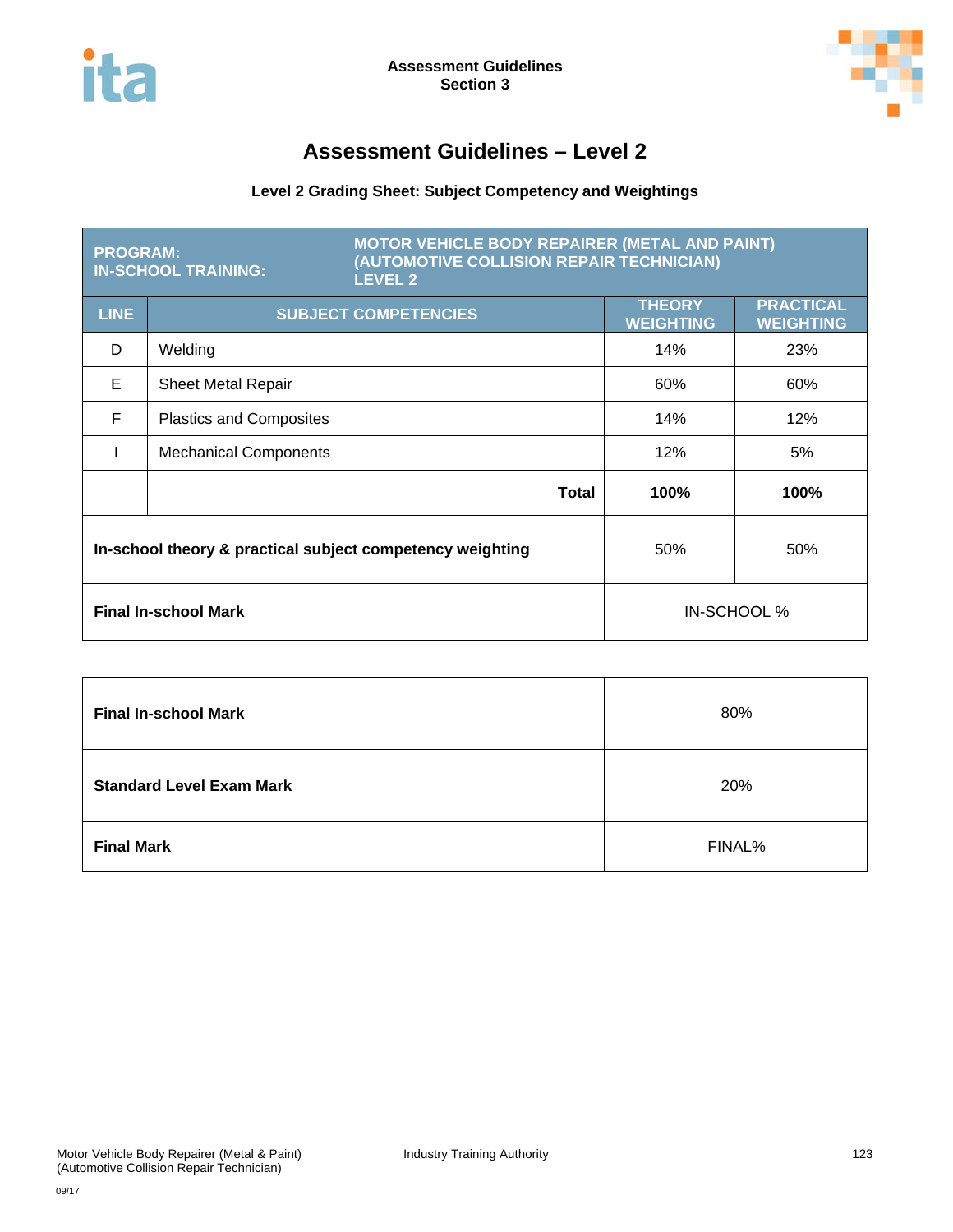



# **Assessment Guidelines – Level 3**

#### **Level 3 Grading Sheet: Subject Competency and Weightings**

| <b>PROGRAM:</b><br><b>IN-SCHOOL TRAINING:</b>                                                                                                                            |                               | <b>MOTOR VEHICLE BODY REPAIRER (METAL AND PAINT)</b><br>(AUTOMOTIVE COLLISION REPAIR TECHNICIAN)<br>LEVEL <sub>3</sub> |                                   |                                      |
|--------------------------------------------------------------------------------------------------------------------------------------------------------------------------|-------------------------------|------------------------------------------------------------------------------------------------------------------------|-----------------------------------|--------------------------------------|
| <b>LINE</b>                                                                                                                                                              | <b>SUBJECT COMPETENCIES</b>   |                                                                                                                        | <b>THEORY</b><br><b>WEIGHTING</b> | <b>PRACTICAL</b><br><b>WEIGHTING</b> |
| J                                                                                                                                                                        | Structural repair             |                                                                                                                        | 25%                               | 75%                                  |
| K                                                                                                                                                                        | Suspension and Steering       |                                                                                                                        | 15%                               | 12%                                  |
| L                                                                                                                                                                        | <b>Insurance Estimating</b>   |                                                                                                                        | 5%                                | 8%                                   |
| м                                                                                                                                                                        | Refinishing                   |                                                                                                                        | 5%                                | 5%                                   |
|                                                                                                                                                                          | <b>Final Proprietary Exam</b> |                                                                                                                        | 50%                               |                                      |
|                                                                                                                                                                          |                               | Total                                                                                                                  | 100%                              | 100%                                 |
| In-school theory & practical subject competency weighting                                                                                                                |                               |                                                                                                                        | 50%                               | 50%                                  |
| <b>Final In-school Mark</b><br>Apprentices must achieve a minimum 70% as the final in-school mark in<br>order to be eligible to write the Interprovincial Red Seal exam. |                               |                                                                                                                        | IN-SCHOOL%                        |                                      |

**All apprentices who have completed all levels of the Motor Vehicle Body Repairer (Metal and Paint) (Automotive Collision Repair Technician) program with a FINAL level mark of 70% or greater will write the Interprovincial Red Seal examination as their final assessment.**

**ITA will enter the apprentices' Motor Vehicle Body Repairer (Metal and Paint) Interprovincial examination mark in ITA Direct Access.** 

**A minimum mark of 70% on the examination is required for a pass.**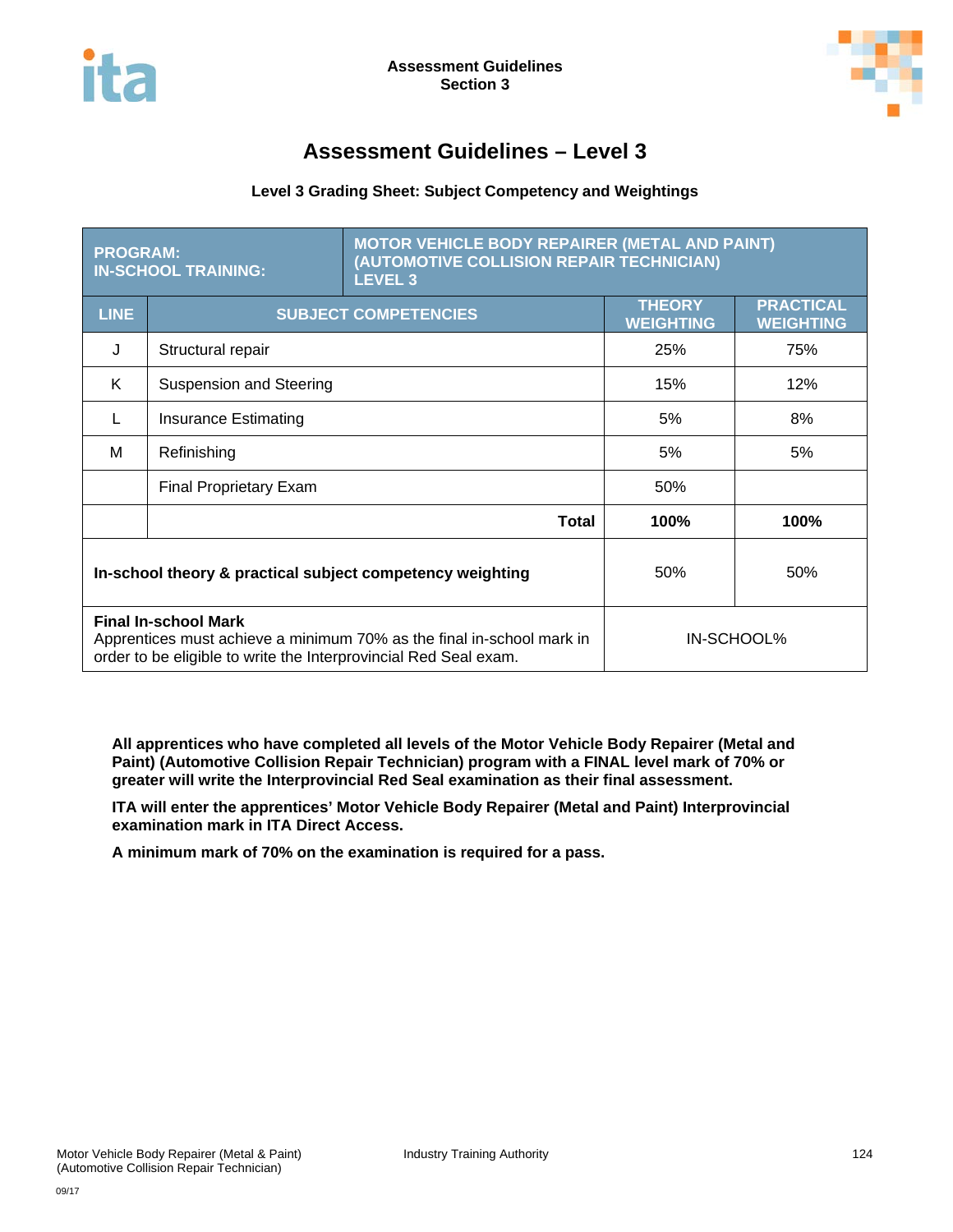



# **Section 4 TRAINING PROVIDER STANDARDS**

# **Automotive Collision Repair Technician**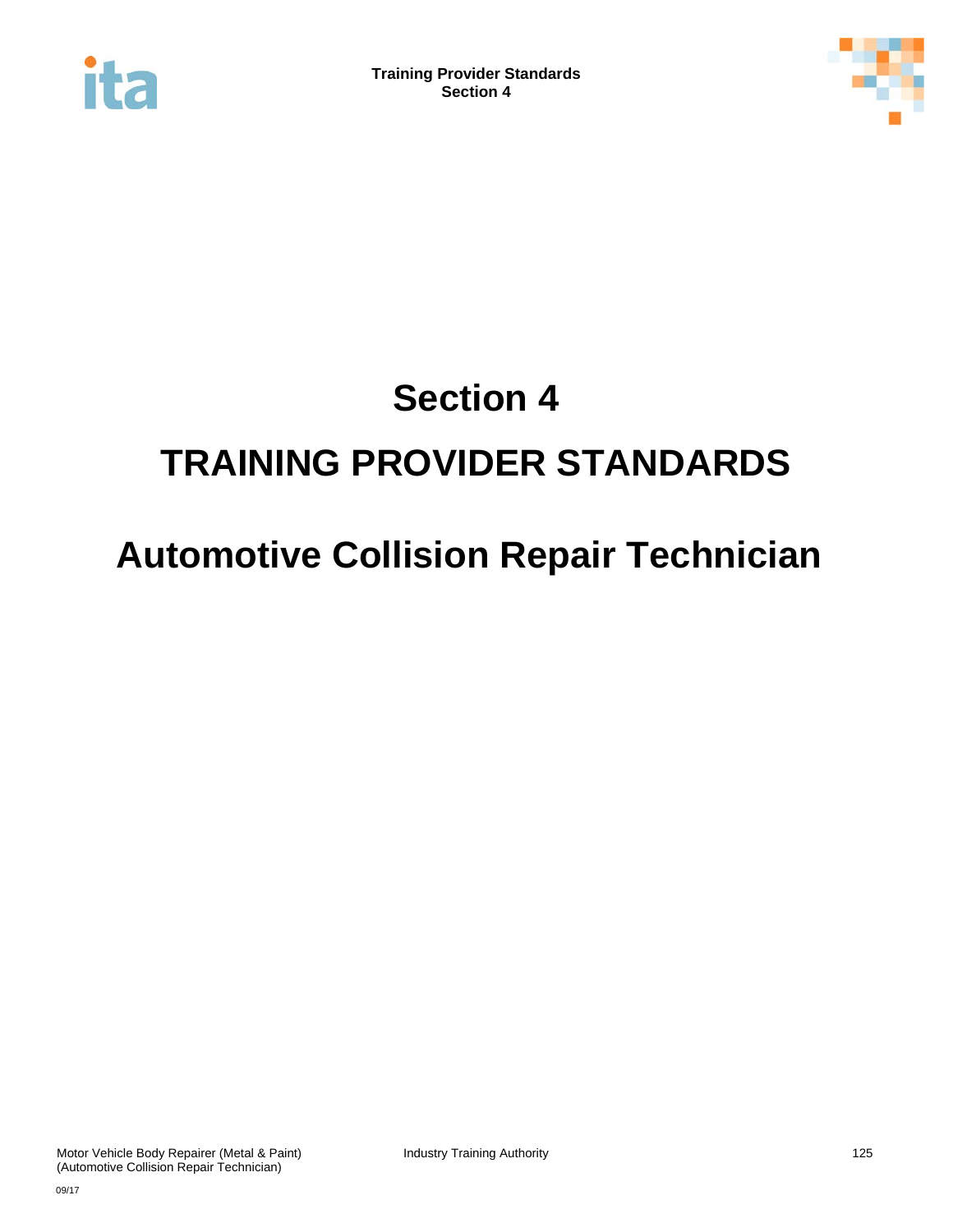



# **Facility Requirements**

#### **Classroom Area**

- Comfortable seating and tables suitable for training, teaching, and lecturing.
- Compliance with all local and national fire codes and occupational safety requirements.
- Lighting controls to allow easy visibility of projection screen allowing students to take notes.
- Windows must have shades or blinds to adjust sunlight.
- Heating/air conditioning for comfort all year round.
- In-room temperature regulation and ventilation to ensure comfortable room temperature.
- Acoustics in the room must allow the instructor to be heard.
- White marking board with pens and eraser (optional: flipchart in similar size).
- Projection screen or projection area at front of classroom.
- Overhead projector and/or multi-media projector.

#### **Shop Area**

- Ceiling shall be a minimum height of sixteen feet or height approved through the building engineer.
- Suitable demonstration area.
- Lighting appropriate for good vision in ambient light.
- Compliance with all local and national fire codes and occupational safety requirements.
- Must meet Municipal and Provincial bylaws in regards to waste water management and environmental laws.
- Ability to enclose a separate aluminum repair area (i.e. curtained)

#### **Lab Requirements**

• Does not apply to this program.

#### **Student Facilities**

• Does not apply to this program.

#### **Instructor's Office Space**

• Does not apply to this program.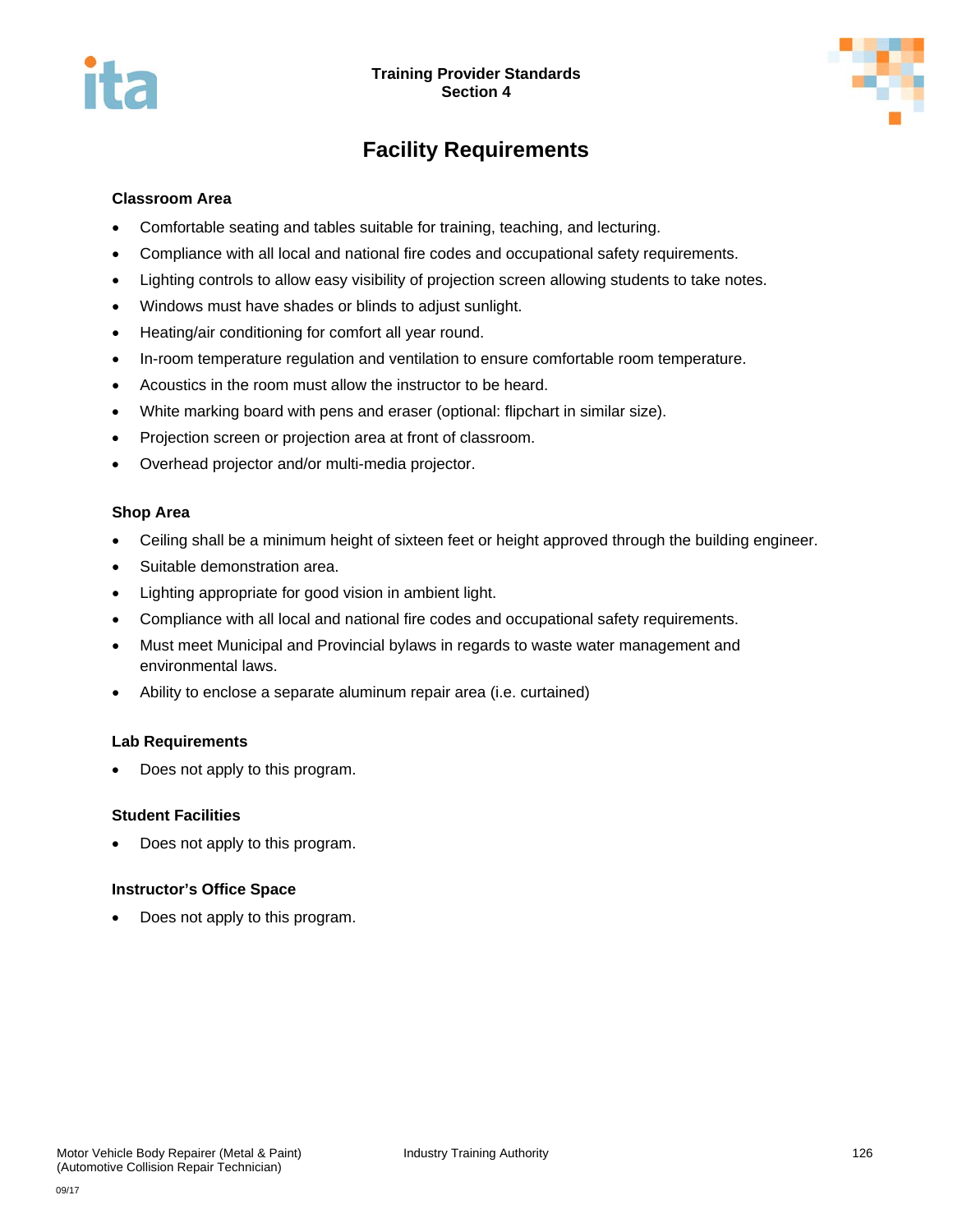



# **Tools and Equipment**

This Tools and Equipment list is based on a class size of 16 trainees; this list can be adjusted depending on the class size. The facilities and equipment must be in compliance with the appropriate zoning bylaw for instructional use.

#### **Shop Tools and Equipment – All Levels**

- 8 Power Supply Stations (AC and DC outputs)
- 8 Sets of general hand tools/tool kits
- 8 Sets of general power tools
- 8 Sets of general air tools
- 8 MIG welder units capable of welding aluminum and steel (welding booth and ventilation)
- $\bullet$  2 Heat guns
- $\bullet$  4 Die grinders
- 1 Electric wire stripper/ crimper
- Access to 8 up to date computer stations with all applicable software

| Level 1                                                                                                                                                                                                                                                                                                                                                                                                                                                                                                                                                                                                                                                                                                                                                         | Level <sub>2</sub>                                                                                                                                                                                                                                                                                                                                                                                                                                                                                         | Level 3                                                                                                                                                                                                                                                                                                                                                                                                                                                                                                                                                                                                                                                                                                                                                                                 |
|-----------------------------------------------------------------------------------------------------------------------------------------------------------------------------------------------------------------------------------------------------------------------------------------------------------------------------------------------------------------------------------------------------------------------------------------------------------------------------------------------------------------------------------------------------------------------------------------------------------------------------------------------------------------------------------------------------------------------------------------------------------------|------------------------------------------------------------------------------------------------------------------------------------------------------------------------------------------------------------------------------------------------------------------------------------------------------------------------------------------------------------------------------------------------------------------------------------------------------------------------------------------------------------|-----------------------------------------------------------------------------------------------------------------------------------------------------------------------------------------------------------------------------------------------------------------------------------------------------------------------------------------------------------------------------------------------------------------------------------------------------------------------------------------------------------------------------------------------------------------------------------------------------------------------------------------------------------------------------------------------------------------------------------------------------------------------------------------|
| 4 - Hydraulic port-a-power<br>$\bullet$<br>8 - Sets of oxyacetylene<br>welding units (welding booths<br>and ventilation)<br>4 - Plasma arc units<br>$\bullet$<br>16 - Hammer and dolly sets<br>4 - Stud welders<br>4 - Hydraulic jack units<br>2 - Sets of complete pulling<br>$\bullet$<br>equipment units<br>4 - Hot air plastic welding units<br>٠<br>4 - Airless plastic welding units<br>1 - Metal break<br>8 - HVLP spray guns<br>8 - Dual-action sanders<br>1 - Spray gun<br>٠<br>8 - Fresh air respirators<br>8 - Straight line sanders<br>8 - Sets of general sanding<br>$\bullet$<br>blocks<br>1 - Complete primer undercoat<br>system<br>2 - Complete vehicles<br>$1 -$ Printer<br>220V Dent pulling station<br>(DentFix)<br>Nitrogen plastic welder | 16 - Sets hammer and dolly sets<br>$\bullet$<br>4 - Stud welders<br>$\bullet$<br>2 - Complete vehicles (body<br>alignment)<br>8 - Sets of oxyacetylene welding<br>units<br>8 - Sets of seatbelt assemblies<br>1 - Airbag assembly<br>$\bullet$<br>1 - Air conditioning assembly<br>$\bullet$<br>4 - Analogue electrical<br>$\bullet$<br>multimeters<br>4 - Digital electrical multimeters<br>$\bullet$<br>2 - Saturation rollers<br>$\bullet$<br>$1 -$ Pulse welder<br>$\bullet$<br>1 - STRSW<br>$\bullet$ | 1 - Vehicle with<br>$\bullet$<br>conventional frame design<br>1 - Vehicle with unibody<br>$\bullet$<br>design<br>2 - Sets of complete<br>anchoring systems<br>1 - Frame rack<br>2 - Portable pulling<br>systems<br>1 - Wheel alignment rack<br>٠<br>4 - Digital tram gauges<br>$\bullet$<br>2 - Sets of centering<br>gauges<br>1 - Computerized laser<br>$\bullet$<br>measuring system<br>2 - Mechanical measuring<br>systems<br>1 - Set of dimension<br>manuals<br>2 - Strut tower gauges<br>1 - ICBC / BC private<br>insurance compatible<br>estimating system<br>8 - HVLP spray guns<br>$\bullet$<br>4 - Fresh air systems<br>1 - Spray booth<br>4 - Sets of masking<br>equipment and materials<br>1 - Complete topcoat<br>system<br>4 - Sets of polishing<br>equipment and material |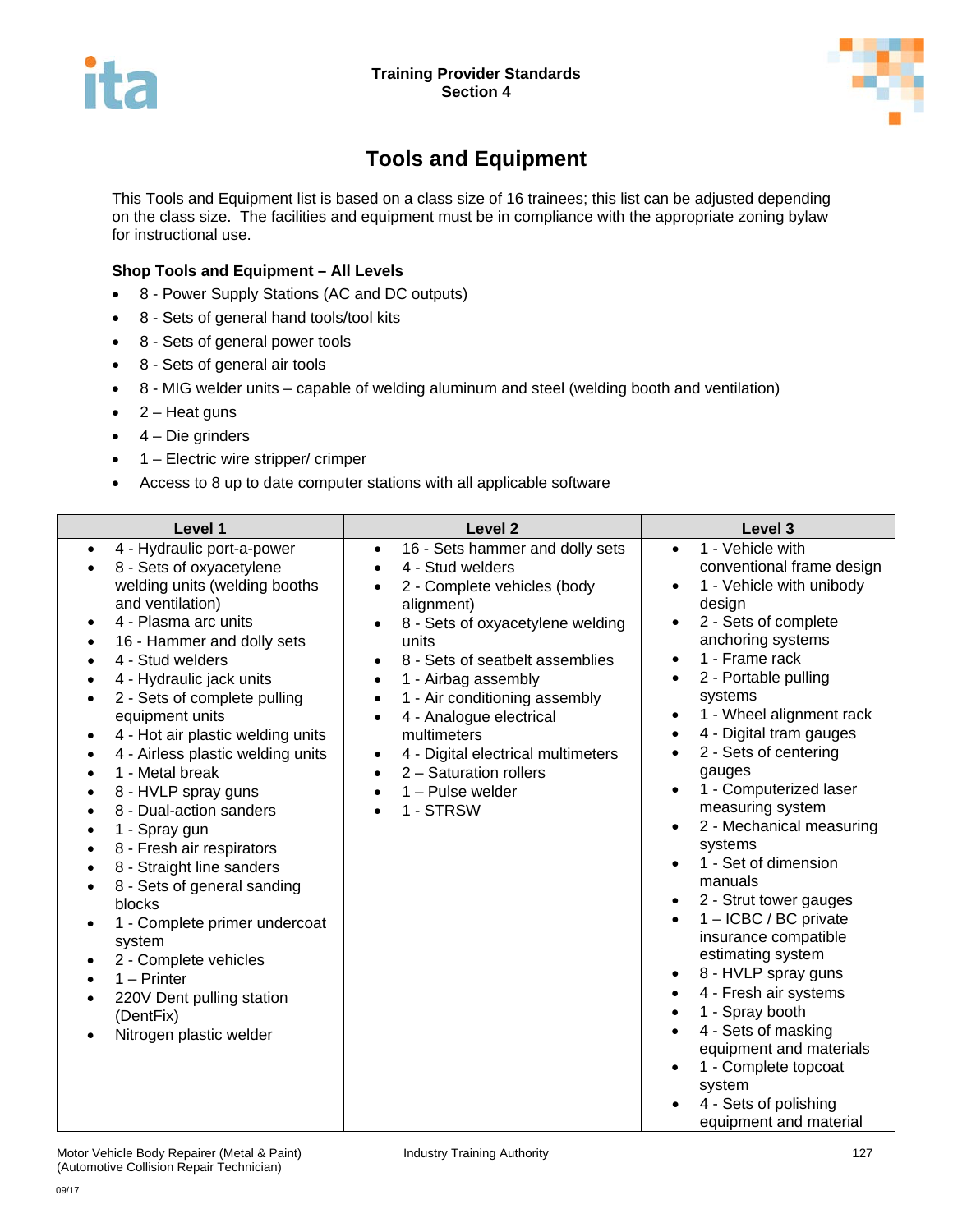



#### **Shop Tools and Equipment – Miscellaneous**

#### **Miscellaneous – All Levels**

• Sanding material

| Level 1                                                                                                                                          | Level 2                                                                                                                                      | Level 3                                                      |
|--------------------------------------------------------------------------------------------------------------------------------------------------|----------------------------------------------------------------------------------------------------------------------------------------------|--------------------------------------------------------------|
| Sheet metal material<br>Body filler material<br>Adhesive and fiberglass<br>material<br>Masking equipment and<br>material<br>Refinishing material | Aluminum material<br>Body filler material<br>Adhesive material<br>Fiberglass material<br><b>Electrical components</b><br><b>SMC</b> material | Cleaning materials<br>Sanding equipment<br>Primer undercoats |

#### **Student Equipment & Tools**

A list of required equipment and tools may be given to each apprentice at the beginning the technical training session.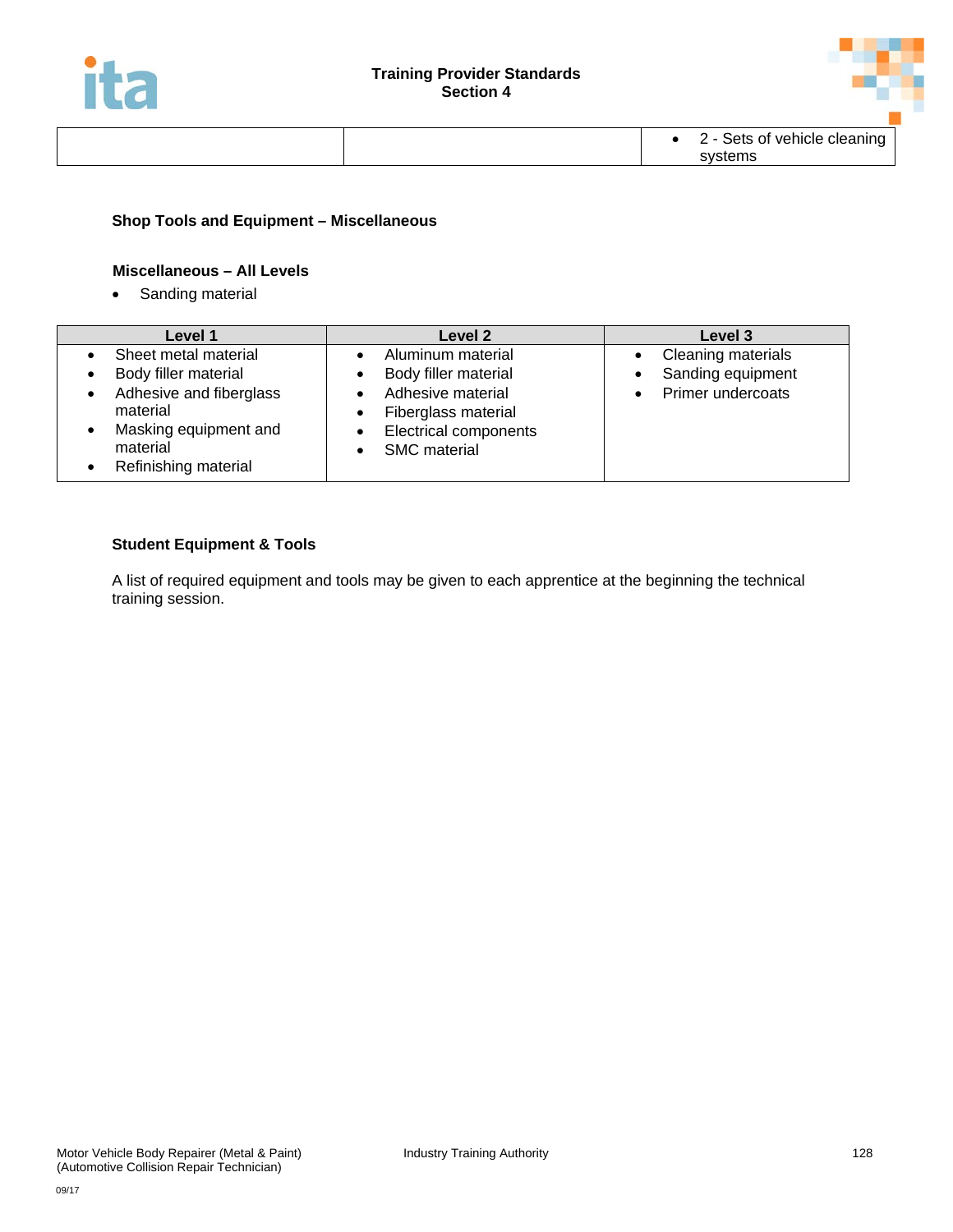



# **Reference Materials**

#### **Required Reference Materials**

Collision Repair and Refinishing: A foundation course for technicians Alfred Thomas and Michael Jund 3<sup>rd</sup> Edition ISBN-10: 13059943

#### **Recommended Resources**

[www.I-car.ca](http://www.i-car.ca/) [www.tech-cor.com](http://www.tech-cor.com/)

#### **Suggested Texts**

• None for this program.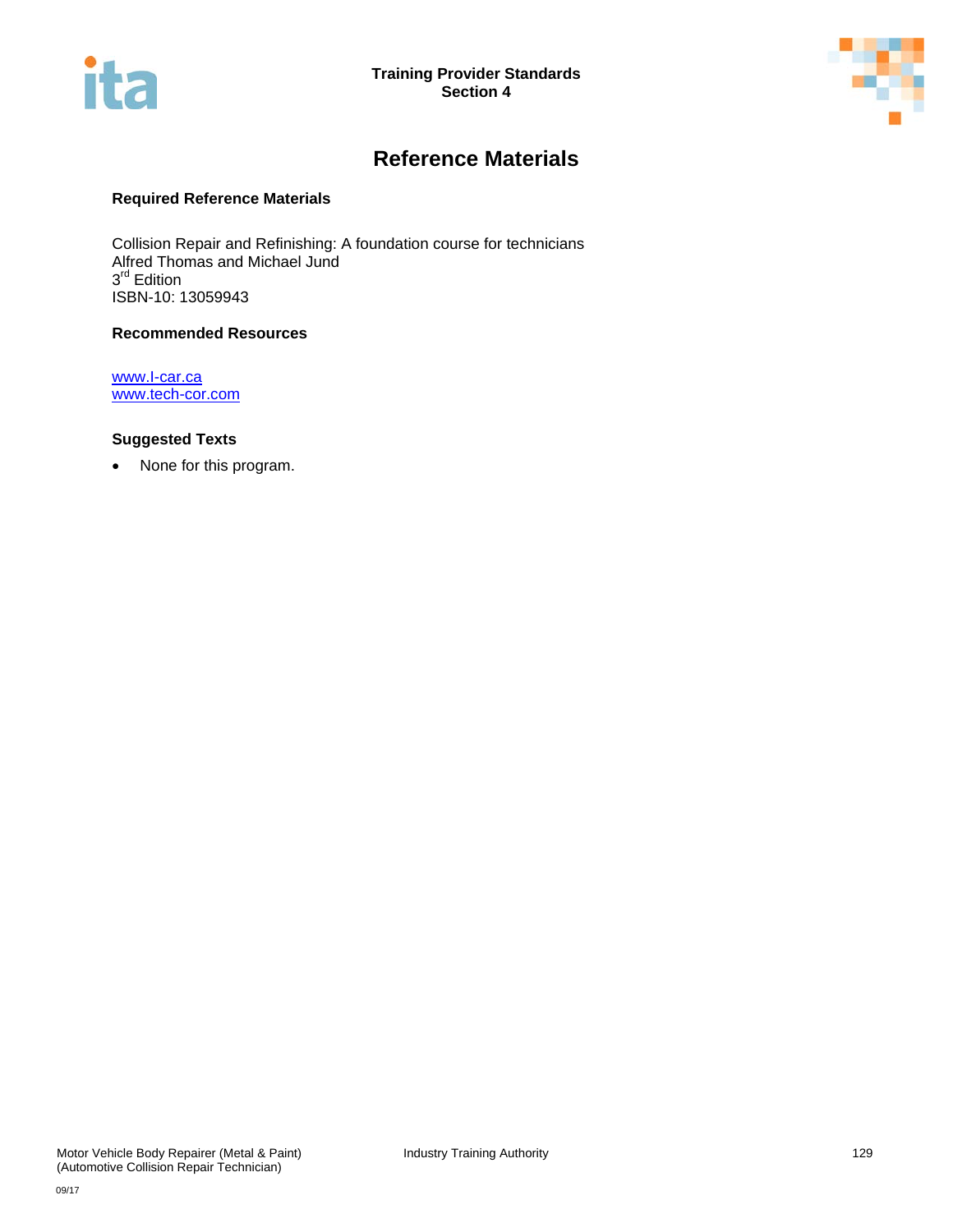



# **Instructor Requirements**

#### **Occupation Qualification**

The instructor must possess:

- Automotive Collision Repair Technician Certificate of Qualification with a Interprovincial Red Seal endorsement.
- Certificate of Qualification from another Canadian jurisdiction complete with Interprovincial Red Seal endorsement.

#### **Work Experience**

- Must have a minimum of 5 years' experience as an Automotive Collision Repair Technician Journeyperson.
- Must have diverse Automotive Collision Repair industry experience including that which covers all the competencies in the program outline.
- Must have recent Automotive Collision Repair trade experience.

#### **Instructional Experience and Education**

It is preferred that the instructor possesses one of the following:

- Instructors Certificate (minimum 30 hr course).
- Instructors must have or be registered in an Instructor's Diploma Program, to be completed within a five year period or hold a Bachelors or Masters Degree in Education.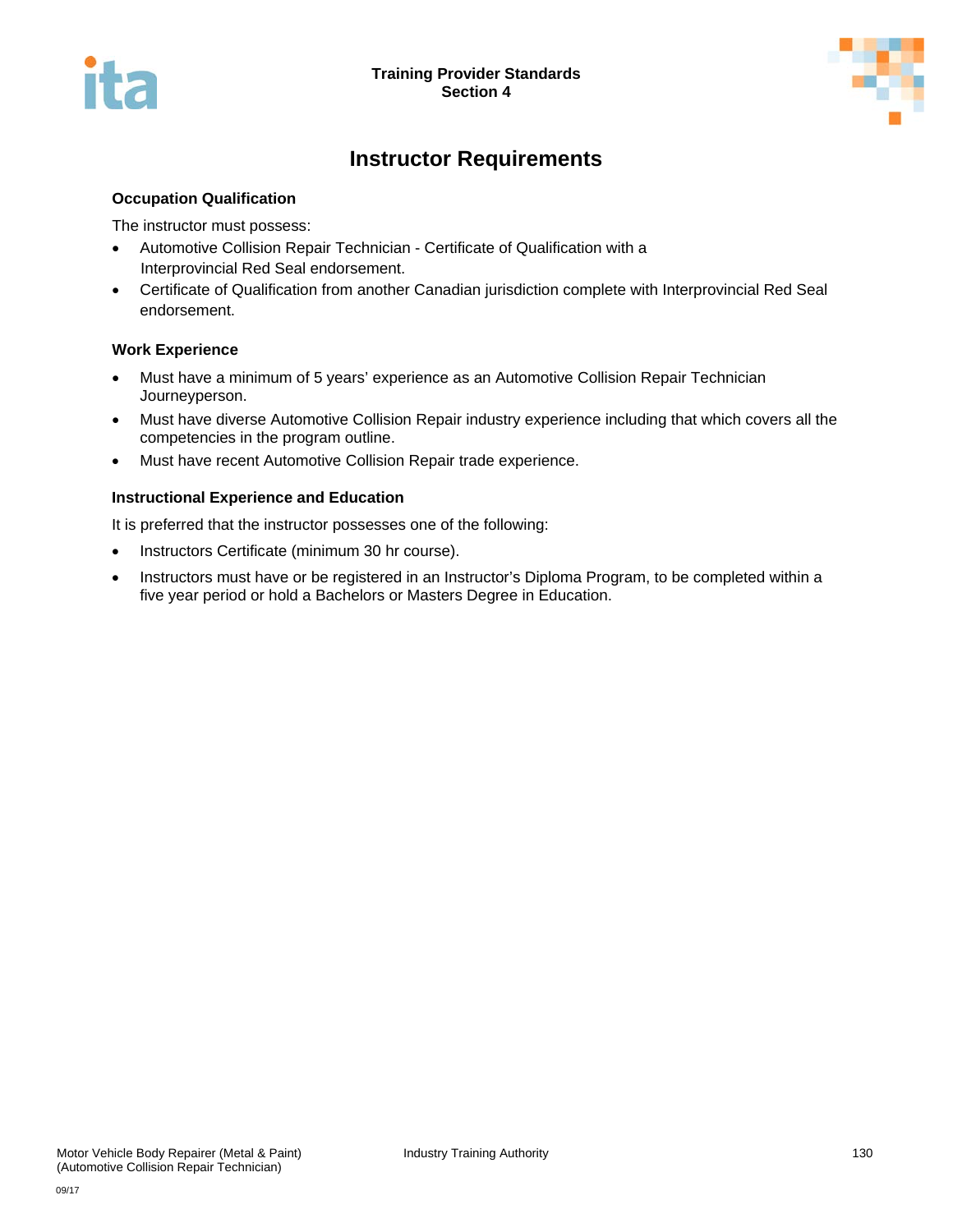



# **Appendices**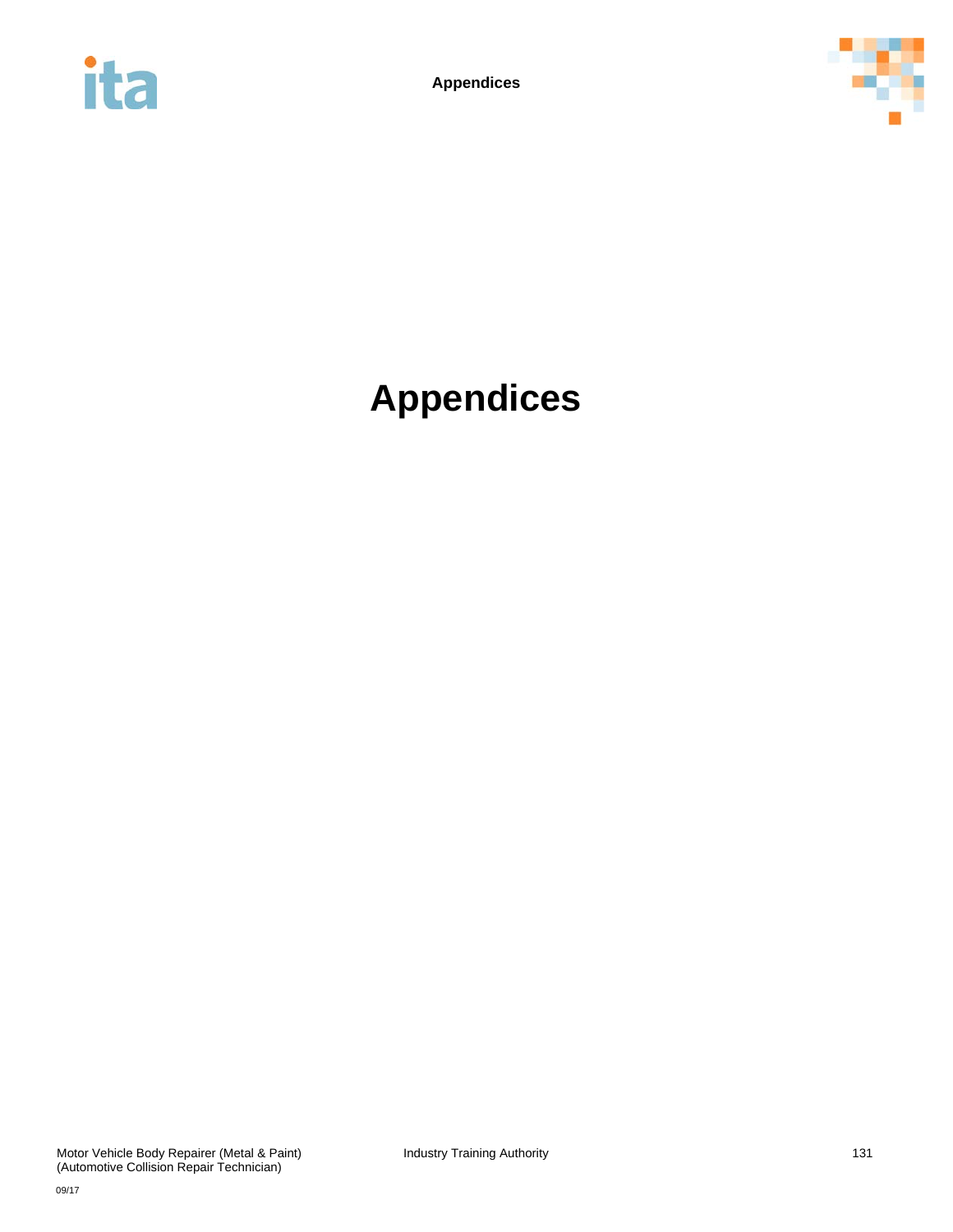



# **Appendix A Glossary**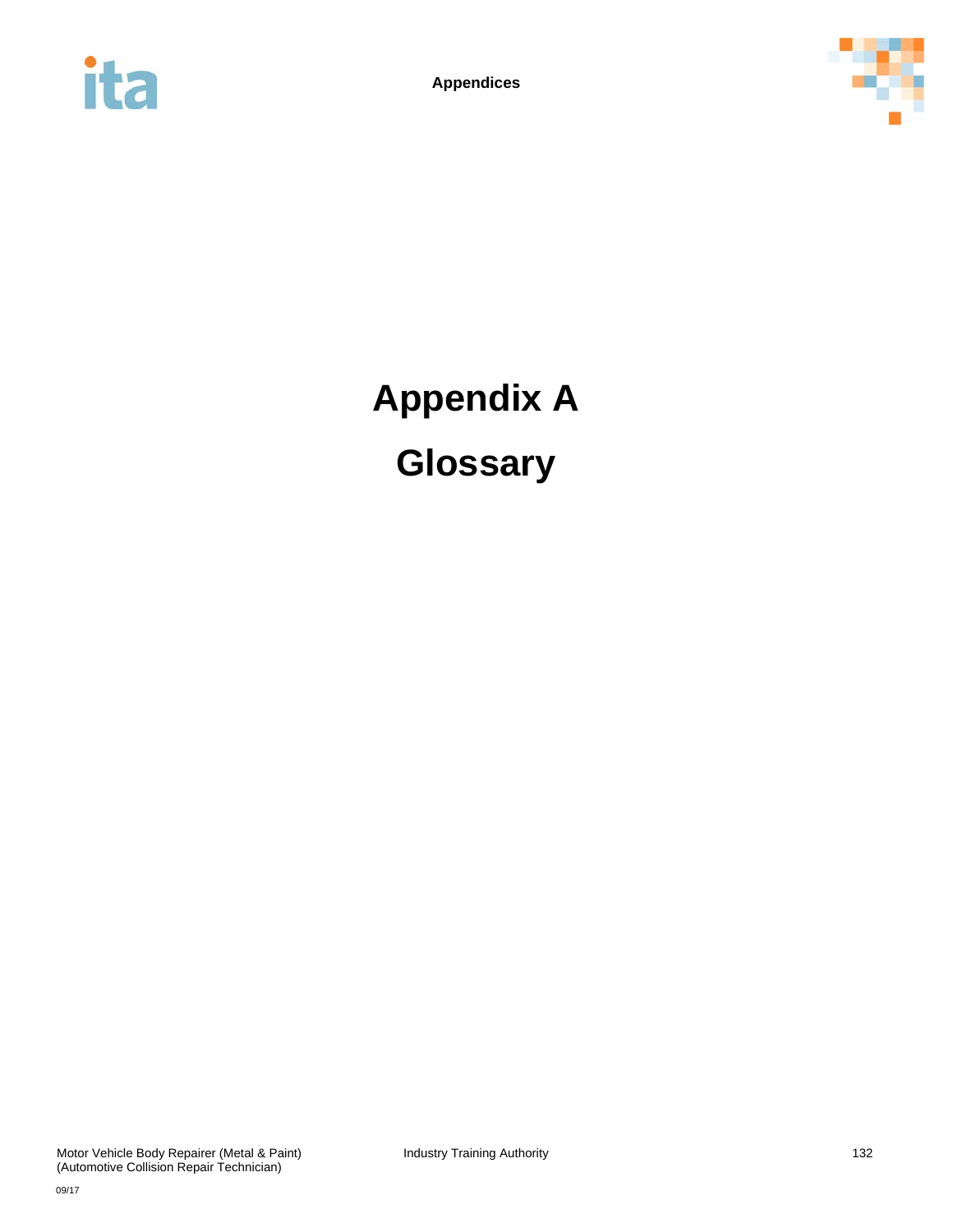

# **Appendix A: Glossary**

### **Abrasives**

Material used for cleaning or surface roughening such as sand, aluminium oxide or silicone carbide.

#### **Active restraint system**

Is a system you need to physically enable such as seat belts, passenger side airbag.

### **Air bag matrix**

Manufacturers' specifications for components that need to be replaced or checked in the event of a deployment.

#### **Air bags**

Refers to inflatable restraints located in steering wheels, dashes, seats, doors, pillars, roof rails, and headliners.

### **Detailing**

All activities performed for final preparation for delivery to the customer; detailing includes but is not limited to installation of trim and accessories, cleaning and polishing.

### **Frame and structural components**

Provides the vehicle with strength and structural integrity.

#### **Glass**

A hard transparent substance that is laminated or tempered and sometimes tinted. Motor vehicle glass can be fixed as in windshields and rear windows or moveable as in side windows.

#### **Glass hardware**

Glass hardware consists of moveable and adjustable parts and components that ensure the operation of moveable glass and consists of but is not limited to tracks, glass run channels, plastic guides, stops and regulators.

#### **Interior components**

Interior components consist of trim, upholstery and panels within the vehicle.

### **Mechanical and electrical components**

Mechanical components consists of the moving parts that produce motion or a state of balance including suspension systems (steering and suspension), cooling systems, air conditioning systems, brake systems, the power train and the exhaust system. Electrical components are designed to perform a specific function (e.g. radio, defrost, cruise control) or to generate, store and distribute electricity (e.g. battery, charging system, relays).

#### **Outer body panels**

Portions of a motor vehicle that are attached to the frame or structural components of the vehicle by welding, bonding or by mechanical attachments.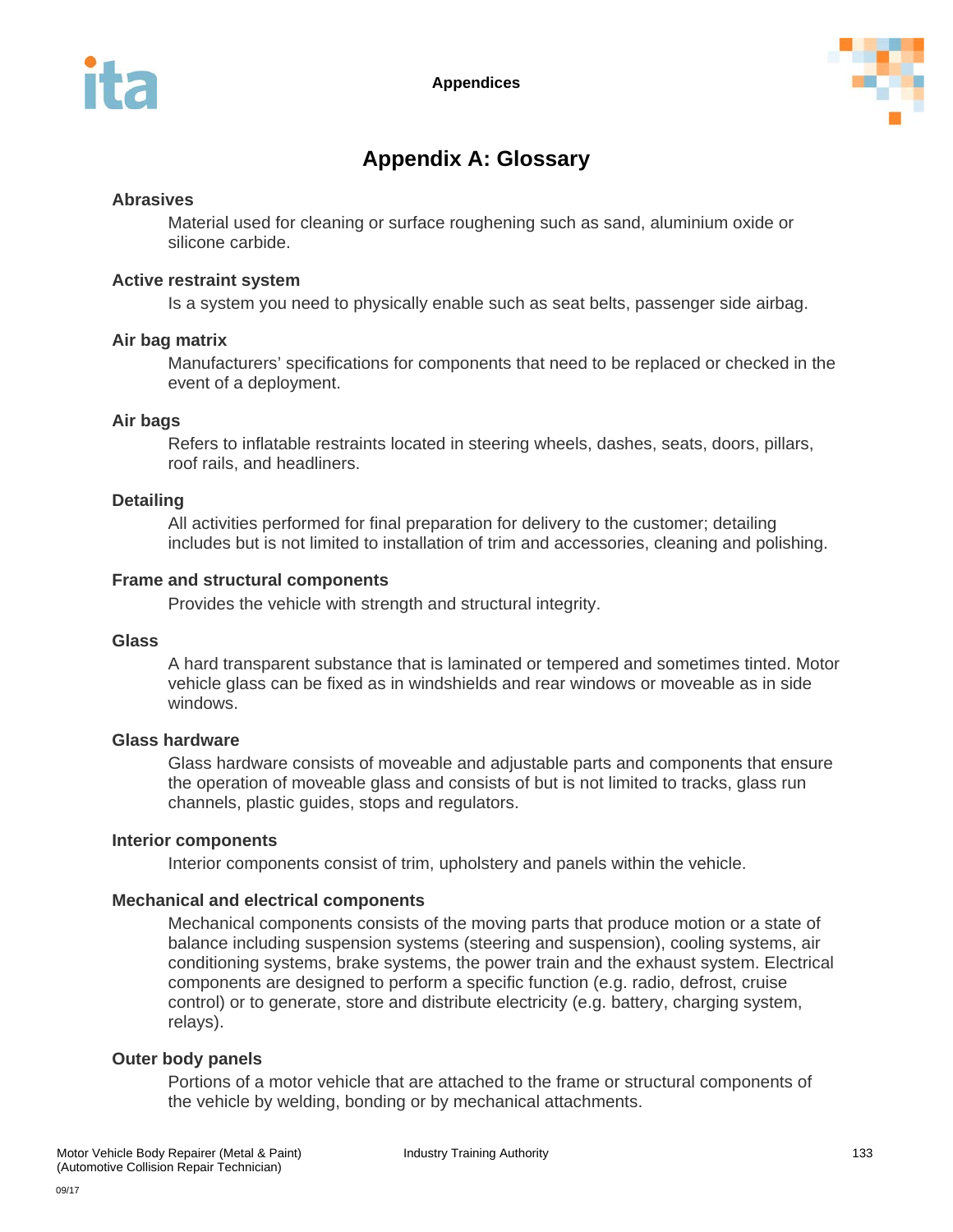



### **Passive restraint systems**

Passive restraint systems include components such as dash, pads, head rest, collapsible steering columns and knee bolsters, motorized seat belts.

### **Refinishing**

Provides a smooth and level surface upon which paint will adhere, by sanding, filling, cleaning and priming the surface prior to, and including, the application of a final colour coat.

### **Restraint systems (also see definition for active and passive restraint systems)**

Restraint systems consist of passive or active safety components which provide occupants with injury protection in the event of a collision.

#### **Structural components**

Any primary-stress-bearing portion of the body structure that affects its over-the-road performance or crash-worthiness.

#### **Structural glass**

A specific type of glass with a special design and installation process that adds to the structural integrity of the vehicle.

#### **Unibody motor vehicle**

Vehicle design in which parts of the body structure serve as support for overall vehicle.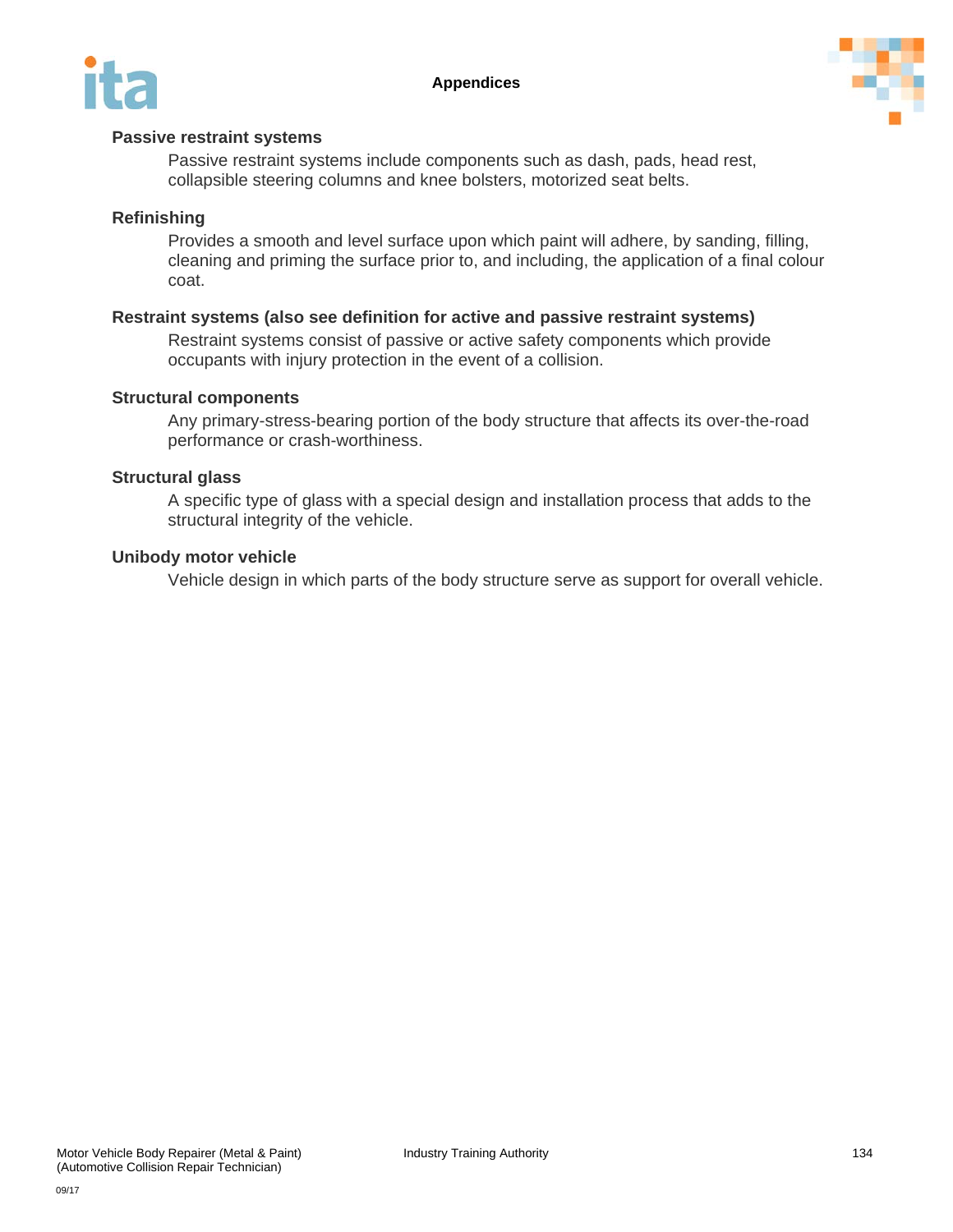



# **Appendix B Practical Assessments**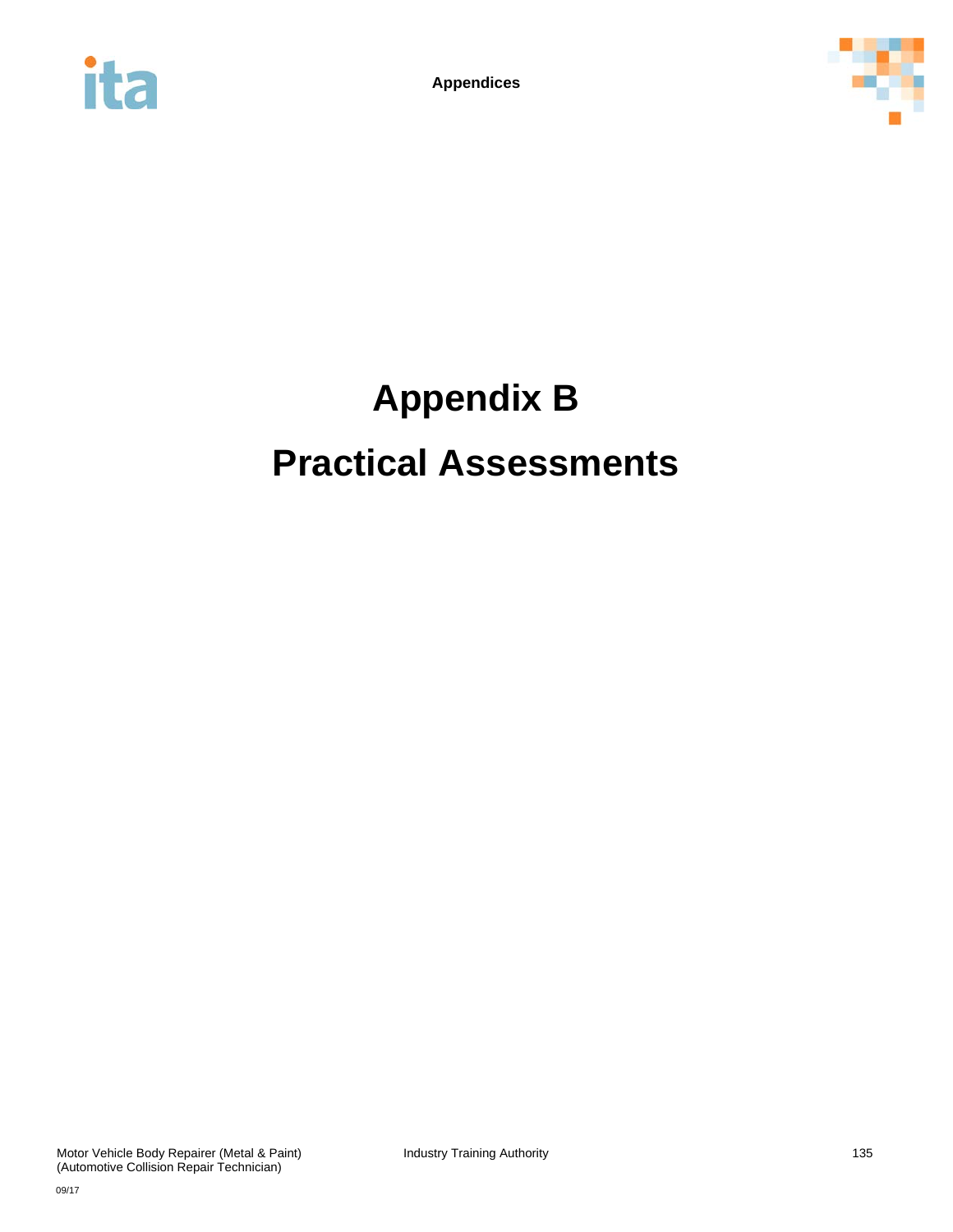



# **Appendix B: Practical Assessments**

Achievement Criteria are included for those competencies that require a practical assessment. The intent of including Achievement Criteria in the Program Outline is to ensure consistency in training across the many training institutions in British Columbia. Their purpose is to reinforce the theory and to provide a mechanism for evaluation of the learner's ability to apply the theory to practice. It is important that these performances be observable and measureable and that they reflect the skills spelled out in the competency. The conditions under which these performances will be observed and measured must be clear to the learner as well as the criteria by which the learner will be evaluated. The learner must also be given the evaluation criteria.

The performance spelled out in the Achievement Criteria is a suggested performance and is not meant to stifle flexibility of delivery. Training providers are welcome to substitute other practical performances that measure similar skills and attainment of the competency. Multiple performances may also be used to replace individual performances where appropriate.

The following is a summary of the practical assessments for each level. **For details, please refer to the Achievement Criteria following the particular competency in the Program Content section.**

| <b>Competency</b>                       | <b>Practical Assessment Task</b>                                    |
|-----------------------------------------|---------------------------------------------------------------------|
| B4 Describe organizational skills       | The learner will access and interpret OEM specifications and repair |
|                                         | procedures.                                                         |
| C2 Perform oxyacetylene                 | The learner will perform oxyacetylene set up, cutting, heating and  |
| procedures                              | shut down.                                                          |
| D3 Perform various MIG welds on         | The learner will perform a butt weld, a lap weld, and a plug weld.  |
| sheet steel                             |                                                                     |
| D4 Describe plasma arc cutting          | The learner will perform a cut on 22 or 20 gauge steel.             |
| E4 Describe minor sheet metal           | The learner will repair minor sheet metal damage.                   |
| damage repair                           |                                                                     |
| F3 Demonstrate plastic repair           | The learner will perform plastic repairs, including                 |
| techniques                              | Welded                                                              |
|                                         | Adhesive<br>٠                                                       |
| H <sub>2</sub> Describe panel alignment | The learner will perform a panel alignment.                         |
| methods                                 |                                                                     |
| H6 Service non-structural glass         | The learner will remove and replace non-bonded glass.               |

#### **Level One**

#### **Level Two**

| <b>Competency</b>                     | <b>Practical Assessment Task</b>                                        |
|---------------------------------------|-------------------------------------------------------------------------|
| D7 Perform various aluminum MIG       | The learner will perform a lap weld and a plug weld.                    |
| welds                                 |                                                                         |
| E9 Demonstrate sheet metal repair     | The learner will perform a complex sheet metal repair.                  |
| procedures                            |                                                                         |
| E10 Describe panel replacement        | The learner will install a partial/simulated door skin (or equivalent). |
| and repair techniques                 |                                                                         |
| F6 Perform fiberglass and SMC         | The learner will perform a two-sided FRP repair.                        |
| repairs                               |                                                                         |
| 16 Identify electrical/electronic on- | The learner will repair damaged wire.                                   |
| board procedures                      |                                                                         |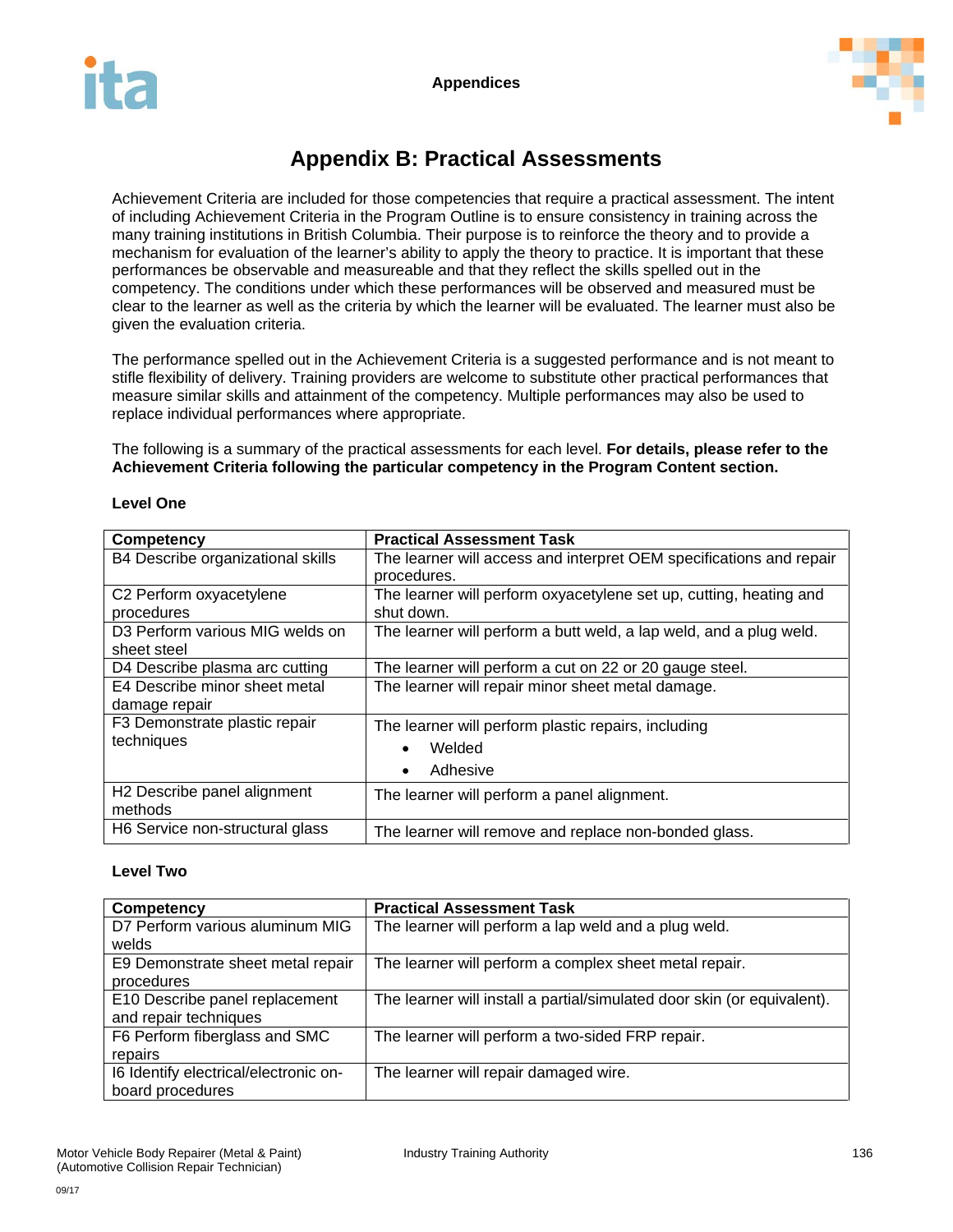



### **Level Three**

| <b>Competency</b>                 | <b>Practical Assessment Task</b>                       |
|-----------------------------------|--------------------------------------------------------|
| J4 Identify measuring theory and  | The learner will perform tram gauge measurements.      |
| gauging equipment                 |                                                        |
| J11 Prepare a structural damage   | The learner will document damage analysis.             |
| analysis sheet                    |                                                        |
| J12 Demonstrate structural repair | The learner will perform a structural repair.          |
| procedures                        |                                                        |
| J13 Demonstrate closed box panel  | The learner will section a closed box, such as         |
| structural sectioning techniques  | Pillar                                                 |
|                                   | Rocker<br>$\bullet$                                    |
|                                   | Rail<br>$\bullet$                                      |
| M4 Describe the refinishing       | The learner will prepare and apply refinish materials. |
| process                           |                                                        |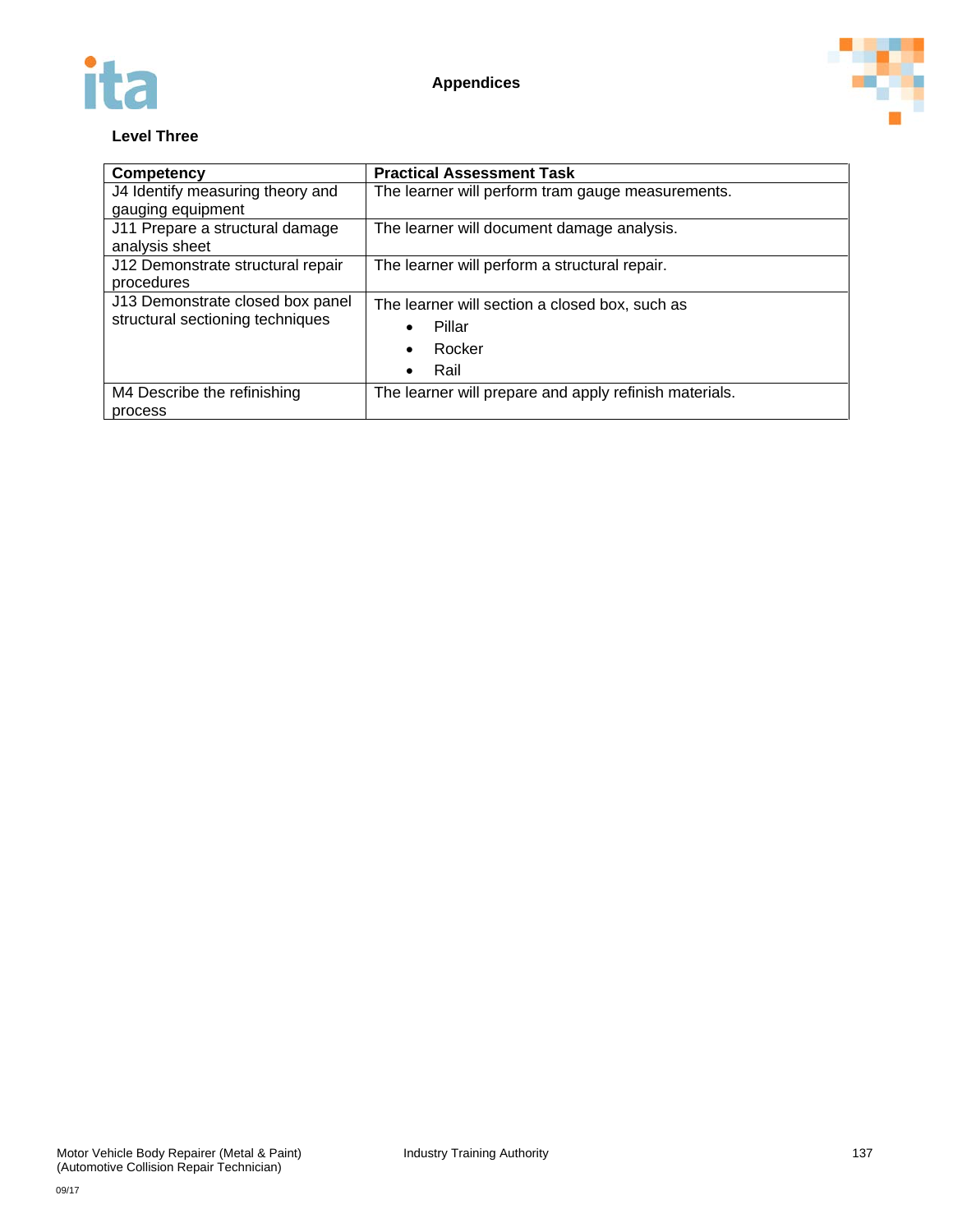



# **Appendix C Previous Contributors**